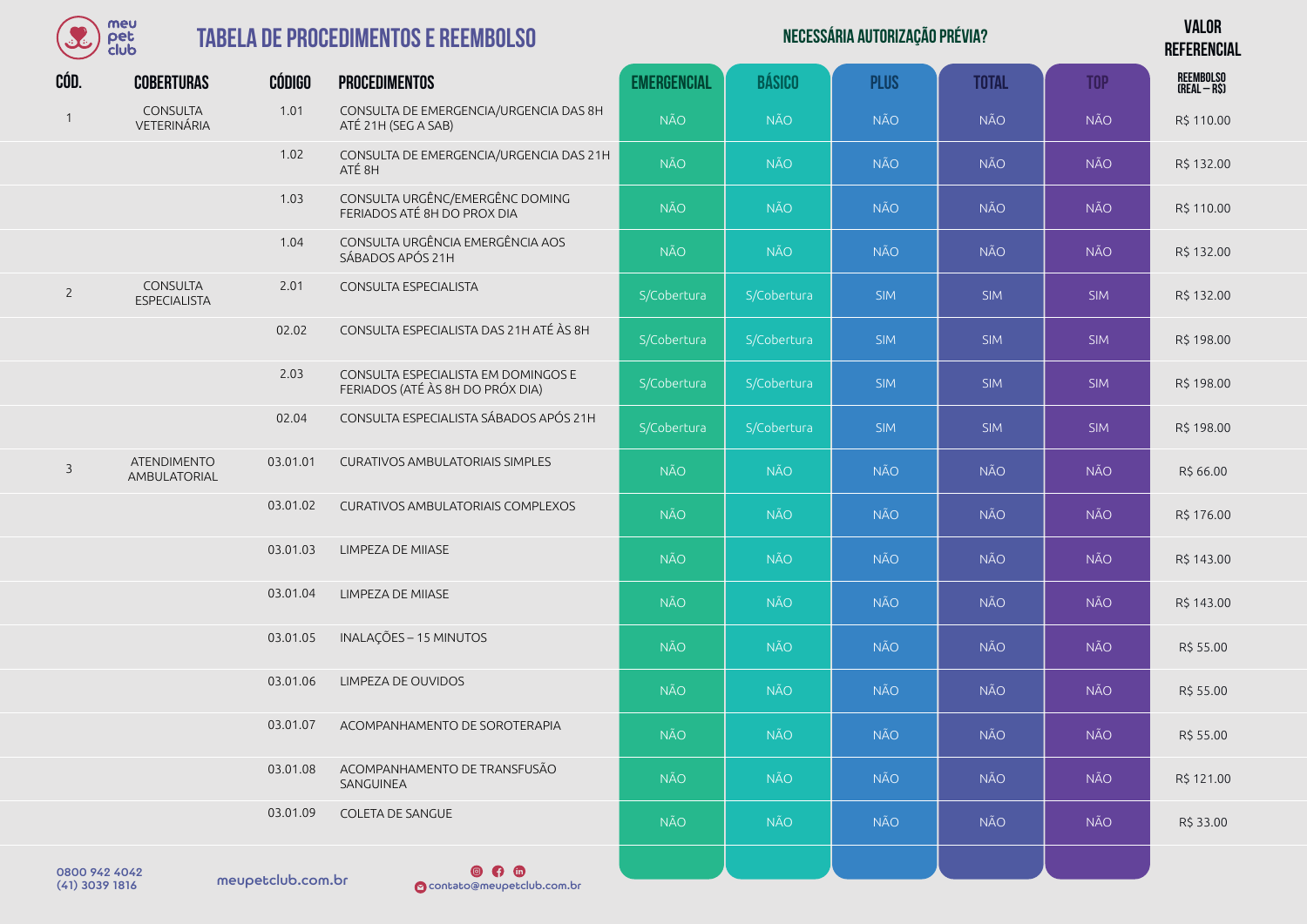| meu      |
|----------|
| er       |
| lub<br>٦ |

| Necessária autorização prévia? | <b>VALOR</b>    |
|--------------------------------|-----------------|
|                                | <b>DEFEBENA</b> |

**REFERENCIAL**

| CÓD.           | <b>COBERTURAS</b>    | <b>CÓDIGO</b> | <b>PROCEDIMENTOS</b>                                   | <b>EMERGENCIAL</b> | <b>BÁSICO</b> | <b>PLUS</b> | <b>TOTAL</b> | <b>TOP</b> | REEMBOLSO<br>(Real – R\$) |
|----------------|----------------------|---------------|--------------------------------------------------------|--------------------|---------------|-------------|--------------|------------|---------------------------|
|                |                      | 03.01.10      | <b>SUTURA FERIDA</b>                                   | <b>NÃO</b>         | <b>NÃO</b>    | <b>NÃO</b>  | <b>NÃO</b>   | NÃO        | R\$ 55.00                 |
|                |                      | 03.01.11      | LAVAGEM INTESTINAL                                     | <b>NÃO</b>         | <b>NÃO</b>    | <b>NÃO</b>  | <b>NÃO</b>   | NÃO        | R\$ 143.00                |
|                |                      | 03.01.12      | PROCEDIMENTO PARACENTESE                               | NÃO                | <b>NÃO</b>    | <b>NÃO</b>  | <b>NÃO</b>   | NÃO        | R\$ 55.00                 |
|                |                      | 03.01.13      | PROCEDIMENTO REMOCAO ESPINHOS (PORCO<br>ESPINHO)       | <b>NÃO</b>         | <b>NÃO</b>    | <b>NÃO</b>  | <b>NÃO</b>   | NÃO        | R\$ 550.00                |
|                |                      | 03.01.14      | PASSAGEM DE SONDA URETRAL CANINO<br>(FEMEA)            | <b>NÃO</b>         | <b>NÃO</b>    | <b>NÃO</b>  | <b>NÃO</b>   | NÃO        | R\$ 88.00                 |
|                |                      | 03.01.15      | PASSAGEM DE SONDA URETRAL CANINO<br>(MACHO)            | NÃO                | <b>NÃO</b>    | NÃO         | <b>NÃO</b>   | NÃO        | R\$44.00                  |
|                |                      | 03.01.16      | PASSAGEM DE SONDA URETRAL FELINO (FEMEA)               | NÃO                | <b>NÃO</b>    | <b>NÃO</b>  | <b>NÃO</b>   | NÃO        | R\$ 143.00                |
|                |                      | 03.01.17      | PASSAGEM DE SONDA URETRAL FELINO<br>(MACHO)            | <b>NÃO</b>         | <b>NÃO</b>    | <b>NÃO</b>  | <b>NÃO</b>   | <b>NÃO</b> | R\$ 143.00                |
|                |                      | 03.01.18      | RETIRADA DE ANZOL                                      | <b>NÃO</b>         | <b>NÃO</b>    | <b>NÃO</b>  | <b>NÃO</b>   | NÃO        | R\$ 55.00                 |
|                |                      | 03.01.19      | <b>ENEMA</b>                                           | NÃO                | <b>NÃO</b>    | <b>NÃO</b>  | <b>NÃO</b>   | NÃO        | R\$ 55.00                 |
|                |                      | 03.20         | LAVAGEM VESICAL                                        | <b>NÃO</b>         | <b>NÃO</b>    | <b>NÃO</b>  | NÃO          | NÃO        | R\$ 55.00                 |
| $\overline{4}$ | <b>EXAMES IMAGEM</b> | 04.01.01      | RADIOGRAFIA DO CRÂNIO DUPLA EXPOSIÇÃO)                 | <b>SIM</b>         | <b>SIM</b>    | <b>SIM</b>  | <b>SIM</b>   | <b>SIM</b> | R\$ 110.00                |
|                |                      | 04.01.02      | RADIOGRAFIA DA MANDIBULA (DUPLA<br>EXPOSIÇÃO)          | <b>SIM</b>         | <b>SIM</b>    | <b>SIM</b>  | <b>SIM</b>   | <b>SIM</b> | R\$ 110.00                |
|                |                      | 04.01.03      | RADIOGRAFIA DA COLUNA CERVICAL (DUPLA<br>EXPOSIÇÃO)    | <b>SIM</b>         | <b>SIM</b>    | <b>SIM</b>  | <b>SIM</b>   | <b>SIM</b> | R\$ 110.00                |
|                |                      | 04.01.04      | RADIOGRAFIA DA COLUNA TORÁCICA (DUPLA<br>EXPOSIÇÃO)    | <b>SIM</b>         | <b>SIM</b>    | <b>SIM</b>  | <b>SIM</b>   | <b>SIM</b> | R\$ 110.00                |
|                |                      | 04.01.05      | RADIOGRAFIA DA COLUNA LOMBO-SACRA<br>(DUPLA EXPOSIÇÃO) | <b>SIM</b>         | <b>SIM</b>    | <b>SIM</b>  | <b>SIM</b>   | <b>SIM</b> | R\$ 110.00                |
|                |                      | 04.01.06      | RADIOLOGIA DA ESCAPULA (DUPLA EXPOSIÇÃO)               | <b>SIM</b>         | <b>SIM</b>    | <b>SIM</b>  | <b>SIM</b>   | <b>SIM</b> | R\$ 110.00                |
| 0800 942 4042  |                      |               | $\circ$ 0                                              |                    |               |             |              |            |                           |

 $(41)$  3039 1816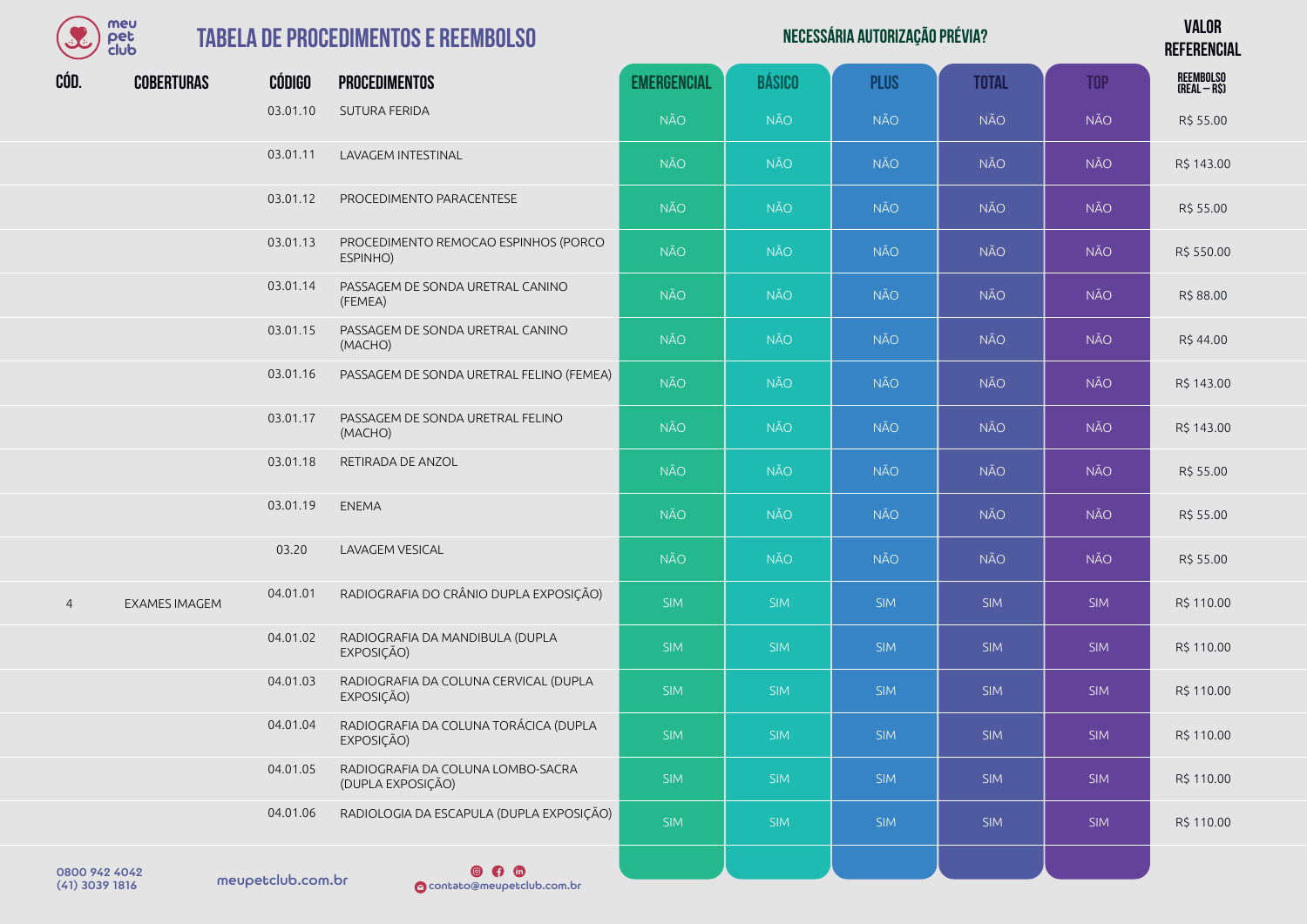

|      | meu<br>pet<br>club |               | <b>TABELA DE PROCEDIMENTOS E REEMBOLSO</b>             |                    |               | NECESSÁRIA AUTORIZAÇÃO PRÉVIA? |              |            | <b>VALOR</b><br><b>REFERENCIAL</b> |
|------|--------------------|---------------|--------------------------------------------------------|--------------------|---------------|--------------------------------|--------------|------------|------------------------------------|
| CÓD. | <b>COBERTURAS</b>  | <b>CÓDIGO</b> | <b>PROCEDIMENTOS</b>                                   | <b>EMERGENCIAL</b> | <b>BÁSICO</b> | <b>PLUS</b>                    | <b>TOTAL</b> | <b>TOP</b> | REEMBOLSO<br>(Real – R\$)          |
|      |                    | 04.01.07      | RADIOGRAFIA DO ÚMERO (DUPLA EXPOSIÇÃO)                 | <b>SIM</b>         | <b>SIM</b>    | <b>SIM</b>                     | <b>SIM</b>   | <b>SIM</b> | R\$88.00                           |
|      |                    | 04.01.08      | RADIOGRAFIA DO RADIO/ULNA (DUPLA<br>EXPOSIÇÃO)         | <b>SIM</b>         | <b>SIM</b>    | <b>SIM</b>                     | <b>SIM</b>   | <b>SIM</b> | R\$ 110.00                         |
|      |                    | 04.01.09      | RADIOGRAFIA DO CARPO/FALANGES (DUPLA<br>EXPOSIÇÃO)     | <b>SIM</b>         | <b>SIM</b>    | <b>SIM</b>                     | <b>SIM</b>   | <b>SIM</b> | R\$88.00                           |
|      |                    | 04.01.10      | RADIOGRAFIA DA PELVE                                   | <b>SIM</b>         | <b>SIM</b>    | <b>SIM</b>                     | <b>SIM</b>   | <b>SIM</b> | R\$ 99.00                          |
|      |                    | 04.01.11      | RADIOGRAFIA DO FÊMUR (DUPLA EXPOSIÇÃO)                 | <b>SIM</b>         | <b>SIM</b>    | <b>SIM</b>                     | <b>SIM</b>   | <b>SIM</b> | R\$ 110.00                         |
|      |                    | 04.01.12      | RADIOGRAFIA DA TÍBIA/FIBULA (DUPLA<br>EXPOSIÇÃO)       | <b>SIM</b>         | <b>SIM</b>    | <b>SIM</b>                     | <b>SIM</b>   | <b>SIM</b> | R\$ 99.00                          |
|      |                    | 04.01.13      | RADIOGRAFIA DO METACARPO/FALANGES<br>(DUPLA EXPOSIÇÃO) | <b>SIM</b>         | <b>SIM</b>    | <b>SIM</b>                     | <b>SIM</b>   | <b>SIM</b> | R\$ 88.00                          |
|      |                    | 04.01.14      | RADIOGRAFIA DO TÓRAX (DUPLA EXPOSIÇÃO)                 | <b>SIM</b>         | <b>SIM</b>    | <b>SIM</b>                     | <b>SIM</b>   | <b>SIM</b> | R\$ 77.00                          |
|      |                    | 04.01.15      | RADIOGRAFIA DO ABDÔMEN (DUPLA<br>EXPOSIÇÃO)            | <b>SIM</b>         | <b>SIM</b>    | <b>SIM</b>                     | <b>SIM</b>   | <b>SIM</b> | R\$ 110.00                         |
|      |                    | 04.01.16      | RADIOGRAFIA SIMPLES                                    | <b>SIM</b>         | <b>SIM</b>    | <b>SIM</b>                     | <b>SIM</b>   | <b>SIM</b> | R\$44.00                           |
|      |                    | 04.01.17      | RAIO-X 2 PROJEÇÕES                                     | <b>SIM</b>         | <b>SIM</b>    | <b>SIM</b>                     | <b>SIM</b>   | <b>SIM</b> | R\$ 110.00                         |
|      |                    | 04.01.18      | RAIO-X 3 PROJEÇÕES                                     | <b>SIM</b>         | <b>SIM</b>    | <b>SIM</b>                     | <b>SIM</b>   | <b>SIM</b> | R\$ 143.00                         |
|      |                    | 04.01.19      | RAIO-X 4 PROJEÇÕES                                     | <b>SIM</b>         | <b>SIM</b>    | <b>SIM</b>                     | <b>SIM</b>   | <b>SIM</b> | R\$ 176.00                         |

04.01.20 RAIO-X 5 PROJEÇÕES SARTISTING SIM SIM SIM SIM SIM SIM SIM SIM SIM R\$ 209.00

| RAIO-X 6 PROJEÇÕES<br>04.01.21                                    | <b>SIM</b> | <b>SIM</b> | <b>SIM</b> | <b>SIM</b> | <b>SIM</b> | R\$ 253.00 |
|-------------------------------------------------------------------|------------|------------|------------|------------|------------|------------|
| RAIO-X CAVIDADE CELOMÁTICA<br>04.01.22                            | <b>SIM</b> | <b>SIM</b> | <b>SIM</b> | <b>SIM</b> | <b>SIM</b> | R\$ 55.00  |
| RAIO-X DE ABDÔMEN<br>04.01.23                                     | <b>SIM</b> | SIM        | <b>SIM</b> | <b>SIM</b> | <b>SIM</b> | R\$ 55.00  |
| $\circ$ $\circ$<br>meupetclub.com.br<br>contato@meupetclub.com.br |            |            |            |            |            |            |

0800 942 4042<br>(41) 3039 1816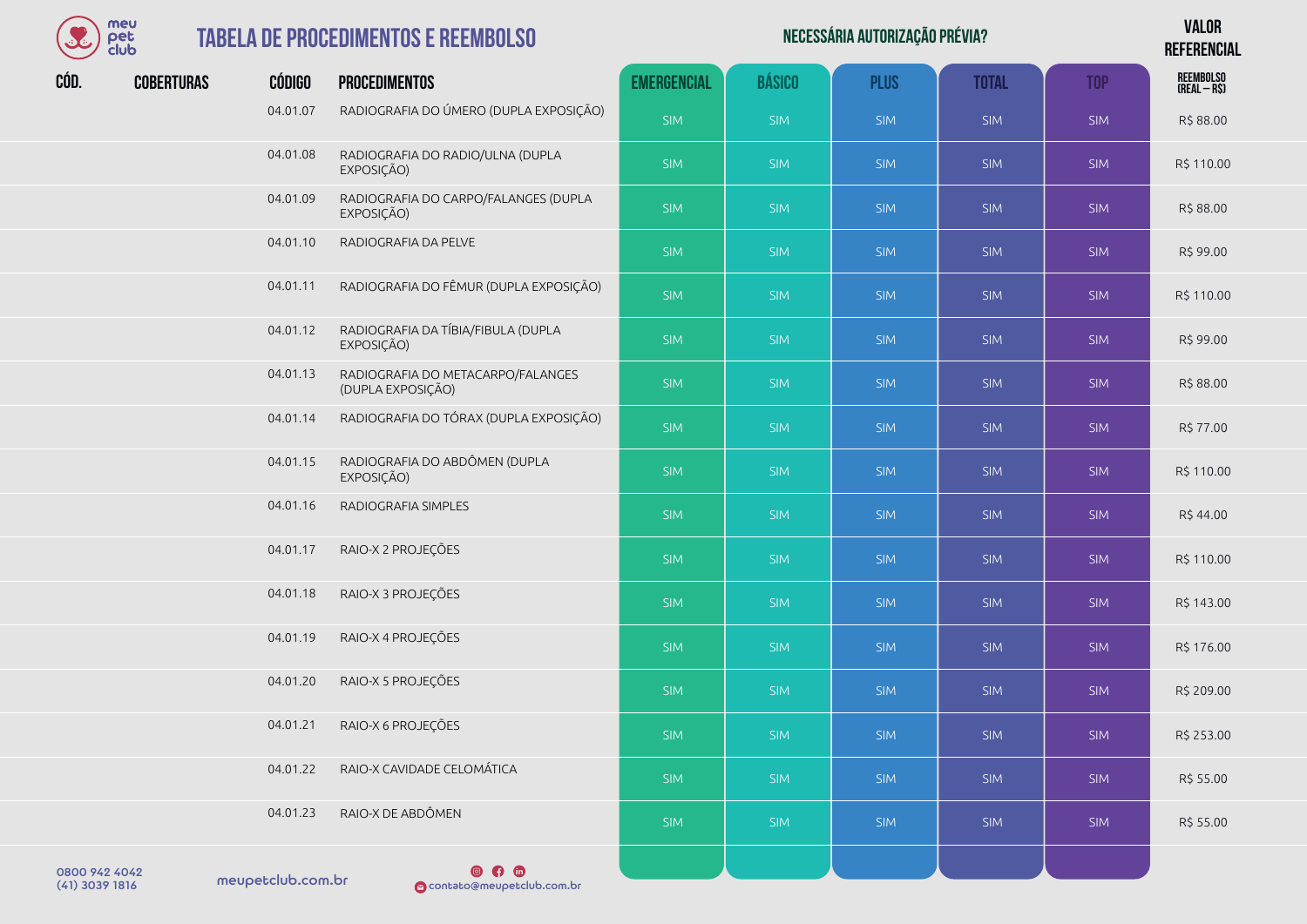| meu  |
|------|
| der  |
| club |

|      | meu<br>pet<br>club |               | <b>TABELA DE PROCEDIMENTOS E REEMBOLSO</b>                 |                    |               | NECESSÁRIA AUTORIZAÇÃO PRÉVIA? |              |            | <b>VALOR</b><br><b>REFERENCIAL</b> |
|------|--------------------|---------------|------------------------------------------------------------|--------------------|---------------|--------------------------------|--------------|------------|------------------------------------|
| CÓD. | <b>COBERTURAS</b>  | <b>CÓDIGO</b> | <b>PROCEDIMENTOS</b>                                       | <b>EMERGENCIAL</b> | <b>BÁSICO</b> | <b>PLUS</b>                    | <b>TOTAL</b> | <b>TOP</b> | REEMBOLSO<br>(Real – R\$)          |
|      |                    | 04.01.24      | RAIO-X DE COLUNA                                           | <b>SIM</b>         | <b>SIM</b>    | <b>SIM</b>                     | <b>SIM</b>   | <b>SIM</b> | R\$ 55.00                          |
|      |                    | 04.01.25      | RAIO-X DE CRÂNIO                                           | <b>SIM</b>         | <b>SIM</b>    | <b>SIM</b>                     | <b>SIM</b>   | <b>SIM</b> | R\$ 55.00                          |
|      |                    | 04.01.26      | RAIO-X DE MEMBRO PÉLVICO                                   | <b>SIM</b>         | <b>SIM</b>    | <b>SIM</b>                     | <b>SIM</b>   | <b>SIM</b> | R\$ 55.00                          |
|      |                    | 04.01.27      | RAIO-X DE MEMBRO TORÁCICO                                  | <b>SIM</b>         | <b>SIM</b>    | <b>SIM</b>                     | <b>SIM</b>   | <b>SIM</b> | R\$ 55.00                          |
|      |                    | 04.01.28      | RAIO-X DE TÓRAX                                            | <b>SIM</b>         | <b>SIM</b>    | <b>SIM</b>                     | <b>SIM</b>   | <b>SIM</b> | R\$ 55.00                          |
|      |                    | 04.01.29      | RAIO-X REGIÃO CERVICAL                                     | SIM                | <b>SIM</b>    | <b>SIM</b>                     | <b>SIM</b>   | <b>SIM</b> | R\$ 55.00                          |
|      |                    | 04.01.30      | RAIO-X CONTROLE POS-OPERATORIO                             | <b>SIM</b>         | <b>SIM</b>    | <b>SIM</b>                     | <b>SIM</b>   | <b>SIM</b> | R\$44.00                           |
|      |                    | 04.01.31      | RADIOGRAFIA DO CRÂNIO-DUPLA<br>EXPOSIÇÃO) (i)              | SIM                | <b>SIM</b>    | <b>SIM</b>                     | <b>SIM</b>   | <b>SIM</b> | R\$ 110.00                         |
|      |                    | 04.01.32      | RADIOGRAFIA DA MANDIBULA (DUPLA<br>EXPOSIÇÃO) (i)          | <b>SIM</b>         | <b>SIM</b>    | <b>SIM</b>                     | <b>SIM</b>   | <b>SIM</b> | R\$ 110.00                         |
|      |                    | 04.01.33      | RADIOGRAFIA DA COLUNA CERVICAL (DUPLA<br>EXPOSIÇÃO) (i)    | <b>SIM</b>         | <b>SIM</b>    | <b>SIM</b>                     | <b>SIM</b>   | <b>SIM</b> | R\$ 110.00                         |
|      |                    | 04.01.34      | RADIOGRAFIA DA COLUNA TORÁCICA (DUPLA<br>EXPOSIÇÃO) (i)    | <b>SIM</b>         | <b>SIM</b>    | <b>SIM</b>                     | <b>SIM</b>   | <b>SIM</b> | R\$ 110.00                         |
|      |                    | 04.01.35      | RADIOGRAFIA DA COLUNA LOMBO-SACRA<br>(DUPLA EXPOSIÇÃO) (i) | <b>SIM</b>         | <b>SIM</b>    | <b>SIM</b>                     | <b>SIM</b>   | <b>SIM</b> | R\$ 110.00                         |
|      |                    | 04.01.36      | RADIOLOGIA DA ESCAPULA (DUPLA<br>EXPOSIÇÃO) (i)            | <b>SIM</b>         | <b>SIM</b>    | <b>SIM</b>                     | <b>SIM</b>   | <b>SIM</b> | R\$ 110.00                         |
|      |                    | 04.01.37      | RADIOGRAFIA DO ÚMERO (DUPLA<br>EXPOSIÇÃO) (i)              | <b>SIM</b>         | <b>SIM</b>    | <b>SIM</b>                     | <b>SIM</b>   | <b>SIM</b> | R\$ 88.00                          |
|      |                    | 04.01.38      | RADIOGRAFIA DO RADIO/ULNA (DUPLA<br>EXPOSIÇÃO) (i)         | <b>SIM</b>         | <b>SIM</b>    | <b>SIM</b>                     | <b>SIM</b>   | <b>SIM</b> | R\$ 110.00                         |

04.01.40 RADIOGRAFIA DA PELVE (i) SIM SIM SIM SIM SIM R\$ 99.00

04.01.39 RADIOGRAFIA DO CARPO/FALANGES (DUPLA<br>EXPOSICÃO) (i) EXPOSIÇÃO) (i) SIM SIM SIM SIM SIM R\$ 88.00

0800 942 4042<br>(41) 3039 1816 meupetclub.com.br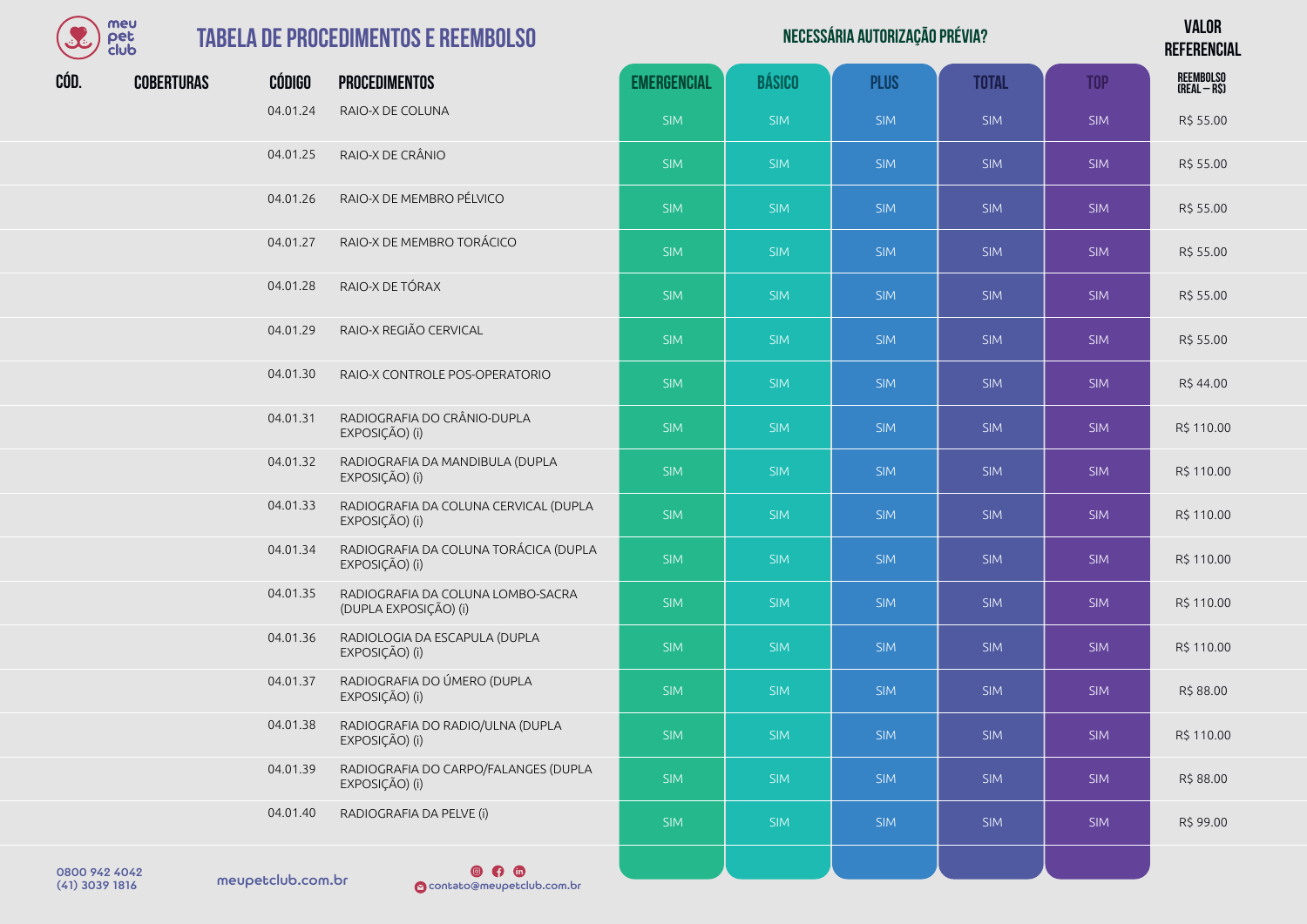

#### **TABELA DE PROCEDIME**

| BE   | meu<br>pet<br>club |               | <b>TABELA DE PROCEDIMENTOS E REEMBOLSO</b>                 |                    |               | NECESSÁRIA AUTORIZAÇÃO PRÉVIA? |              |            | <b>VALOR</b><br><b>REFERENCIAL</b> |  |
|------|--------------------|---------------|------------------------------------------------------------|--------------------|---------------|--------------------------------|--------------|------------|------------------------------------|--|
| CÓD. | <b>COBERTURAS</b>  | <b>CÓDIGO</b> | <b>PROCEDIMENTOS</b>                                       | <b>EMERGENCIAL</b> | <b>BÁSICO</b> | <b>PLUS</b>                    | <b>TOTAL</b> | <b>TOP</b> | REEMBOLSO<br>(Real – R\$)          |  |
|      |                    | 04.01.41      | RADIOGRAFIA DO FÊMUR (DUPLA<br>EXPOSIÇÃO) (i)              | <b>SIM</b>         | <b>SIM</b>    | <b>SIM</b>                     | <b>SIM</b>   | <b>SIM</b> | R\$ 99.00                          |  |
|      |                    | 04.01.42      | RADIOGRAFIA DA TÍBIA/FIBULA (DUPLA<br>EXPOSIÇÃO) (i)       | SIM                | <b>SIM</b>    | <b>SIM</b>                     | <b>SIM</b>   | <b>SIM</b> | R\$ 99.00                          |  |
|      |                    | 04.01.43      | RADIOGRAFIA DO METACARPO/FALANGES<br>(DUPLA EXPOSIÇÃO) (i) | <b>SIM</b>         | <b>SIM</b>    | <b>SIM</b>                     | <b>SIM</b>   | <b>SIM</b> | R\$ 88.00                          |  |
|      |                    | 04.01.44      | RADIOGRAFIA DO TÓRAX (DUPLA<br>EXPOSIÇÃO) (i)              | <b>SIM</b>         | <b>SIM</b>    | <b>SIM</b>                     | <b>SIM</b>   | <b>SIM</b> | R\$ 77.00                          |  |
|      |                    | 04.01.45      | RADIOGRAFIA DO ABDÔMEN (DUPLA<br>EXPOSIÇÃO) (i)            | SIM                | <b>SIM</b>    | <b>SIM</b>                     | <b>SIM</b>   | <b>SIM</b> | R\$ 99.00                          |  |
|      |                    | 04.01.46      | RADIOGRAFIA SIMPLES (i)                                    | SIM                | <b>SIM</b>    | <b>SIM</b>                     | <b>SIM</b>   | <b>SIM</b> | R\$ 38.50                          |  |
|      |                    | 04.01.47      | RAIO-X 2 PROJEÇÕES (i)                                     | SIM                | <b>SIM</b>    | <b>SIM</b>                     | <b>SIM</b>   | <b>SIM</b> | R\$ 99.00                          |  |
|      |                    | 04.01.48      | RAIO-X 3 PROJEÇÕES (i)                                     | SIM                | <b>SIM</b>    | <b>SIM</b>                     | <b>SIM</b>   | <b>SIM</b> | R\$ 143.00                         |  |
|      |                    | 04.01.49      | RAIO-X 4 PROJEÇÕES (i)                                     | SIM                | <b>SIM</b>    | <b>SIM</b>                     | <b>SIM</b>   | <b>SIM</b> | R\$ 176.00                         |  |
|      |                    | 04.01.50      | RAIO-X 5 PROJEÇÕES (i)                                     | SIM                | <b>SIM</b>    | <b>SIM</b>                     | <b>SIM</b>   | <b>SIM</b> | R\$ 209.00                         |  |
|      |                    | 04.01.51      | RAIO-X 6 PROJEÇÕES (i)                                     | <b>SIM</b>         | <b>SIM</b>    | <b>SIM</b>                     | <b>SIM</b>   | <b>SIM</b> | R\$ 253.00                         |  |
|      |                    | 04.01.52      | RAIO-X CAVIDADE CELOMÁTICA (i)                             | SIM                | <b>SIM</b>    | <b>SIM</b>                     | <b>SIM</b>   | <b>SIM</b> | R\$ 55.00                          |  |
|      |                    | 04.01.53      | RAIO-X DE ABDÔMEN (i)                                      | SIM                | <b>SIM</b>    | <b>SIM</b>                     | <b>SIM</b>   | <b>SIM</b> | R\$ 55.00                          |  |
|      |                    | 04.01.54      | RAIO-X DE COLUNA (i)                                       | <b>SIM</b>         | <b>SIM</b>    | <b>SIM</b>                     | <b>SIM</b>   | <b>SIM</b> | R\$ 55.00                          |  |
|      |                    | 04.01.55      | RAIO-X DE CRÂNIO (i)                                       | <b>SIM</b>         | <b>SIM</b>    | <b>SIM</b>                     | SIM          | SIM        | R\$ 55.00                          |  |
|      |                    | 04.01.56      | RAIO-X DE MEMBRO PÉLVICO (i)                               | <b>SIM</b>         | <b>SIM</b>    | <b>SIM</b>                     | SIM          | SIM        | R\$ 55.00                          |  |
|      |                    | 04.01.57      | RAIO-X DE MEMBRO TORÁCICO (i)                              | SIM                | <b>SIM</b>    | <b>SIM</b>                     | SIM          | <b>SIM</b> | R\$ 55.00                          |  |

meupetclub.com.br 0800 942 4042

 $\circ$   $\circ$ (41) 3039 1816 contato@meupetclub.com.br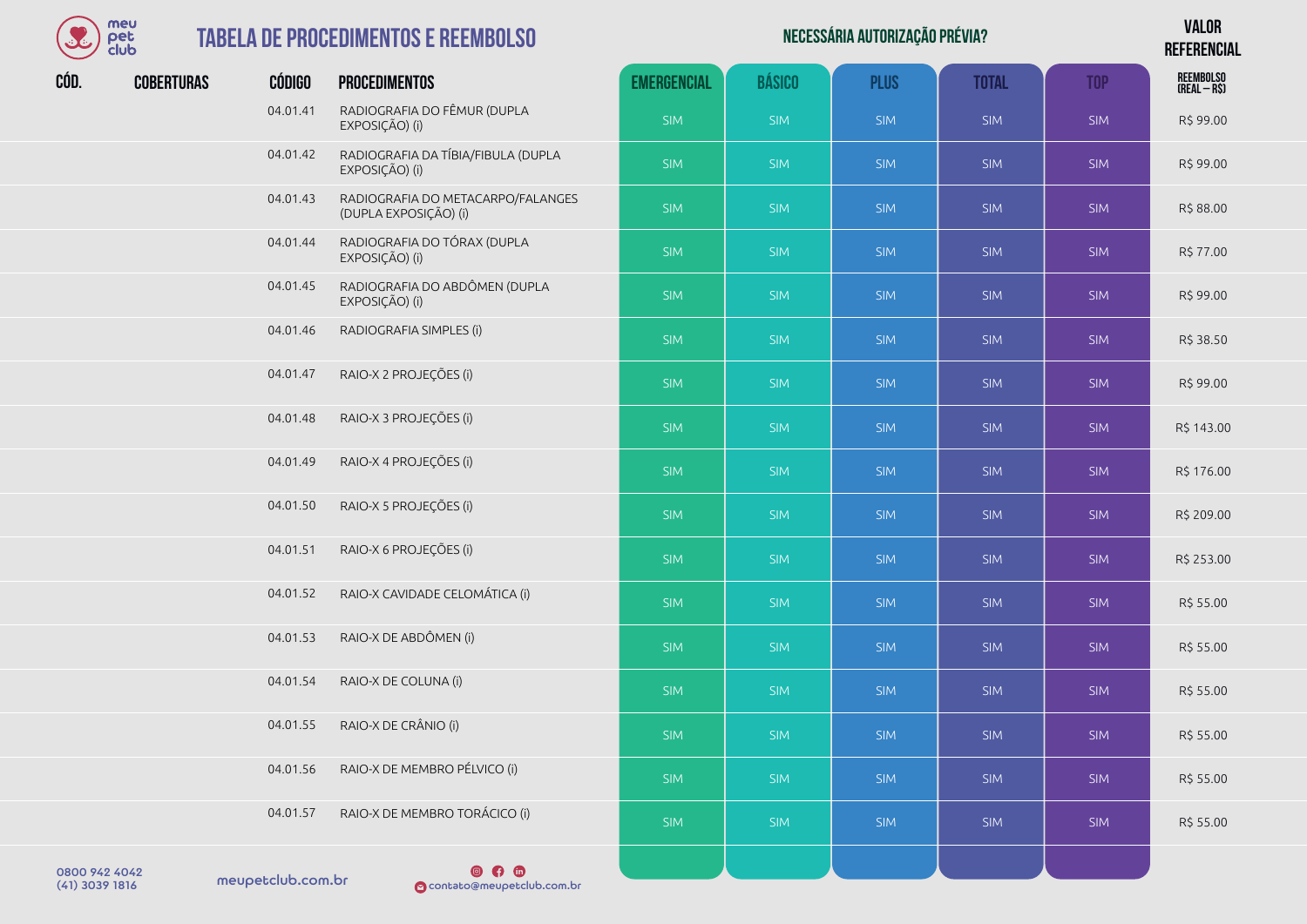| $\mathbf{S}$ | meu<br>pet<br>club |               | <b>TABELA DE PROCEDIMENTOS E REEMBOLSO</b> |                    |               | NECESSÁRIA AUTORIZAÇÃO PRÉVIA? |              |            | <b>VALOR</b><br><b>REFERENCIAL</b> |
|--------------|--------------------|---------------|--------------------------------------------|--------------------|---------------|--------------------------------|--------------|------------|------------------------------------|
| CÓD.         | <b>COBERTURAS</b>  | <b>CÓDIGO</b> | <b>PROCEDIMENTOS</b>                       | <b>EMERGENCIAL</b> | <b>BÁSICO</b> | <b>PLUS</b>                    | <b>TOTAL</b> | <b>TOP</b> | REEMBOLSO<br>(Real – R\$)          |
|              |                    | 04.01.58      | RAIO-X DE TÓRAX (i)                        | <b>SIM</b>         | <b>SIM</b>    | <b>SIM</b>                     | <b>SIM</b>   | <b>SIM</b> | R\$ 55.00                          |
|              |                    | 04.01.59      | RAIO-X REGIÃO CERVICAL (i)                 | <b>SIM</b>         | <b>SIM</b>    | <b>SIM</b>                     | <b>SIM</b>   | <b>SIM</b> | R\$ 55.00                          |
|              |                    | 04.01.60      | RAIO-X CONTROLE POS-OPERATORIO (i)         | <b>SIM</b>         | <b>SIM</b>    | <b>SIM</b>                     | <b>SIM</b>   | <b>SIM</b> | R\$44.00                           |
|              |                    | 04.01.61      | MIELOGRAFIA                                | <b>SIM</b>         | <b>SIM</b>    | <b>SIM</b>                     | <b>SIM</b>   | <b>SIM</b> | R\$ 847.00                         |
|              |                    | 04.01.62      | UROGRAFIA EXCRETORA                        | <b>SIM</b>         | <b>SIM</b>    | <b>SIM</b>                     | <b>SIM</b>   | <b>SIM</b> | R\$ 275.00                         |
|              |                    | 04.01.63      | UROGRAFIA RETROGRADA                       | <b>SIM</b>         | <b>SIM</b>    | <b>SIM</b>                     | <b>SIM</b>   | <b>SIM</b> | R\$ 220.00                         |
|              |                    | 04.01.64      | UROGRAFIA DUPLO CONTRASTE                  | <b>SIM</b>         | <b>SIM</b>    | <b>SIM</b>                     | <b>SIM</b>   | <b>SIM</b> | R\$440.00                          |
|              |                    | 04.01.65      | TRÂNSITO INTESTINAL                        | <b>SIM</b>         | <b>SIM</b>    | <b>SIM</b>                     | <b>SIM</b>   | <b>SIM</b> | R\$ 220.00                         |
|              |                    | 04.01.66      | ENEMA DE BARIO                             | <b>SIM</b>         | <b>SIM</b>    | <b>SIM</b>                     | <b>SIM</b>   | <b>SIM</b> | R\$ 220.00                         |
|              |                    | 04.01.67      | CONTRASTE DO ESÔFAGO                       | <b>SIM</b>         | <b>SIM</b>    | <b>SIM</b>                     | <b>SIM</b>   | <b>SIM</b> | R\$ 253.00                         |
|              |                    | 04.01.68      | DISPLASIA COXO-FEMORAL                     | <b>SIM</b>         | <b>SIM</b>    | <b>SIM</b>                     | <b>SIM</b>   | <b>SIM</b> | R\$440.00                          |
|              |                    | 04.01.69      | MIELOGRAFIA (i)                            | <b>SIM</b>         | <b>SIM</b>    | <b>SIM</b>                     | <b>SIM</b>   | <b>SIM</b> | R\$ 847.00                         |
|              |                    | 04.01.70      | UROGRAFIA EXCRETORA (i)                    | <b>SIM</b>         | <b>SIM</b>    | <b>SIM</b>                     | <b>SIM</b>   | <b>SIM</b> | R\$ 275.00                         |
|              |                    | 04.01.71      | UROGRAFIA RETROGRADA (i)                   | <b>SIM</b>         | <b>SIM</b>    | <b>SIM</b>                     | <b>SIM</b>   | <b>SIM</b> | R\$ 220.00                         |
|              |                    | 04.01.72      | UROGRAFIA DUPLO CONTRASTE (i)              | <b>SIM</b>         | <b>SIM</b>    | <b>SIM</b>                     | SIM          | SIM        | R\$440.00                          |
|              |                    | 04.01.73      | TRÂNSITO INTESTINAL (i)                    | <b>SIM</b>         | <b>SIM</b>    | <b>SIM</b>                     | SIM          | SIM        | R\$ 220.00                         |
|              |                    | 04.01.74      | ENEMA DE BARIO (i)                         | <b>SIM</b>         | <b>SIM</b>    | <b>SIM</b>                     | SIM          | SIM        | R\$ 220.00                         |
|              |                    |               | <b>668</b>                                 |                    |               |                                |              |            |                                    |

0800 942 4042<br>(41) 3039 1816 meupetclub.com.br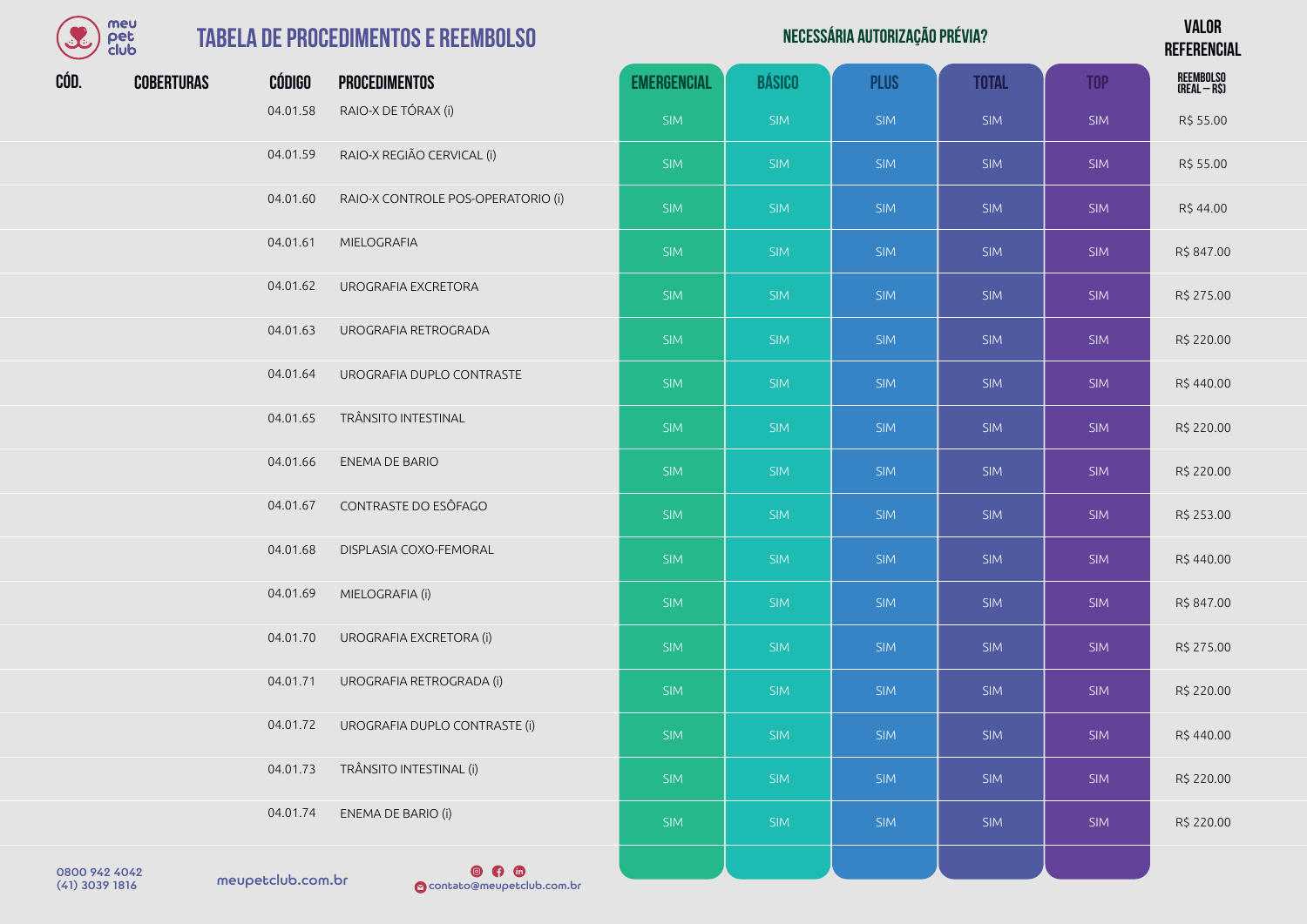| meu        |
|------------|
| r F.       |
| מו וי<br>o |

| $\Omega$ | meu<br>pet<br>club |               | <b>TABELA DE PROCEDIMENTOS E REEMBOLSO</b> |                    |               | NECESSÁRIA AUTORIZAÇÃO PRÉVIA? |              |            | <b>VALOR</b><br><b>REFERENCIAL</b> |
|----------|--------------------|---------------|--------------------------------------------|--------------------|---------------|--------------------------------|--------------|------------|------------------------------------|
| CÓD.     | <b>COBERTURAS</b>  | <b>CÓDIGO</b> | <b>PROCEDIMENTOS</b>                       | <b>EMERGENCIAL</b> | <b>BÁSICO</b> | <b>PLUS</b>                    | <b>TOTAL</b> | <b>TOP</b> | REEMBOLSO<br>(Real – R\$)          |
|          |                    | 04.01.75      | CONTRASTE DO ESÔFAGO (i)                   | <b>SIM</b>         | <b>SIM</b>    | <b>SIM</b>                     | <b>SIM</b>   | <b>SIM</b> | R\$ 253.00                         |
|          |                    | 04.01.76      | DISPLASIA COXO-FEMORAL (i)                 | <b>SIM</b>         | <b>SIM</b>    | <b>SIM</b>                     | <b>SIM</b>   | <b>SIM</b> | R\$440.00                          |
|          |                    | 04.01.77      | ULTRASSONOGRAFIA DA ARTICULAÇÃO            | <b>SIM</b>         | <b>SIM</b>    | <b>SIM</b>                     | <b>SIM</b>   | <b>SIM</b> | R\$ 297.00                         |
|          |                    | 04.01.78      | ULTRASSONOGRAFIA DE ARTICULAÇÃO DUPLA      | <b>SIM</b>         | <b>SIM</b>    | <b>SIM</b>                     | <b>SIM</b>   | <b>SIM</b> | R\$418.00                          |

| 04.01.77 | ULTRASSONOGRAFIA DA ARTICULAÇÃO              | <b>SIM</b> | <b>SIM</b> | <b>SIM</b> | <b>SIM</b> | <b>SIM</b> | R\$ 297.00 |
|----------|----------------------------------------------|------------|------------|------------|------------|------------|------------|
| 04.01.78 | ULTRASSONOGRAFIA DE ARTICULAÇÃO DUPLA        | <b>SIM</b> | <b>SIM</b> | <b>SIM</b> | <b>SIM</b> | <b>SIM</b> | R\$418.00  |
| 04.01.79 | ULTRASSONOGRAFIA DO ABDÔMEN                  | <b>SIM</b> | <b>SIM</b> | <b>SIM</b> | <b>SIM</b> | <b>SIM</b> | R\$ 176.00 |
| 04.01.80 | ULTRASSONOGRAFIA ENCEFALICA                  | <b>SIM</b> | <b>SIM</b> | <b>SIM</b> | <b>SIM</b> | <b>SIM</b> | R\$ 264.00 |
| 04.01.81 | ULTRASSONOGRAFIA OCULAR                      | <b>SIM</b> | <b>SIM</b> | <b>SIM</b> | <b>SIM</b> | <b>SIM</b> | R\$ 264.00 |
| 04.01.82 | ULTRASSONOGRAFIA CERVICAL                    | <b>SIM</b> | <b>SIM</b> | <b>SIM</b> | <b>SIM</b> | <b>SIM</b> | R\$ 264.00 |
| 04.01.83 | BIÓPSIA GUIADA POR ULTRASSOM                 | <b>SIM</b> | <b>SIM</b> | <b>SIM</b> | <b>SIM</b> | <b>SIM</b> | R\$ 154.00 |
| 04.01.84 | ULTRASSONOGRAFIA VASCULAR COM DOPPLER        | <b>SIM</b> | <b>SIM</b> | <b>SIM</b> | <b>SIM</b> | <b>SIM</b> | R\$ 297.00 |
| 04.01.85 | ULTRASSOM SIMPLES CONTROLE                   | <b>SIM</b> | <b>SIM</b> | <b>SIM</b> | <b>SIM</b> | <b>SIM</b> | R\$ 60.50  |
| 04.01.86 | CISTOCENTESE GUIADA POR ULTRASSOM            | <b>SIM</b> | <b>SIM</b> | <b>SIM</b> | <b>SIM</b> | <b>SIM</b> | R\$ 88.00  |
| 04.01.87 | ULTRASSONOGRAFIA DA ARTICULAÇÃO (i)          | <b>SIM</b> | <b>SIM</b> | <b>SIM</b> | <b>SIM</b> | <b>SIM</b> | R\$ 297.00 |
| 04.01.88 | ULTRASSONOGRAFIA DE ARTICULAÇÃO DUPLA<br>(i) | <b>SIM</b> | <b>SIM</b> | <b>SIM</b> | <b>SIM</b> | <b>SIM</b> | R\$418.00  |
| 04.01.89 | ULTRASSONOGRAFIA DO ABDÔMEN (i)              | <b>SIM</b> | <b>SIM</b> | <b>SIM</b> | <b>SIM</b> | <b>SIM</b> | R\$ 176.00 |
| 04.01.90 | ULTRASSONOGRAFIA ENCEFALICA (i)              | <b>SIM</b> | <b>SIM</b> | <b>SIM</b> | <b>SIM</b> | <b>SIM</b> | R\$ 264.00 |
| 04.01.91 | ULTRASSONOGRAFIA OCULAR (i)                  | <b>SIM</b> | <b>SIM</b> | <b>SIM</b> | <b>SIM</b> | <b>SIM</b> | R\$ 264.00 |
|          | $\circ$ $\bullet$ $\circ$                    |            |            |            |            |            |            |

0800 942 4042<br>(41) 3039 1816 meupetclub.com.br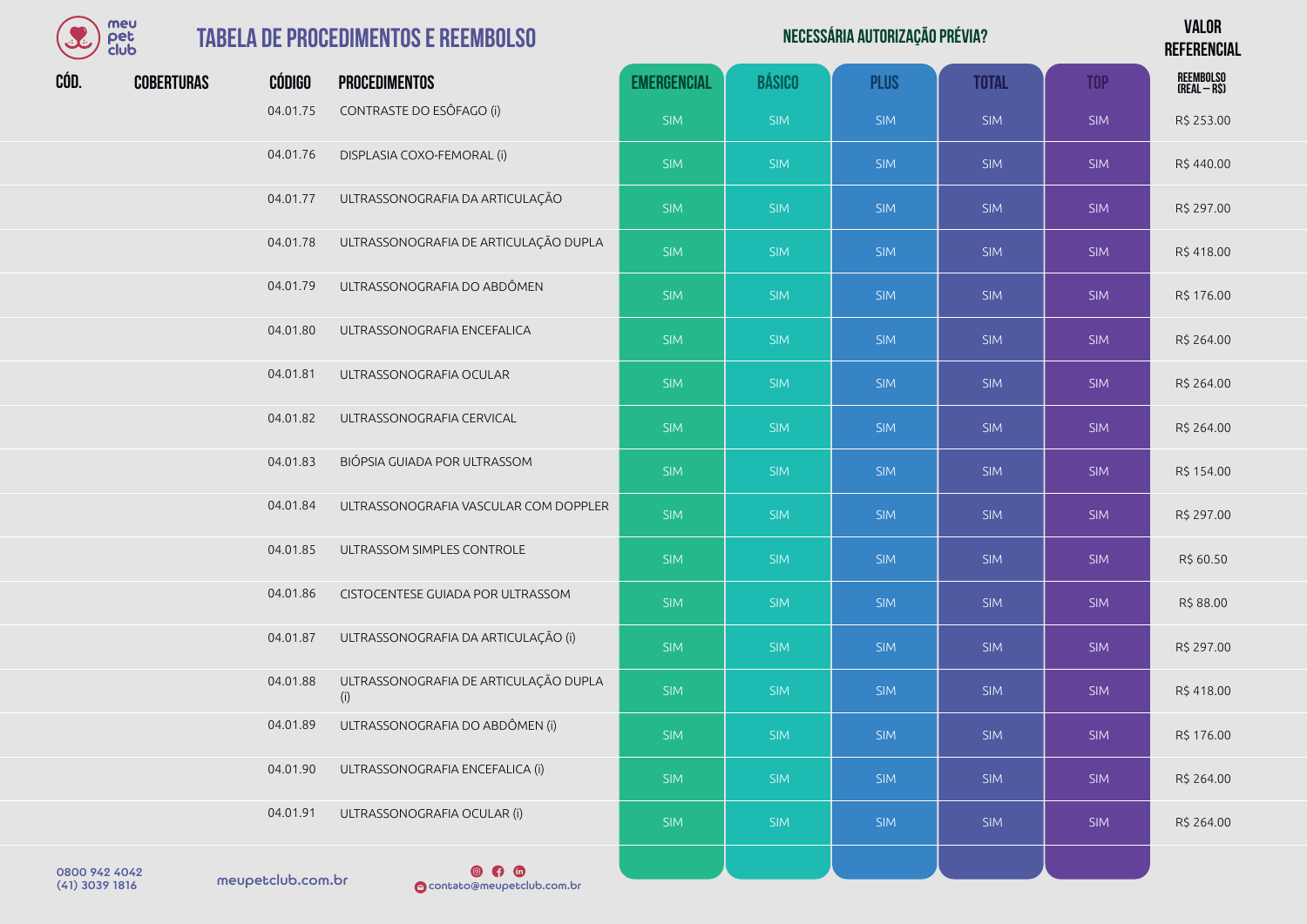| meu  |
|------|
| I≏F  |
| club |

## **TABELA DE PR**

| J    | meu<br>pet<br>club |          | <b>TABELA DE PROCEDIMENTOS E REEMBOLSO</b>            |                    |               | NECESSÁRIA AUTORIZAÇÃO PRÉVIA? |              |            | <b>VALOR</b><br><b>REFERENCIAL</b> |
|------|--------------------|----------|-------------------------------------------------------|--------------------|---------------|--------------------------------|--------------|------------|------------------------------------|
| CÓD. | <b>COBERTURAS</b>  | CÓDIGO   | <b>PROCEDIMENTOS</b>                                  | <b>EMERGENCIAL</b> | <b>BÁSICO</b> | <b>PLUS</b>                    | <b>TOTAL</b> | <b>TOP</b> | REEMBOLSO<br>(Real – R\$)          |
|      |                    | 04.01.92 | ULTRASSONOGRAFIA CERVICAL (i)                         | <b>SIM</b>         | SIM           | <b>SIM</b>                     | <b>SIM</b>   | <b>SIM</b> | R\$ 264.00                         |
|      |                    | 04.01.93 | BIÓPSIA GUIADA POR ULTRASSOM (i)                      | <b>SIM</b>         | <b>SIM</b>    | <b>SIM</b>                     | <b>SIM</b>   | <b>SIM</b> | R\$ 154.00                         |
|      |                    | 04.01.94 | VASCULAR COM DOPPLER (i)                              | SIM                | <b>SIM</b>    | <b>SIM</b>                     | <b>SIM</b>   | <b>SIM</b> | R\$ 297.00                         |
|      |                    | 04.01.95 | ULTRASSOM SIMPLES CONTROLE (i)                        | <b>SIM</b>         | <b>SIM</b>    | <b>SIM</b>                     | <b>SIM</b>   | <b>SIM</b> | R\$ 55.00                          |
|      |                    | 04.01.96 | CISTOCENTESE GUIADA POR ULTRASSOM (i)                 | SIM                | <b>SIM</b>    | <b>SIM</b>                     | <b>SIM</b>   | <b>SIM</b> | R\$ 88.00                          |
|      |                    | 04.01.97 | ECODOPPLERCARDIOGRAFIA                                | SIM                | <b>SIM</b>    | <b>SIM</b>                     | <b>SIM</b>   | <b>SIM</b> | R\$ 319.00                         |
|      |                    | 04.01.98 | <b>HOLTER</b>                                         | <b>SIM</b>         | <b>SIM</b>    | <b>SIM</b>                     | <b>SIM</b>   | <b>SIM</b> | R\$440.00                          |
|      |                    | 04.01.99 | PRESSÃO ARTERIAL                                      | <b>SIM</b>         | <b>SIM</b>    | <b>SIM</b>                     | <b>SIM</b>   | <b>SIM</b> | R\$ 33.00                          |
|      |                    | 04.02.01 | ELETROCARDIOGRAFIA                                    | <b>SIM</b>         | <b>SIM</b>    | <b>SIM</b>                     | <b>SIM</b>   | <b>SIM</b> | R\$ 88.00                          |
|      |                    | 04.02.02 | TELEMEDICINA - ELETROCARDIOGRAFIA -<br><b>LAUDO</b>   | <b>SIM</b>         | <b>SIM</b>    | <b>SIM</b>                     | <b>SIM</b>   | <b>SIM</b> | R\$ 55.00                          |
|      |                    | 04.02.03 | TELEMEDICINA - ELETROCARDIOGRAFIA -<br><b>TÉCNICO</b> | <b>SIM</b>         | SIM           | <b>SIM</b>                     | <b>SIM</b>   | <b>SIM</b> | R\$44.00                           |
|      |                    | 04.02.04 | ECODOPPLERCARDIOGRAFIA (i)                            | <b>SIM</b>         | <b>SIM</b>    | <b>SIM</b>                     | <b>SIM</b>   | <b>SIM</b> | R\$ 319.00                         |
|      |                    | 04.02.05 | HOLTER (i)                                            | <b>SIM</b>         | <b>SIM</b>    | <b>SIM</b>                     | <b>SIM</b>   | <b>SIM</b> | R\$440.00                          |
|      |                    | 04.02.06 | PRESSÃO ARTERIAL (i)                                  | <b>SIM</b>         | <b>SIM</b>    | <b>SIM</b>                     | <b>SIM</b>   | <b>SIM</b> | R\$ 33.00                          |
|      |                    | 04.02.07 | ELETROCARDIOGRAFIA (i)                                | <b>SIM</b>         | <b>SIM</b>    | <b>SIM</b>                     | <b>SIM</b>   | <b>SIM</b> | R\$ 88.00                          |
|      |                    | 04.02.08 | TOMOGRAFIA DA COLUNA                                  | <b>SIM</b>         | <b>SIM</b>    | <b>SIM</b>                     | SIM          | SIM        | R\$ 1,122.00                       |
|      |                    | 04.02.09 | TOMOGRAFIA DE MEMBRO                                  | <b>SIM</b>         | <b>SIM</b>    | <b>SIM</b>                     | <b>SIM</b>   | SIM        | R\$ 1,342.00                       |
|      |                    |          |                                                       |                    |               |                                |              |            |                                    |

0800 942 4042<br>(41) 3039 1816 meupetclub.com.br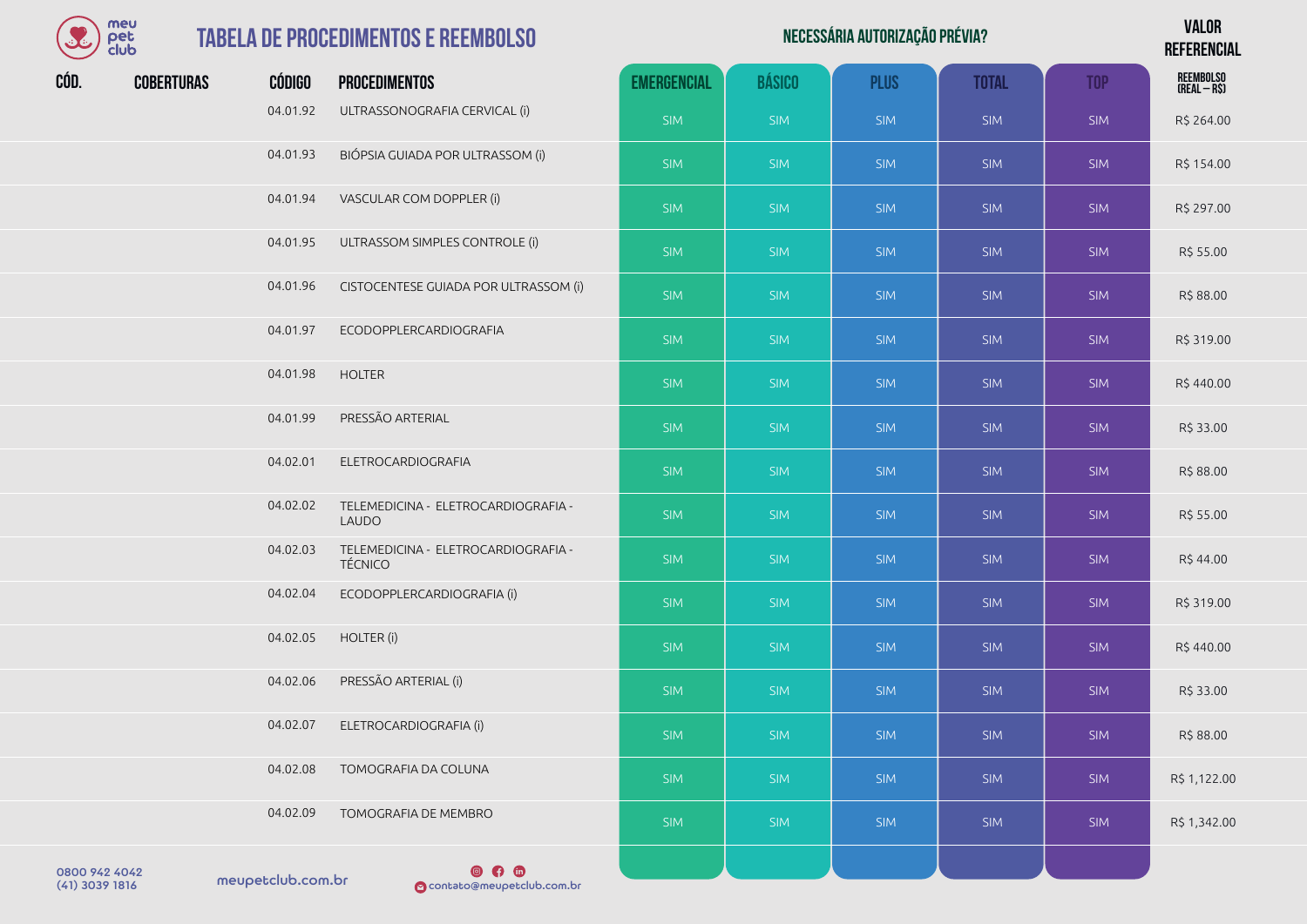| meu  |
|------|
| der  |
| club |

04.02.24 RESSONANCIA DO CRANIO

04.02.25 RESSONANCIA CERVICAL

04.02.26 RESSONANCIA ARTICULAR

|      | meu<br>pet<br>club |               | <b>TABELA DE PROCEDIMENTOS E REEMBOLSO</b>              |                    | <b>VALOR</b><br><b>REFERENCIAL</b> |             |              |            |                           |
|------|--------------------|---------------|---------------------------------------------------------|--------------------|------------------------------------|-------------|--------------|------------|---------------------------|
| CÓD. | <b>COBERTURAS</b>  | <b>CÓDIGO</b> | <b>PROCEDIMENTOS</b>                                    | <b>EMERGENCIAL</b> | <b>BÁSICO</b>                      | <b>PLUS</b> | <b>TOTAL</b> | <b>TOP</b> | REEMBOLSO<br>(Real – R\$) |
|      |                    | 04.02.10      | TOMOGRAFIA DO ABDOMEN                                   | <b>SIM</b>         | <b>SIM</b>                         | <b>SIM</b>  | <b>SIM</b>   | <b>SIM</b> | R\$ 1,342.00              |
|      |                    | 04.02.11      | TOMOGRAFIA DO CRANIO                                    | <b>SIM</b>         | <b>SIM</b>                         | <b>SIM</b>  | <b>SIM</b>   | <b>SIM</b> | R\$ 1,155.00              |
|      |                    | 04.02.12      | TOMOGRAFIA DO TORAX                                     | <b>SIM</b>         | <b>SIM</b>                         | <b>SIM</b>  | <b>SIM</b>   | <b>SIM</b> | R\$ 1,342.00              |
|      |                    | 04.02.13      | <b>TOMOGRAFIA CERVICAL</b>                              | <b>SIM</b>         | <b>SIM</b>                         | <b>SIM</b>  | <b>SIM</b>   | <b>SIM</b> | R\$ 1,342.00              |
|      |                    | 04.02.14      | SEGMENTO TOMOGRAFIA - CRÂNIO/COLUNA<br><b>OU MEMBRO</b> | <b>SIM</b>         | <b>SIM</b>                         | <b>SIM</b>  | <b>SIM</b>   | <b>SIM</b> | R\$429.00                 |
|      |                    | 04.02.15      | SEGMENTO TOMOGRAFIA - TORAX OU<br>ABDÔMEN               | <b>SIM</b>         | <b>SIM</b>                         | <b>SIM</b>  | <b>SIM</b>   | <b>SIM</b> | R\$462.00                 |
|      |                    | 04.02.16      | TOMOGRAFIA DA COLUNA (i)                                | <b>SIM</b>         | <b>SIM</b>                         | <b>SIM</b>  | <b>SIM</b>   | <b>SIM</b> | R\$ 1,122.00              |
|      |                    | 04.02.17      | TOMOGRAFIA DE MEMBRO (i)                                | <b>SIM</b>         | <b>SIM</b>                         | <b>SIM</b>  | <b>SIM</b>   | <b>SIM</b> | R\$ 1,342.00              |
|      |                    | 04.02.18      | TOMOGRAFIA DO ABDOMEN (i)                               | <b>SIM</b>         | <b>SIM</b>                         | <b>SIM</b>  | <b>SIM</b>   | <b>SIM</b> | R\$ 1,342.00              |
|      |                    | 04.02.19      | TOMOGRAFIA DO CRANIO (i)                                | <b>SIM</b>         | <b>SIM</b>                         | <b>SIM</b>  | <b>SIM</b>   | <b>SIM</b> | R\$ 1,342.00              |
|      |                    | 04.02.20      | TOMOGRAFIA DO TORAX (i)                                 | <b>SIM</b>         | <b>SIM</b>                         | <b>SIM</b>  | <b>SIM</b>   | <b>SIM</b> | R\$ 1,342.00              |
|      |                    | 04.02.21      | TOMOGRAFIA CERVICAL (i)                                 | <b>SIM</b>         | <b>SIM</b>                         | <b>SIM</b>  | <b>SIM</b>   | <b>SIM</b> | R\$ 1,342.00              |
|      |                    | 04.02.22      | SEGMENTO TOMOGRAFIA - CRÂNIO/COLUNA<br>OU MEMBRO (i)    | <b>SIM</b>         | <b>SIM</b>                         | <b>SIM</b>  | <b>SIM</b>   | <b>SIM</b> | R\$429.00                 |
|      |                    | 04.02.23      | SEGMENTO TOMOGRAFIA - TORAX OU                          |                    |                                    |             |              |            |                           |

SIM SIM SIM SIM SIM SIM R\$ 2,673.00

SIM SIM SIM SIM SIM R\$ 2,717.00

SIM SIM SIM SIM SIM SIM SIM R\$ 2,717.00

ABDÔMEN (i) SIM SIM SIM SIM SIM R\$ 462.00

| 0800 942 4042    |                   |
|------------------|-------------------|
| $(41)$ 3039 1816 | meupetclub.com.br |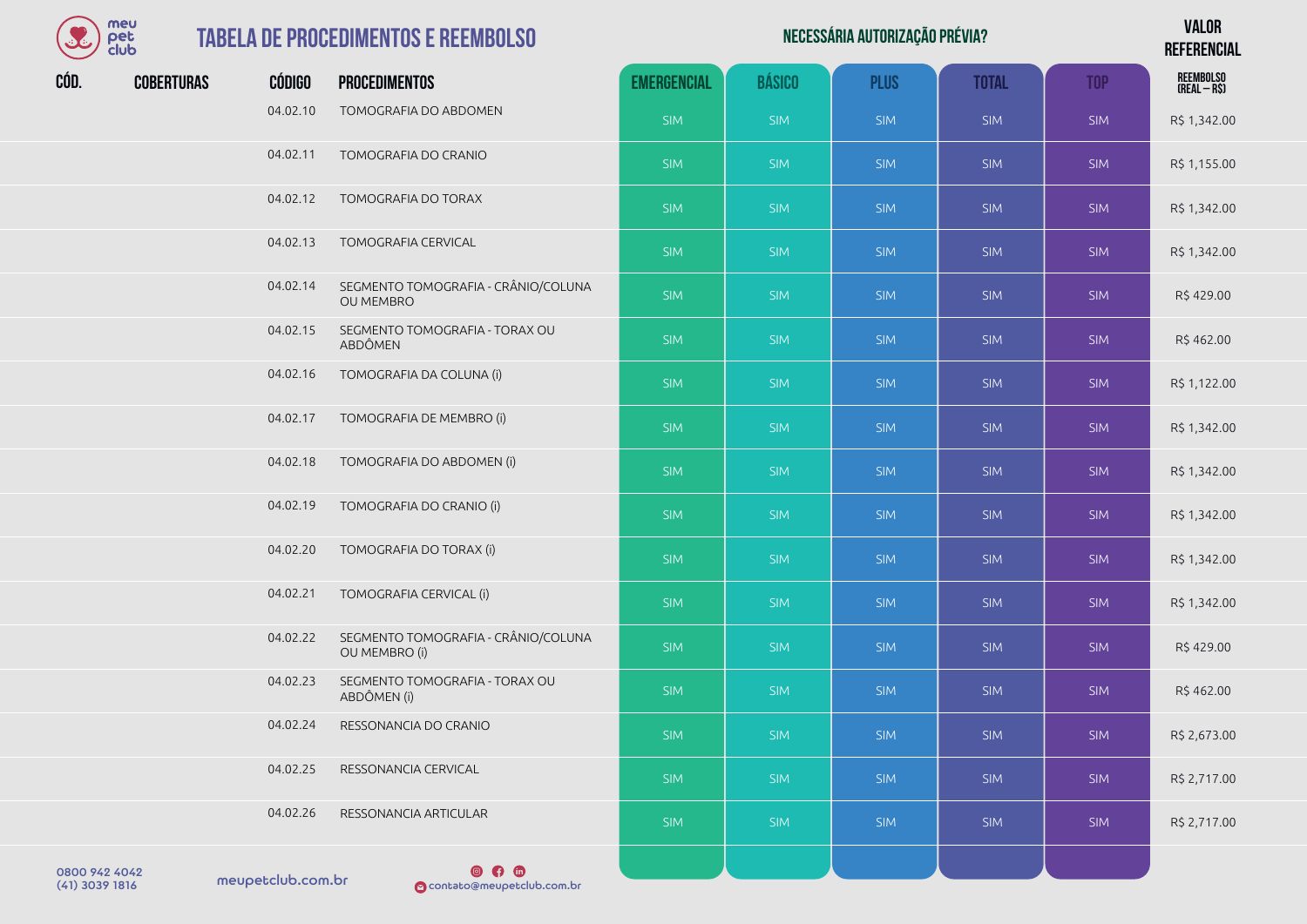

|      | meu<br>pet<br>club |                                 | <b>TABELA DE PROCEDIMENTOS E REEMBOLSO</b>                 |                    | <b>VALOR</b><br><b>REFERENCIAL</b> |             |              |            |                           |
|------|--------------------|---------------------------------|------------------------------------------------------------|--------------------|------------------------------------|-------------|--------------|------------|---------------------------|
| CÓD. | <b>COBERTURAS</b>  | <b>CÓDIGO</b>                   | <b>PROCEDIMENTOS</b>                                       | <b>EMERGENCIAL</b> | <b>BÁSICO</b>                      | <b>PLUS</b> | <b>TOTAL</b> | <b>TOP</b> | REEMBOLSO<br>(Real – R\$) |
|      |                    | 04.02.27                        | RESSONANCIA DE DUAS REGIOES DISTINTAS                      | <b>SIM</b>         | SIM                                | <b>SIM</b>  | <b>SIM</b>   | <b>SIM</b> | R\$ 3,465.00              |
|      |                    | 04.02.28                        | RESSONANCIA DO CRANIO (i)                                  | <b>SIM</b>         | <b>SIM</b>                         | <b>SIM</b>  | <b>SIM</b>   | <b>SIM</b> | R\$ 2,673.00              |
|      |                    | 04.02.29                        | RESSONANCIA CERVICAL (i)                                   | <b>SIM</b>         | SIM                                | <b>SIM</b>  | <b>SIM</b>   | <b>SIM</b> | R\$ 2,717.00              |
|      |                    | 04.02.30                        | RESSONANCIA ARTICULAR (i)                                  | <b>SIM</b>         | <b>SIM</b>                         | <b>SIM</b>  | <b>SIM</b>   | <b>SIM</b> | R\$ 2,717.00              |
|      |                    | 04.02.31                        | RESSONANCIA DE DUAS REGIOES DISTINTAS (i)                  | <b>SIM</b>         | SIM                                | <b>SIM</b>  | <b>SIM</b>   | <b>SIM</b> | R\$ 3,465.00              |
|      |                    | 04.02.32                        | RINOSCOPIA - CAVIDADE NASAL                                | <b>SIM</b>         | <b>SIM</b>                         | <b>SIM</b>  | <b>SIM</b>   | <b>SIM</b> | R\$ 1,782.00              |
|      |                    | 04.02.33                        | LARINGOSCOPIA - LARINGE                                    | <b>SIM</b>         | <b>SIM</b>                         | <b>SIM</b>  | <b>SIM</b>   | <b>SIM</b> | R\$ 1,628.00              |
|      |                    | 04.02.34                        | TRAQUEOBRONCOSCOPIA - TRAQUÉIA E<br><b>BRÔNQUIOS</b>       | <b>SIM</b>         | <b>SIM</b>                         | <b>SIM</b>  | <b>SIM</b>   | <b>SIM</b> | R\$ 2,079.00              |
|      |                    | 04.02.35                        | ENDOSCOPIA DIGESTIVA ALTA - ESÔFAGO,<br>ESTÔMAGO E DUODENO | <b>SIM</b>         | <b>SIM</b>                         | <b>SIM</b>  | <b>SIM</b>   | <b>SIM</b> | R\$ 1,782.00              |
|      |                    | and a state of the state of the |                                                            |                    |                                    |             |              |            |                           |

SIM SIM SIM SIM SIM R\$ 418.00

SIM SIM SIM SIM SIM R\$ 363.00

- 04.02.36 COLONOSCOPIA RETO,CÓLON, ILEO TERMINAL,<br>CECO CECO SIM SIM SIM SIM SIM R\$ 1,782.00 04.02.37 TAXA DE RETIRADA DE CORPO ESTRANHO
- 04.02.38 TAXA EMERGENCIAL NOTURNO/FDS/FERIADO SIM SIM SIM SIM SIM SIM SIM SIM R\$ 363.00 04.02.39 TAXA DE ACOMPANHAMENTO CIRÚRGICO

- 04.02.40 RINOSCOPIA CAVIDADE NASAL (i) SIM SIM SIM SIM SIM SIM SIM SIM SIM R\$ 1,782.00 04.02.41 LARINGOSCOPIA - LARINGE (i) SIM SIM SIM SIM SIM R\$ 1,628.00 04.02.42 TRAQUEOBRONCOSCOPIA - TRAQUEIA E<br>BRONOUIOS (i) ARQUESIDENCIOS CONTRA ANTIQUES ESTE SIM SIM SIM SIM SIM SIM SIM SIM SIM R\$ 2,079.00
- 04.02.43 ENDOSCOPIA DIGESTIVA ALTA ESÔFAGO, ENDOSCO IN DISESTIVA ALIA ESOTAGO, NEGRE SIM SIM SIM SIM SIM SIM SIM SIM SIM R\$ 1,782.00

0800 942 4042<br>(41) 3039 1816 meupetclub.com.br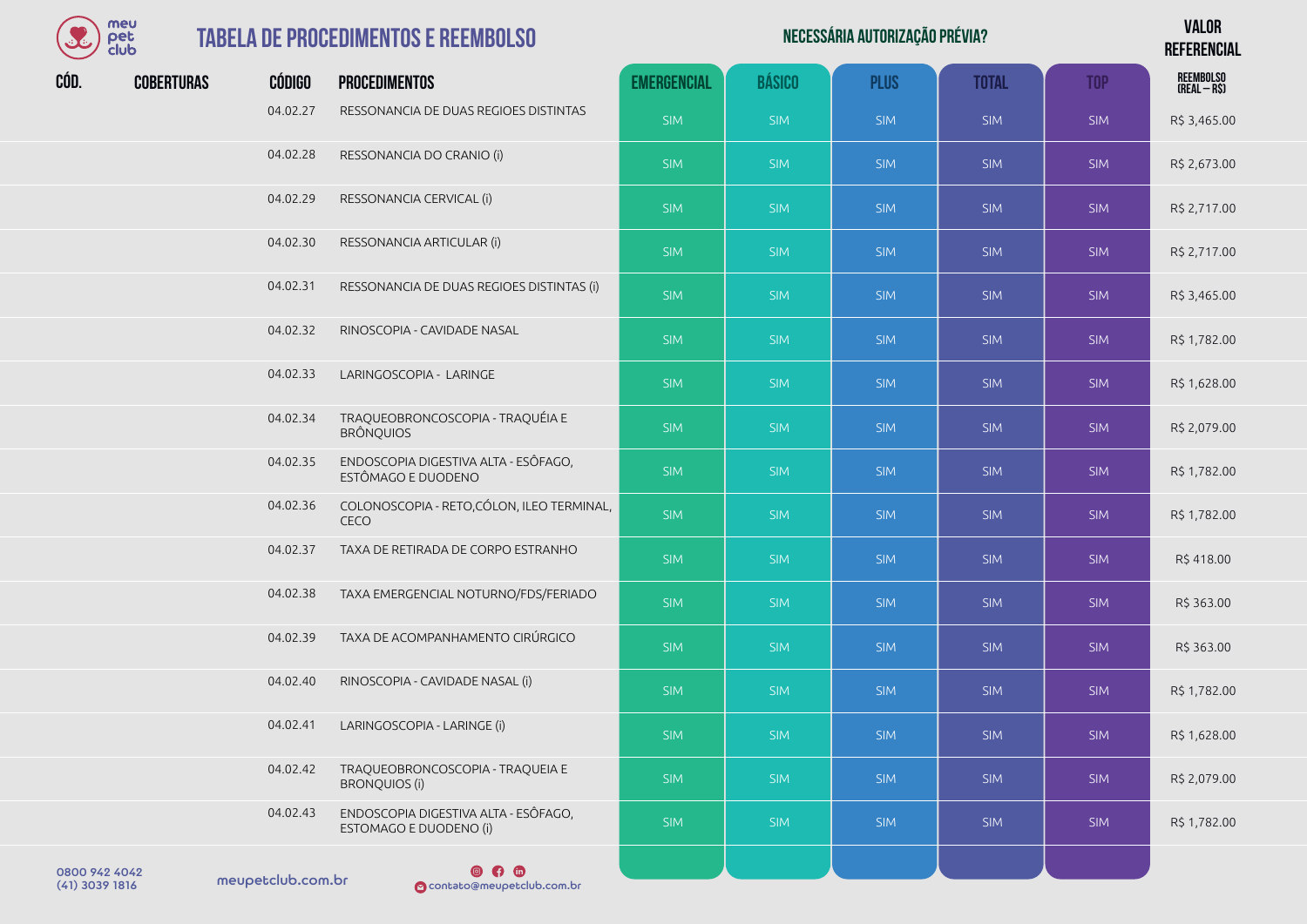| meu       |
|-----------|
| rег       |
| anna<br>n |

| Necessária autorização prévia? | <b>VALOR</b>    |
|--------------------------------|-----------------|
|                                | <b>DEFEBENA</b> |

**REFERENCIAL**

| CÓD.          | <b>COBERTURAS</b>                     | <b>CÓDIGO</b> | <b>PROCEDIMENTOS</b>                                              | <b>EMERGENCIAL</b> | <b>BÁSICO</b> | <b>PLUS</b> | <b>TOTAL</b> | <b>TOP</b> | REEMBOLSO<br>(Real – R\$) |
|---------------|---------------------------------------|---------------|-------------------------------------------------------------------|--------------------|---------------|-------------|--------------|------------|---------------------------|
|               |                                       | 04.02.44      | COLONOSCOPIA - RETO, COLON, ILEO TERMINAL,<br>CECO (i)            | <b>SIM</b>         | <b>SIM</b>    | <b>SIM</b>  | <b>SIM</b>   | <b>SIM</b> | R\$ 1,782.00              |
| 5             | <b>EXAMES</b><br><b>LABORATORIAIS</b> | 05.01.01      | COLHEITA DE LÍQUIDO CÉFALO-RAQUIDIANO<br>(SOMENTE EM CLÍNICA)     | <b>SIM</b>         | <b>SIM</b>    | <b>SIM</b>  | <b>SIM</b>   | <b>SIM</b> | R\$ 121.00                |
|               |                                       | 05.01.02      | COLHEITA DE MEDULA ÓSSEA PARA<br>MIELOGRAMA                       | <b>SIM</b>         | <b>SIM</b>    | <b>SIM</b>  | <b>SIM</b>   | <b>SIM</b> | R\$ 220.00                |
|               |                                       | 05.01.03      | BIÓPSIA DE PELE (COM BOTÃO ANESTÉSICO)                            | <b>SIM</b>         | <b>SIM</b>    | <b>SIM</b>  | <b>SIM</b>   | <b>SIM</b> | R\$88.00                  |
|               |                                       | 05.01.04      | BIÓPSIA ÓSSEA (SOMENTE EM CLÍNICA)                                | <b>SIM</b>         | <b>SIM</b>    | <b>SIM</b>  | <b>SIM</b>   | <b>SIM</b> | R\$ 297.00                |
|               |                                       | 05.01.05      | PERICARDIOCENTESE (SOMENTE EM CLÍNICA)                            | <b>SIM</b>         | <b>SIM</b>    | <b>SIM</b>  | <b>SIM</b>   | <b>SIM</b> | R\$ 374.00                |
|               |                                       | 05.01.06      | PARACENTESE - DRENAGEM DE LÍQUIDO<br><b>ASCÍTICO</b>              | <b>SIM</b>         | <b>SIM</b>    | <b>SIM</b>  | <b>SIM</b>   | <b>SIM</b> | R\$ 220.00                |
|               |                                       | 05.01.07      | TORACOCENTESE - DRENAGEM PLEURAL<br>(SOMENTE EM CLÍNICA)          | <b>SIM</b>         | <b>SIM</b>    | <b>SIM</b>  | <b>SIM</b>   | <b>SIM</b> | R\$ 297.00                |
|               |                                       | 05.01.08      | EUTANÁSIA                                                         | SIM                | <b>SIM</b>    | <b>SIM</b>  | <b>SIM</b>   | <b>SIM</b> | R\$ 154.00                |
|               |                                       | 05.01.09      | DRENAGEM DE ABSCESSOS E/OU HEMATOMAS                              | <b>SIM</b>         | <b>SIM</b>    | <b>SIM</b>  | <b>SIM</b>   | <b>SIM</b> | R\$ 165.00                |
|               |                                       | 05.01.10      | COLHEITA DE LÍQUIDO SINOVIAL (ARTICULAR)                          | SIM                | <b>SIM</b>    | <b>SIM</b>  | <b>SIM</b>   | <b>SIM</b> | R\$ 88.00                 |
|               |                                       | 05.01.11      | <b>CISTOCENTESE</b>                                               | <b>SIM</b>         | <b>SIM</b>    | <b>SIM</b>  | <b>SIM</b>   | <b>SIM</b> | R\$ 22.00                 |
|               |                                       | 05.01.12      | ABDOMINOCENTESE                                                   | <b>SIM</b>         | <b>SIM</b>    | <b>SIM</b>  | <b>SIM</b>   | <b>SIM</b> | R\$ 220.00                |
|               |                                       | 05.01.13      | COLHEITA DE LÍQUIDO CÉFALO-RAQUIDIANO<br>(SOMENTE EM CLÍNICA) (i) | <b>SIM</b>         | <b>SIM</b>    | <b>SIM</b>  | <b>SIM</b>   | <b>SIM</b> | R\$ 121.00                |
|               |                                       | 05.01.14      | COLHEITA DE MEDULA ÓSSEA PARA<br>MIELOGRAMA (i)                   | <b>SIM</b>         | <b>SIM</b>    | <b>SIM</b>  | <b>SIM</b>   | <b>SIM</b> | R\$ 220.00                |
|               |                                       | 05.01.15      | BIÓPSIA DE PELE (COM BOTÃO ANESTÉSICO) (i)                        | <b>SIM</b>         | <b>SIM</b>    | <b>SIM</b>  | <b>SIM</b>   | SIM        | R\$88.00                  |
|               |                                       | 05.01.16      | BIÓPSIA ÓSSEA (SOMENTE EM CLÍNICA) (i)                            | <b>SIM</b>         | <b>SIM</b>    | <b>SIM</b>  | <b>SIM</b>   | <b>SIM</b> | R\$ 297.00                |
| 0.00000101010 |                                       |               | @ A A                                                             |                    |               |             |              |            |                           |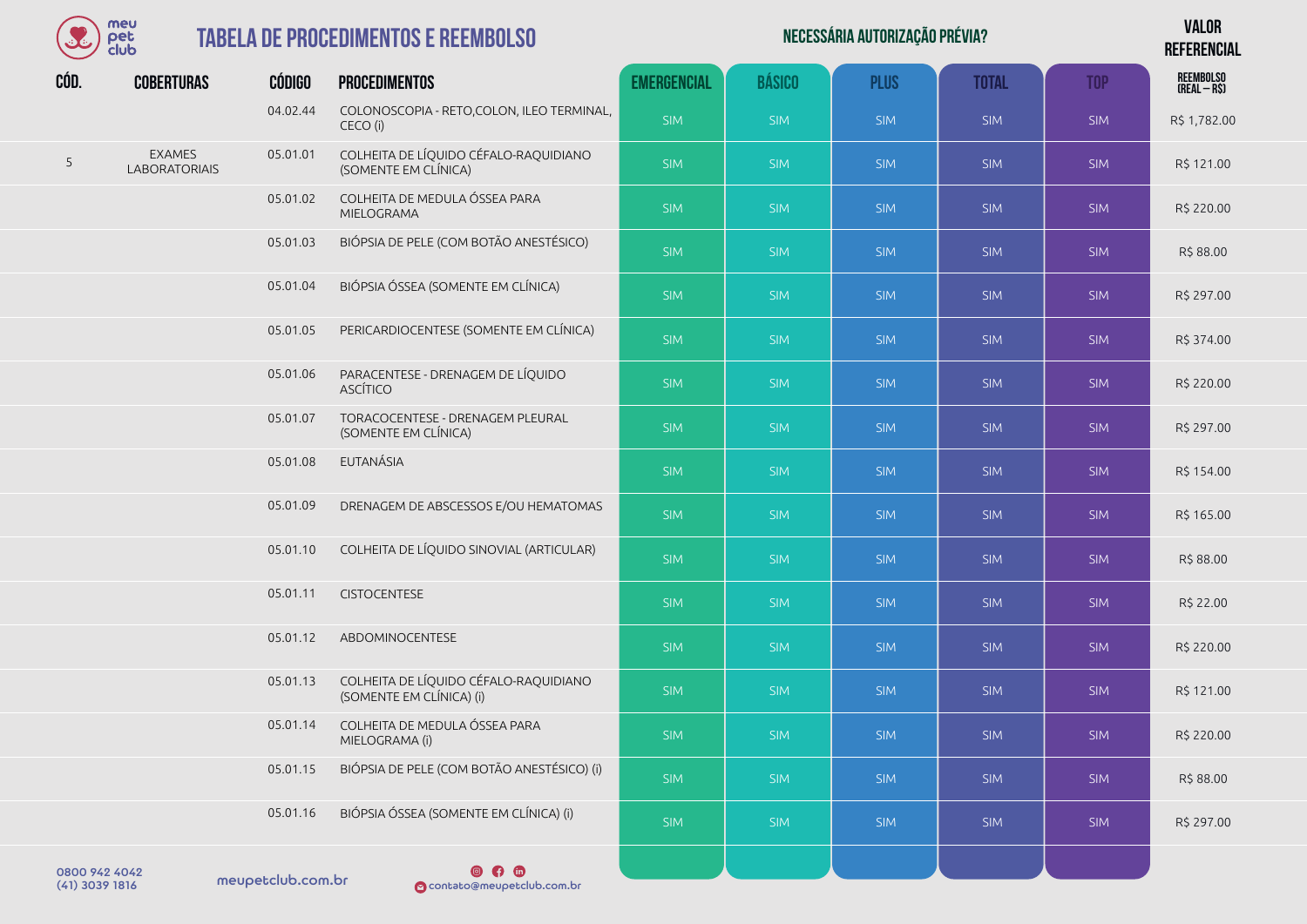

| Necessária autorização prévia? | <b>VALOR</b>    |
|--------------------------------|-----------------|
|                                | <b>DEFEBENA</b> |

**REFERENCIAL**

| CÓD.                 | <b>COBERTURAS</b> | <b>CÓDIGO</b> | <b>PROCEDIMENTOS</b>                                         | <b>EMERGENCIAL</b> | <b>BÁSICO</b> | <b>PLUS</b> | <b>TOTAL</b> | <b>TOP</b> | <b>REEMBOLSO</b><br>(REAL - R\$) |
|----------------------|-------------------|---------------|--------------------------------------------------------------|--------------------|---------------|-------------|--------------|------------|----------------------------------|
|                      |                   | 05.01.17      | PERICARDIOCENTESE (SOMENTE EM CLÍNICA) (i)                   | <b>SIM</b>         | <b>SIM</b>    | <b>SIM</b>  | <b>SIM</b>   | <b>SIM</b> | R\$ 374.00                       |
|                      |                   | 05.01.18      | PARACENTESE - DRENAGEM DE LÍQUIDO<br>ASCÍTICO (i)            | <b>SIM</b>         | <b>SIM</b>    | <b>SIM</b>  | <b>SIM</b>   | <b>SIM</b> | R\$ 220.00                       |
|                      |                   | 05.01.19      | TORACOCENTESE - DRENAGEM PLEURAL<br>(SOMENTE EM CLÍNICA) (i) | <b>SIM</b>         | <b>SIM</b>    | <b>SIM</b>  | <b>SIM</b>   | <b>SIM</b> | R\$ 297.00                       |
|                      |                   | 05.01.20      | EUTANÁSIA (i)                                                | <b>SIM</b>         | <b>SIM</b>    | <b>SIM</b>  | <b>SIM</b>   | <b>SIM</b> | R\$ 154.00                       |
|                      |                   | 05.01.21      | DRENAGEM DE ABSCESSOS E/OU HEMATOMAS<br>(i)                  | <b>SIM</b>         | <b>SIM</b>    | <b>SIM</b>  | <b>SIM</b>   | <b>SIM</b> | R\$ 165.00                       |
|                      |                   | 05.01.22      | COLHEITA DE LÍQUIDO SINOVIAL (ARTICULAR) (i)                 | <b>SIM</b>         | <b>SIM</b>    | <b>SIM</b>  | <b>SIM</b>   | <b>SIM</b> | R\$ 99.00                        |
|                      |                   | 05.01.23      | CISTOCENTESE (i)                                             | <b>SIM</b>         | <b>SIM</b>    | <b>SIM</b>  | <b>SIM</b>   | <b>SIM</b> | R\$ 22.00                        |
|                      |                   | 05.01.24      | ANÁLISE CITOLÓGICA                                           | <b>NÃO</b>         | <b>NÃO</b>    | <b>NÃO</b>  | <b>NÃO</b>   | <b>NÃO</b> | R\$44.00                         |
|                      |                   | 05.01.25      | ANÁLISE CITOLÓGICA - EFUSÃO PLEURAL +<br><b>COLETA</b>       | NÃO                | <b>NÃO</b>    | <b>NÃO</b>  | <b>NÃO</b>   | <b>NÃO</b> | R\$ 154.00                       |
|                      |                   | 05.01.26      | ANÁLISE CITOLÓGICA - LINFONODOS + COLETA                     | <b>NÃO</b>         | NÃO           | <b>NÃO</b>  | <b>NÃO</b>   | <b>NÃO</b> | R\$44.00                         |
|                      |                   | 05.01.27      | ANÁLISE CITOLÓGICA - LÍQUIDO ARTICULAR +<br><b>COLETA</b>    | <b>NÃO</b>         | <b>NÃO</b>    | <b>NÃO</b>  | <b>NÃO</b>   | <b>NÃO</b> | R\$ 99.00                        |
|                      |                   | 05.01.28      | ANÁLISE CITOLÓGICA - LÍQUOR + COLETA                         | <b>NÃO</b>         | <b>NÃO</b>    | <b>NÃO</b>  | <b>NÃO</b>   | <b>NÃO</b> | R\$ 132.00                       |
|                      |                   | 05.01.29      | ANÁLISE CITOLÓGICA OTOLÓGICA (UNILATERAL)<br>+ COLETA        | <b>NÃO</b>         | <b>NÃO</b>    | <b>NÃO</b>  | <b>NÃO</b>   | <b>NÃO</b> | R\$ 33.00                        |
|                      |                   | 05.01.30      | ANÁLISE CITOLÓGICA PELE + COLETA                             | <b>NÃO</b>         | <b>NÃO</b>    | <b>NÃO</b>  | <b>NÃO</b>   | <b>NÃO</b> | R\$44.00                         |
|                      |                   | 05.01.31      | ANÁLISE CITOLÓGICA aspirativa (tumor, IInf)                  | <b>NÃO</b>         | NÃO           | <b>NÃO</b>  | <b>NÃO</b>   | <b>NÃO</b> | R\$ 99.00                        |
|                      |                   | 05.01.32      | ANÁLISE CITOLÓGICA DE LÍQUIDOS CAVITÁRIOS                    | <b>NÃO</b>         | <b>NÃO</b>    | <b>NÃO</b>  | <b>NÃO</b>   | <b>NÃO</b> | R\$44.00                         |
|                      |                   | 05.01.33      | ANÁLISE CITOLÓGICA PARA TVT                                  | <b>NÃO</b>         | NÃO           | <b>NÃO</b>  | <b>NÃO</b>   | <b>NÃO</b> | R\$ 99.00                        |
| <b>CAOA 249 0080</b> |                   |               | $@$ $@$ $@$                                                  |                    |               |             |              |            |                                  |

meupetclub.com.br 0800 942 4042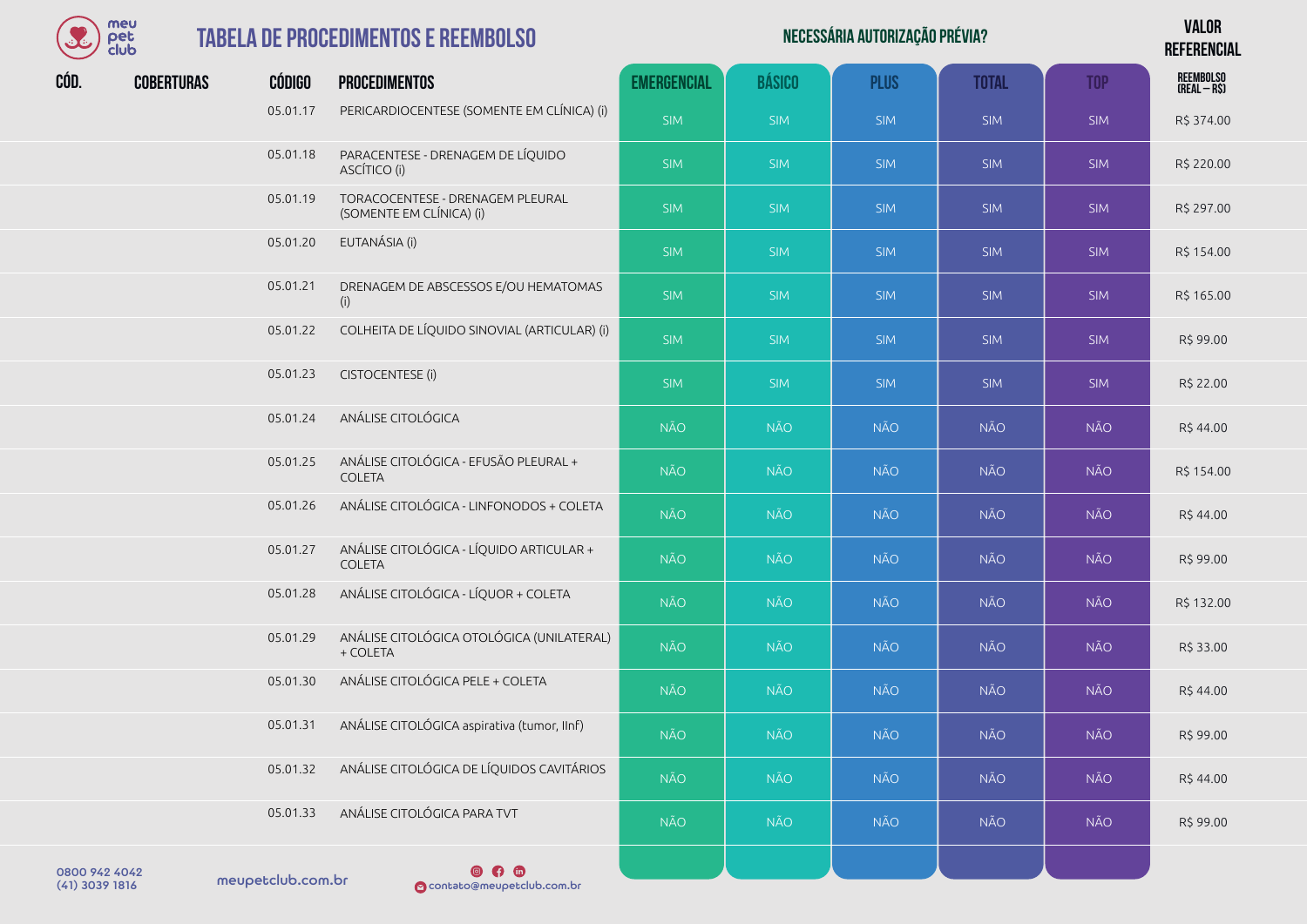

#### **TABELA DE PROCEDIMENTOS**

|      | meu<br>pet<br>club |               | <b>TABELA DE PROCEDIMENTOS E REEMBOLSO</b>                |                    |               | NECESSÁRIA AUTORIZAÇÃO PRÉVIA? |              |            | <b>VALOR</b><br><b>REFERENCIAL</b> |
|------|--------------------|---------------|-----------------------------------------------------------|--------------------|---------------|--------------------------------|--------------|------------|------------------------------------|
| CÓD. | <b>COBERTURAS</b>  | <b>CÓDIGO</b> | <b>PROCEDIMENTOS</b>                                      | <b>EMERGENCIAL</b> | <b>BÁSICO</b> | <b>PLUS</b>                    | <b>TOTAL</b> | <b>TOP</b> | REEMBOLSO<br>(Real – R\$)          |
|      |                    | 05.01.34      | TRICOGRAMA, AVALIACAO DE HASTES PILOSAS                   | <b>NÃO</b>         | <b>NÃO</b>    | <b>NÃO</b>                     | NÃO          | <b>NÃO</b> | R\$ 132.00                         |
|      |                    | 05.01.35      | ANALISE CITOLOGICA (i)                                    | <b>NÃO</b>         | <b>NÃO</b>    | <b>NÃO</b>                     | NÃO          | <b>NÃO</b> | R\$44.00                           |
|      |                    | 05.01.36      | ANÁLISE CITOLÓGICA - EFUSÃO PLEURAL +<br>COLETA (i)       | <b>NÃO</b>         | <b>NÃO</b>    | <b>NÃO</b>                     | NÃO          | <b>NÃO</b> | R\$ 154.00                         |
|      |                    | 05.01.37      | ANÁLISE CITOLÓGICA - LINFONODOS + COLETA<br>(i)           | <b>NÃO</b>         | <b>NÃO</b>    | <b>NÃO</b>                     | <b>NÃO</b>   | <b>NÃO</b> | R\$44.00                           |
|      |                    | 05.01.38      | ANALISE CITOLOGICA - LIQUIDO ARTICULAR +<br>COLETA (i)    | <b>NÃO</b>         | <b>NÃO</b>    | <b>NÃO</b>                     | NÃO          | NÃO        | R\$ 99.00                          |
|      |                    | 05.01.39      | ANALISE CITOLOGICA - LIQUOR + COLETA (i)                  | <b>NÃO</b>         | <b>NÃO</b>    | <b>NÃO</b>                     | <b>NÃO</b>   | <b>NÃO</b> | R\$ 132.00                         |
|      |                    | 05.01.40      | ANALISE CITOLOGICA OTOLOGICA (UNILATERAL)<br>+ COLETA (i) | <b>NÃO</b>         | <b>NÃO</b>    | <b>NÃO</b>                     | NÃO          | NÃO        | R\$ 33.00                          |
|      |                    | 05.01.41      | ANALISE CITOLOGICA PELE + COLETA (i)                      | <b>NÃO</b>         | <b>NÃO</b>    | <b>NÃO</b>                     | NÃO          | <b>NÃO</b> | R\$ 44.00                          |
|      |                    | 05.01.42      | ANÁLISE CITOLÓGICA aspirativa (tumor, IInf) (i)           | <b>NÃO</b>         | <b>NÃO</b>    | <b>NÃO</b>                     | <b>NÃO</b>   | <b>NÃO</b> | R\$ 99.00                          |
|      |                    | 05.01.43      | ANÁLISE CITOLÓGICA DE LÍQUIDOS CAVITÁRIOS<br>(i)          | <b>NÃO</b>         | <b>NÃO</b>    | <b>NÃO</b>                     | NÃO          | NÃO        | R\$ 44.00                          |
|      |                    | 05.01.44      | ANÁLISE CITOLÓGICA PARA TVT (i)                           | <b>NÃO</b>         | <b>NÃO</b>    | <b>NÃO</b>                     | <b>NÃO</b>   | <b>NÃO</b> | R\$ 99.00                          |
|      |                    | 05.01.45      | TRICOGRAMA, AVALIACAO DE HASTES PILOSAS<br>(i)            | <b>NÃO</b>         | <b>NÃO</b>    | <b>NÃO</b>                     | NÃO          | NÃO        | R\$ 132.00                         |
|      |                    | 05.01.46      | ÁCIDOS BILIARES TOTAIS                                    | <b>NÃO</b>         | <b>NÃO</b>    | <b>NÃO</b>                     | <b>NÃO</b>   | <b>NÃO</b> | R\$ 33.00                          |
|      |                    | 05.01.47      | ÁCIDO ÚRICO                                               | <b>NÃO</b>         | <b>NÃO</b>    | <b>NÃO</b>                     | NÃO          | <b>NÃO</b> | R\$ 22.00                          |
|      |                    | 05.01.48      | ALANINA AMINOTRANSFERASE (TGP)                            | <b>NÃO</b>         | <b>NÃO</b>    | <b>NÃO</b>                     | NÃO          | <b>NÃO</b> | R\$ 22.00                          |
|      |                    | 05.01.49      | ALBUMINA                                                  | <b>NÃO</b>         | <b>NÃO</b>    | <b>NÃO</b>                     | NÃO          | NÃO        | R\$ 22.00                          |
|      |                    | 05.01.50      | AMILASE                                                   | NÃO                | NÃO           | NÃO                            | NÃO          | NÃO        | R\$ 22.00                          |

meupetclub.com.br 0800 942 4042

 $\n **④**\n **①**\n$ (41) 3039 1816 contato@meupetclub.com.br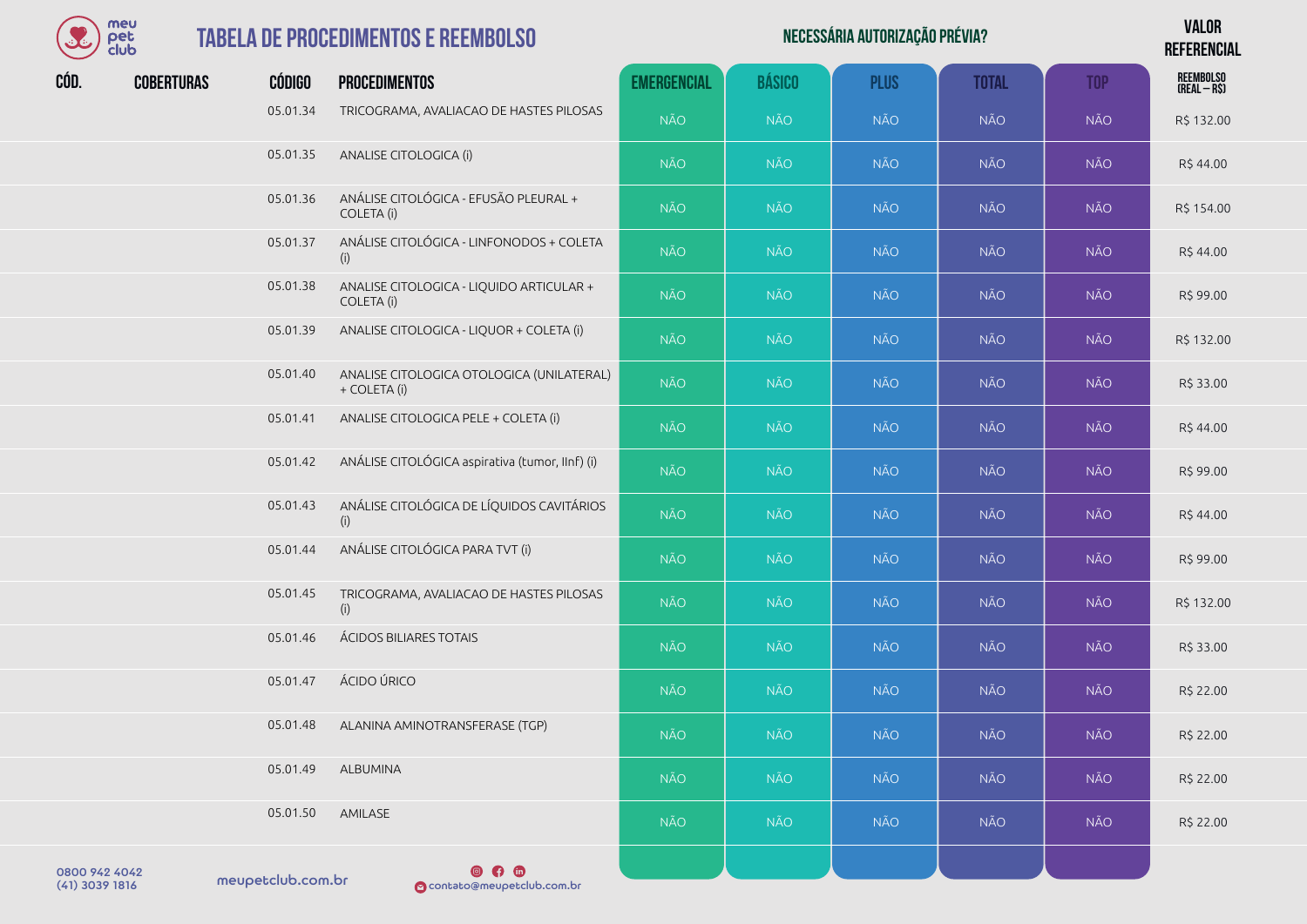| meu  |
|------|
| юг   |
| alub |

## **TABELA DE PROCEDIMI**

| $\mathcal{L}$ | meu<br>pet<br>club |               | <b>TABELA DE PROCEDIMENTOS E REEMBOLSO</b> |                    |               | NECESSÁRIA AUTORIZAÇÃO PRÉVIA? |              |            | <b>VALOR</b><br><b>REFERENCIAL</b> |
|---------------|--------------------|---------------|--------------------------------------------|--------------------|---------------|--------------------------------|--------------|------------|------------------------------------|
| CÓD.          | <b>COBERTURAS</b>  | <b>CÓDIGO</b> | <b>PROCEDIMENTOS</b>                       | <b>EMERGENCIAL</b> | <b>BÁSICO</b> | <b>PLUS</b>                    | <b>TOTAL</b> | <b>TOP</b> | REEMBOLSO<br>(Real – R\$)          |
|               |                    | 05.01.51      | AMÔNIA                                     | <b>NÃO</b>         | NÃO           | <b>NÃO</b>                     | <b>NÃO</b>   | <b>NÃO</b> | R\$ 22.00                          |
|               |                    | 05.01.52      | ASPARTATO AMINOTRANSFERASE (TGO)           | <b>NÃO</b>         | <b>NÃO</b>    | <b>NÃO</b>                     | <b>NÃO</b>   | NÃO        | R\$ 22.00                          |
|               |                    | 05.01.53      | BILIRRUBINAS TOTAIS E FRAÇÕES (D + I)      | <b>NÃO</b>         | <b>NÃO</b>    | <b>NÃO</b>                     | <b>NÃO</b>   | <b>NÃO</b> | R\$ 22.00                          |
|               |                    | 05.01.54      | <b>BROMETO DE POTÁSSIO</b>                 | <b>NÃO</b>         | NÃO           | <b>NÃO</b>                     | <b>NÃO</b>   | NÃO        | R\$ 154.00                         |
|               |                    | 05.01.55      | CÁLCIO                                     | <b>NÃO</b>         | <b>NÃO</b>    | <b>NÃO</b>                     | <b>NÃO</b>   | NÃO        | R\$ 22.00                          |
|               |                    | 05.01.56      | <b>CK TOTAL</b>                            | <b>NÃO</b>         | <b>NÃO</b>    | NÃO                            | <b>NÃO</b>   | NÃO        | R\$ 77.00                          |
|               |                    | 05.01.57      | COLETEROL TOTAL E FRAÇÕES                  | <b>NÃO</b>         | <b>NÃO</b>    | <b>NÃO</b>                     | <b>NÃO</b>   | NÃO        | R\$ 165.00                         |
|               |                    | 05.01.58      | COLINESTERASE                              | <b>NÃO</b>         | NÃO           | <b>NÃO</b>                     | <b>NÃO</b>   | NÃO        | R\$ 33.00                          |
|               |                    | 05.01.59      | CREATININA                                 | <b>NÃO</b>         | NÃO           | <b>NÃO</b>                     | NÃO          | NÃO        | R\$ 22.00                          |
|               |                    | 05.01.60      | CURVA GLICÊMICA                            | <b>NÃO</b>         | <b>NÃO</b>    | <b>NÃO</b>                     | <b>NÃO</b>   | <b>NÃO</b> | R\$ 110.00                         |
|               |                    | 05.01.61      | DESIDROGENASE LÁCTICA (LDH)                | <b>NÃO</b>         | NÃO           | <b>NÃO</b>                     | <b>NÃO</b>   | NÃO        | R\$ 44.00                          |
|               |                    | 05.01.62      | <b>DIGOXINA</b>                            | <b>NÃO</b>         | NÃO           | <b>NÃO</b>                     | <b>NÃO</b>   | <b>NÃO</b> | R\$ 99.00                          |
|               |                    | 05.01.63      | ELEFORESE DE PROTEINA SÉRICA               | <b>NÃO</b>         | <b>NÃO</b>    | <b>NÃO</b>                     | <b>NÃO</b>   | <b>NÃO</b> | R\$ 121.00                         |
|               |                    | 05.01.64      | <b>FENOBARBITAL</b>                        | NÃO                | NÃO           | <b>NÃO</b>                     | NÃO          | NÃO        | R\$ 220.00                         |
|               |                    | 05.01.65      | <b>FERRITINA</b>                           | <b>NÃO</b>         | <b>NÃO</b>    | <b>NÃO</b>                     | <b>NÃO</b>   | NÃO        | R\$ 187.00                         |
|               |                    | 05.01.66      | <b>FERRO</b>                               | NÃO                | <b>NÃO</b>    | <b>NÃO</b>                     | <b>NÃO</b>   | <b>NÃO</b> | R\$ 33.00                          |
|               |                    | 05.01.67      | <b>FOSFATASE ALCALINA</b>                  | <b>NÃO</b>         | NÃO           | <b>NÃO</b>                     | <b>NÃO</b>   | NÃO        | R\$ 33.00                          |

0800 942 4042<br>(41) 3039 1816 meupetclub.com.br

 $\circ$   $\circ$ (41) 3039 1816 contato@meupetclub.com.br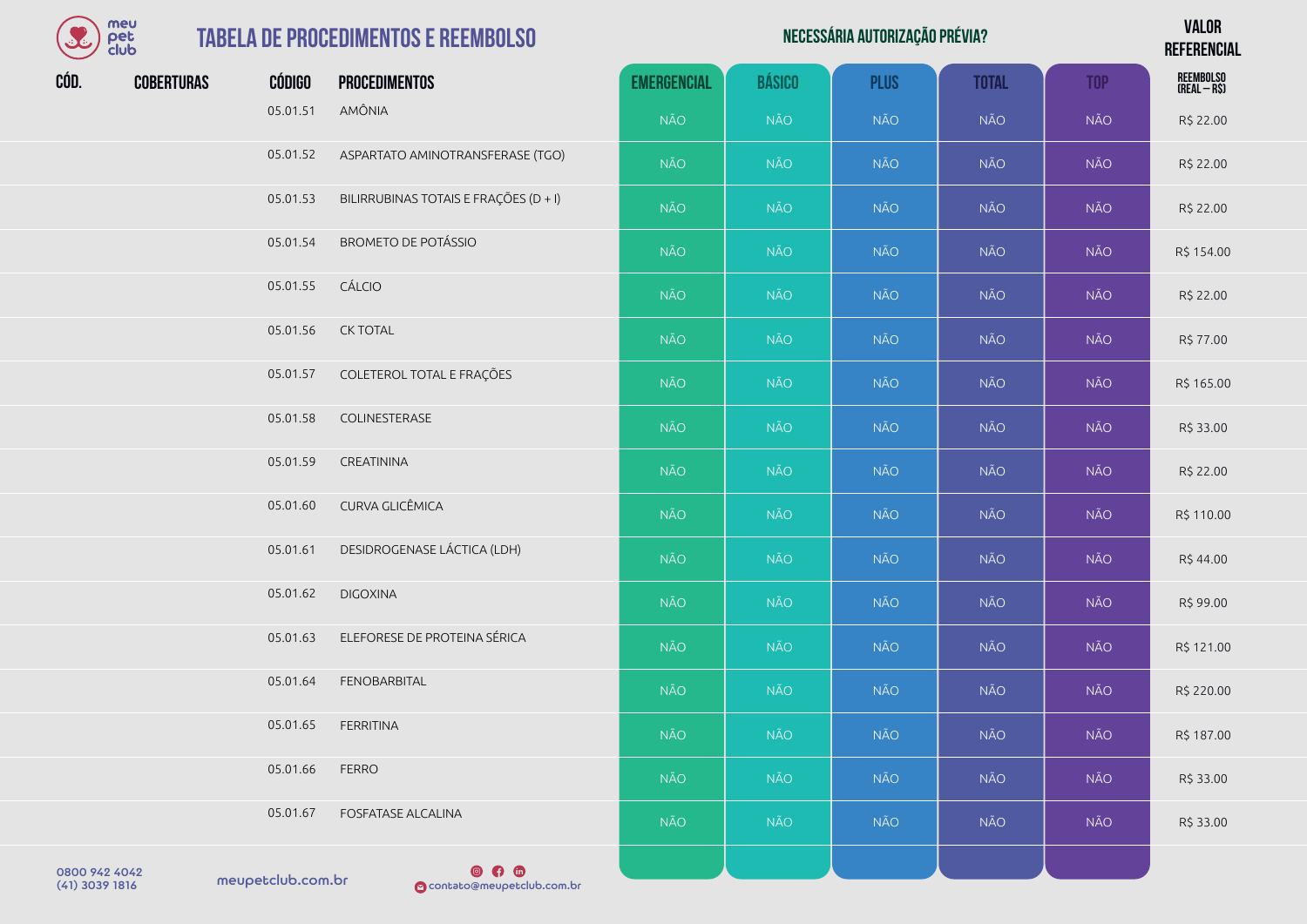| $\left( \begin{matrix} \textbf{S} \ \textbf{S} \ \textbf{S} \ \textbf{S} \ \textbf{S} \ \textbf{S} \ \textbf{S} \ \textbf{S} \ \textbf{S} \ \textbf{S} \ \textbf{S} \ \textbf{S} \ \textbf{S} \ \textbf{S} \ \textbf{S} \ \textbf{S} \ \textbf{S} \ \textbf{S} \ \textbf{S} \ \textbf{S} \ \textbf{S} \ \textbf{S} \ \textbf{S} \ \textbf{S} \ \textbf{S} \ \textbf{S} \ \textbf{S} \ \textbf{S} \ \textbf{S} \ \textbf{S} \ \text$ | meu<br>pet<br>club |                   | <b>TABELA DE PROCEDIMENTOS E REEMBOLSO</b> |                    |               | NECESSÁRIA AUTORIZAÇÃO PRÉVIA? |              |            | <b>VALOR</b><br><b>REFERENCIAL</b> |
|-------------------------------------------------------------------------------------------------------------------------------------------------------------------------------------------------------------------------------------------------------------------------------------------------------------------------------------------------------------------------------------------------------------------------------------|--------------------|-------------------|--------------------------------------------|--------------------|---------------|--------------------------------|--------------|------------|------------------------------------|
| CÓD.                                                                                                                                                                                                                                                                                                                                                                                                                                | <b>COBERTURAS</b>  | CÓDIGO            | <b>PROCEDIMENTOS</b>                       | <b>EMERGENCIAL</b> | <b>BÁSICO</b> | <b>PLUS</b>                    | <b>TOTAL</b> | <b>TOP</b> | REEMBOLSO<br>(Real – R\$)          |
|                                                                                                                                                                                                                                                                                                                                                                                                                                     |                    | 05.01.68          | FÓSFORO                                    | <b>NÃO</b>         | <b>NÃO</b>    | <b>NÃO</b>                     | NÃO          | <b>NÃO</b> | R\$ 22.00                          |
|                                                                                                                                                                                                                                                                                                                                                                                                                                     |                    | 05.01.69          | FRUTOSAMINA                                | <b>NÃO</b>         | <b>NÃO</b>    | <b>NÃO</b>                     | NÃO          | <b>NÃO</b> | R\$ 66.00                          |
|                                                                                                                                                                                                                                                                                                                                                                                                                                     |                    | 05.01.70          | GAMA GLUTAMIL TRANSFERASE (GGT)            | <b>NÃO</b>         | <b>NÃO</b>    | <b>NÃO</b>                     | NÃO          | <b>NÃO</b> | R\$ 33.00                          |
|                                                                                                                                                                                                                                                                                                                                                                                                                                     |                    | 05.01.71          | <b>GLICOSE</b>                             | <b>NÃO</b>         | <b>NÃO</b>    | <b>NÃO</b>                     | NÃO          | <b>NÃO</b> | R\$ 22.00                          |
|                                                                                                                                                                                                                                                                                                                                                                                                                                     |                    | 05.01.72          | <b>GLOBULINA</b>                           | <b>NÃO</b>         | <b>NÃO</b>    | <b>NÃO</b>                     | NÃO          | <b>NÃO</b> | R\$ 22.00                          |
|                                                                                                                                                                                                                                                                                                                                                                                                                                     |                    | 05.01.73          | HEMOGLOBINA GLICADA                        | NÃO                | <b>NÃO</b>    | <b>NÃO</b>                     | NÃO          | <b>NÃO</b> | R\$ 66.00                          |
|                                                                                                                                                                                                                                                                                                                                                                                                                                     |                    | 05.01.74          | <b>LIPASE</b>                              | <b>NÃO</b>         | <b>NÃO</b>    | <b>NÃO</b>                     | <b>NÃO</b>   | <b>NÃO</b> | R\$ 22.00                          |
|                                                                                                                                                                                                                                                                                                                                                                                                                                     |                    | 05.01.75          | <b>MAGNESIO</b>                            | <b>NÃO</b>         | <b>NÃO</b>    | <b>NÃO</b>                     | NÃO          | <b>NÃO</b> | R\$ 22.00                          |
|                                                                                                                                                                                                                                                                                                                                                                                                                                     |                    | 05.01.76          | <b>POTASSIO</b>                            | <b>NÃO</b>         | <b>NÃO</b>    | <b>NÃO</b>                     | <b>NÃO</b>   | <b>NÃO</b> | R\$ 22.00                          |
|                                                                                                                                                                                                                                                                                                                                                                                                                                     |                    | 05.01.77          | PROTEINAS TOTAIS (ALBUMINA + GLOBULINA)    | NÃO                | <b>NÃO</b>    | <b>NÃO</b>                     | NÃO          | <b>NÃO</b> | R\$ 22.00                          |
|                                                                                                                                                                                                                                                                                                                                                                                                                                     |                    | 05.01.78          | SÓDIO                                      | <b>NÃO</b>         | <b>NÃO</b>    | <b>NÃO</b>                     | NÃO          | <b>NÃO</b> | R\$ 22.00                          |
|                                                                                                                                                                                                                                                                                                                                                                                                                                     |                    | 05.01.79          | <b>TRIGLICÉRIDES</b>                       | <b>NÃO</b>         | <b>NÃO</b>    | <b>NÃO</b>                     | NÃO          | <b>NÃO</b> | R\$ 33.00                          |
|                                                                                                                                                                                                                                                                                                                                                                                                                                     |                    | 05.01.80          | URÉIA                                      | NÃO                | <b>NÃO</b>    | <b>NÃO</b>                     | NÃO          | <b>NÃO</b> | R\$ 22.00                          |
|                                                                                                                                                                                                                                                                                                                                                                                                                                     |                    | 05.01.81          | <b>CLORETOS</b>                            | <b>NÃO</b>         | <b>NÃO</b>    | <b>NÃO</b>                     | NÃO          | <b>NÃO</b> | R\$ 66.00                          |
|                                                                                                                                                                                                                                                                                                                                                                                                                                     |                    | 05.01.82          | ALANINA TRANSAMINASE                       | NÃO                | <b>NÃO</b>    | <b>NÃO</b>                     | NÃO          | <b>NÃO</b> | R\$ 22.00                          |
|                                                                                                                                                                                                                                                                                                                                                                                                                                     |                    | 05.01.83          | DOSAGEM DE CETONAS                         | <b>NÃO</b>         | <b>NÃO</b>    | <b>NÃO</b>                     | NÃO          | <b>NÃO</b> | R\$ 22.00                          |
|                                                                                                                                                                                                                                                                                                                                                                                                                                     |                    | 05.01.84          | PROTEINA TOTAL E FRACOES                   | <b>NÃO</b>         | <b>NÃO</b>    | <b>NÃO</b>                     | NÃO          | <b>NÃO</b> | R\$ 33.00                          |
| 0800 942 4042                                                                                                                                                                                                                                                                                                                                                                                                                       |                    | maugatclub cam br | $\circ$ $\circ$                            |                    |               |                                |              |            |                                    |

(41) 3039 1816 **meupetclub.com.br**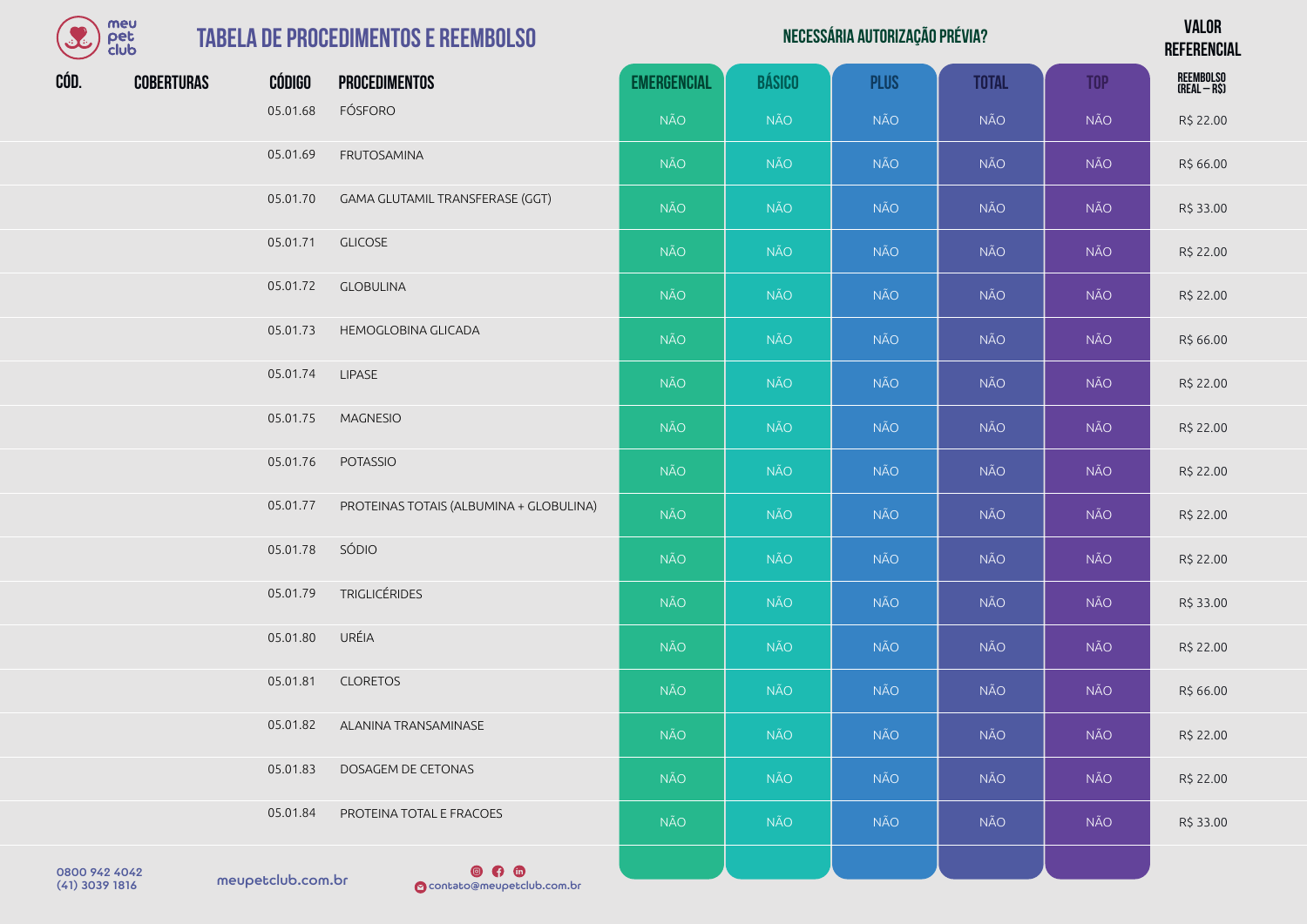| meu      |
|----------|
| er       |
| lub<br>٦ |

| meu<br>$\mathcal{L}$<br>pet<br>club |                   |          | <b>TABELA DE PROCEDIMENTOS E REEMBOLSO</b> |                    | <b>VALOR</b><br><b>REFERENCIAL</b> |             |              |            |                           |
|-------------------------------------|-------------------|----------|--------------------------------------------|--------------------|------------------------------------|-------------|--------------|------------|---------------------------|
| CÓD.                                | <b>COBERTURAS</b> | CÓDIGO   | <b>PROCEDIMENTOS</b>                       | <b>EMERGENCIAL</b> | <b>BÁSICO</b>                      | <b>PLUS</b> | <b>TOTAL</b> | <b>TOP</b> | REEMBOLSO<br>(Real – R\$) |
|                                     |                   | 05.01.85 | <b>LACTATO</b>                             | <b>NÃO</b>         | <b>NÃO</b>                         | <b>NÃO</b>  | <b>NÃO</b>   | NÃO        | R\$99.00                  |
|                                     |                   | 05.01.86 | RELAÇÃO PROTEINA - CREATININA URINA        | <b>NÃO</b>         | <b>NÃO</b>                         | NÃO         | <b>NÃO</b>   | NÃO        | R\$ 55.00                 |
|                                     |                   | 05.01.87 | ÁCIDOS BILIARES PÓS PRANDIAL               | <b>NÃO</b>         | <b>NÃO</b>                         | <b>NÃO</b>  | <b>NÃO</b>   | NÃO        | R\$ 33.00                 |
|                                     |                   | 05.01.88 | LIPASE IMUNOEATIVA                         | <b>NÃO</b>         | <b>NÃO</b>                         | <b>NÃO</b>  | <b>NÃO</b>   | NÃO        | R\$ 99.00                 |
|                                     |                   | 05.01.89 | ÁCIDO LÁTICO                               | <b>NÃO</b>         | <b>NÃO</b>                         | <b>NÃO</b>  | <b>NÃO</b>   | NÃO        | R\$ 77.00                 |
|                                     |                   | 05.01.90 | CÁLCIO IÔNICO                              | <b>NÃO</b>         | <b>NÃO</b>                         | NÃO         | <b>NÃO</b>   | NÃO        | R\$ 55.00                 |
|                                     |                   | 05.01.91 | <b>CLORO</b>                               | <b>NÃO</b>         | <b>NÃO</b>                         | <b>NÃO</b>  | <b>NÃO</b>   | NÃO        | R\$ 22.00                 |
|                                     |                   | 05.01.92 | <b>CICLOSPORINA</b>                        | <b>NÃO</b>         | <b>NÃO</b>                         | NÃO         | <b>NÃO</b>   | NÃO        | R\$ 99.00                 |
|                                     |                   | 05.01.93 | <b>COLESTEROL HDL</b>                      | <b>NÃO</b>         | <b>NÃO</b>                         | NÃO         | <b>NÃO</b>   | NÃO        | R\$44.00                  |
|                                     |                   | 05.01.94 | COLESTEROL TOTAL                           | <b>NÃO</b>         | <b>NÃO</b>                         | NÃO         | <b>NÃO</b>   | NÃO        | R\$ 22.00                 |
|                                     |                   | 05.01.95 | <b>DIFENILHIDANTOINA</b>                   | NÃO                | <b>NÃO</b>                         | NÃO         | <b>NÃO</b>   | NÃO        | R\$ 77.00                 |

05.01.96 ELETROFORESE DE COLESTEROL NÃO NÃO NÃO NÃO NÃO R\$ 44.00 05.01.97 LIPÍDEOS TOTAIS NÃO NÃO NÃO NÃO NÃO R\$ 22.00 05.01.98 PRIMIDRONA NÃO NÃO NÃO NÃO NÃO R\$ 77.00 05.01.99 ACIDOS BILIARES TOTAIS (i) NÃO │ NÃO │ NÃO │ NÃO │ NÃO │ NÃO │ NÃO R\$ 33.00 05.02.01 ACIDO URICO (i) NÃO NÃO NÃO NÃO NÃO NÃO R\$ 22.00 05.02.02 ALANINA AMINOTRANSFERASE (TGP) (i) NÃO NÃO NÃO NÃO NÃO NÃO NÃO NÃO R\$ 22.00

0800 942 4042<br>(41) 3039 1816 meupetclub.com.br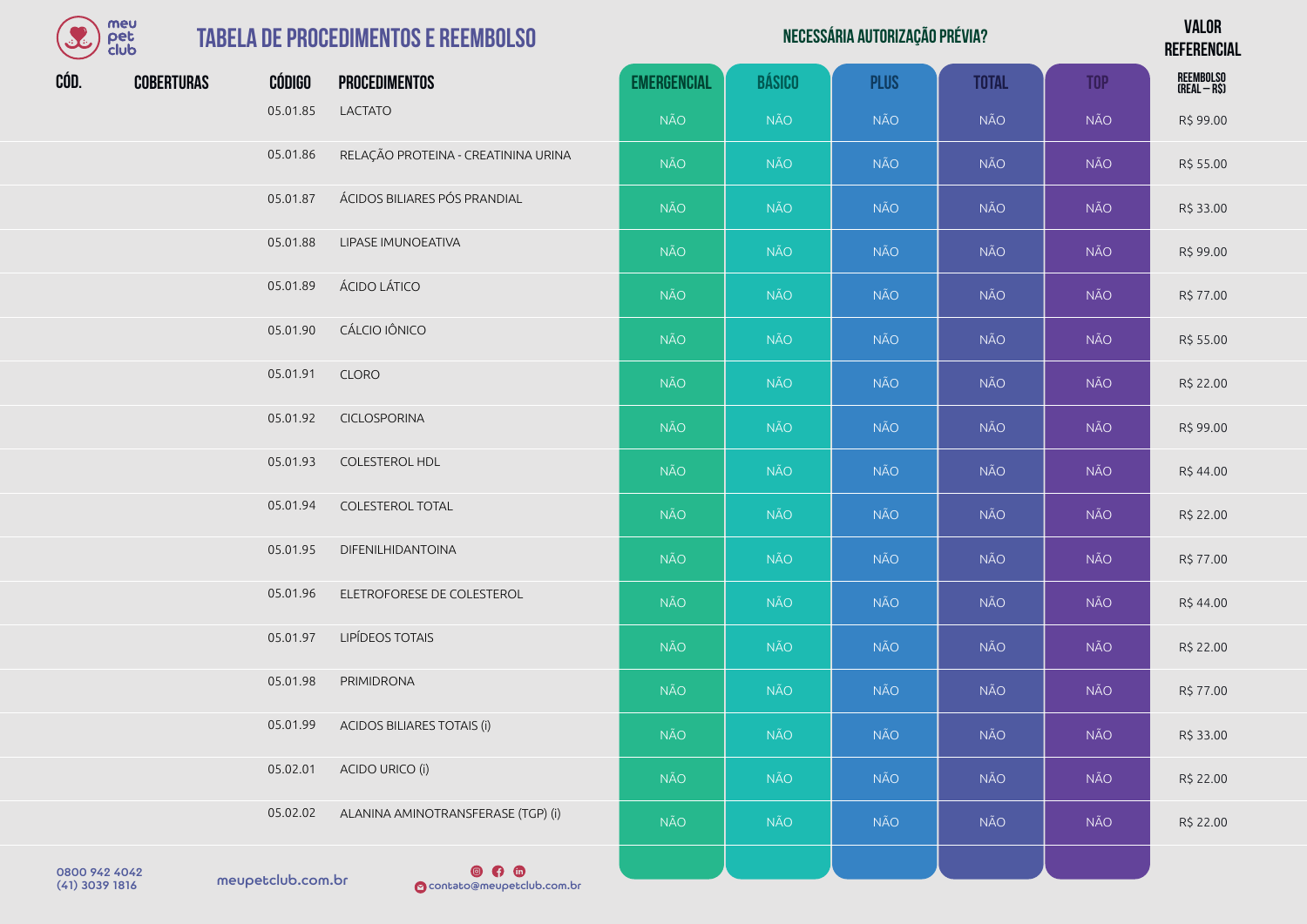| $\mathcal{L}$ | meu<br>pet<br>club |          | <b>TABELA DE PROCEDIMENTOS E REEMBOLSO</b> |                    |               | NECESSÁRIA AUTORIZAÇÃO PRÉVIA? |              |            | <b>VALOR</b><br><b>REFERENCIAL</b> |
|---------------|--------------------|----------|--------------------------------------------|--------------------|---------------|--------------------------------|--------------|------------|------------------------------------|
| CÓD.          | <b>COBERTURAS</b>  | CÓDIGO   | <b>PROCEDIMENTOS</b>                       | <b>EMERGENCIAL</b> | <b>BÁSICO</b> | <b>PLUS</b>                    | <b>TOTAL</b> | <b>TOP</b> | REEMBOLSO<br>(Real – R\$)          |
|               |                    | 05.02.03 | ALBUMINA (i)                               | <b>NÃO</b>         | <b>NÃO</b>    | <b>NÃO</b>                     | NÃO          | <b>NÃO</b> | R\$ 22.00                          |
|               |                    | 05.02.04 | AMILASE (i)                                | <b>NÃO</b>         | <b>NÃO</b>    | <b>NÃO</b>                     | <b>NÃO</b>   | <b>NÃO</b> | R\$ 22.00                          |
|               |                    | 05.02.05 | AMONIA (i)                                 | <b>NÃO</b>         | <b>NÃO</b>    | <b>NÃO</b>                     | NÃO          | <b>NÃO</b> | R\$ 22.00                          |
|               |                    | 05.02.06 | ASPARTATO AMINOTRANSFERASE (TGO) (i)       | <b>NÃO</b>         | <b>NÃO</b>    | <b>NÃO</b>                     | <b>NÃO</b>   | <b>NÃO</b> | R\$ 22.00                          |
|               |                    | 05.02.07 | BILIRRUBINAS TOTAIS E FRACOES (D + I) (i)  | <b>NÃO</b>         | <b>NÃO</b>    | <b>NÃO</b>                     | <b>NÃO</b>   | NÃO        | R\$ 22.00                          |
|               |                    | 05.02.08 | <b>BROMETO DE POTASSIO (i)</b>             | <b>NÃO</b>         | <b>NÃO</b>    | <b>NÃO</b>                     | NÃO          | <b>NÃO</b> | R\$ 154.00                         |
|               |                    | 05.02.09 | CALCIO (i)                                 | <b>NÃO</b>         | <b>NÃO</b>    | <b>NÃO</b>                     | <b>NÃO</b>   | <b>NÃO</b> | R\$ 22.00                          |
|               |                    | 05.02.10 | CK TOTAL (i)                               | <b>NÃO</b>         | <b>NÃO</b>    | <b>NÃO</b>                     | NÃO          | <b>NÃO</b> | R\$ 77.00                          |
|               |                    | 05.02.11 | COLETEROL TOTAL E FRACOES (i)              | <b>NÃO</b>         | <b>NÃO</b>    | <b>NÃO</b>                     | <b>NÃO</b>   | <b>NÃO</b> | R\$ 165.00                         |
|               |                    | 05.02.12 | COLINESTERASE (i)                          | NÃO                | <b>NÃO</b>    | <b>NÃO</b>                     | NÃO          | <b>NÃO</b> | R\$ 33.00                          |
|               |                    | 05.02.13 | CREATININA (i)                             | <b>NÃO</b>         | <b>NÃO</b>    | <b>NÃO</b>                     | <b>NÃO</b>   | <b>NÃO</b> | R\$ 22.00                          |
|               |                    | 05.02.14 | CURVA GLICEMICA (i)                        | <b>NÃO</b>         | <b>NÃO</b>    | NÃO                            | <b>NÃO</b>   | <b>NÃO</b> | R\$ 110.00                         |
|               |                    | 05.02.15 | DESIDROGENASE LACTICA (LDH) (i)            | <b>NÃO</b>         | <b>NÃO</b>    | <b>NÃO</b>                     | NÃO          | <b>NÃO</b> | R\$44.00                           |
|               |                    | 05.02.16 | DIGOXINA (i)                               | NÃO                | <b>NÃO</b>    | <b>NÃO</b>                     | <b>NÃO</b>   | <b>NÃO</b> | R\$ 99.00                          |
|               |                    | 05.02.17 | ELEFORESE DE PROTEINA SERICA (i)           | <b>NÃO</b>         | <b>NÃO</b>    | <b>NÃO</b>                     | NÃO          | <b>NÃO</b> | R\$ 121.00                         |
|               |                    | 05.02.18 | FENOBARBITAL (i)                           | NÃO                | <b>NÃO</b>    | <b>NÃO</b>                     | <b>NÃO</b>   | <b>NÃO</b> | R\$ 220.00                         |
|               |                    | 05.02.19 | FERRITINA (i)                              | <b>NÃO</b>         | <b>NÃO</b>    | <b>NÃO</b>                     | <b>NÃO</b>   | NÃO        | R\$ 187.00                         |
|               |                    |          |                                            |                    |               |                                |              |            |                                    |

0800 942 4042<br>(41) 3039 1816 meupetclub.com.br

**OCO CO**<br>**O**contato@meupetclub.com.br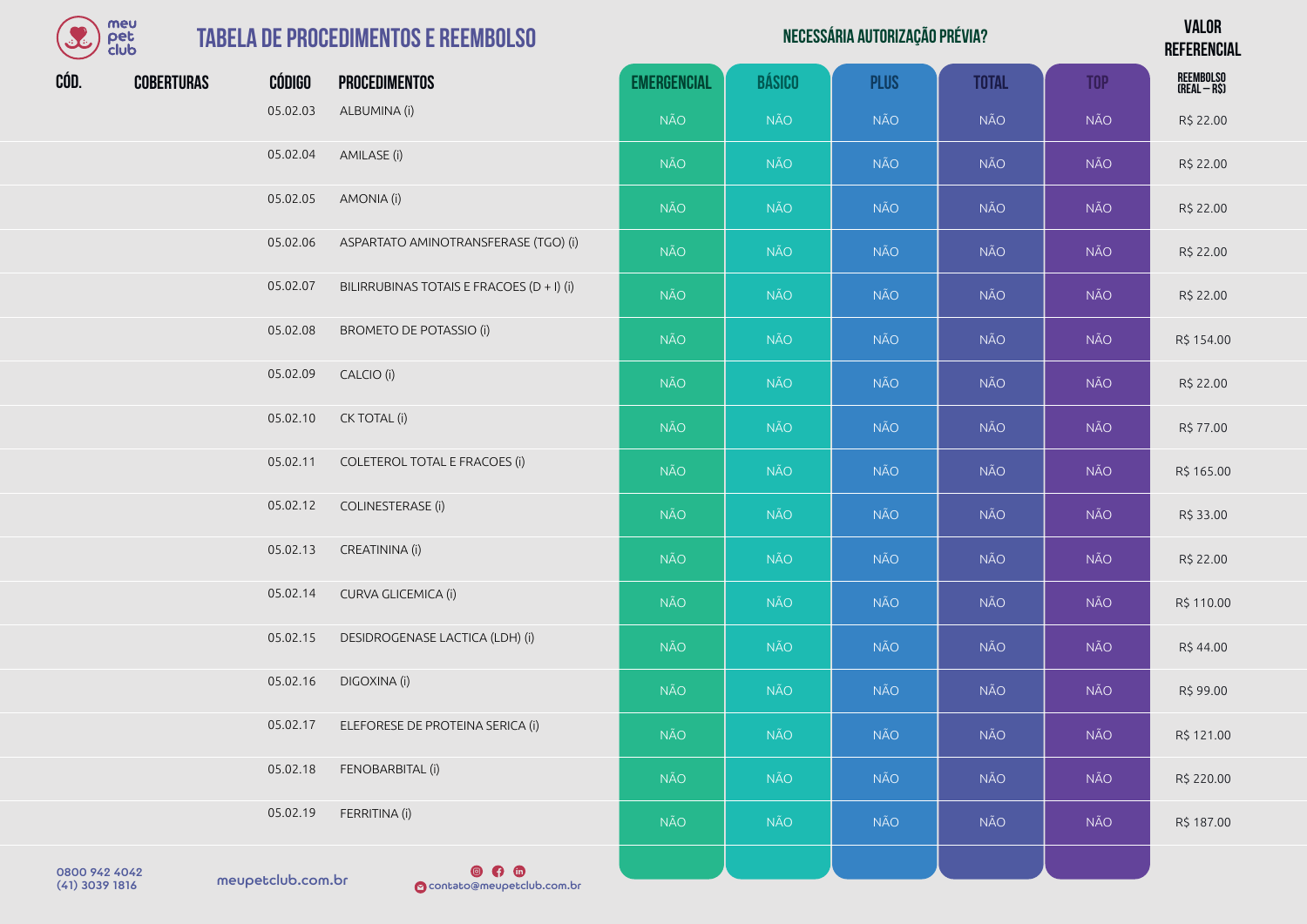| BE   | meu<br>pet<br>club |               | <b>TABELA DE PROCEDIMENTOS E REEMBOLSO</b>  |                    |               | NECESSÁRIA AUTORIZAÇÃO PRÉVIA? |              |            | <b>VALOR</b><br><b>REFERENCIAL</b> |
|------|--------------------|---------------|---------------------------------------------|--------------------|---------------|--------------------------------|--------------|------------|------------------------------------|
| CÓD. | <b>COBERTURAS</b>  | <b>CÓDIGO</b> | <b>PROCEDIMENTOS</b>                        | <b>EMERGENCIAL</b> | <b>BÁSICO</b> | <b>PLUS</b>                    | <b>TOTAL</b> | <b>TOP</b> | REEMBOLSO<br>(Real – R\$)          |
|      |                    | 05.02.20      | FERRO (i)                                   | <b>NÃO</b>         | <b>NÃO</b>    | <b>NÃO</b>                     | <b>NÃO</b>   | <b>NÃO</b> | R\$ 33.00                          |
|      |                    | 05.02.21      | FOSFATASE ALCALINA (i)                      | <b>NÃO</b>         | <b>NÃO</b>    | <b>NÃO</b>                     | <b>NÃO</b>   | NÃO        | R\$ 33.00                          |
|      |                    | 05.02.22      | FOSFORO (i)                                 | <b>NÃO</b>         | <b>NÃO</b>    | <b>NÃO</b>                     | <b>NÃO</b>   | NÃO        | R\$ 22.00                          |
|      |                    | 05.02.23      | FRUTOSAMINA (i)                             | <b>NÃO</b>         | <b>NÃO</b>    | <b>NÃO</b>                     | <b>NÃO</b>   | <b>NÃO</b> | R\$ 66.00                          |
|      |                    | 05.02.24      | GAMA GLUTAMIL TRANSFERASE (GGT) (i)         | <b>NÃO</b>         | <b>NÃO</b>    | <b>NÃO</b>                     | <b>NÃO</b>   | NÃO        | R\$ 33.00                          |
|      |                    | 05.02.25      | <b>GLICOSE</b> (i)                          | <b>NÃO</b>         | <b>NÃO</b>    | <b>NÃO</b>                     | <b>NÃO</b>   | <b>NÃO</b> | R\$ 22.00                          |
|      |                    | 05.02.26      | <b>GLOBULINA (i)</b>                        | <b>NÃO</b>         | <b>NÃO</b>    | NÃO                            | <b>NÃO</b>   | NÃO        | R\$ 22.00                          |
|      |                    | 05.02.27      | HEMOGLOBINA GLICADA (i)                     | <b>NÃO</b>         | <b>NÃO</b>    | <b>NÃO</b>                     | <b>NÃO</b>   | <b>NÃO</b> | R\$ 66.00                          |
|      |                    | 05.02.28      | LIPASE (i)                                  | <b>NÃO</b>         | <b>NÃO</b>    | NÃO                            | <b>NÃO</b>   | NÃO        | R\$ 22.00                          |
|      |                    | 05.02.29      | MAGNESIO (i)                                | <b>NÃO</b>         | <b>NÃO</b>    | <b>NÃO</b>                     | <b>NÃO</b>   | NÃO        | R\$ 22.00                          |
|      |                    | 05.02.30      | POTASSIO (i)                                | <b>NÃO</b>         | <b>NÃO</b>    | <b>NÃO</b>                     | <b>NÃO</b>   | NÃO        | R\$ 22.00                          |
|      |                    | 05.02.31      | PROTEINAS TOTAIS (ALBUMINA + GLOBULINA) (i) | <b>NÃO</b>         | <b>NÃO</b>    | <b>NÃO</b>                     | <b>NÃO</b>   | NÃO        | R\$ 22.00                          |
|      |                    | 05.02.32      | SODIO (i)                                   | <b>NÃO</b>         | <b>NÃO</b>    | <b>NÃO</b>                     | <b>NÃO</b>   | <b>NÃO</b> | R\$ 22.00                          |
|      |                    | 05.02.33      | TRIGLICERIDES (i)                           | <b>NÃO</b>         | <b>NÃO</b>    | NÃO                            | <b>NÃO</b>   | NÃO        | R\$ 33.00                          |
|      |                    | 05.02.34      | UREIA (i)                                   | <b>NÃO</b>         | <b>NÃO</b>    | <b>NÃO</b>                     | <b>NÃO</b>   | <b>NÃO</b> | R\$ 22.00                          |
|      |                    | 05.02.35      | <b>CLORETOS (i)</b>                         | <b>NÃO</b>         | <b>NÃO</b>    | <b>NÃO</b>                     | <b>NÃO</b>   | NÃO        | R\$ 66.00                          |
|      |                    | 05.02.36      | ALANINA TRANSAMINASE (i)                    | <b>NÃO</b>         | <b>NÃO</b>    | <b>NÃO</b>                     | <b>NÃO</b>   | NÃO        | R\$ 22.00                          |
|      |                    |               |                                             |                    |               |                                |              |            |                                    |

0800 942 4042<br>(41) 3039 1816 meupetclub.com.br

**COMPTE CONTENT**<br> **O** contato@meupetclub.com.br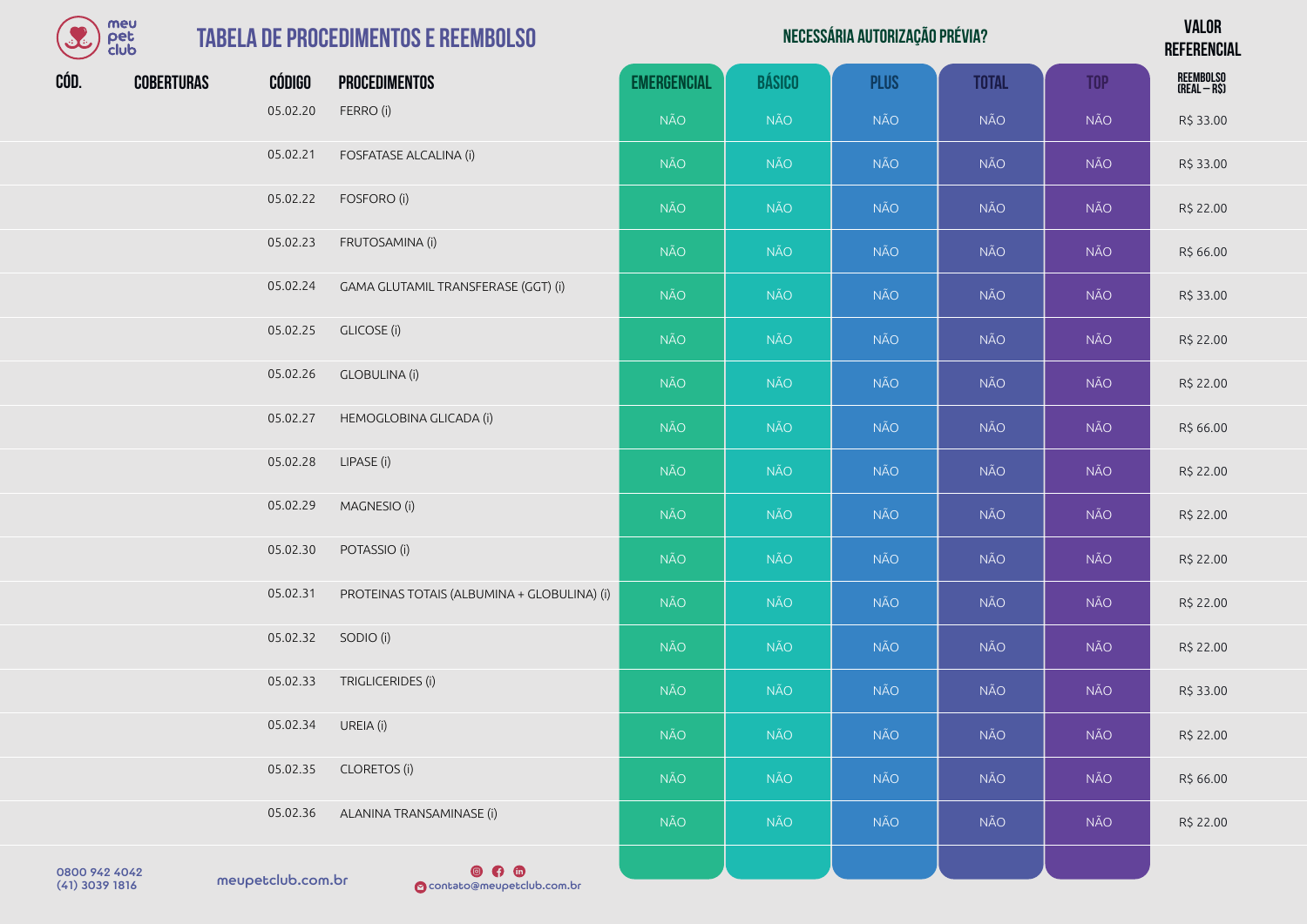| meu      |
|----------|
| I≏F      |
| lub<br>м |

## **TABELA DE PROCEDIMENTO**

| S    | meu<br>pet<br>club |               | <b>TABELA DE PROCEDIMENTOS E REEMBOLSO</b> |                    |               | NECESSÁRIA AUTORIZAÇÃO PRÉVIA? |              |            | <b>VALOR</b><br><b>REFERENCIAL</b> |
|------|--------------------|---------------|--------------------------------------------|--------------------|---------------|--------------------------------|--------------|------------|------------------------------------|
| CÓD. | <b>COBERTURAS</b>  | <b>CÓDIGO</b> | <b>PROCEDIMENTOS</b>                       | <b>EMERGENCIAL</b> | <b>BÁSICO</b> | <b>PLUS</b>                    | <b>TOTAL</b> | <b>TOP</b> | REEMBOLSO<br>(Real – R\$)          |
|      |                    | 05.02.37      | DOSAGEM DE CETONAS (i)                     | NÃO                | NÃO           | NÃO                            | NÃO          | NÃO        | R\$ 22.00                          |
|      |                    | 05.02.38      | PROTEINA TOTAL E FRACOES (i)               | NÃO                | <b>NÃO</b>    | <b>NÃO</b>                     | NÃO          | NÃO        | R\$ 22.00                          |
|      |                    | 05.02.39      | LACTATO (i)                                | NÃO                | NÃO           | <b>NÃO</b>                     | NÃO          | NÃO        | R\$ 99.00                          |
|      |                    | 05.02.40      | RELAÇÃO PROTEINA - CREATININA URINA (I)    | NÃO                | <b>NÃO</b>    | NÃO                            | NÃO          | NÃO        | R\$ 55.00                          |
|      |                    | 05.02.41      | ÁCIDOS BILIARES PÓS PRANDIAL (i)           | NÃO                | <b>NÃO</b>    | <b>NÃO</b>                     | <b>NÃO</b>   | <b>NÃO</b> | R\$ 33.00                          |
|      |                    | 05.02.42      | LIPASE IMUNOEATIVA (i)                     | NÃO                | NÃO           | <b>NÃO</b>                     | NÃO          | <b>NÃO</b> | R\$ 99.00                          |
|      |                    | 05.02.43      | ÁCIDO LÁTICO (i)                           | NÃO                | <b>NÃO</b>    | NÃO                            | NÃO          | NÃO        | R\$ 77.00                          |
|      |                    | 05.02.44      | CÁLCIO IÔNICO (i)                          | NÃO                | <b>NÃO</b>    | <b>NÃO</b>                     | <b>NÃO</b>   | <b>NÃO</b> | R\$ 55.00                          |
|      |                    | 05.02.45      | CLORO (i)                                  | <b>NÃO</b>         | <b>NÃO</b>    | NÃO                            | NÃO          | <b>NÃO</b> | R\$ 22.00                          |
|      |                    | 05.02.46      | CICLOSPORINA (i)                           | NÃO                | <b>NÃO</b>    | <b>NÃO</b>                     | NÃO          | <b>NÃO</b> | R\$ 99.00                          |
|      |                    | 05.02.47      | <b>COLESTEROL HDL (i)</b>                  | NÃO                | <b>NÃO</b>    | <b>NÃO</b>                     | NÃO          | NÃO        | R\$ 44.00                          |
|      |                    | 05.02.48      | COLESTEROL TOTAL (i)                       | NÃO                | <b>NÃO</b>    | <b>NÃO</b>                     | <b>NÃO</b>   | <b>NÃO</b> | R\$ 22.00                          |
|      |                    | 05.02.49      | DIFENILHIDANTOINA (i)                      | NÃO                | <b>NÃO</b>    | <b>NÃO</b>                     | NÃO          | NÃO        | R\$ 77.00                          |
|      |                    | 05.02.50      | ELETROFORESE DE COLESTEROL (i)             | <b>NÃO</b>         | <b>NÃO</b>    | <b>NÃO</b>                     | <b>NÃO</b>   | <b>NÃO</b> | R\$44.00                           |
|      |                    | 05.02.51      | LIPÍDEOS TOTAIS (i)                        | <b>NÃO</b>         | NÃO           | <b>NÃO</b>                     | <b>NÃO</b>   | NÃO        | R\$ 22.00                          |
|      |                    | 05.02.52      | PRIMIDRONA (i)                             | <b>NÃO</b>         | NÃO           | <b>NÃO</b>                     | <b>NÃO</b>   | <b>NÃO</b> | R\$ 77.00                          |
|      |                    | 05.02.53      | <b>HISTOPATOLÓGICO</b>                     | <b>NÃO</b>         | <b>NÃO</b>    | <b>NÃO</b>                     | <b>NÃO</b>   | NÃO        | R\$ 77.00                          |
|      |                    |               |                                            |                    |               |                                |              |            |                                    |

0800 942 4042<br>(41) 3039 1816 meupetclub.com.br

 $\n **④**\n **④**\n **④**\n **③**\n **③**\n **③**\n **③**\n **③**\n **③**\n **③**\n **③**\n **③**\n **③**\n **③**\n **③**\n **③**\n **③**\n **③**\n **③**\n **③**\n **③**\n **③**\$ (41) 3039 1816 contato@meupetclub.com.br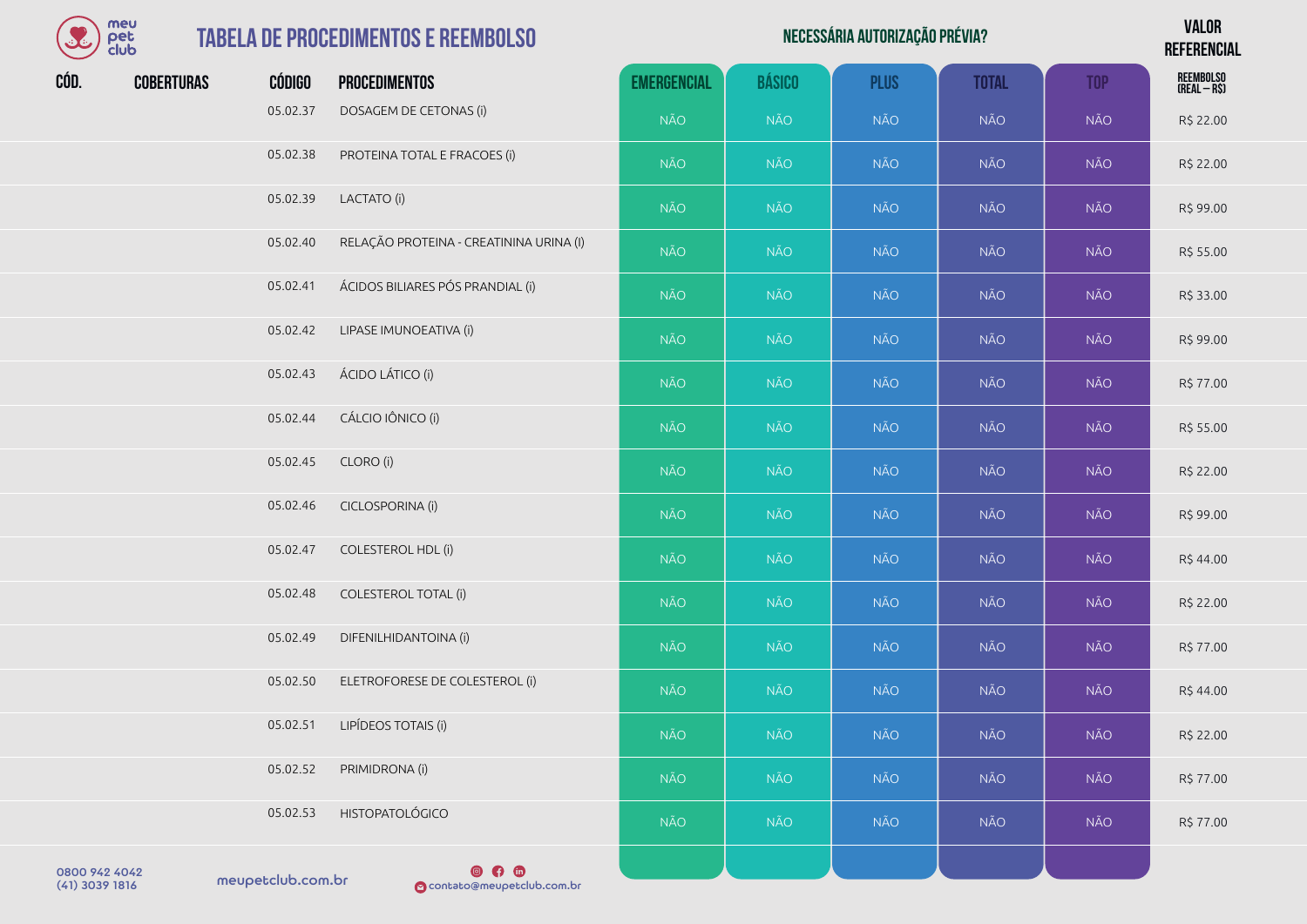| meu  |
|------|
| Υ≏Г  |
| club |

#### **TABELA DE PROCEDIMENTOS**

| <b>COLE</b> | meu<br>pet<br>club |               | <b>TABELA DE PROCEDIMENTOS E REEMBOLSO</b>                 |                    |               | <b>VALOR</b><br><b>REFERENCIAL</b> |              |            |                           |
|-------------|--------------------|---------------|------------------------------------------------------------|--------------------|---------------|------------------------------------|--------------|------------|---------------------------|
| CÓD.        | <b>COBERTURAS</b>  | <b>CÓDIGO</b> | <b>PROCEDIMENTOS</b>                                       | <b>EMERGENCIAL</b> | <b>BÁSICO</b> | <b>PLUS</b>                        | <b>TOTAL</b> | <b>TOP</b> | REEMBOLSO<br>(Real – R\$) |
|             |                    | 05.02.54      | HISTOPATOLÓGICO ÓSSEO                                      | <b>NÃO</b>         | <b>NÃO</b>    | <b>NÃO</b>                         | <b>NÃO</b>   | <b>NÃO</b> | R\$ 88.00                 |
|             |                    | 05.02.55      | IMUNOHISTOQUÍMICA                                          | <b>NÃO</b>         | <b>NÃO</b>    | <b>NÃO</b>                         | <b>NÃO</b>   | NÃO        | R\$ 154.00                |
|             |                    | 05.02.56      | HISTOPATOLÓGICO COM MARGEM                                 | <b>NÃO</b>         | <b>NÃO</b>    | <b>NÃO</b>                         | <b>NÃO</b>   | <b>NÃO</b> | R\$ 99.00                 |
|             |                    | 05.02.57      | COLORACAO DE GRAN                                          | <b>NÃO</b>         | <b>NÃO</b>    | <b>NÃO</b>                         | NÃO          | NÃO        | R\$ 66.00                 |
|             |                    | 05.02.58      | PAINEL GERAL DE IMUNOHISTOQUÍMICA                          | <b>SIM</b>         | SIM           | <b>SIM</b>                         | <b>SIM</b>   | <b>SIM</b> | R\$ 891.00                |
|             |                    | 05.02.59      | HISTOPATOLÓGICO PARA PERFIL BIÓPSIA<br>DE CADEIA MAMÁRIA   | <b>SIM</b>         | SIM           | <b>SIM</b>                         | <b>SIM</b>   | <b>SIM</b> | R\$737.00                 |
|             |                    | 05.02.60      | IMUNOHISTOQUIMICA PARA PROGNÓSTICO<br>DE CARCINOMA MAMÁRIA | SIM                | SIM           | <b>SIM</b>                         | <b>SIM</b>   | <b>SIM</b> | R\$ 1,111.00              |
|             |                    | 05.02.61      | HISTOPATOLÓGICO (i)                                        | <b>NÃO</b>         | <b>NÃO</b>    | <b>NÃO</b>                         | <b>NÃO</b>   | <b>NÃO</b> | R\$ 77.00                 |
|             |                    | 05.02.62      | HISTOPATOLÓGICO ÓSSEO (i)                                  | <b>NÃO</b>         | <b>NÃO</b>    | <b>NÃO</b>                         | <b>NÃO</b>   | <b>NÃO</b> | R\$ 88.00                 |
|             |                    | 05.02.63      | IMUNOHISTOQUÍMICA (i)                                      | <b>NÃO</b>         | <b>NÃO</b>    | <b>NÃO</b>                         | <b>NÃO</b>   | <b>NÃO</b> | R\$ 154.00                |
|             |                    | 05.02.64      | HISTOPATOLÓGICO COM MARGEM (i)                             | <b>NÃO</b>         | <b>NÃO</b>    | <b>NÃO</b>                         | <b>NÃO</b>   | <b>NÃO</b> | R\$ 99.00                 |
|             |                    | 05.02.65      | COLORAÇÃO DE GRAN (i)                                      | <b>NÃO</b>         | <b>NÃO</b>    | <b>NÃO</b>                         | <b>NÃO</b>   | <b>NÃO</b> | R\$ 66.00                 |
|             |                    | 05.02.66      | PAINEL GERAL DE IMUNOHISTOQUÍMICA (i)                      | SIM                | <b>SIM</b>    | <b>SIM</b>                         | <b>SIM</b>   | <b>NÃO</b> | R\$ 891.00                |
|             |                    | 05.02.67      | CONTAGEM DE PLAQUETA                                       | <b>NÃO</b>         | <b>NÃO</b>    | <b>NÃO</b>                         | <b>NÃO</b>   | <b>NÃO</b> | R\$ 22.00                 |
|             |                    | 05.02.68      | ERITROGRAMA                                                | <b>NÃO</b>         | <b>NÃO</b>    | <b>NÃO</b>                         | <b>NÃO</b>   | <b>NÃO</b> | R\$ 33.00                 |
|             |                    | 05.02.69      | <b>HEMATÓCRITO</b>                                         | <b>NÃO</b>         | NÃO           | NÃO                                | <b>NÃO</b>   | <b>NÃO</b> | R\$ 22.00                 |
|             |                    | 05.02.70      | HEMOGRAMA                                                  | <b>NÃO</b>         | <b>NÃO</b>    | <b>NÃO</b>                         | <b>NÃO</b>   | <b>NÃO</b> | R\$44.00                  |
|             |                    |               |                                                            |                    |               |                                    |              |            |                           |

meupetclub.com.br 0800 942 4042

 $\n **④**\n **①**\n$ (41) 3039 1816 contato@meupetclub.com.br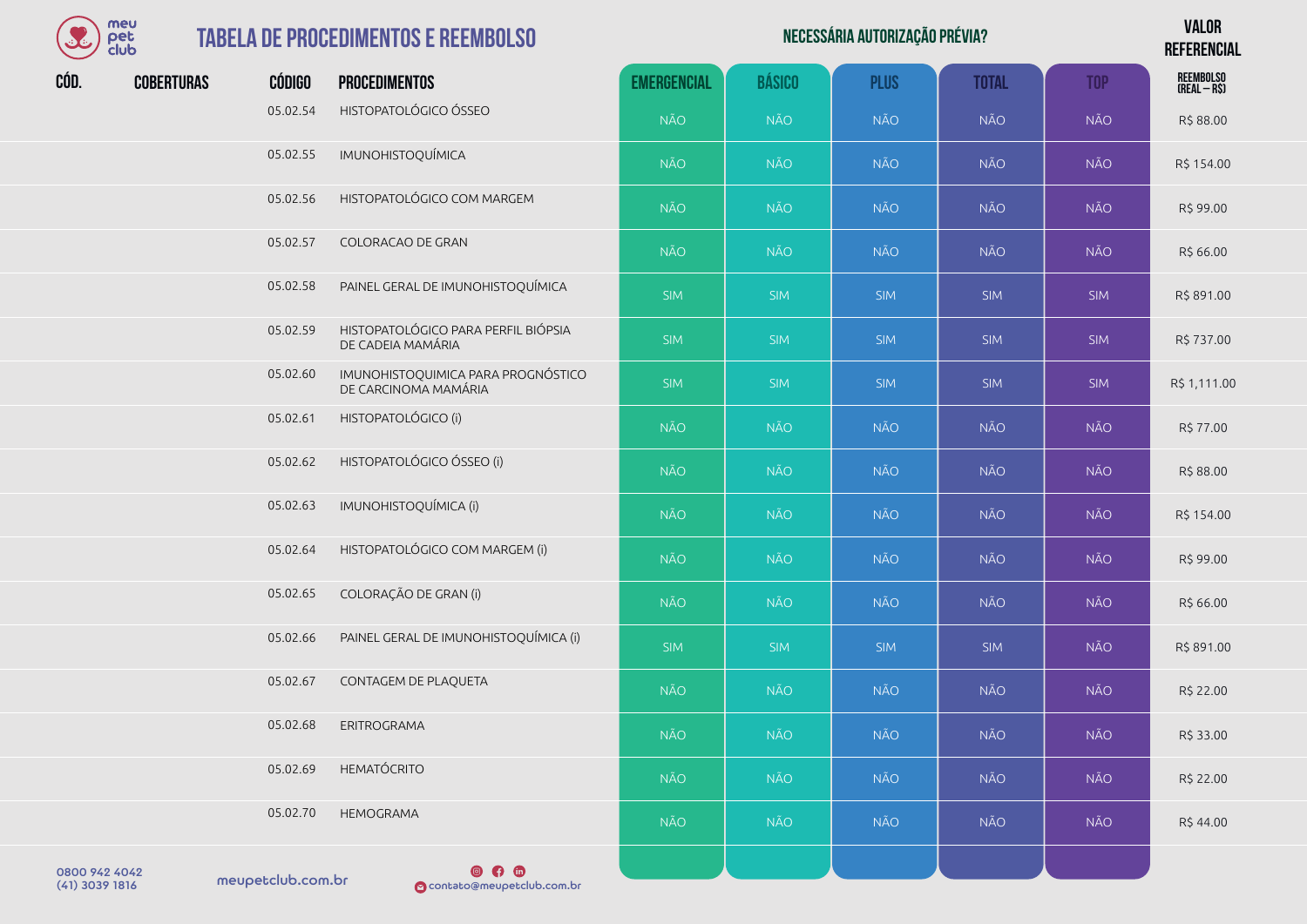| mei        |
|------------|
| el         |
| lt il<br>н |

| NECESSÁRIA AUTORIZAÇÃO PRÉVIA? | <b>VALOR</b>    |
|--------------------------------|-----------------|
|                                | <b>REFERENC</b> |

**REFERENCIAL**

|      |                   |               |                                          |                    |               |             |              |            | <b>ILLI LIILIVIAL</b>     |
|------|-------------------|---------------|------------------------------------------|--------------------|---------------|-------------|--------------|------------|---------------------------|
| CÓD. | <b>COBERTURAS</b> | <b>CÓDIGO</b> | <b>PROCEDIMENTOS</b>                     | <b>EMERGENCIAL</b> | <b>BÁSICO</b> | <b>PLUS</b> | <b>TOTAL</b> | <b>TOP</b> | REEMBOLSO<br>(REAL – R\$) |
|      |                   | 05.02.71      | LEUCÓCITO                                | NÃO                | NÃO           | <b>NÃO</b>  | <b>NÃO</b>   | <b>NÃO</b> | R\$ 22.00                 |
|      |                   | 05.02.72      | LEUCOGRAMA                               | <b>NÃO</b>         | <b>NÃO</b>    | <b>NÃO</b>  | <b>NÃO</b>   | <b>NÃO</b> | R\$ 33.00                 |
|      |                   | 05.02.73      | PESQUISA DE CÉLULAS DE LUPUS ERITEMATOSO | <b>NÃO</b>         | <b>NÃO</b>    | <b>NÃO</b>  | <b>NÃO</b>   | <b>NÃO</b> | R\$ 22.00                 |
|      |                   | 05.02.74      | PESQUISA DE CORPÚSCULO DE LENTZ          | NÃO                | <b>NÃO</b>    | <b>NÃO</b>  | <b>NÃO</b>   | <b>NÃO</b> | R\$ 22.00                 |
|      |                   | 05.02.75      | PESQUISA DE HEMATOZOARIO                 | <b>NÃO</b>         | NÃO           | <b>NÃO</b>  | <b>NÃO</b>   | NÃO        | R\$ 22.00                 |
|      |                   | 05.02.76      | PESQUISA DE RETICULÓCITO                 | <b>NÃO</b>         | NÃO           | NÃO         | NÃO          | NÃO        | R\$ 22.00                 |
|      |                   | 05.02.77      | VELOCIDADE DE HEMOSSEDMENTAÇÃO (VHS)     | <b>NÃO</b>         | <b>NÃO</b>    | NÃO         | <b>NÃO</b>   | NÃO        | R\$ 22.00                 |
|      |                   | 05.02.78      | CONTAGEM DIFERENCIAL DE LEUCÓCITOS       | <b>NÃO</b>         | <b>NÃO</b>    | NÃO         | <b>NÃO</b>   | NÃO        | R\$ 33.00                 |
|      |                   | 05.02.79      | MIELOGRAMA                               | <b>NÃO</b>         | <b>NÃO</b>    | <b>NÃO</b>  | <b>NÃO</b>   | <b>NÃO</b> | R\$ 154.00                |
|      |                   | 05.02.80      | PESQUISA DE CORPÚSCULO DE HEINZ          | <b>NÃO</b>         | <b>NÃO</b>    | <b>NÃO</b>  | <b>NÃO</b>   | <b>NÃO</b> | R\$ 22.00                 |
|      |                   | 05.02.81      | TIPAGEM SANGUÍNEA (CÃES E GATOS)         | <b>NÃO</b>         | <b>NÃO</b>    | NÃO         | NÃO.         | NÃO        | R\$ 198.00                |
|      |                   | 05.02.82      | CONTAGEM DE PLAQUETA (i)                 | <b>NÃO</b>         | NÃO           | NÃO         | <b>NÃO</b>   | <b>NÃO</b> | R\$ 22.00                 |
|      |                   | 05.02.83      | ERITROGRAMA (i)                          | <b>NÃO</b>         | NÃO           | <b>NÃO</b>  | <b>NÃO</b>   | <b>NÃO</b> | R\$ 33.00                 |
|      |                   | 05.02.84      | <b>HEMATOCRITO (i)</b>                   | <b>NÃO</b>         | <b>NÃO</b>    | <b>NÃO</b>  | <b>NÃO</b>   | <b>NÃO</b> | R\$ 22.00                 |
|      |                   | 05.02.85      | HEMOGRAMA (i)                            | NÃO.               | <b>NÃO</b>    | NÃO         | NÃO          | NÃO        | R\$ 44.00                 |
|      |                   | 05.02.86      | LEUCOCITO (i)                            | <b>NÃO</b>         | <b>NÃO</b>    | <b>NÃO</b>  | <b>NÃO</b>   | NÃO        | R\$ 22.00                 |
|      |                   | 05.02.87      | LEUCOGRAMA (i)                           | <b>NÃO</b>         | <b>NÃO</b>    | <b>NÃO</b>  | <b>NÃO</b>   | NÃO        | R\$ 33.00                 |
|      |                   |               |                                          |                    |               |             |              |            |                           |

0800 942 4042<br>(41) 3039 1816 meupetclub.com.br

 $\n **④**\n **④**\n **④**\n **③**\n **③**\n **③**\n **③**\n **③**\n **③**\n **③**\n **③**\n **③**\n **③**\n **③**\n **③**\n **③**\n **③**\n **③**\n **③**\n **③**\n **③**\n **③**\$ (41) 3039 1816 contato@meupetclub.com.br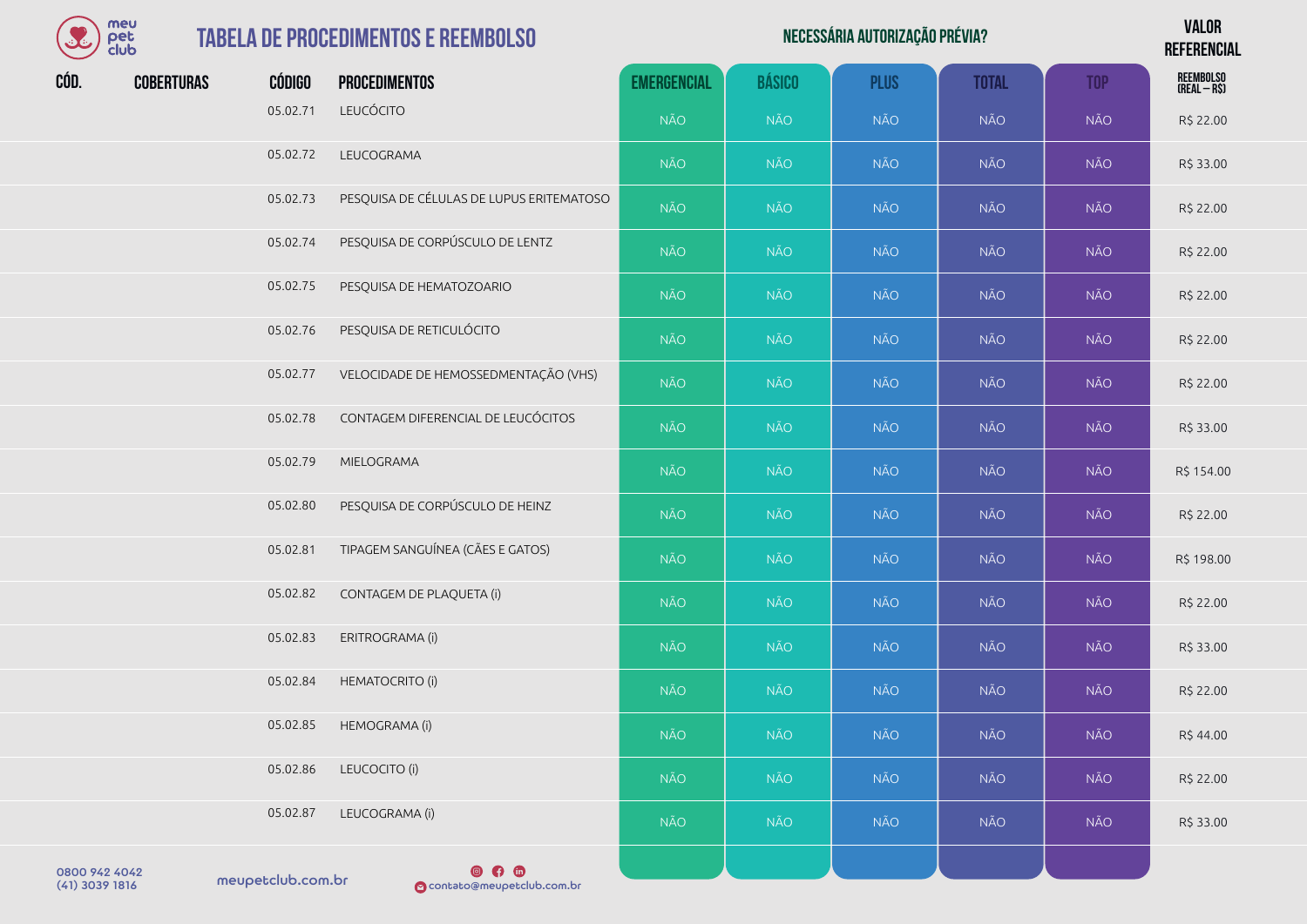

#### **TABELA DE PROCEDIMENTOS E REEM**

| <b>REEMBOLSO</b><br>CÓD.<br><b>CÓDIGO</b><br><b>EMERGENCIAL</b><br><b>BÁSICO</b><br><b>PLUS</b><br><b>COBERTURAS</b><br><b>TOTAL</b><br><b>TOP</b><br><b>PROCEDIMENTOS</b><br>(REAL - R\$)<br>05.02.88<br>PESQUISA DE CELULAS DE LUPUS ERITEMATOSO<br><b>NÃO</b><br><b>NÃO</b><br><b>NÃO</b><br>NÃO<br><b>NÃO</b><br>R\$ 22.00<br>(i)<br>05.02.89<br>PESQUISA DE CORPUSCULO DE LENTZ (i)<br><b>NÃO</b><br><b>NÃO</b><br>NÃO<br><b>NÃO</b><br><b>NÃO</b><br>R\$ 22.00<br>05.02.90<br>PESQUISA DE HEMATOZOARIO (i)<br><b>NÃO</b><br>NÃO<br><b>NÃO</b><br><b>NÃO</b><br><b>NÃO</b><br>R\$ 22.00<br>05.02.91<br>PESQUISA DE RETICULOCITO (i)<br><b>NÃO</b><br><b>NÃO</b><br><b>NÃO</b><br><b>NÃO</b><br><b>NÃO</b><br>R\$ 22.00<br>05.02.92<br>VELOCIDADE DE HEMOSSEDMENTACAO (VHS) (i)<br><b>NÃO</b><br><b>NÃO</b><br><b>NÃO</b><br><b>NÃO</b><br><b>NÃO</b><br>R\$ 22.00<br>05.02.93<br>CONTAGEM DIFERENCIAL DE LEUCÓCITOS (i)<br><b>NÃO</b><br>NÃO<br><b>NÃO</b><br>NÃO<br>NÃO<br>R\$ 33.00<br>05.02.94<br>MIELOGRAMA (i)<br>NÃO<br><b>NÃO</b><br><b>NÃO</b><br>NÃO<br><b>NÃO</b><br>R\$ 154.00<br>PESQUISA DE CORPÚSCULO DE HEINZ (i)<br>05.02.95<br><b>NÃO</b><br><b>NÃO</b><br>NÃO<br><b>NÃO</b><br><b>NÃO</b><br>R\$ 22.00<br>TIPAGEM SANGUÍNEA (CÃES E GATOS) (i)<br>05.02.96<br><b>NÃO</b><br><b>NÃO</b><br><b>NÃO</b><br><b>NÃO</b><br><b>NÃO</b><br>R\$ 198.00<br>FIBRINOGÊNIO<br>05.02.97<br><b>NÃO</b><br>NÃO<br><b>NÃO</b><br>NÃO<br><b>NÃO</b><br>R\$ 33.00<br>TEMPO DE COAGULAÇÃO<br>05.02.98<br><b>NÃO</b><br><b>NÃO</b><br><b>NÃO</b><br>NÃO<br><b>NÃO</b><br>R\$ 22.00<br>05.02.99<br>TEMPO DE PROTROMBINA<br>NÃO<br><b>NÃO</b><br><b>NÃO</b><br><b>NÃO</b><br><b>NÃO</b><br>R\$ 22.00<br>05.03.01<br>TEMPO DE SANGRAMENTO<br><b>NÃO</b><br><b>NÃO</b><br><b>NÃO</b><br><b>NÃO</b><br><b>NÃO</b><br>R\$ 22.00<br>05.03.02<br>TEMPO DE SANGRAMENTO + TEMPO DE<br>NÃO<br><b>NÃO</b><br>NÃO<br>NÃO<br><b>NÃO</b><br>R\$ 33.00<br>COAGULAÇÃO | $\bullet$ | meu<br>pet<br>club | <b>TABELA DE PROCEDIMENTOS E REEMBOLSO</b> |  | <b>VALOR</b><br><b>REFERENCIAL</b> |  |  |
|---------------------------------------------------------------------------------------------------------------------------------------------------------------------------------------------------------------------------------------------------------------------------------------------------------------------------------------------------------------------------------------------------------------------------------------------------------------------------------------------------------------------------------------------------------------------------------------------------------------------------------------------------------------------------------------------------------------------------------------------------------------------------------------------------------------------------------------------------------------------------------------------------------------------------------------------------------------------------------------------------------------------------------------------------------------------------------------------------------------------------------------------------------------------------------------------------------------------------------------------------------------------------------------------------------------------------------------------------------------------------------------------------------------------------------------------------------------------------------------------------------------------------------------------------------------------------------------------------------------------------------------------------------------------------------------------------------------------------------------------------------------------------------------------------------------------------------------------------------------------------------------------------------------------------------------------------------|-----------|--------------------|--------------------------------------------|--|------------------------------------|--|--|
|                                                                                                                                                                                                                                                                                                                                                                                                                                                                                                                                                                                                                                                                                                                                                                                                                                                                                                                                                                                                                                                                                                                                                                                                                                                                                                                                                                                                                                                                                                                                                                                                                                                                                                                                                                                                                                                                                                                                                         |           |                    |                                            |  |                                    |  |  |
|                                                                                                                                                                                                                                                                                                                                                                                                                                                                                                                                                                                                                                                                                                                                                                                                                                                                                                                                                                                                                                                                                                                                                                                                                                                                                                                                                                                                                                                                                                                                                                                                                                                                                                                                                                                                                                                                                                                                                         |           |                    |                                            |  |                                    |  |  |
|                                                                                                                                                                                                                                                                                                                                                                                                                                                                                                                                                                                                                                                                                                                                                                                                                                                                                                                                                                                                                                                                                                                                                                                                                                                                                                                                                                                                                                                                                                                                                                                                                                                                                                                                                                                                                                                                                                                                                         |           |                    |                                            |  |                                    |  |  |
|                                                                                                                                                                                                                                                                                                                                                                                                                                                                                                                                                                                                                                                                                                                                                                                                                                                                                                                                                                                                                                                                                                                                                                                                                                                                                                                                                                                                                                                                                                                                                                                                                                                                                                                                                                                                                                                                                                                                                         |           |                    |                                            |  |                                    |  |  |
|                                                                                                                                                                                                                                                                                                                                                                                                                                                                                                                                                                                                                                                                                                                                                                                                                                                                                                                                                                                                                                                                                                                                                                                                                                                                                                                                                                                                                                                                                                                                                                                                                                                                                                                                                                                                                                                                                                                                                         |           |                    |                                            |  |                                    |  |  |
|                                                                                                                                                                                                                                                                                                                                                                                                                                                                                                                                                                                                                                                                                                                                                                                                                                                                                                                                                                                                                                                                                                                                                                                                                                                                                                                                                                                                                                                                                                                                                                                                                                                                                                                                                                                                                                                                                                                                                         |           |                    |                                            |  |                                    |  |  |
|                                                                                                                                                                                                                                                                                                                                                                                                                                                                                                                                                                                                                                                                                                                                                                                                                                                                                                                                                                                                                                                                                                                                                                                                                                                                                                                                                                                                                                                                                                                                                                                                                                                                                                                                                                                                                                                                                                                                                         |           |                    |                                            |  |                                    |  |  |
|                                                                                                                                                                                                                                                                                                                                                                                                                                                                                                                                                                                                                                                                                                                                                                                                                                                                                                                                                                                                                                                                                                                                                                                                                                                                                                                                                                                                                                                                                                                                                                                                                                                                                                                                                                                                                                                                                                                                                         |           |                    |                                            |  |                                    |  |  |
|                                                                                                                                                                                                                                                                                                                                                                                                                                                                                                                                                                                                                                                                                                                                                                                                                                                                                                                                                                                                                                                                                                                                                                                                                                                                                                                                                                                                                                                                                                                                                                                                                                                                                                                                                                                                                                                                                                                                                         |           |                    |                                            |  |                                    |  |  |
|                                                                                                                                                                                                                                                                                                                                                                                                                                                                                                                                                                                                                                                                                                                                                                                                                                                                                                                                                                                                                                                                                                                                                                                                                                                                                                                                                                                                                                                                                                                                                                                                                                                                                                                                                                                                                                                                                                                                                         |           |                    |                                            |  |                                    |  |  |
|                                                                                                                                                                                                                                                                                                                                                                                                                                                                                                                                                                                                                                                                                                                                                                                                                                                                                                                                                                                                                                                                                                                                                                                                                                                                                                                                                                                                                                                                                                                                                                                                                                                                                                                                                                                                                                                                                                                                                         |           |                    |                                            |  |                                    |  |  |
|                                                                                                                                                                                                                                                                                                                                                                                                                                                                                                                                                                                                                                                                                                                                                                                                                                                                                                                                                                                                                                                                                                                                                                                                                                                                                                                                                                                                                                                                                                                                                                                                                                                                                                                                                                                                                                                                                                                                                         |           |                    |                                            |  |                                    |  |  |
|                                                                                                                                                                                                                                                                                                                                                                                                                                                                                                                                                                                                                                                                                                                                                                                                                                                                                                                                                                                                                                                                                                                                                                                                                                                                                                                                                                                                                                                                                                                                                                                                                                                                                                                                                                                                                                                                                                                                                         |           |                    |                                            |  |                                    |  |  |
|                                                                                                                                                                                                                                                                                                                                                                                                                                                                                                                                                                                                                                                                                                                                                                                                                                                                                                                                                                                                                                                                                                                                                                                                                                                                                                                                                                                                                                                                                                                                                                                                                                                                                                                                                                                                                                                                                                                                                         |           |                    |                                            |  |                                    |  |  |
|                                                                                                                                                                                                                                                                                                                                                                                                                                                                                                                                                                                                                                                                                                                                                                                                                                                                                                                                                                                                                                                                                                                                                                                                                                                                                                                                                                                                                                                                                                                                                                                                                                                                                                                                                                                                                                                                                                                                                         |           |                    |                                            |  |                                    |  |  |

05.03.03 TEMPO DE TROMBINA NÃO NÃO NÃO NÃO NÃO R\$ 33.00

| meupetclub.com.br | $\circ$ 0<br><b>M</b> contato@meupetclub.com.br |            |            |            |            |            |           |
|-------------------|-------------------------------------------------|------------|------------|------------|------------|------------|-----------|
| 05.03.05          | HEMOGASOMETRIA                                  | <b>NÃO</b> | <b>NÃO</b> | <b>NÃO</b> | <b>NÃO</b> | <b>NÃO</b> | R\$88.00  |
| 05.03.04          | TEMPO DE TROMBOPLASTINA PARCIAL ATIVADA         | <b>NÃO</b> | <b>NÃO</b> | <b>NÃO</b> | <b>NÃO</b> | <b>NÃO</b> | R\$ 22.00 |

0800 942 4042<br>(41) 3039 1816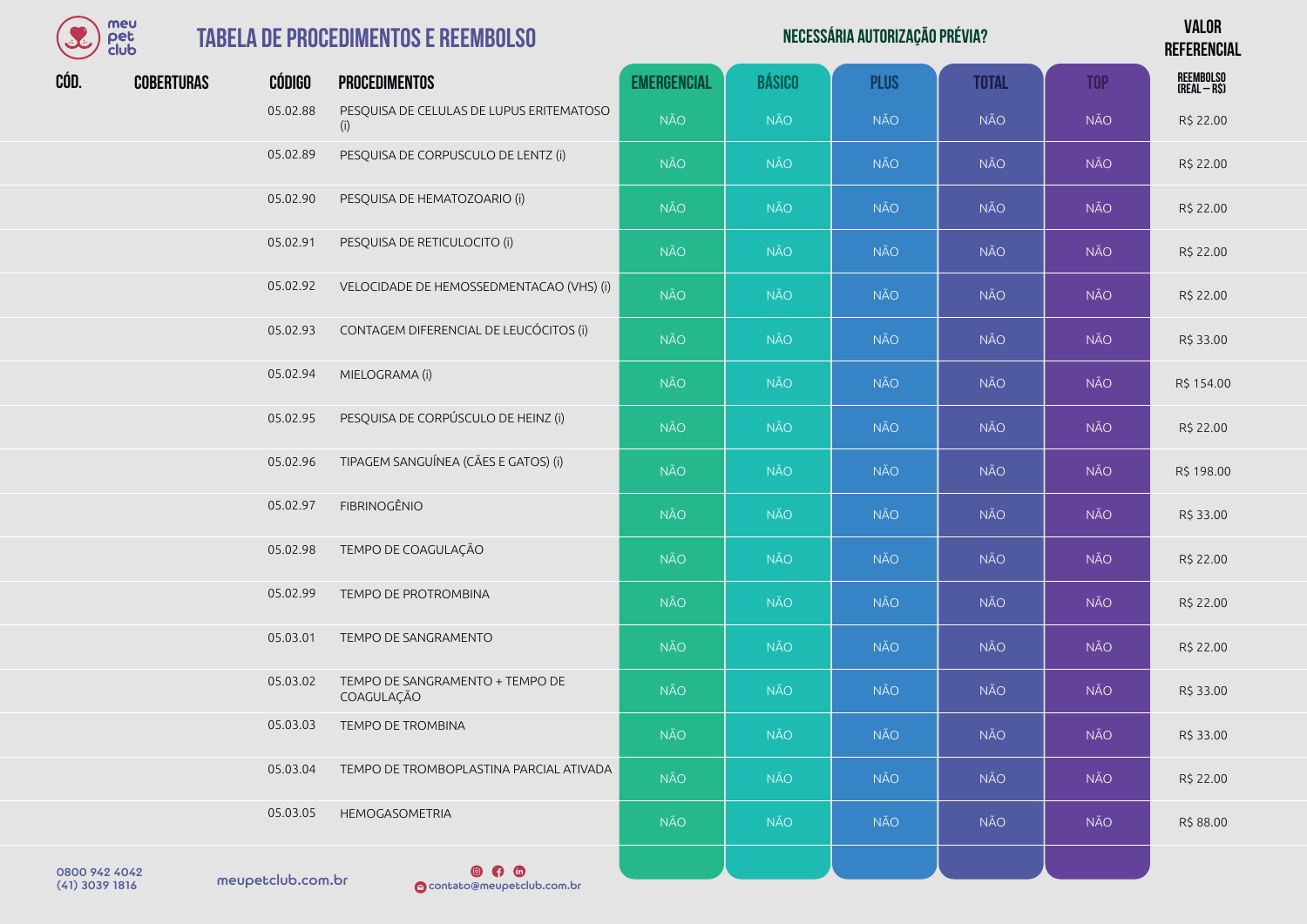| meu  |
|------|
| •т≏г |
| club |

| $\Omega$<br>meu<br><b>TABELA DE PROCEDIMENTOS E REEMBOLSO</b><br>pet<br>club |                   |               |                         | NECESSÁRIA AUTORIZAÇÃO PRÉVIA? |            |             |              |            |                           |
|------------------------------------------------------------------------------|-------------------|---------------|-------------------------|--------------------------------|------------|-------------|--------------|------------|---------------------------|
| CÓD.                                                                         | <b>COBERTURAS</b> | <b>CÓDIGO</b> | <b>PROCEDIMENTOS</b>    | <b>EMERGENCIAL</b>             | BÁSICO     | <b>PLUS</b> | <b>TOTAL</b> | <b>TOP</b> | REEMBOLSO<br>(Real – R\$) |
|                                                                              |                   | 05.03.06      | FIBRINOGENIO (i)        | <b>NÃO</b>                     | <b>NÃO</b> | <b>NÃO</b>  | <b>NÃO</b>   | <b>NÃO</b> | R\$ 33.00                 |
|                                                                              |                   | 05.03.07      | TEMPO DE COAGULACAO (i) | <b>NÃO</b>                     | <b>NÃO</b> | <b>NÃO</b>  | <b>NÃO</b>   | <b>NÃO</b> | R\$ 22.00                 |

| 05.03.06 | FIBRINOGENIO (i)                                  | <b>NÃO</b> | <b>NÃO</b> | <b>NÃO</b> | <b>NÃO</b> | <b>NÃO</b> | R\$ 33.00  |
|----------|---------------------------------------------------|------------|------------|------------|------------|------------|------------|
| 05.03.07 | TEMPO DE COAGULACAO (i)                           | <b>NÃO</b> | <b>NÃO</b> | <b>NÃO</b> | <b>NÃO</b> | <b>NÃO</b> | R\$ 22.00  |
| 05.03.08 | TEMPO DE PROTROMBINA (i)                          | <b>NÃO</b> | <b>NÃO</b> | <b>NÃO</b> | <b>NÃO</b> | <b>NÃO</b> | R\$ 22.00  |
| 05.03.09 | TEMPO DE SANGRAMENTO (i)                          | <b>NÃO</b> | <b>NÃO</b> | <b>NÃO</b> | <b>NÃO</b> | <b>NÃO</b> | R\$ 22.00  |
| 05.03.10 | TEMPO DE SANGRAMENTO + TEMPO DE<br>COAGULAÇÃO (i) | <b>NÃO</b> | <b>NÃO</b> | <b>NÃO</b> | <b>NÃO</b> | <b>NÃO</b> | R\$ 33.00  |
| 05.03.11 | TEMPO DE TROMBINA (i)                             | <b>NÃO</b> | <b>NÃO</b> | <b>NÃO</b> | <b>NÃO</b> | <b>NÃO</b> | R\$ 33.00  |
| 05.03.12 | TEMPO DE TROMBOPLASTINA PARCIAL<br>ATIVADA (i)    | <b>NÃO</b> | <b>NÃO</b> | <b>NÃO</b> | <b>NÃO</b> | <b>NÃO</b> | R\$ 22.00  |
| 05.03.13 | HEMOGASOMETRIA (i)                                | <b>NÃO</b> | <b>NÃO</b> | <b>NÃO</b> | <b>NÃO</b> | <b>NÃO</b> | R\$ 88.00  |
| 05.03.14 | ÁCIDO FÓLICO                                      | <b>NÃO</b> | <b>NÃO</b> | <b>NÃO</b> | <b>NÃO</b> | <b>NÃO</b> | R\$ 132.0  |
| 05.03.15 | ACTH ENDÓGENO (HORMONIO<br>ADRENOCORTICOTRÓFICO)  | <b>NÃO</b> | <b>NÃO</b> | <b>NÃO</b> | <b>NÃO</b> | <b>NÃO</b> | R\$ 319.0  |
| 05.03.16 | ALDOSTERONA BASAL                                 | <b>NÃO</b> | <b>NÃO</b> | <b>NÃO</b> | <b>NÃO</b> | <b>NÃO</b> | R\$ 187.0  |
| 05.03.17 | ALDOSTERONA - ESTIMULAÇÃO POR ACTH                | <b>NÃO</b> | <b>NÃO</b> | <b>NÃO</b> | <b>NÃO</b> | <b>NÃO</b> | R\$ 220.00 |
| 05.03.18 | <b>CORTISOL POS ACTH</b>                          | <b>NÃO</b> | NÃO        | <b>NÃO</b> | <b>NÃO</b> | <b>NÃO</b> | R\$ 110.0  |
| 05.03.19 | ANTICORPO ANTI TIROXINA (T4)                      | <b>NÃO</b> | <b>NÃO</b> | <b>NÃO</b> | <b>NÃO</b> | <b>NÃO</b> | R\$ 154.0  |
| 05.03.20 | ANTICORPO ANTI TRIIODOTIRONINA (T3)               | <b>NÃO</b> | <b>NÃO</b> | <b>NÃO</b> | <b>NÃO</b> | <b>NÃO</b> | R\$ 154.0  |
| 05.03.21 | AUTOANTICORPO ANTI TIREOGLOBULINA                 | <b>NÃO</b> | <b>NÃO</b> | <b>NÃO</b> | <b>NÃO</b> | <b>NÃO</b> | R\$ 154.0  |
| 05.03.22 | CORTISOL                                          | NÃO.       | NÃO.       | <b>NÃO</b> | <b>NÃO</b> | <b>NÃO</b> | R\$ 110.0  |

|                                 |                   |                                                  | NAO        | <b>NAO</b> | NAO        | NAO        | NAO        | R\$ 88.00  |
|---------------------------------|-------------------|--------------------------------------------------|------------|------------|------------|------------|------------|------------|
|                                 | 05.03.14          | ÁCIDO FÓLICO                                     | <b>NÃO</b> | <b>NÃO</b> | NÃO        | <b>NÃO</b> | <b>NÃO</b> | R\$ 132.00 |
|                                 | 05.03.15          | ACTH ENDÓGENO (HORMONIO<br>ADRENOCORTICOTRÓFICO) | NÃO        | <b>NÃO</b> | <b>NÃO</b> | <b>NÃO</b> | NÃO        | R\$ 319.00 |
|                                 | 05.03.16          | ALDOSTERONA BASAL                                | <b>NÃO</b> | <b>NÃO</b> | NÃO        | <b>NÃO</b> | <b>NÃO</b> | R\$ 187.00 |
|                                 | 05.03.17          | ALDOSTERONA - ESTIMULAÇÃO POR ACTH               | NÃO        | <b>NÃO</b> | NÃO        | <b>NÃO</b> | <b>NÃO</b> | R\$ 220.00 |
|                                 | 05.03.18          | <b>CORTISOL POS ACTH</b>                         | <b>NÃO</b> | <b>NÃO</b> | <b>NÃO</b> | <b>NÃO</b> | <b>NÃO</b> | R\$ 110.00 |
|                                 | 05.03.19          | ANTICORPO ANTI TIROXINA (T4)                     | NÃO        | <b>NÃO</b> | NÃO        | <b>NÃO</b> | <b>NÃO</b> | R\$ 154.00 |
|                                 | 05.03.20          | ANTICORPO ANTI TRIIODOTIRONINA (T3)              | NÃO        | <b>NÃO</b> | NÃO        | <b>NÃO</b> | <b>NÃO</b> | R\$ 154.00 |
|                                 | 05.03.21          | AUTOANTICORPO ANTI TIREOGLOBULINA                | <b>NÃO</b> | <b>NÃO</b> | <b>NÃO</b> | <b>NÃO</b> | NÃO        | R\$ 154.00 |
|                                 | 05.03.22          | <b>CORTISOL</b>                                  | <b>NÃO</b> | <b>NÃO</b> | <b>NÃO</b> | <b>NÃO</b> | <b>NÃO</b> | R\$ 110.00 |
| 0800 942 4042<br>(41) 3039 1816 | meupetclub.com.br | $\circ$ 0<br>contato@meupetclub.com.br           |            |            |            |            |            |            |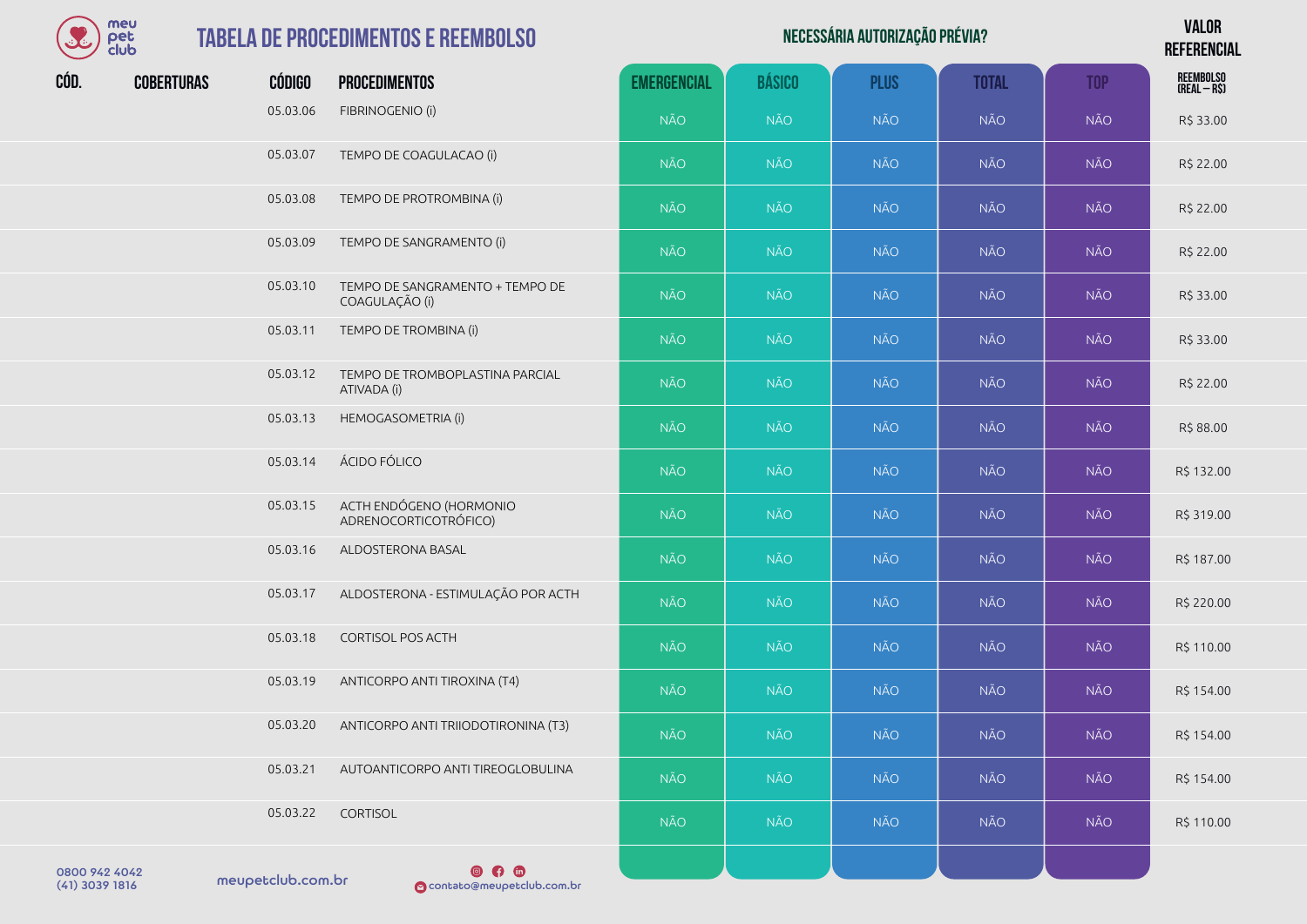| meu      |
|----------|
| ег       |
| lub<br>m |

| $\mathcal{L}$ | meu<br>pet<br>club |               | <b>TABELA DE PROCEDIMENTOS E REEMBOLSO</b>      |                    | <b>VALOR</b><br><b>REFERENCIAL</b> |             |              |            |                           |
|---------------|--------------------|---------------|-------------------------------------------------|--------------------|------------------------------------|-------------|--------------|------------|---------------------------|
| CÓD.          | <b>COBERTURAS</b>  | <b>CÓDIGO</b> | <b>PROCEDIMENTOS</b>                            | <b>EMERGENCIAL</b> | <b>BÁSICO</b>                      | <b>PLUS</b> | <b>TOTAL</b> | <b>TOP</b> | REEMBOLSO<br>(Real – R\$) |
|               |                    | 05.03.23      | ESTIMULAÇÃO POR ACTH                            | <b>NÃO</b>         | <b>NÃO</b>                         | <b>NÃO</b>  | <b>NÃO</b>   | <b>NÃO</b> | R\$ 187.00                |
|               |                    | 05.03.24      | IGF-I (SOMATOMEDINA C)                          | <b>NÃO</b>         | <b>NÃO</b>                         | <b>NÃO</b>  | <b>NÃO</b>   | <b>NÃO</b> | R\$ 297.00                |
|               |                    | 05.03.25      | <b>INSULINA</b>                                 | <b>NÃO</b>         | <b>NÃO</b>                         | <b>NÃO</b>  | <b>NÃO</b>   | <b>NÃO</b> | R\$88.00                  |
|               |                    | 05.03.26      | PARATORMÔNIO (PTH)                              | <b>NÃO</b>         | <b>NÃO</b>                         | <b>NÃO</b>  | <b>NÃO</b>   | <b>NÃO</b> | R\$ 297.00                |
|               |                    | 05.03.27      | PROTEINA RELACIONADA AO PARATORMONIO<br>(PTHrp) | <b>NÃO</b>         | <b>NÃO</b>                         | <b>NÃO</b>  | <b>NÃO</b>   | <b>NÃO</b> | R\$ 319.00                |
|               |                    | 05.03.28      | SUPRESSÃO A DEXAMETASONA                        | <b>NÃO</b>         | <b>NÃO</b>                         | <b>NÃO</b>  | <b>NÃO</b>   | <b>NÃO</b> | R\$ 165.00                |

- 05.03.29 TESTE DE REPOSIÇÃO HORMONAL (T4 BASAL + TESTE DE REFOSIÇÃO HOMMONAL (14 DASAL FORMÃO NÃO NÃO NÃO NÃO NÃO NÃO NÃO NÃO NÃO R\$ 319.00
- 05.03.30 TIROXINA (T4) NÃO NÃO NÃO NÃO NÃO R\$ 99.00 05.03.31 TIROXINA LIVRE (T4 LIVRE) NÃO NÃO NÃO NÃO NÃO NÃO NÃO NÃO NÃO R\$ 132.00 05.03.32 TRIIODOTIRONINA (T3) NÃO NÃO NÃO NÃO NÃO R\$ 99.00 05.03.33 TRIPSINOGÊNIO(TLI) NÃO NÃO NÃO NÃO NÃO NÃO NÃO NÃO NÃO R\$ 132.00
- 05.03.34 TSH NÃO NÃO NÃO NÃO NÃO R\$ 132.00 05.03.35 VITAMINA B12 NÃO NÃO NÃO NÃO NÃO R\$ 132.00
- 05.03.36 CORTISOL RIE NÃO NÃO NÃO NÃO NÃO R\$ 110.00 05.03.37 CORTISOL POS DEXAMETASONA - 2 DOSAGENS NÃO NÃO NÃO NÃO NÃO NÃO NÃO NÃO NÃO R\$ 132.00
- 05.03.38 CORTISOL POS DEXAMETASONA 3 DOSAGENS NÃO NÃO NÃO NÃO NÃO R\$ 176.00
- 05.03.39 CORTISOL POS DEXAMETASONA 2 DOSAGENS RIE NÃO NÃO NÃO NÃO NÃO NÃO NÃO NÃO NÃO R\$ 165.00

0800 942 4042<br>(41) 3039 1816 meupetclub.com.br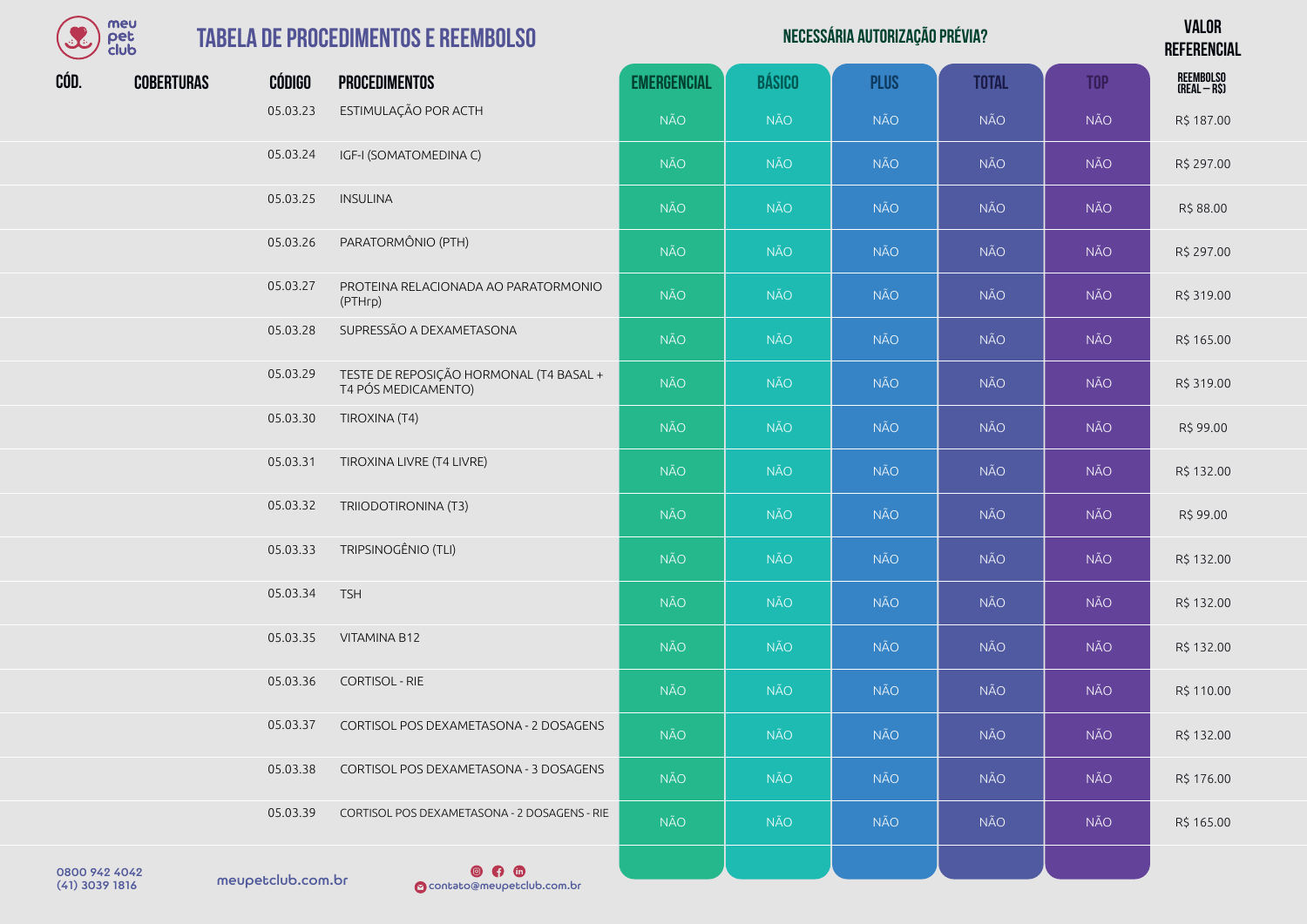| meu        |
|------------|
| оег        |
| מוו<br>- 1 |

## **TABELA DE PROCEDIME**

| S    | meu<br>pet<br>club |               | <b>TABELA DE PROCEDIMENTOS E REEMBOLSO</b>           |                    | <b>VALOR</b><br><b>REFERENCIAL</b> |             |              |            |                           |
|------|--------------------|---------------|------------------------------------------------------|--------------------|------------------------------------|-------------|--------------|------------|---------------------------|
| CÓD. | <b>COBERTURAS</b>  | <b>CÓDIGO</b> | <b>PROCEDIMENTOS</b>                                 | <b>EMERGENCIAL</b> | <b>BÁSICO</b>                      | <b>PLUS</b> | <b>TOTAL</b> | <b>TOP</b> | REEMBOLSO<br>(Real – R\$) |
|      |                    | 05.03.40      | CORTISOL POS DEXAMETASONA -<br>3 DOSAGENS - RIE      | <b>NÃO</b>         | <b>NÃO</b>                         | <b>NÃO</b>  | <b>NÃO</b>   | <b>NÃO</b> | R\$ 198.00                |
|      |                    | 05.03.41      | <b>CORTISOL POS ACTH - RIE</b>                       | <b>NÃO</b>         | <b>NÃO</b>                         | <b>NÃO</b>  | <b>NÃO</b>   | <b>NÃO</b> | R\$ 132.00                |
|      |                    | 05.03.42      | HORMONIO DO CRESCIMENTO (GH)                         | <b>NÃO</b>         | <b>NÃO</b>                         | <b>NÃO</b>  | NÃO          | NÃO        | R\$ 176.00                |
|      |                    | 05.03.43      | PSA                                                  | <b>NÃO</b>         | <b>NÃO</b>                         | <b>NÃO</b>  | <b>NÃO</b>   | NÃO        | R\$88.00                  |
|      |                    | 05.03.44      | TIROXINA LIVRE (T4 LIVRE) - RIE                      | <b>NÃO</b>         | <b>NÃO</b>                         | <b>NÃO</b>  | <b>NÃO</b>   | <b>NÃO</b> | R\$ 99.00                 |
|      |                    | 05.03.45      | TIROXINA (T4) LIVRE POR DIALISE - RIE                | <b>NÃO</b>         | <b>NÃO</b>                         | <b>NÃO</b>  | <b>NÃO</b>   | <b>NÃO</b> | R\$ 220.00                |
|      |                    | 05.03.46      | TIROXINA (T4) - RIE                                  | <b>NÃO</b>         | <b>NÃO</b>                         | <b>NÃO</b>  | <b>NÃO</b>   | <b>NÃO</b> | R\$ 121.00                |
|      |                    | 05.03.47      | TIROXINA (T4) POS LEVOTIROXINA                       | <b>NÃO</b>         | <b>NÃO</b>                         | NÃO         | <b>NÃO</b>   | <b>NÃO</b> | R\$ 77.00                 |
|      |                    | 05.03.48      | TIROXINA (T4) POS LEVOTIROXINAV- RIE                 | <b>NÃO</b>         | <b>NÃO</b>                         | <b>NÃO</b>  | <b>NÃO</b>   | <b>NÃO</b> | R\$ 121.00                |
|      |                    | 05.03.49      | TRIIODOTIRONINA (T3) - RIE                           | NÃO                | <b>NÃO</b>                         | <b>NÃO</b>  | NÃO          | NÃO        | R\$ 121.00                |
|      |                    | 05.03.50      | VITAMINA D                                           | NÃO                | <b>NÃO</b>                         | <b>NÃO</b>  | <b>NÃO</b>   | <b>NÃO</b> | R\$ 209.00                |
|      |                    | 05.03.51      | ACIDO FOLICO (i)                                     | <b>NÃO</b>         | <b>NÃO</b>                         | <b>NÃO</b>  | <b>NÃO</b>   | <b>NÃO</b> | R\$ 132.00                |
|      |                    | 05.03.52      | ACTH ENDOGENO (HORMONIO<br>ADRENOCORTICOTROFICO) (i) | NÃO                | <b>NÃO</b>                         | <b>NÃO</b>  | <b>NÃO</b>   | <b>NÃO</b> | R\$ 319.00                |
|      |                    | 05.03.53      | ALDOSTERONA BASAL (i)                                | <b>NÃO</b>         | <b>NÃO</b>                         | <b>NÃO</b>  | <b>NÃO</b>   | NÃO        | R\$ 187.00                |
|      |                    | 05.03.54      | ALDOSTERONA - ESTIMULACAO POR ACTH (i)               | <b>NÃO</b>         | <b>NÃO</b>                         | <b>NÃO</b>  | NÃO          | NÃO        | R\$ 220.00                |
|      |                    | 05.03.55      | <b>CORTISOL POS ACTH (i)</b>                         | <b>NÃO</b>         | <b>NÃO</b>                         | <b>NÃO</b>  | <b>NÃO</b>   | <b>NÃO</b> | R\$ 110.00                |
|      |                    | 05.03.56      | ANTICORPO ANTI TIROXINA (T4) (i)                     | <b>NÃO</b>         | <b>NÃO</b>                         | NÃO         | <b>NÃO</b>   | NÃO        | R\$ 154.00                |
|      |                    |               |                                                      |                    |                                    |             |              |            |                           |

meupetclub.com.br 0800 942 4042

 $\n **④**\n **④**\n **④**\n **③**\n **③**\n **③**\n **③**\n **③**\n **③**\n **③**\n **③**\n **③**\n **③**\n **③**\n **③**\n **③**\n **③**\n **③**\n **③**\n **③**\n **③**\n **③**\$ (41) 3039 1816 contato@meupetclub.com.br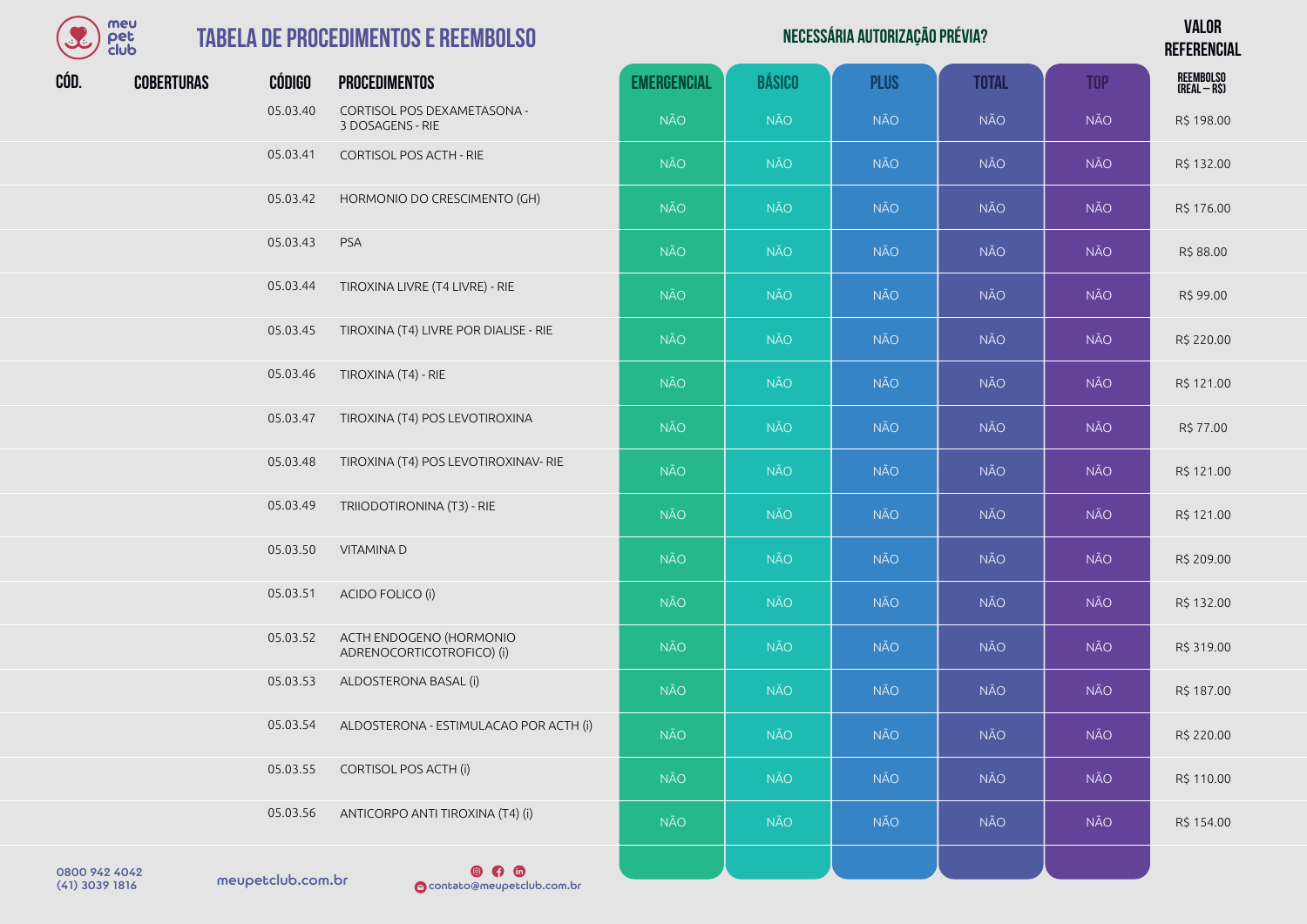

## **TABELA DE PROCEDIMENTO**

| $\mathcal{S}$ | meu<br>pet<br>club |                  | <b>TABELA DE PROCEDIMENTOS E REEMBOLSO</b>                         |                    | <b>VALOR</b><br><b>REFERENCIAL</b> |             |              |            |                                   |
|---------------|--------------------|------------------|--------------------------------------------------------------------|--------------------|------------------------------------|-------------|--------------|------------|-----------------------------------|
| CÓD.          | <b>COBERTURAS</b>  | <b>CÓDIGO</b>    | <b>PROCEDIMENTOS</b>                                               | <b>EMERGENCIAL</b> | <b>BÁSICO</b>                      | <b>PLUS</b> | <b>TOTAL</b> | <b>TOP</b> | <b>REEMBOLSO</b><br>$(REAL - RS)$ |
|               |                    | 05.03.57         | ANTICORPO ANTI TRIIODOTIRONINA (T3) (i)                            | <b>NÃO</b>         | <b>NÃO</b>                         | <b>NÃO</b>  | <b>NÃO</b>   | <b>NÃO</b> | R\$ 154.00                        |
|               |                    | 05.03.58         | AUTOANTICORPO ANTI TIREOGLOBULINA (i)                              | <b>NÃO</b>         | <b>NÃO</b>                         | <b>NÃO</b>  | <b>NÃO</b>   | <b>NÃO</b> | R\$ 154.00                        |
|               |                    | 05.03.59         | CORTISOL (i)                                                       | <b>NÃO</b>         | <b>NÃO</b>                         | <b>NÃO</b>  | <b>NÃO</b>   | <b>NÃO</b> | R\$ 110.00                        |
|               |                    | 05.03.60         | ESTIMULACAO POR ACTH (i)                                           | <b>NÃO</b>         | <b>NÃO</b>                         | <b>NÃO</b>  | <b>NÃO</b>   | <b>NÃO</b> | R\$ 187.00                        |
|               |                    | 05.03.61         | IGF-I (SOMATOMEDINA C) (i)                                         | <b>NÃO</b>         | <b>NÃO</b>                         | <b>NÃO</b>  | <b>NÃO</b>   | <b>NÃO</b> | R\$ 297.00                        |
|               |                    | 05.03.62         | INSULINA (i)                                                       | <b>NÃO</b>         | <b>NÃO</b>                         | <b>NÃO</b>  | <b>NÃO</b>   | <b>NÃO</b> | R\$ 88.00                         |
|               |                    | 05.03.63         | PARATORMONIO (PTH) (i)                                             | <b>NÃO</b>         | <b>NÃO</b>                         | <b>NÃO</b>  | <b>NÃO</b>   | <b>NÃO</b> | R\$ 297.00                        |
|               |                    | 05.03.64         | PROTEINA RELACIONADA AO PARATORMONIO<br>(PTHrp) (i)                | <b>NÃO</b>         | <b>NÃO</b>                         | <b>NÃO</b>  | <b>NÃO</b>   | <b>NÃO</b> | R\$ 319.00                        |
|               |                    | 05.03.65         | SUPRESSAO A DEXAMETASONA (i)                                       | <b>NÃO</b>         | <b>NÃO</b>                         | NÃO         | <b>NÃO</b>   | <b>NÃO</b> | R\$ 165.00                        |
|               |                    | 05.03.66         | TESTE DE REPOSICAO HORMONAL (T4 BASAL +<br>T4 POS MEDICAMENTO) (i) | <b>NÃO</b>         | <b>NÃO</b>                         | <b>NÃO</b>  | <b>NÃO</b>   | <b>NÃO</b> | R\$ 319.00                        |
|               |                    | 05.03.67         | TIROXINA (T4) (i)                                                  | <b>NÃO</b>         | <b>NÃO</b>                         | <b>NÃO</b>  | <b>NÃO</b>   | <b>NÃO</b> | R\$ 99.00                         |
|               |                    | 05.03.68         | TIROXINA LIVRE (T4 LIVRE) (i)                                      | <b>NÃO</b>         | <b>NÃO</b>                         | <b>NÃO</b>  | <b>NÃO</b>   | <b>NÃO</b> | R\$ 132.00                        |
|               |                    | 05.03.69         | TRIIODOTIRONINA (T3) (i)                                           | <b>NÃO</b>         | NÃO                                | <b>NÃO</b>  | <b>NÃO</b>   | <b>NÃO</b> | R\$ 99.00                         |
|               |                    | 05.03.70         | TRIPSINOGENIO (TLI) (i)                                            | <b>NÃO</b>         | <b>NÃO</b>                         | <b>NÃO</b>  | <b>NÃO</b>   | <b>NÃO</b> | R\$ 132.00                        |
|               |                    | 05.03.71 TSH (i) |                                                                    | NÃO                | NÃO                                | <b>NÃO</b>  | <b>NÃO</b>   | <b>NÃO</b> | R\$ 132.00                        |
|               |                    | 05.03.72         | VITAMINA B12 (i)                                                   | <b>NÃO</b>         | NÃO                                | <b>NÃO</b>  | <b>NÃO</b>   | NÃO        | R\$ 132.00                        |
|               |                    | 05.03.73         | CORTISOL - RIE (i)                                                 | <b>NÃO</b>         | NÃO                                | <b>NÃO</b>  | <b>NÃO</b>   | <b>NÃO</b> | R\$ 110.00                        |
| 0200 042 4042 |                    |                  | $@$ $@$ $@$                                                        |                    |                                    |             |              |            |                                   |

meupetclub.com.br 0800 942 4042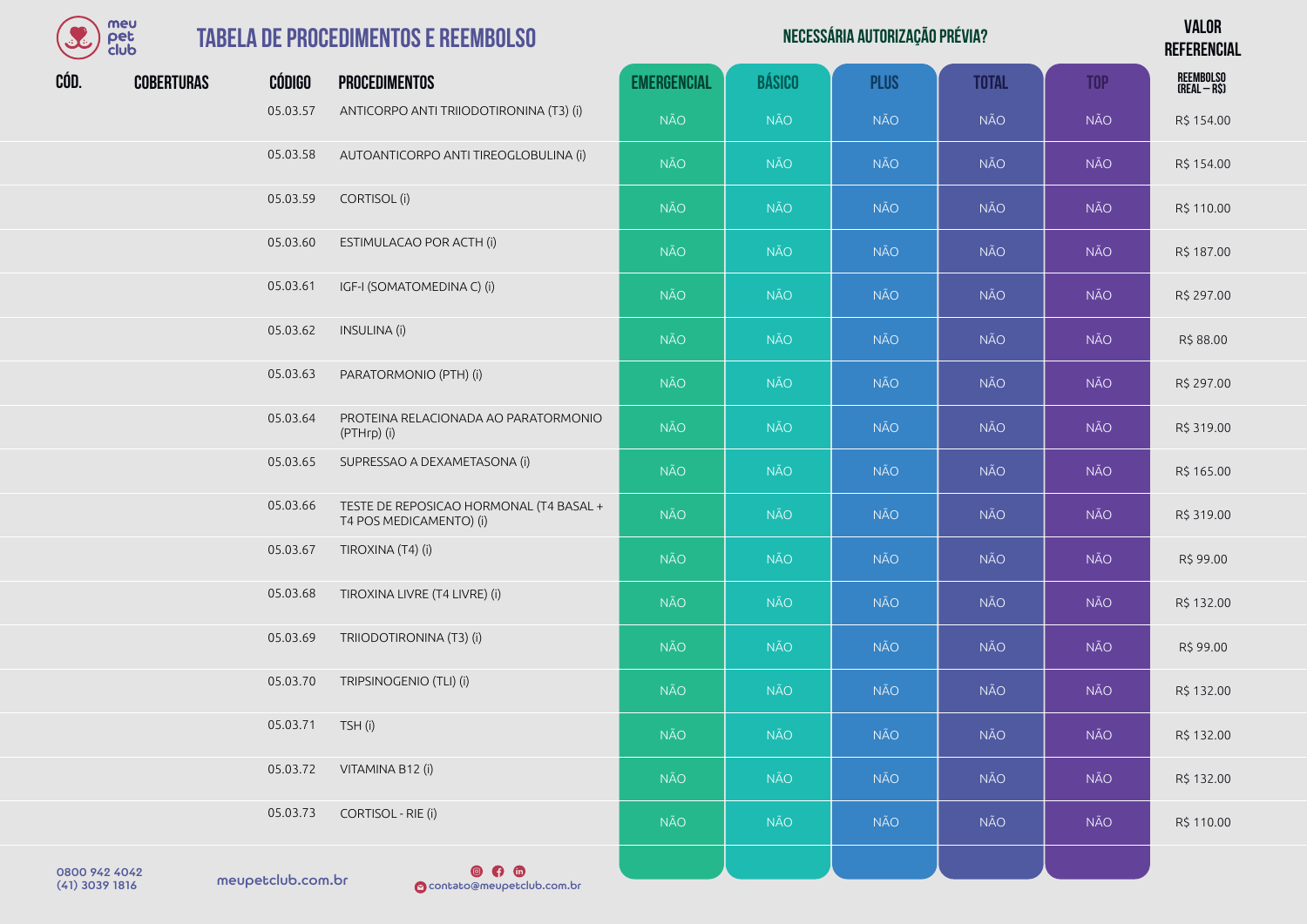

#### **TABELA DE PROCEDIMENT**

|      | meu<br>pet<br>club |               | <b>TABELA DE PROCEDIMENTOS E REEMBOLSO</b>               |                    | <b>VALOR</b><br><b>REFERENCIAL</b> |             |              |            |                                   |
|------|--------------------|---------------|----------------------------------------------------------|--------------------|------------------------------------|-------------|--------------|------------|-----------------------------------|
| CÓD. | <b>COBERTURAS</b>  | <b>CÓDIGO</b> | <b>PROCEDIMENTOS</b>                                     | <b>EMERGENCIAL</b> | <b>BÁSICO</b>                      | <b>PLUS</b> | <b>TOTAL</b> | <b>TOP</b> | <b>REEMBOLSO</b><br>$(REAL - RS)$ |
|      |                    | 05.03.74      | CORTISOL PÓS DEXAMETASONA -<br>2 DOSAGENS (i)            | <b>NÃO</b>         | <b>NÃO</b>                         | <b>NÃO</b>  | <b>NÃO</b>   | <b>NÃO</b> | R\$ 132.00                        |
|      |                    | 05.03.75      | CORTISOL PÓS DEXAMETASONA -<br>3 DOSAGENS (i)            | <b>NÃO</b>         | <b>NÃO</b>                         | <b>NÃO</b>  | <b>NÃO</b>   | <b>NÃO</b> | R\$ 176.00                        |
|      |                    | 05.03.76      | CORTISOL PÓS DEXAMETASONA -<br>2 DOSAGENS - RIE (i)      | <b>NÃO</b>         | <b>NÃO</b>                         | <b>NÃO</b>  | <b>NÃO</b>   | <b>NÃO</b> | R\$ 165.00                        |
|      |                    | 05.03.77      | CORTISOL PÓS DEXAMETASONA -<br>3 DOSAGENS - RIE (i)      | <b>NÃO</b>         | <b>NÃO</b>                         | <b>NÃO</b>  | <b>NÃO</b>   | <b>NÃO</b> | R\$ 187.00                        |
|      |                    | 05.03.78      | CORTISOL PÓS ACTH - RIE (i)                              | <b>NÃO</b>         | <b>NÃO</b>                         | <b>NÃO</b>  | NÃO          | <b>NÃO</b> | R\$ 132.00                        |
|      |                    | 05.03.79      | HORMÔNIO DO CRESCIMENTO (GH) (i)                         | <b>NÃO</b>         | <b>NÃO</b>                         | <b>NÃO</b>  | <b>NÃO</b>   | <b>NÃO</b> | R\$ 176.00                        |
|      |                    | 05.03.80      | TIROXINA LIVRE (T4 LIVRE) - RIE (i)                      | <b>NÃO</b>         | <b>NÃO</b>                         | <b>NÃO</b>  | <b>NÃO</b>   | <b>NÃO</b> | R\$ 99.00                         |
|      |                    | 05.03.81      | TIROXINA (T4) LIVRE POR DIÁLISE - RIE (i)                | <b>NÃO</b>         | NÃO                                | <b>NÃO</b>  | NÃO          | <b>NÃO</b> | R\$ 220.00                        |
|      |                    | 05.03.82      | TIROXINA (T4) - RIE (i)                                  | <b>NÃO</b>         | <b>NÃO</b>                         | <b>NÃO</b>  | <b>NÃO</b>   | <b>NÃO</b> | R\$ 121.00                        |
|      |                    | 05.03.83      | TIROXINA (T4) PÓS LEVOTIROXINA (i)                       | <b>NÃO</b>         | <b>NÃO</b>                         | <b>NÃO</b>  | <b>NÃO</b>   | <b>NÃO</b> | R\$ 77.00                         |
|      |                    | 05.03.84      | TIROXINA (T4) PÓS LEVOTIROXINAV- RIE (i)                 | <b>NÃO</b>         | NÃO                                | <b>NÃO</b>  | <b>NÃO</b>   | <b>NÃO</b> | R\$ 121.00                        |
|      |                    | 05.03.85      | TRIIODOTIRONINA (T3) - RIE (i)                           | <b>NÃO</b>         | NÃO                                | <b>NÃO</b>  | NÃO          | <b>NÃO</b> | R\$ 121.00                        |
|      |                    | 05.03.86      | ADENOVÍRUS CANINO TIPO 1 (HEPATITE<br>INFECCIOSA CANINA) | <b>NÃO</b>         | <b>NÃO</b>                         | <b>NÃO</b>  | <b>NÃO</b>   | <b>NÃO</b> | R\$ 154.00                        |
|      |                    | 05.03.87      | ADENOVÍRUS CANINO TIPO 2                                 | <b>NÃO</b>         | <b>NÃO</b>                         | <b>NÃO</b>  | <b>NÃO</b>   | <b>NÃO</b> | R\$ 154.00                        |
|      |                    | 05.03.88      | ANTICORPO ANTINÚCLEO (ANA)                               | <b>NÃO</b>         | <b>NÃO</b>                         | <b>NÃO</b>  | NÃO          | <b>NÃO</b> | R\$ 132.00                        |
|      |                    | 05.03.89      | ARTRITE VIRAL FELINA                                     | <b>NÃO</b>         | <b>NÃO</b>                         | <b>NÃO</b>  | NÃO          | <b>NÃO</b> | R\$ 154.00                        |
|      |                    | 05.03.90      | ASPERGILLUS SP (ASPERGILOSE)                             | <b>NÃO</b>         | <b>NÃO</b>                         | <b>NÃO</b>  | NÃO          | <b>NÃO</b> | R\$ 121.00                        |
|      |                    |               |                                                          |                    |                                    |             |              |            |                                   |

meupetclub.com.br 0800 942 4042

 $\n **④**\n **④**\n **④**\n **③**\n **③**\n **③**\n **③**\n **③**\n **③**\n **③**\n **③**\n **③**\n **③**\n **③**\n **③**\n **③**\n **③**\n **③**\n **③**\n **③**\n **③**\n **③**\$ (41) 3039 1816 contato@meupetclub.com.br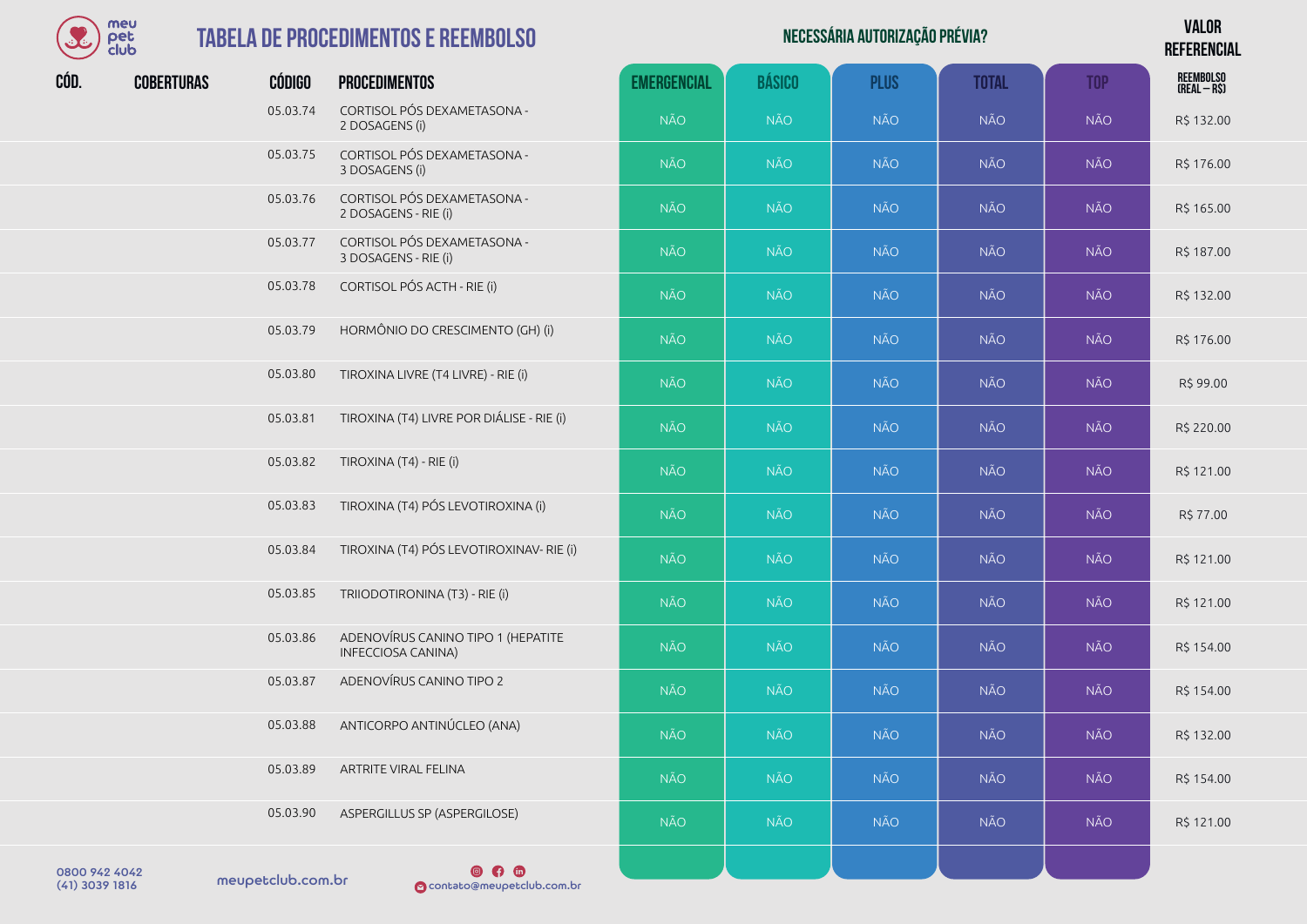

## **TABELA DE PRO**

| رئ            | meu<br>pet<br>club |               | <b>TABELA DE PROCEDIMENTOS E REEMBOLSO</b>                    |                    | <b>VALOR</b><br><b>REFERENCIAL</b> |             |              |            |                                  |
|---------------|--------------------|---------------|---------------------------------------------------------------|--------------------|------------------------------------|-------------|--------------|------------|----------------------------------|
| CÓD.          | <b>COBERTURAS</b>  | <b>CÓDIGO</b> | <b>PROCEDIMENTOS</b>                                          | <b>EMERGENCIAL</b> | <b>BÁSICO</b>                      | <b>PLUS</b> | <b>TOTAL</b> | <b>TOP</b> | <b>REEMBOLSO</b><br>(REAL - R\$) |
|               |                    | 05.03.91      | BABESIA SP (BABESIOSE CANINA)                                 | <b>NÃO</b>         | <b>NÃO</b>                         | <b>NÃO</b>  | <b>NÃO</b>   | <b>NÃO</b> | R\$ 154.00                       |
|               |                    | 05.03.92      | BLASTOMYCES SP (BLASTOMICOSE)                                 | <b>NÃO</b>         | <b>NÃO</b>                         | <b>NÃO</b>  | <b>NÃO</b>   | <b>NÃO</b> | R\$ 154.00                       |
|               |                    | 05.03.93      | BRUCELLA CANIS (BRUCELOSE CANINA)                             | <b>NÃO</b>         | <b>NÃO</b>                         | <b>NÃO</b>  | <b>NÃO</b>   | <b>NÃO</b> | R\$ 154.00                       |
|               |                    | 05.03.94      | CALICIVIRUS FELINO (CALICIVIROSE FELINA)                      | <b>NÃO</b>         | <b>NÃO</b>                         | <b>NÃO</b>  | <b>NÃO</b>   | <b>NÃO</b> | R\$ 154.00                       |
|               |                    | 05.03.95      | CHLAMYDIA SP (CLAMIDIOSE FELINA)                              | <b>NÃO</b>         | <b>NÃO</b>                         | <b>NÃO</b>  | <b>NÃO</b>   | <b>NÃO</b> | R\$ 154.00                       |
|               |                    | 05.03.96      | <b>CINOMOSE</b>                                               | <b>NÃO</b>         | <b>NÃO</b>                         | <b>NÃO</b>  | <b>NÃO</b>   | <b>NÃO</b> | R\$ 165.00                       |
|               |                    | 05.03.97      | CORONAVIRUS CANINO (CORONAVIROSE<br>CANINA)                   | <b>NÃO</b>         | <b>NÃO</b>                         | <b>NÃO</b>  | <b>NÃO</b>   | <b>NÃO</b> | R\$ 154.00                       |
|               |                    | 05.03.98      | CORONAVIRUS ENTERICO FELINO<br>(CORONAVIROSE ENTÉRICA FELINA) | <b>NÃO</b>         | <b>NÃO</b>                         | <b>NÃO</b>  | <b>NÃO</b>   | <b>NÃO</b> | R\$ 154.00                       |
|               |                    | 05.03.99      | CORONAVIRUS FELINO (PERITONITE<br><b>INFECCIOSA FELINA)</b>   | <b>NÃO</b>         | <b>NÃO</b>                         | <b>NÃO</b>  | <b>NÃO</b>   | <b>NÃO</b> | R\$ 154.00                       |
|               |                    | 05.04.01      | CRYPTOCOCCUS SP (CRIPTOCOCOSE)                                | <b>NÃO</b>         | <b>NÃO</b>                         | <b>NÃO</b>  | <b>NÃO</b>   | <b>NÃO</b> | R\$ 176.00                       |
|               |                    | 05.04.02      | EHRLICHIA SP                                                  | <b>NÃO</b>         | <b>NÃO</b>                         | <b>NÃO</b>  | <b>NÃO</b>   | <b>NÃO</b> | R\$ 154.00                       |
|               |                    | 05.04.03      | ELETROFORESE DE PROTEINA SERICA                               | <b>NÃO</b>         | <b>NÃO</b>                         | <b>NÃO</b>  | <b>NÃO</b>   | <b>NÃO</b> | R\$ 66.00                        |
|               |                    | 05.04.04      | ELETROFORESE DE PROTEINAS URINA                               | <b>NÃO</b>         | <b>NÃO</b>                         | <b>NÃO</b>  | <b>NÃO</b>   | <b>NÃO</b> | R\$ 77.00                        |
|               |                    | 05.04.05      | FATOR REUMATÓIDE CANINO                                       | <b>NÃO</b>         | <b>NÃO</b>                         | <b>NÃO</b>  | <b>NÃO</b>   | <b>NÃO</b> | R\$ 66.00                        |
|               |                    | 05.04.06      | GIARDIA (PESQUISA DE ANTÍGENO NAS FEZES)                      | <b>NÃO</b>         | <b>NÃO</b>                         | <b>NÃO</b>  | <b>NÃO</b>   | <b>NÃO</b> | R\$ 121.00                       |
|               |                    | 05.04.07      | HAEMOBARTONELLA FELIS (MYCOPLASMA<br>HAEMOFELIS)              | <b>NÃO</b>         | <b>NÃO</b>                         | <b>NÃO</b>  | <b>NÃO</b>   | <b>NÃO</b> | R\$ 165.00                       |
|               |                    | 05.04.08      | HERPES VIRUS CANINO                                           | <b>NÃO</b>         | <b>NÃO</b>                         | <b>NÃO</b>  | <b>NÃO</b>   | <b>NÃO</b> | R\$ 154.00                       |
| 0.00000101010 |                    |               | @ <u>@</u> @                                                  |                    |                                    |             |              |            |                                  |

0800 942 4042<br>(41) 3039 1816 meupetclub.com.br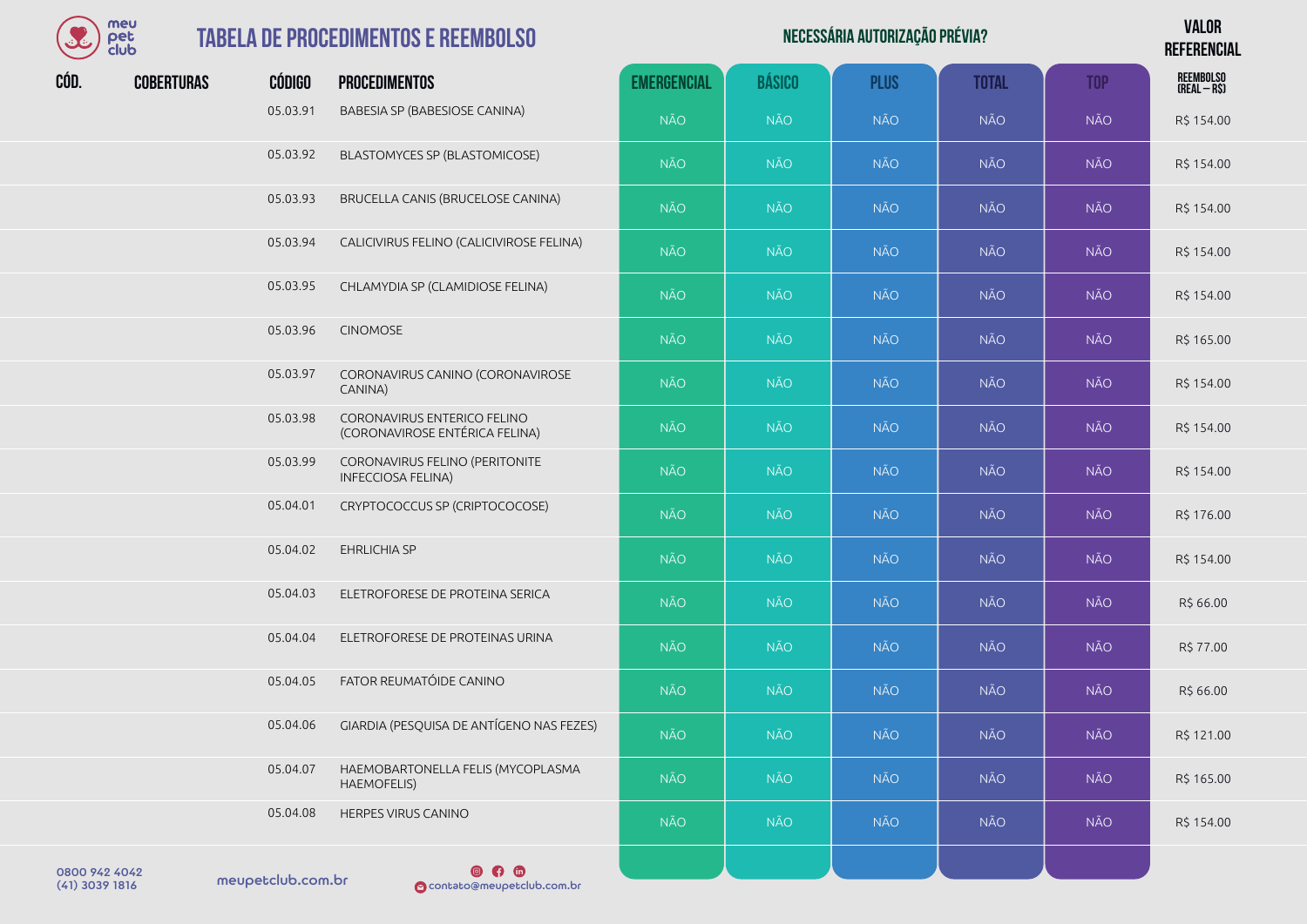

## **TABELA DE PR**

| S             | meu<br>pet<br>club |               | <b>TABELA DE PROCEDIMENTOS E REEMBOLSO</b>                            |                    | <b>VALOR</b><br><b>REFERENCIAL</b> |             |              |            |                                   |
|---------------|--------------------|---------------|-----------------------------------------------------------------------|--------------------|------------------------------------|-------------|--------------|------------|-----------------------------------|
| CÓD.          | <b>COBERTURAS</b>  | <b>CÓDIGO</b> | <b>PROCEDIMENTOS</b>                                                  | <b>EMERGENCIAL</b> | <b>BÁSICO</b>                      | <b>PLUS</b> | <b>TOTAL</b> | <b>TOP</b> | <b>REEMBOLSO</b><br>$(REAL - RS)$ |
|               |                    | 05.04.09      | HERPES VIRUS FELINO (RINOTRAQUEITE<br><b>VIRAL FELINA)</b>            | <b>NÃO</b>         | <b>NÃO</b>                         | <b>NÃO</b>  | <b>NÃO</b>   | <b>NÃO</b> | R\$ 154.00                        |
|               |                    | 05.04.10      | HISTOPLASMA SP (HISTOPLASMOSE)                                        | <b>NÃO</b>         | <b>NÃO</b>                         | <b>NÃO</b>  | <b>NÃO</b>   | <b>NÃO</b> | R\$ 154.00                        |
|               |                    | 05.04.11      | IMUNODIFUSÃO RADIAL - IGM E IGG                                       | <b>NÃO</b>         | <b>NÃO</b>                         | <b>NÃO</b>  | <b>NÃO</b>   | <b>NÃO</b> | R\$ 154.00                        |
|               |                    | 05.04.12      | INFLUENZA VIRUS CANINO (DOENÇA<br>RESPIRATORIA VIRAL)                 | <b>NÃO</b>         | <b>NÃO</b>                         | <b>NÃO</b>  | <b>NÃO</b>   | <b>NÃO</b> | R\$ 121.00                        |
|               |                    | 05.04.13      | LEPTOSPIRA INTERROGANS (LEPTOSPIROSE)                                 | <b>NÃO</b>         | <b>NÃO</b>                         | <b>NÃO</b>  | <b>NÃO</b>   | <b>NÃO</b> | R\$44.00                          |
|               |                    | 05.04.14      | LEUCEMIA VIRAL FELINA - FELV +<br>IMUNODEFICIENCIA VIRAL FELINA - FIV | <b>NÃO</b>         | <b>NÃO</b>                         | <b>NÃO</b>  | <b>NÃO</b>   | <b>NÃO</b> | R\$ 220.00                        |
|               |                    | 05.04.15      | NEOSPORA CANINUM (NEOSPOROSE)                                         | NÃO.               | <b>NÃO</b>                         | <b>NÃO</b>  | <b>NÃO</b>   | <b>NÃO</b> | R\$ 154.00                        |
|               |                    | 05.04.15      | PARVOVIRUS CANINO (PARVOVIROSE -<br>ANTICORPO)                        | <b>NÃO</b>         | <b>NÃO</b>                         | <b>NÃO</b>  | <b>NÃO</b>   | <b>NÃO</b> | R\$ 154.00                        |
|               |                    | 05.04.16      | PARVOVIRUS FELINO (PANLEUCOPENIA VIRAL<br>FELINA - ANTICORPO)         | NÃO.               | <b>NÃO</b>                         | <b>NÃO</b>  | <b>NÃO</b>   | NÃO        | R\$ 154.00                        |
|               |                    | 05.04.17      | SOROLOGIA BABESIA CANIS                                               | <b>NÃO</b>         | <b>NÃO</b>                         | <b>NÃO</b>  | <b>NÃO</b>   | <b>NÃO</b> | R\$ 121.00                        |
|               |                    | 05.04.18      | TOXOPLASMA GONDII (TOXOPLASMOSE)                                      | <b>NÃO</b>         | <b>NÃO</b>                         | <b>NÃO</b>  | <b>NÃO</b>   | NÃO        | R\$ 121.00                        |
|               |                    | 05.04.19      | VIRUS SYNCYTIAL FELINO (FELV)                                         | <b>NÃO</b>         | <b>NÃO</b>                         | <b>NÃO</b>  | <b>NÃO</b>   | <b>NÃO</b> | R\$ 154.00                        |
|               |                    | 05.04.20      | IMUNODEFICIENCIA VIRAL FELINA - FIV                                   | <b>NÃO</b>         | <b>NÃO</b>                         | <b>NÃO</b>  | <b>NÃO</b>   | <b>NÃO</b> | R\$ 154.00                        |
|               |                    | 05.04.21      | <b>EXAME DE PCR</b>                                                   | <b>NÃO</b>         | <b>NÃO</b>                         | <b>NÃO</b>  | <b>NÃO</b>   | NÃO        | R\$ 154.00                        |
|               |                    | 05.04.22      | BABESIA SP (BABESIOSE CANINA) - PCR                                   | <b>NÃO</b>         | <b>NÃO</b>                         | <b>NÃO</b>  | <b>NÃO</b>   | <b>NÃO</b> | R\$ 154.00                        |
|               |                    | 05.04.23      | CALICIVIRUS FELINO (CALICIVIROSE FELINA) - PCR                        | <b>NÃO</b>         | <b>NÃO</b>                         | <b>NÃO</b>  | <b>NÃO</b>   | NÃO        | R\$ 154.00                        |
|               |                    | 05.04.24      | BORDETELLA BRONCHISEPTICA                                             | <b>NÃO</b>         | <b>NÃO</b>                         | <b>NÃO</b>  | <b>NÃO</b>   | NÃO        | R\$ 77.00                         |
| 0800 942 4042 |                    |               | $\circ$ 0                                                             |                    |                                    |             |              |            |                                   |

0800 942 4042<br>(41) 3039 1816 meupetclub.com.br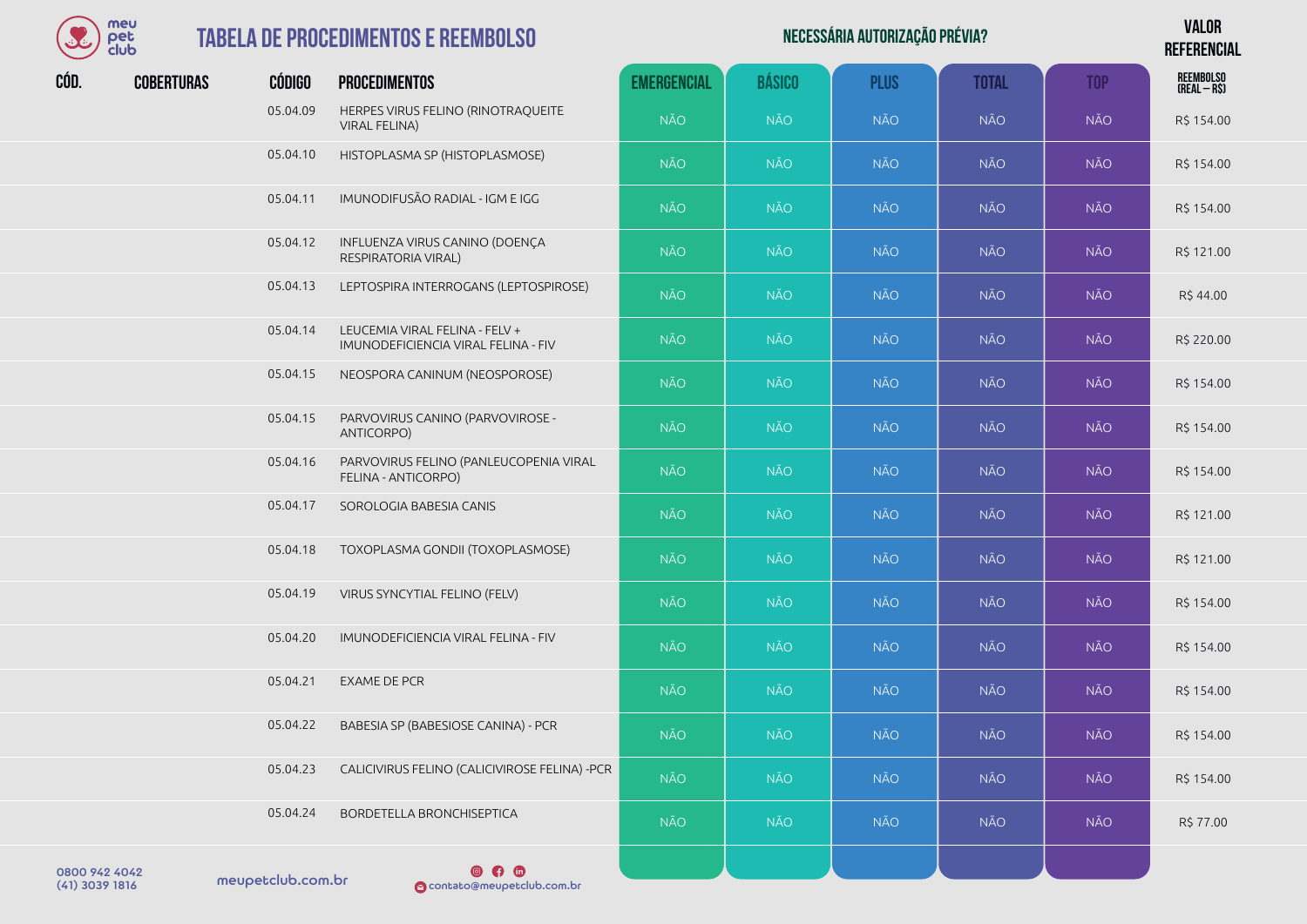| mel  |
|------|
| el   |
| ≘luk |

| Necessária autorização prévia? | <b>VALOR</b>    |
|--------------------------------|-----------------|
|                                | <b>REFERENC</b> |

**REFERENCIAL**

| $\sim$ $\sim$ club |                   |               |                                                                |                    |               |             |              |            | <b>KEFEKENGIAL</b>        |
|--------------------|-------------------|---------------|----------------------------------------------------------------|--------------------|---------------|-------------|--------------|------------|---------------------------|
| CÓD.               | <b>COBERTURAS</b> | <b>CÓDIGO</b> | <b>PROCEDIMENTOS</b>                                           | <b>EMERGENCIAL</b> | <b>BÁSICO</b> | <b>PLUS</b> | <b>TOTAL</b> | <b>TOP</b> | REEMBOLSO<br>(REAL – R\$) |
|                    |                   | 05.04.25      | <b>CLASMIDIOSE FELINA - PCR</b>                                | <b>NÃO</b>         | <b>NÃO</b>    | <b>NÃO</b>  | NÃO          | <b>NÃO</b> | R\$ 154.00                |
|                    |                   | 05.04.26      | CINOMOSE - IGG                                                 | <b>NÃO</b>         | NÃO           | <b>NÃO</b>  | <b>NÃO</b>   | <b>NÃO</b> | R\$ 165.00                |
|                    |                   | 05.04.27      | CINOMOSE - IGM                                                 | NÃO                | <b>NÃO</b>    | <b>NÃO</b>  | NÃO          | NÃO        | R\$ 165.00                |
|                    |                   | 05.04.28      | CINOMOSE - PCR                                                 | NÃO                | <b>NÃO</b>    | <b>NÃO</b>  | <b>NÃO</b>   | <b>NÃO</b> | R\$ 154.00                |
|                    |                   | 05.04.29      | CORONAVIRUS FELINO (PERITONITE INFECCIOSA<br>FELINA) - PCR (i) | <b>NÃO</b>         | NÃO           | <b>NÃO</b>  | <b>NÃO</b>   | <b>NÃO</b> | R\$ 154.00                |
|                    |                   | 05.04.30      | ERHLICHIA SP - IGG                                             | <b>NÃO</b>         | <b>NÃO</b>    | <b>NÃO</b>  | <b>NÃO</b>   | <b>NÃO</b> | R\$ 165.00                |
|                    |                   | 05.04.31      | ERHLICHIA SP - IGM                                             | NÃO                | NÃO           | <b>NÃO</b>  | <b>NÃO</b>   | <b>NÃO</b> | R\$ 165.00                |
|                    |                   | 05.04.32      | <b>ERHLICHIA SP - PCR</b>                                      | <b>NÃO</b>         | <b>NÃO</b>    | <b>NÃO</b>  | <b>NÃO</b>   | <b>NÃO</b> | R\$ 154.00                |
|                    |                   | 05.04.33      | <b>ERISIPELA</b>                                               | NÃO                | <b>NÃO</b>    | <b>NÃO</b>  | <b>NÃO</b>   | <b>NÃO</b> | R\$ 121.00                |
|                    |                   | 05.04.34      | FATOR ANTI NÚCLEO (FAN)                                        | NÃO                | NÃO           | <b>NÃO</b>  | <b>NÃO</b>   | <b>NÃO</b> | R\$ 88.00                 |
|                    |                   | 05.04.35      | <b>GIARDIA - PCR</b>                                           | NÃO                | <b>NÃO</b>    | <b>NÃO</b>  | NÃO          | <b>NÃO</b> | R\$ 154.00                |
|                    |                   | 05.04.36      | HAEMOBARTONELLA CANIS - PCR                                    | NÃO                | NÃO           | NÃO         | <b>NÃO</b>   | <b>NÃO</b> | R\$ 154.00                |
|                    |                   | 05.04.37      | HAEMOBARTONELLA FELIS - PCR                                    | NÃO                | <b>NÃO</b>    | <b>NÃO</b>  | NÃO          | <b>NÃO</b> | R\$ 154.00                |
|                    |                   | 05.04.38      | LEPTOSPIRA INTERROGANS (LEPTOSPIROSE) -<br>CAMPO ESCURO        | NÃO                | NÃO           | <b>NÃO</b>  | <b>NÃO</b>   | <b>NÃO</b> | R\$ 66.00                 |
|                    |                   | 05.04.39      | PARVOVIRUS CANINO - PCR                                        | NÃO.               | <b>NÃO</b>    | <b>NÃO</b>  | NÃO          | NÃO        | R\$ 154.00                |
|                    |                   | 05.04.40      | TOXOPLASMOSE FELINA - PCR                                      | <b>NÃO</b>         | <b>NÃO</b>    | <b>NÃO</b>  | <b>NÃO</b>   | <b>NÃO</b> | R\$ 154.00                |
|                    |                   | 05.04.41      | ANAPLASMOSE - PCR                                              | NÃO                | <b>NÃO</b>    | <b>NÃO</b>  | NÃO          | <b>NÃO</b> | R\$ 154.00                |
|                    |                   |               |                                                                |                    |               |             |              |            |                           |

0800 942 4042<br>(41) 3039 1816 meupetclub.com.br

 $\circ$   $\circ$ (41) 3039 1816 contato@meupetclub.com.br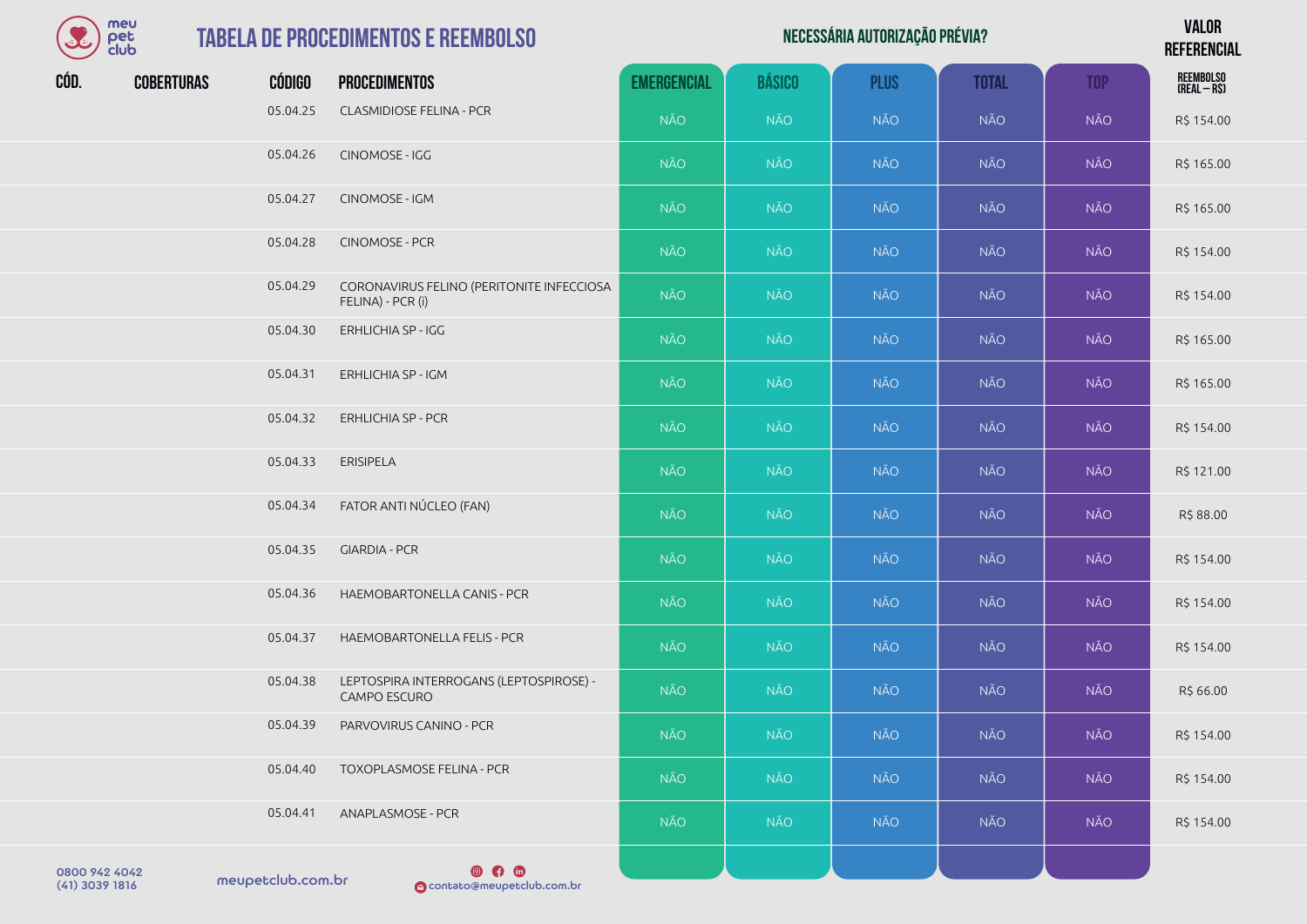

#### **TABELA DE PROCEDIMENTOS**

| $\mathcal{S}_{\hat{c}}$ | meu<br>pet<br>club |          | <b>TABELA DE PROCEDIMENTOS E REEMBOLSO</b>                                |                    |               | <b>VALOR</b><br><b>REFERENCIAL</b> |              |            |                           |
|-------------------------|--------------------|----------|---------------------------------------------------------------------------|--------------------|---------------|------------------------------------|--------------|------------|---------------------------|
| CÓD.                    | <b>COBERTURAS</b>  | CÓDIGO   | <b>PROCEDIMENTOS</b>                                                      | <b>EMERGENCIAL</b> | <b>BÁSICO</b> | <b>PLUS</b>                        | <b>TOTAL</b> | <b>TOP</b> | REEMBOLSO<br>(Real – R\$) |
|                         |                    | 05.04.42 | TESTE DE ANEMIA HEMOLÍTICA IMUNOMEDIADA                                   | <b>NÃO</b>         | <b>NÃO</b>    | <b>NÃO</b>                         | <b>NÃO</b>   | <b>NÃO</b> | R\$ 11.00                 |
|                         |                    | 05.04.43 | ANTIESTREPTOLISINA "O" (ASLO)                                             | <b>NÃO</b>         | <b>NÃO</b>    | <b>NÃO</b>                         | <b>NÃO</b>   | <b>NÃO</b> | R\$ 33.00                 |
|                         |                    | 05.04.44 | CA 125 (MARCADOR TUMORAL DE OVÁRIO)                                       | <b>NÃO</b>         | <b>NÃO</b>    | <b>NÃO</b>                         | <b>NÃO</b>   | <b>NÃO</b> | R\$ 66.00                 |
|                         |                    | 05.04.45 | CA 15-3 (MARCADOR TUMORAL E MAMA)                                         | <b>NÃO</b>         | <b>NÃO</b>    | <b>NÃO</b>                         | NÃO          | <b>NÃO</b> | R\$ 66.00                 |
|                         |                    | 05.04.46 | CA 19-9 (MARCADOR TUMORAL DE TUMOR<br>COLORRETAL E PÂNCREAS)              | <b>NÃO</b>         | <b>NÃO</b>    | <b>NÃO</b>                         | NÃO          | <b>NÃO</b> | R\$ 66.00                 |
|                         |                    | 05.04.47 | CA 72-4 (MARCADOR TUMORAL DE TUMOR<br>GÁSTRICO, MAMAS, PULMÕES E OVÁRIOS) | <b>NÃO</b>         | <b>NÃO</b>    | <b>NÃO</b>                         | NÃO          | <b>NÃO</b> | R\$ 198.00                |
|                         |                    | 05.04.48 | LYME (BORRELIOSE)                                                         | <b>NÃO</b>         | <b>NÃO</b>    | <b>NÃO</b>                         | <b>NÃO</b>   | <b>NÃO</b> | R\$ 176.00                |
|                         |                    | 05.04.49 | <b>IGE TOTAL</b>                                                          | <b>NÃO</b>         | NÃO           | <b>NÃO</b>                         | NÃO          | <b>NÃO</b> | R\$ 66.00                 |
|                         |                    | 05.04.50 | LEPTOSPIROSE (ELISA)                                                      | <b>NÃO</b>         | <b>NÃO</b>    | <b>NÃO</b>                         | <b>NÃO</b>   | <b>NÃO</b> | R\$ 209.00                |
|                         |                    | 05.04.51 | PARVOVIROSE AG                                                            | <b>NÃO</b>         | <b>NÃO</b>    | <b>NÃO</b>                         | <b>NÃO</b>   | <b>NÃO</b> | R\$ 154.00                |
|                         |                    | 05.04.52 | PARVOVIROSE IGM                                                           | <b>NÃO</b>         | <b>NÃO</b>    | <b>NÃO</b>                         | NÃO          | <b>NÃO</b> | R\$ 209.00                |
|                         |                    | 05.04.53 | PROTEINA C REATIVA ULTRA-SENSÍVEL                                         | <b>NÃO</b>         | <b>NÃO</b>    | <b>NÃO</b>                         | NÃO          | <b>NÃO</b> | R\$ 55.00                 |
|                         |                    | 05.04.54 | <b>TOXOPLASMOSE IGG</b>                                                   | <b>NÃO</b>         | <b>NÃO</b>    | <b>NÃO</b>                         | <b>NÃO</b>   | <b>NÃO</b> | R\$ 99.00                 |
|                         |                    | 05.04.55 | <b>TOXOPLAMOSE IGM</b>                                                    | NÃO                | NÃO           | NÃO                                | NÃO          | <b>NÃO</b> | R\$ 99.00                 |
|                         |                    | 05.04.56 | VIRUS SYNCYTIAL FELINO (FELV) - PCR                                       | <b>SIM</b>         | <b>SIM</b>    | <b>SIM</b>                         | SIM          | NÃO        | R\$ 297.00                |
|                         |                    | 05.04.57 | IMUNODEFICIENCIA VIRAL FELINA (FIV) - PCR                                 | <b>SIM</b>         | <b>SIM</b>    | <b>SIM</b>                         | SIM          | <b>NÃO</b> | R\$ 297.00                |
|                         |                    | 05.04.58 | FIV (PCR) + FELV (PCR)                                                    | <b>SIM</b>         | <b>SIM</b>    | <b>SIM</b>                         | SIM          | NÃO        | R\$407.00                 |

meupetclub.com.br 0800 942 4042

 $\n **④**\n **①**\n$ (41) 3039 1816 contato@meupetclub.com.br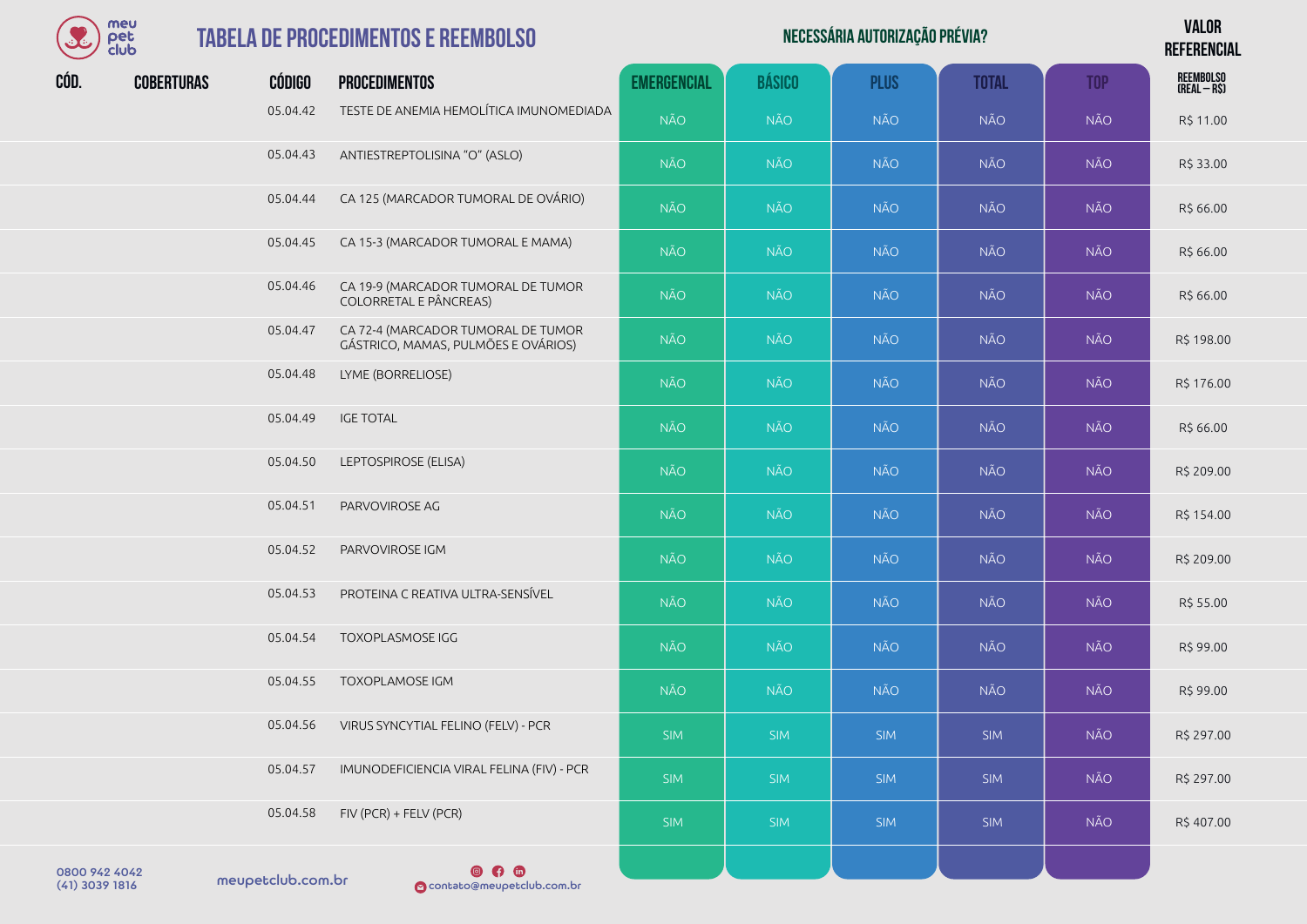

| NECESSÁRIA AUTORIZAÇÃO PRÉVIA? | <b>VALOR</b>    |
|--------------------------------|-----------------|
|                                | <b>REFERENC</b> |
|                                |                 |

*DEEEDENCIAL* 

| $\sim$ $\sim$ $\sim$ $\sim$ |                   |               |                                                                      |                    |               |             |              |            | <b>NEFENEINGIAL</b>       |
|-----------------------------|-------------------|---------------|----------------------------------------------------------------------|--------------------|---------------|-------------|--------------|------------|---------------------------|
| CÓD.                        | <b>COBERTURAS</b> | <b>CÓDIGO</b> | <b>PROCEDIMENTOS</b>                                                 | <b>EMERGENCIAL</b> | <b>BÁSICO</b> | <b>PLUS</b> | <b>TOTAL</b> | <b>TOP</b> | REEMBOLSO<br>(REAL – R\$) |
|                             |                   | 05.04.59      | LEPTOSPIROSE - PCR                                                   | <b>SIM</b>         | <b>SIM</b>    | <b>SIM</b>  | <b>SIM</b>   | <b>NÃO</b> | R\$ 297.00                |
|                             |                   | 05.04.60      | ERHLICHIA CANIS + ANAPLASMA PLATYS                                   | <b>SIM</b>         | <b>SIM</b>    | <b>SIM</b>  | <b>SIM</b>   | <b>NÃO</b> | R\$ 220.00                |
|                             |                   | 05.04.61      | ERHLICHIA CANIS + ANAPLASMA PLATYS +<br><b>ERHLICHIA SP</b>          | <b>SIM</b>         | <b>SIM</b>    | <b>SIM</b>  | <b>SIM</b>   | <b>NÃO</b> | R\$ 297.00                |
|                             |                   | 05.04.62      | ERHLICHIA CANIS + ANAPLASMA PLATYS +<br>ERHLICHIA SP + BABESIA CANIS | <b>SIM</b>         | <b>SIM</b>    | <b>SIM</b>  | <b>SIM</b>   | <b>NÃO</b> | R\$ 374.00                |
|                             |                   | 05.04.63      | ERHLICHIA SP + ANAPLASMA PLATYS                                      | <b>SIM</b>         | <b>SIM</b>    | <b>SIM</b>  | <b>SIM</b>   | <b>NÃO</b> | R\$ 220.00                |
|                             |                   | 05.04.64      | ERHLICHIA SP + ERHLICHIA CANIS                                       | <b>SIM</b>         | <b>SIM</b>    | <b>SIM</b>  | <b>SIM</b>   | <b>NÃO</b> | R\$ 220.00                |
|                             |                   | 05.04.65      | MICOPLASMO FELINO                                                    | <b>SIM</b>         | <b>SIM</b>    | <b>SIM</b>  | <b>SIM</b>   | <b>NÃO</b> | R\$ 253.00                |
|                             |                   | 05.04.66      | MICOPLASMO FELINO + FIV + FELV                                       | <b>SIM</b>         | <b>SIM</b>    | <b>SIM</b>  | <b>SIM</b>   | <b>NÃO</b> | R\$ 517.00                |
|                             |                   | 05.04.67      | BABESIA CANIS IGG (BABESIOSE CANINA)                                 | <b>NÃO</b>         | <b>NÃO</b>    | NÃO         | <b>NÃO</b>   | <b>NÃO</b> | R\$ 88.00                 |
|                             |                   | 05.04.68      | BABESIA CANIS IGM (BABESIOSE CANINA)                                 | <b>NÃO</b>         | NÃO           | <b>NÃO</b>  | <b>NÃO</b>   | <b>NÃO</b> | R\$ 88.00                 |
|                             |                   | 05.04.69      | ADENOVIRUS CANINO TIPO 1 (HEPATITE<br>INFECCIOSA CANINA) (i)         | <b>NÃO</b>         | <b>NÃO</b>    | <b>NÃO</b>  | NÃO          | <b>NÃO</b> | R\$ 154.00                |
|                             |                   | 05.04.70      | ADENOVIRUS CANINO TIPO 2 (i)                                         | <b>NÃO</b>         | <b>NÃO</b>    | <b>NÃO</b>  | NÃO          | <b>NÃO</b> | R\$ 154.00                |
|                             |                   | 05.04.71      | ANTICORPO ANTINUCLEO (ANA) (i)                                       | <b>NÃO</b>         | <b>NÃO</b>    | NÃO         | <b>NÃO</b>   | <b>NÃO</b> | R\$ 132.00                |
|                             |                   | 05.04.72      | ARTRITE VIRAL FELINA (i)                                             | NÃO                | <b>NÃO</b>    | <b>NÃO</b>  | NÃO          | <b>NÃO</b> | R\$ 154.00                |
|                             |                   | 05.04.73      | ASPERGILLUS SP (ASPERGILOSE) (i)                                     | NÃO                | <b>NÃO</b>    | <b>NÃO</b>  | <b>NÃO</b>   | <b>NÃO</b> | R\$ 110.00                |
|                             |                   | 05.04.74      | BABESIA SP (BABESIOSE CANINA) (i)                                    | <b>NÃO</b>         | <b>NÃO</b>    | <b>NÃO</b>  | <b>NÃO</b>   | <b>NÃO</b> | R\$ 154.00                |
|                             |                   | 05.04.75      | BLASTOMYCES SP (BLASTOMICOSE) (i)                                    | <b>NÃO</b>         | NÃO.          | <b>NÃO</b>  | <b>NÃO</b>   | <b>NÃO</b> | R\$ 154.00                |
|                             |                   |               |                                                                      |                    |               |             |              |            |                           |

0800 942 4042<br>(41) 3039 1816 meupetclub.com.br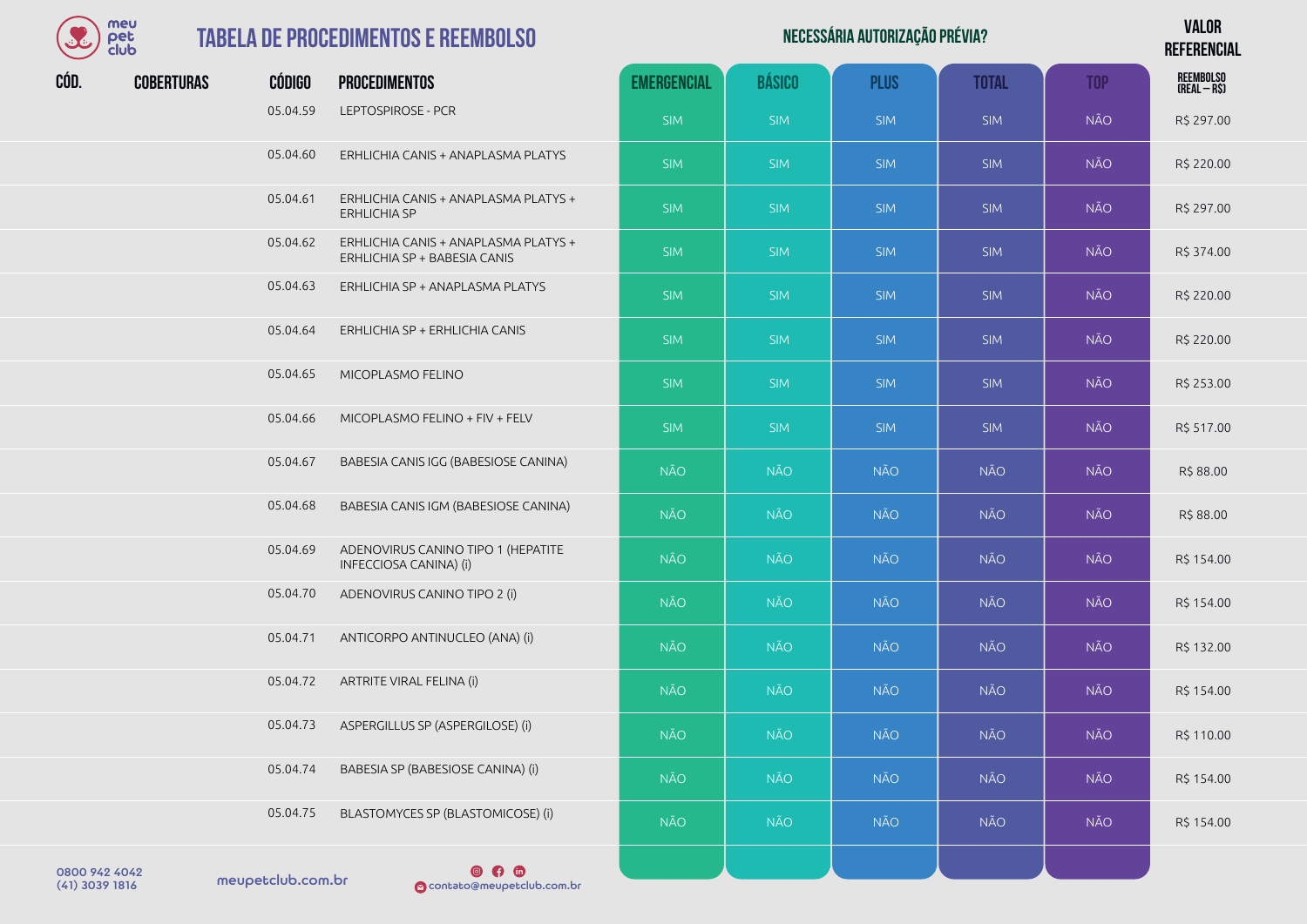

| $\mathcal{S}_{\epsilon}$ | meu<br>pet<br>club |               | <b>TABELA DE PROCEDIMENTOS E REEMBOLSO</b>                |                    |               | NECESSÁRIA AUTORIZAÇÃO PRÉVIA? |              |            | <b>VALOR</b><br><b>REFERENCIAL</b> |
|--------------------------|--------------------|---------------|-----------------------------------------------------------|--------------------|---------------|--------------------------------|--------------|------------|------------------------------------|
| CÓD.                     | <b>COBERTURAS</b>  | <b>CÓDIGO</b> | <b>PROCEDIMENTOS</b>                                      | <b>EMERGENCIAL</b> | <b>BÁSICO</b> | <b>PLUS</b>                    | <b>TOTAL</b> | <b>TOP</b> | <b>REEMBOLSO</b><br>$(REAL - RS)$  |
|                          |                    | 05.04.76      | BRUCELLA CANIS (BRUCELOSE CANINA) (i)                     | <b>NÃO</b>         | <b>NÃO</b>    | <b>NÃO</b>                     | <b>NÃO</b>   | <b>NÃO</b> | R\$ 154.00                         |
|                          |                    | 05.04.77      | CALICIVIRUS FELINO (CALICIVIROSE FELINA) (i)              | <b>NÃO</b>         | <b>NÃO</b>    | <b>NÃO</b>                     | <b>NÃO</b>   | <b>NÃO</b> | R\$ 154.00                         |
|                          |                    | 05.04.78      | CHLAMYDIA SP (CLAMIDIOSE FELINA) (i)                      | <b>NÃO</b>         | <b>NÃO</b>    | <b>NÃO</b>                     | NÃO          | <b>NÃO</b> | R\$ 154.00                         |
|                          |                    | 05.04.79      | CINOMOSE (i)                                              | <b>NÃO</b>         | <b>NÃO</b>    | <b>NÃO</b>                     | <b>NÃO</b>   | <b>NÃO</b> | R\$ 165.00                         |
|                          |                    | 05.04.80      | CORONAVIRUS CANINO (CORONAVIROSE<br>CANINA) (i)           | <b>NÃO</b>         | <b>NÃO</b>    | <b>NÃO</b>                     | <b>NÃO</b>   | <b>NÃO</b> | R\$ 154.00                         |
|                          |                    | 05.04.81      | CORONAVIRUS ENTERICO FELINO (CORO<br>ENTERICA FELINA) (i) | <b>NÃO</b>         | <b>NÃO</b>    | <b>NÃO</b>                     | <b>NÃO</b>   | <b>NÃO</b> | R\$ 154.00                         |
|                          |                    | 05.04.82      | CORONAVIRUS FELINO (PERITONITE INFECCIOSA<br>FELINA) (i)  | <b>NÃO</b>         | <b>NÃO</b>    | <b>NÃO</b>                     | <b>NÃO</b>   | <b>NÃO</b> | R\$ 154.00                         |
|                          |                    | 05.04.83      | CRYPTOCOCCUS SP (CRIPTOCOCOSE) (i)                        | <b>NÃO</b>         | <b>NÃO</b>    | <b>NÃO</b>                     | <b>NÃO</b>   | <b>NÃO</b> | R\$ 176.00                         |
|                          |                    | 05.04.84      | EHRLICHIA SP (i)                                          | <b>NÃO</b>         | <b>NÃO</b>    | <b>NÃO</b>                     | <b>NÃO</b>   | <b>NÃO</b> | R\$ 154.00                         |
|                          |                    | 05.04.85      | ELETROFORESE DE PROTEINA SERICA (i)                       | <b>NÃO</b>         | <b>NÃO</b>    | <b>NÃO</b>                     | <b>NÃO</b>   | <b>NÃO</b> | R\$ 66.00                          |
|                          |                    | 05.04.86      | ELETROFORESE DE PROTEINAS URINA (i)                       | <b>NÃO</b>         | <b>NÃO</b>    | <b>NÃO</b>                     | <b>NÃO</b>   | <b>NÃO</b> | R\$ 77.00                          |
|                          |                    | 05.04.87      | FATOR REUMATOIDE CANINO (i)                               | <b>NÃO</b>         | <b>NÃO</b>    | <b>NÃO</b>                     | <b>NÃO</b>   | <b>NÃO</b> | R\$ 66.00                          |
|                          |                    | 05.04.88      | GIARDIA (PESQUISA DE ANTIGENO NAS FEZES) (i)              | <b>NÃO</b>         | <b>NÃO</b>    | <b>NÃO</b>                     | <b>NÃO</b>   | <b>NÃO</b> | R\$ 121.00                         |
|                          |                    | 05.04.89      | HAEMOBARTONELLA FELIS (MYCOPLASMA<br>HAEMOFELIS) (i)      | <b>NÃO</b>         | <b>NÃO</b>    | <b>NÃO</b>                     | <b>NÃO</b>   | <b>NÃO</b> | R\$ 165.00                         |
|                          |                    | 05.04.90      | HERPES VIRUS CANINO (i)                                   | <b>NÃO</b>         | <b>NÃO</b>    | <b>NÃO</b>                     | NÃO          | <b>NÃO</b> | R\$ 154.00                         |
|                          |                    | 05.04.91      | HERPES VIRUS FELINO (RINOTRAQUEITE<br>VIRAL FELINA) (i)   | <b>NÃO</b>         | <b>NÃO</b>    | <b>NÃO</b>                     | NÃO          | <b>NÃO</b> | R\$ 154.00                         |
|                          |                    | 05.04.92      | HISTOPLASMA SP (HISTOPLASMOSE) (i)                        | <b>NÃO</b>         | NÃO           | <b>NÃO</b>                     | NÃO          | <b>NÃO</b> | R\$ 154.00                         |
| 0800 942 4042            |                    |               | $@$ $@$ $@$                                               |                    |               |                                |              |            |                                    |

0800 942 4042<br>(41) 3039 1816 meupetclub.com.br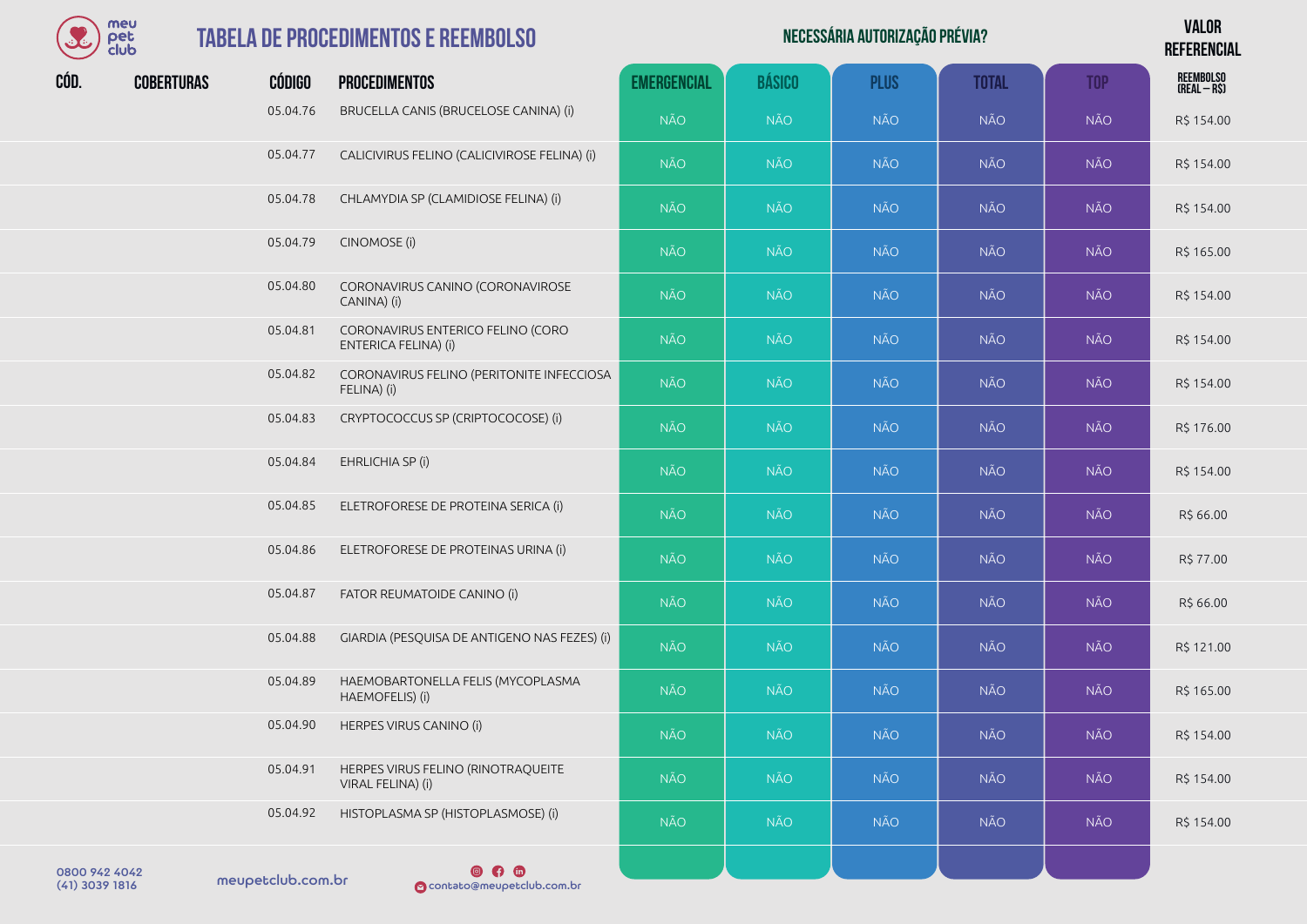

## **TABELA DE PROCEDIM**

|              | meu<br><b>TABELA DE PROCEDIMENTOS E REEMBOLSO</b><br>pet<br>club |               |                                                                           |                    |               | NECESSÁRIA AUTORIZAÇÃO PRÉVIA? |              |            | <b>VALOR</b><br><b>REFERENCIAL</b> |
|--------------|------------------------------------------------------------------|---------------|---------------------------------------------------------------------------|--------------------|---------------|--------------------------------|--------------|------------|------------------------------------|
| CÓD.         | <b>COBERTURAS</b>                                                | <b>CÓDIGO</b> | <b>PROCEDIMENTOS</b>                                                      | <b>EMERGENCIAL</b> | <b>BÁSICO</b> | <b>PLUS</b>                    | <b>TOTAL</b> | <b>TOP</b> | REEMBOLSO<br>(Real – R\$)          |
|              |                                                                  | 05.04.93      | IMUNODIFUSÃO RADIAL - IGM E IGG (i)                                       | <b>NÃO</b>         | <b>NÃO</b>    | <b>NÃO</b>                     | <b>NÃO</b>   | <b>NÃO</b> | R\$ 154.00                         |
|              |                                                                  | 05.04.94      | INFLUENZA VIRUS CANINO (DOENÇA<br>RESPIRATORIA VIRAL) (i)                 | <b>NÃO</b>         | <b>NÃO</b>    | <b>NÃO</b>                     | <b>NÃO</b>   | <b>NÃO</b> | R\$ 121.00                         |
|              |                                                                  | 05.04.95      | LEPTOSPIRA INTERROGANS (LEPTOSPIROSE) (i)                                 | <b>NÃO</b>         | <b>NÃO</b>    | <b>NÃO</b>                     | <b>NÃO</b>   | <b>NÃO</b> | R\$44.00                           |
|              |                                                                  | 05.04.96      | LEUCEMIA VIRAL FELINA - FELV +<br>IMUNODEFICIENCIA VIRAL FELINA - FIV (i) | <b>NÃO</b>         | <b>NÃO</b>    | <b>NÃO</b>                     | <b>NÃO</b>   | <b>NÃO</b> | R\$ 220.00                         |
|              |                                                                  | 05.04.97      | NEOSPORA CANINUM (NEOSPOROSE) (i)                                         | <b>NÃO</b>         | <b>NÃO</b>    | <b>NÃO</b>                     | <b>NÃO</b>   | <b>NÃO</b> | R\$ 154.00                         |
|              |                                                                  | 05.04.98      | PARVOVIRUS CANINO (PARVOVIROSE -<br>ANTICORPO)(i)                         | <b>NÃO</b>         | <b>NÃO</b>    | <b>NÃO</b>                     | <b>NÃO</b>   | <b>NÃO</b> | R\$ 154.00                         |
|              |                                                                  | 05.04.99      | PARVOVIRUS FELINO (PANLEUCOPENIA<br>VIRAL FELINA - ANTICORPO) (i)         | <b>NÃO</b>         | <b>NÃO</b>    | <b>NÃO</b>                     | <b>NÃO</b>   | <b>NÃO</b> | R\$ 154.00                         |
|              |                                                                  | 05.05.01      | SOROLOGIA BABESIA CANIS (i)                                               | <b>NÃO</b>         | <b>NÃO</b>    | <b>NÃO</b>                     | <b>NÃO</b>   | <b>NÃO</b> | R\$ 121.00                         |
|              |                                                                  | 05.05.02      | TOXOPLASMA GONDII (TOXOPLASMOSE) (i)                                      | <b>NÃO</b>         | <b>NÃO</b>    | <b>NÃO</b>                     | <b>NÃO</b>   | <b>NÃO</b> | R\$ 121.00                         |
|              |                                                                  | 05.05.02      | VIRUS SYNCYTIAL FELINO (FELV) (i)                                         | <b>NÃO</b>         | <b>NÃO</b>    | <b>NÃO</b>                     | <b>NÃO</b>   | <b>NÃO</b> | R\$ 154.00                         |
|              |                                                                  | 05.05.03      | IMUNODEFICIENCIA VIRAL FELINA - FIV                                       | <b>NÃO</b>         | <b>NÃO</b>    | <b>NÃO</b>                     | <b>NÃO</b>   | <b>NÃO</b> | R\$ 154.00                         |
|              |                                                                  | 05.05.04      | EXAME DE PCR (i)                                                          | <b>NÃO</b>         | <b>NÃO</b>    | <b>NÃO</b>                     | <b>NÃO</b>   | <b>NÃO</b> | R\$ 154.00                         |
|              |                                                                  | 05.05.05      | BABESIA SP (BABESIOSE CANINA) - PCR (i)                                   | <b>NÃO</b>         | <b>NÃO</b>    | <b>NÃO</b>                     | <b>NÃO</b>   | <b>NÃO</b> | R\$ 154.00                         |
|              |                                                                  | 05.05.06      | CALICIVIRUS FELINO (CALICIVIROSE FELINA) -<br>PCR (i)                     | <b>NÃO</b>         | <b>NÃO</b>    | <b>NÃO</b>                     | <b>NÃO</b>   | <b>NÃO</b> | R\$ 154.00                         |
|              |                                                                  | 05.05.07      | BORDETELLA BRONCHISEPTICA (i)                                             | <b>NÃO</b>         | <b>NÃO</b>    | <b>NÃO</b>                     | NÃO          | <b>NÃO</b> | R\$ 77.00                          |
|              |                                                                  | 05.05.08      | CLASMIDIOSE FELINA - PCR (i)                                              | <b>NÃO</b>         | NÃO           | <b>NÃO</b>                     | NÃO          | <b>NÃO</b> | R\$ 154.00                         |
|              |                                                                  | 05.05.09      | CINOMOSE - IGG (i)                                                        | <b>NÃO</b>         | <b>NÃO</b>    | <b>NÃO</b>                     | NÃO          | <b>NÃO</b> | R\$ 165.00                         |
| 000000101010 |                                                                  |               | @ <u>@</u> @                                                              |                    |               |                                |              |            |                                    |

meupetclub.com.br 0800 942 4042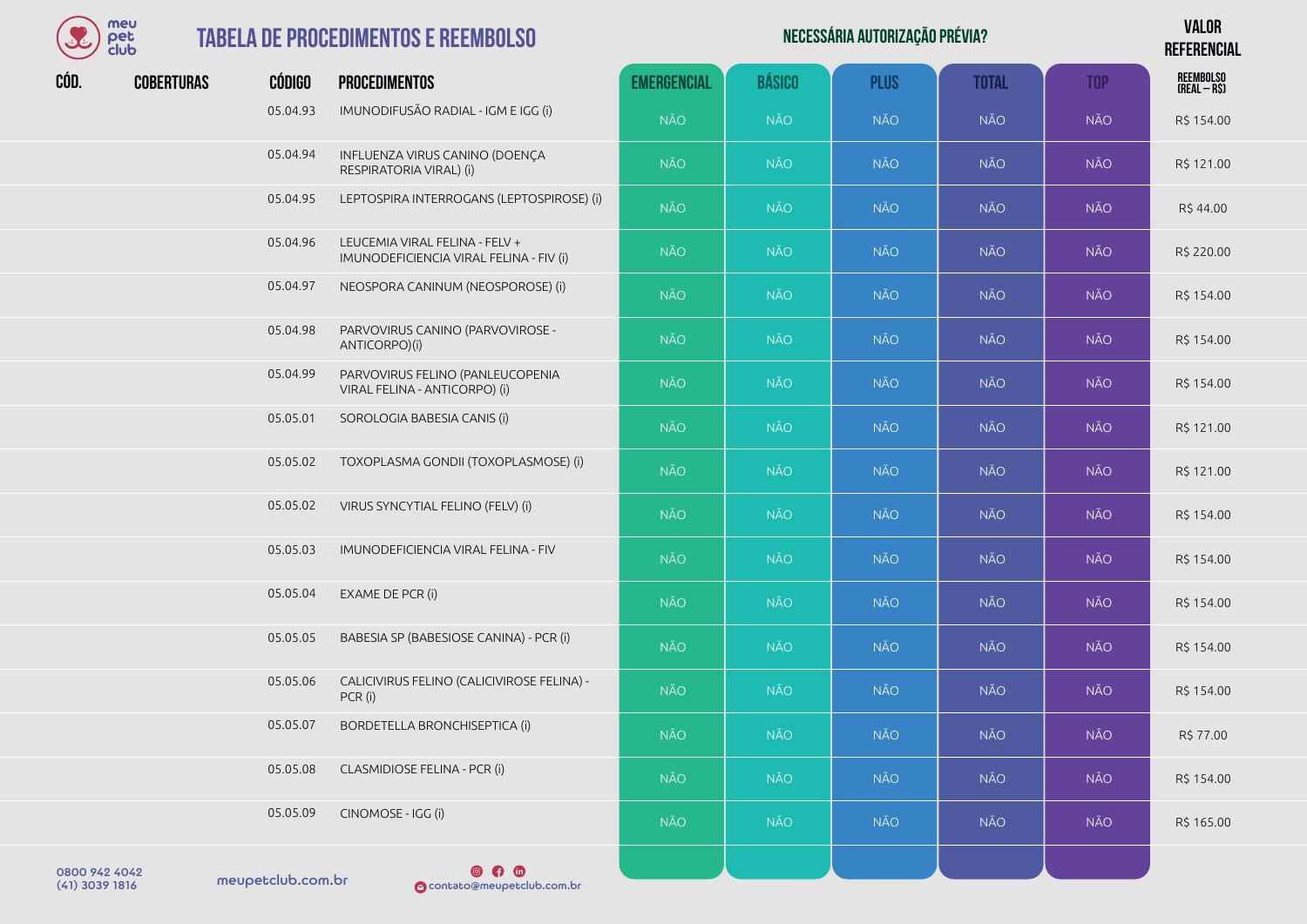| <b>COLE</b> | meu<br>pet<br>club |               | <b>TABELA DE PROCEDIMENTOS E REEMBOLSO</b>                                |                    |               | NECESSÁRIA AUTORIZAÇÃO PRÉVIA? |              |            | <b>VALOR</b><br><b>REFERENCIAL</b> |
|-------------|--------------------|---------------|---------------------------------------------------------------------------|--------------------|---------------|--------------------------------|--------------|------------|------------------------------------|
| CÓD.        | <b>COBERTURAS</b>  | <b>CÓDIGO</b> | <b>PROCEDIMENTOS</b>                                                      | <b>EMERGENCIAL</b> | <b>BÁSICO</b> | <b>PLUS</b>                    | <b>TOTAL</b> | <b>TOP</b> | REEMBOLSO<br>(Real – R\$)          |
|             |                    | 05.05.10      | CINOMOSE - IGM (i)                                                        | <b>NÃO</b>         | <b>NÃO</b>    | <b>NÃO</b>                     | <b>NÃO</b>   | <b>NÃO</b> | R\$ 165.00                         |
|             |                    | 05.05.11      | CINOMOSE - PCR (i)                                                        | <b>NÃO</b>         | <b>NÃO</b>    | <b>NÃO</b>                     | NÃO          | <b>NÃO</b> | R\$ 154.00                         |
|             |                    | 05.05.12      | CORONAVIRUS FELINO (PERITONITE INFECCIOSA<br>FELINA) - PCR (i)            | <b>NÃO</b>         | <b>NÃO</b>    | <b>NÃO</b>                     | <b>NÃO</b>   | <b>NÃO</b> | R\$ 154.00                         |
|             |                    | 05.05.13      | EHRLICHIA SP - IGG (i)                                                    | <b>NÃO</b>         | <b>NÃO</b>    | <b>NÃO</b>                     | <b>NÃO</b>   | <b>NÃO</b> | R\$ 165.00                         |
|             |                    | 05.05.14      | EHRLICHIA SP - IGM (i)                                                    | <b>NÃO</b>         | <b>NÃO</b>    | <b>NÃO</b>                     | <b>NÃO</b>   | <b>NÃO</b> | R\$ 165.00                         |
|             |                    | 05.05.15      | EHRLICHIA SP - PCR (i)                                                    | <b>NÃO</b>         | <b>NÃO</b>    | <b>NÃO</b>                     | <b>NÃO</b>   | <b>NÃO</b> | R\$ 154.00                         |
|             |                    | 05.05.16      | ERISIPELA (i)                                                             | <b>NÃO</b>         | <b>NÃO</b>    | <b>NÃO</b>                     | <b>NÃO</b>   | <b>NÃO</b> | R\$ 121.00                         |
|             |                    | 05.05.17      | FATOR ANTI NÚCLEO (FAN) (i)                                               | <b>NÃO</b>         | <b>NÃO</b>    | <b>NÃO</b>                     | <b>NÃO</b>   | <b>NÃO</b> | R\$ 88.00                          |
|             |                    | 05.05.18      | GIARDIA - PCR (i)                                                         | <b>NÃO</b>         | <b>NÃO</b>    | <b>NÃO</b>                     | <b>NÃO</b>   | <b>NÃO</b> | R\$ 154.00                         |
|             |                    | 05.05.19      | HAEMOBARTONELLA CANIS - PCR (i)                                           | <b>NÃO</b>         | <b>NÃO</b>    | <b>NÃO</b>                     | <b>NÃO</b>   | <b>NÃO</b> | R\$ 154.00                         |
|             |                    | 05.05.20      | HAEMOBARTONELLA FELIS - PCR (i)                                           | <b>NÃO</b>         | <b>NÃO</b>    | <b>NÃO</b>                     | <b>NÃO</b>   | <b>NÃO</b> | R\$ 154.00                         |
|             |                    | 05.05.21      | LEPTOSPIRA INTERROGANS (LEPTOSPIROSE) -<br>CAMPO ESCURO (i)               | <b>NÃO</b>         | <b>NÃO</b>    | <b>NÃO</b>                     | <b>NÃO</b>   | <b>NÃO</b> | R\$ 66.00                          |
|             |                    | 05.05.22      | PARVOVIRUS CANINO - PCR (i)                                               | <b>NÃO</b>         | <b>NÃO</b>    | <b>NÃO</b>                     | <b>NÃO</b>   | NÃO        | R\$ 154.00                         |
|             |                    | 05.05.23      | TOXOPLASMOSE FELINA - PCR (i)                                             | <b>NÃO</b>         | <b>NÃO</b>    | <b>NÃO</b>                     | <b>NÃO</b>   | <b>NÃO</b> | R\$ 154.00                         |
|             |                    | 05.05.24      | ANTIBIOGRAMA (TESTE SENSIBILIDADE PARA<br>ANTIBIÓTICOS E QUIMIOTERÁPICOS) | <b>NÃO</b>         | <b>NÃO</b>    | <b>NÃO</b>                     | <b>NÃO</b>   | <b>NÃO</b> | R\$ 33.00                          |
|             |                    | 05.05.25      | CULTURA DE BACTÉRIAS AERÓBICAS<br>(SEM ANTIBIOGRAMA)                      | <b>NÃO</b>         | <b>NÃO</b>    | <b>NÃO</b>                     | <b>NÃO</b>   | <b>NÃO</b> | R\$ 77.00                          |
|             |                    | 05.05.26      | CULTURA DE BACTERIAS ANAERÓBICAS<br>(SEM ANTIBIOGRAMA)                    | <b>NÃO</b>         | <b>NÃO</b>    | NÃO                            | <b>NÃO</b>   | <b>NÃO</b> | R\$ 77.00                          |
|             |                    |               |                                                                           |                    |               |                                |              |            |                                    |

0800 942 4042<br>(41) 3039 1816 meupetclub.com.br

**O**<br> **O** contato@meupetclub.com.br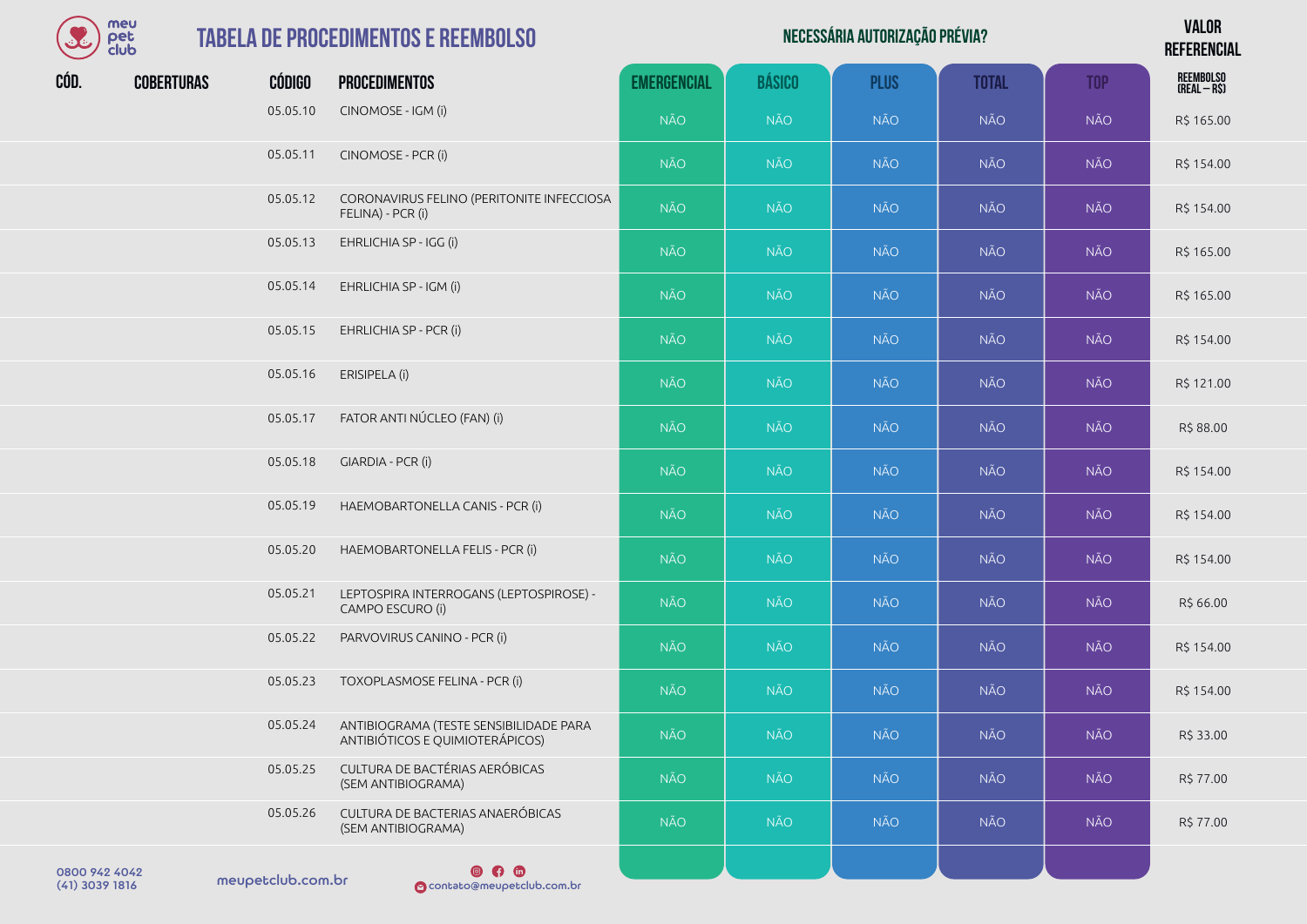| meu  |
|------|
| Υ≏Г  |
| club |

#### **TABELA DE PROCEDIMENTO**

| SC   | meu<br>pet<br>club |               | <b>TABELA DE PROCEDIMENTOS E REEMBOLSO</b>                        |                    |               | NECESSÁRIA AUTORIZAÇÃO PRÉVIA? |              |            | <b>VALOR</b><br><b>REFERENCIAL</b> |
|------|--------------------|---------------|-------------------------------------------------------------------|--------------------|---------------|--------------------------------|--------------|------------|------------------------------------|
| CÓD. | <b>COBERTURAS</b>  | <b>CÓDIGO</b> | <b>PROCEDIMENTOS</b>                                              | <b>EMERGENCIAL</b> | <b>BÁSICO</b> | <b>PLUS</b>                    | <b>TOTAL</b> | <b>TOP</b> | REEMBOLSO<br>(Real – R\$)          |
|      |                    | 05.05.27      | CULTURA PARA FUNGOS                                               | <b>NÃO</b>         | <b>NÃO</b>    | <b>NÃO</b>                     | NÃO          | NÃO        | R\$ 99.00                          |
|      |                    | 05.05.28      | EXAME MICOLÓGICO DIRETO                                           | <b>NÃO</b>         | NÃO.          | NÃO                            | <b>NÃO</b>   | NÃO        | R\$ 33.00                          |
|      |                    | 05.05.29      | HEMOCULTURA (BACTERIA + FUNGOS)                                   | <b>NÃO</b>         | NÃO           | <b>NÃO</b>                     | <b>NÃO</b>   | NÃO        | R\$ 77.00                          |
|      |                    | 05.05.30      | HEMOCULTURA PARA BRUCELOSE CANINA                                 | <b>NÃO</b>         | <b>NÃO</b>    | <b>NÃO</b>                     | NÃO          | NÃO        | R\$ 77.00                          |
|      |                    | 05.05.31      | PESQUISA DE MALASSEZIA PACHYDERMATIS                              | <b>NÃO</b>         | <b>NÃO</b>    | <b>NÃO</b>                     | NÃO          | NÃO        | R\$ 33.00                          |
|      |                    | 05.05.32      | PESQUISA DE MALASSEZIA SP                                         | <b>NÃO</b>         | <b>NÃO</b>    | <b>NÃO</b>                     | NÃO          | NÃO        | R\$ 33.00                          |
|      |                    | 05.05.33      | PESQUISA DE MICOBACTERIUM SP<br>(ZIEHL-NIELSEN)                   | <b>NÃO</b>         | <b>NÃO</b>    | <b>NÃO</b>                     | <b>NÃO</b>   | NÃO        | R\$ 77.00                          |
|      |                    | 05.05.34      | COLORACAO DE GRAM                                                 | <b>NÃO</b>         | <b>NÃO</b>    | <b>NÃO</b>                     | NÃO          | NÃO        | R\$ 77.00                          |
|      |                    | 05.05.35      | CULTURA + ANTIBIOGRAMA - ANAER                                    | <b>NÃO</b>         | NÃO           | <b>NÃO</b>                     | <b>NÃO</b>   | NÃO        | R\$ 132.00                         |
|      |                    | 05.05.36      | CULTURA + ANTIBIOGRAMA - AEROBIC                                  | <b>NÃO</b>         | NÃO           | <b>NÃO</b>                     | <b>NÃO</b>   | NÃO        | R\$ 99.00                          |
|      |                    | 05.05.37      | CULTURA E ANTIB - AEROBICAS E ANAEROBIAS                          | <b>NÃO</b>         | <b>NÃO</b>    | <b>NÃO</b>                     | NÃO          | NÃO        | R\$ 198.00                         |
|      |                    | 05.05.38      | ANTIFUNGIOGRAMA                                                   | <b>NÃO</b>         | <b>NÃO</b>    | <b>NÃO</b>                     | NÃO          | NÃO        | R\$ 77.00                          |
|      |                    | 05.05.39      | ANTIBIOGRAMA (TEST SENSIBILID PARA<br>ANTIBIOT E QUIMIOTERAP) (i) | <b>NÃO</b>         | <b>NÃO</b>    | <b>NÃO</b>                     | NÃO          | NÃO        | R\$ 33.00                          |
|      |                    | 05.05.40      | CULTURA DE BACTERIAS AEROBICAS<br>(SEM ANTIBIOGRAMA) (i)          | <b>NÃO</b>         | <b>NÃO</b>    | <b>NÃO</b>                     | NÃO          | <b>NÃO</b> | R\$ 77.00                          |
|      |                    | 05.05.41      | CULTURA DE BACTERIAS ANAEROBICAS<br>(SEM ANTIBIOGRAMA) (i)        | <b>NÃO</b>         | <b>NÃO</b>    | <b>NÃO</b>                     | NÃO          | NÃO        | R\$ 77.00                          |
|      |                    | 05.05.42      | CULTURA PARA FUNGOS (i)                                           | <b>NÃO</b>         | <b>NÃO</b>    | <b>NÃO</b>                     | NÃO          | NÃO        | R\$ 99.00                          |
|      |                    | 05.05.43      | EXAME MICOLOGICO DIRETO (i)                                       | <b>NÃO</b>         | <b>NÃO</b>    | <b>NÃO</b>                     | NÃO          | NÃO        | R\$ 33.00                          |
|      |                    |               |                                                                   |                    |               |                                |              |            |                                    |

meupetclub.com.br 0800 942 4042

 $\circ$   $\circ$ (41) 3039 1816 contato@meupetclub.com.br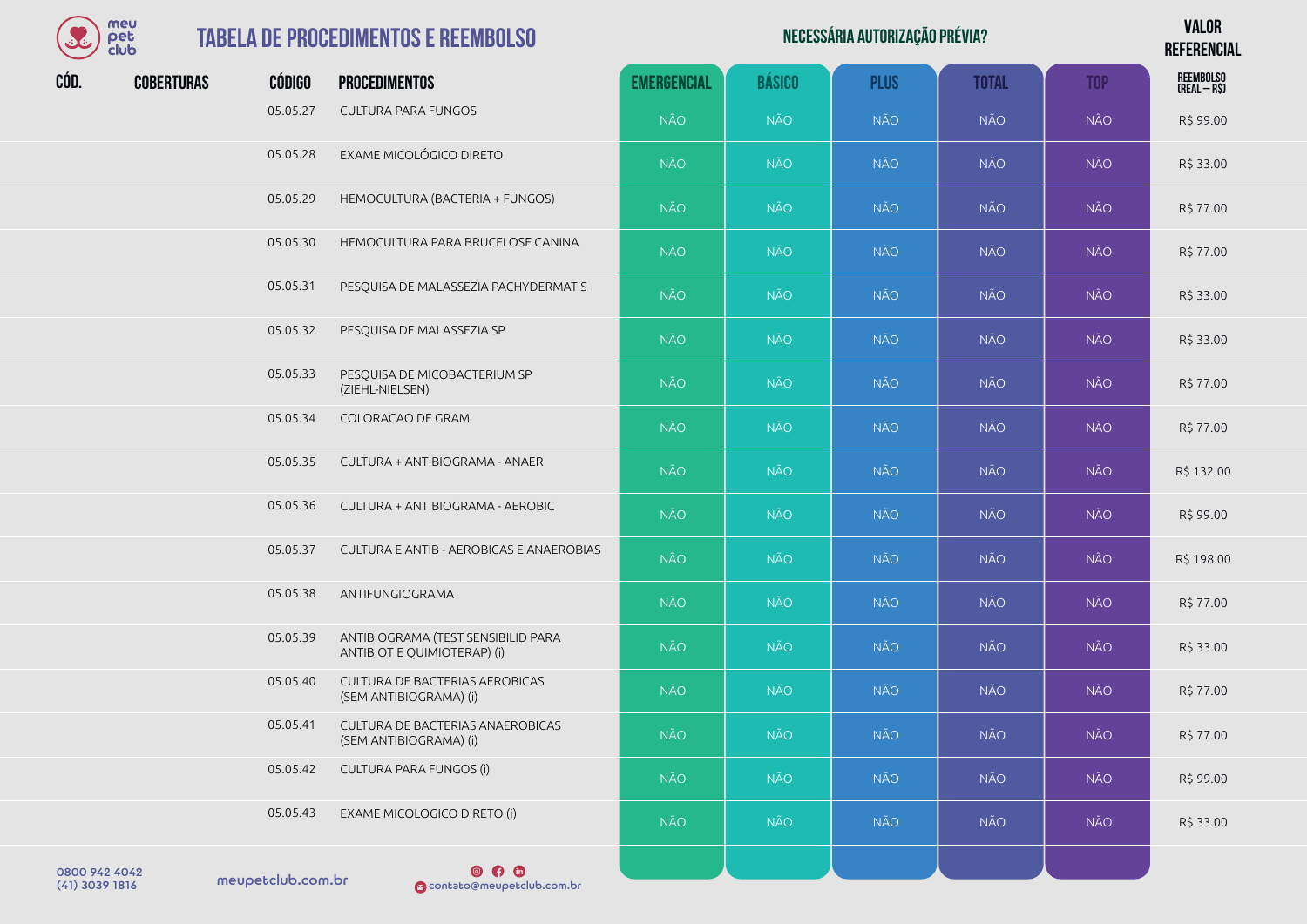

| $\mathcal{L}$ | meu<br>pet<br><b>club</b> |               | <b>TABELA DE PROCEDIMENTOS E REEMBOLSO</b>                                                                              |                    |               | NECESSÁRIA AUTORIZAÇÃO PRÉVIA? |              |            | <b>VALOR</b><br><b>REFERENCIAL</b> |
|---------------|---------------------------|---------------|-------------------------------------------------------------------------------------------------------------------------|--------------------|---------------|--------------------------------|--------------|------------|------------------------------------|
| CÓD.          | <b>COBERTURAS</b>         | <b>CÓDIGO</b> | <b>PROCEDIMENTOS</b>                                                                                                    | <b>EMERGENCIAL</b> | <b>BÁSICO</b> | <b>PLUS</b>                    | <b>TOTAL</b> | <b>TOP</b> | REEMBOLSO<br>(Real – R\$)          |
|               |                           | 05.05.44      | HEMOCULTURA (BACTERIA + FUNGOS) (i)                                                                                     | <b>NÃO</b>         | <b>NÃO</b>    | <b>NÃO</b>                     | <b>NÃO</b>   | <b>NÃO</b> | R\$ 77.00                          |
|               |                           | 05.05.45      | HEMOCULTURA PARA BRUCELOSE CANINA (i)                                                                                   | <b>NÃO</b>         | <b>NÃO</b>    | <b>NÃO</b>                     | <b>NÃO</b>   | NÃO        | R\$ 77.00                          |
|               |                           | 05.05.46      | PESQUISA DE MALASSEZIA PACHYDERMATIS (i)                                                                                | <b>NÃO</b>         | <b>NÃO</b>    | <b>NÃO</b>                     | <b>NÃO</b>   | NÃO        | R\$ 33.00                          |
|               |                           | 05.05.47      | PESQUISA DE MALASSEZIA SP (i)                                                                                           | <b>NÃO</b>         | <b>NÃO</b>    | <b>NÃO</b>                     | <b>NÃO</b>   | NÃO        | R\$ 33.00                          |
|               |                           | 05.05.48      | PESQUISA DE MICOBACTERIUM SP (ZIEHL-<br>NIELSEN) (i)                                                                    | <b>NÃO</b>         | <b>NÃO</b>    | <b>NÃO</b>                     | <b>NÃO</b>   | <b>NÃO</b> | R\$ 77.00                          |
|               |                           | 05.05.49      | COLORACAO DE GRAM (i)                                                                                                   | <b>NÃO</b>         | <b>NÃO</b>    | <b>NÃO</b>                     | <b>NÃO</b>   | NÃO        | R\$ 77.00                          |
|               |                           | 05.05.50      | CULTURA + ANTIBIOGRAMA - ANAER (i)                                                                                      | <b>NÃO</b>         | <b>NÃO</b>    | <b>NÃO</b>                     | <b>NÃO</b>   | <b>NÃO</b> | R\$ 132.00                         |
|               |                           | 05.05.51      | CULTURA + ANTIBIOGRAMA - AEROBIC (i)                                                                                    | <b>NÃO</b>         | <b>NÃO</b>    | <b>NÃO</b>                     | <b>NÃO</b>   | NÃO        | R\$ 99.00                          |
|               |                           | 05.05.52      | <b>CULTURA E ANTIB - AEROBICAS E</b><br>ANAEROBIAS (i)                                                                  | <b>NÃO</b>         | <b>NÃO</b>    | <b>NÃO</b>                     | <b>NÃO</b>   | NÃO        | R\$ 198.00                         |
|               |                           | 05.05.53      | ANTIFUNGIOGRAMA (I)                                                                                                     | <b>NÃO</b>         | <b>NÃO</b>    | <b>NÃO</b>                     | <b>NÃO</b>   | NÃO        | R\$ 77.00                          |
|               |                           | 05.05.54      | AGUA ETER-HOFFMANN - PESQUISA DE<br>PARASITAS DE OVOS PESADOS                                                           | <b>NÃO</b>         | <b>NÃO</b>    | <b>NÃO</b>                     | <b>NÃO</b>   | NÃO        | R\$ 33.00                          |
|               |                           | 05.05.55      | COPROLOGICO FUNCIONAL - PARASITOLOGICO DE<br>FEZES (COMPLETO) + TRIPSINA + GORDURA FECAL +<br>AMIDO + FIBRAS MUSCULARES | <b>NÃO</b>         | <b>NÃO</b>    | <b>NÃO</b>                     | <b>NÃO</b>   | <b>NÃO</b> | R\$ 154.00                         |
|               |                           | 05.05.56      | PARASITOLÓGICO DE FEZES (COMPLETO)                                                                                      | <b>NÃO</b>         | <b>NÃO</b>    | <b>NÃO</b>                     | <b>NÃO</b>   | NÃO        | R\$ 66.00                          |
|               |                           | 05.05.57      | PESQUISA DE CHLAMYDIA SP - FELINO                                                                                       | <b>NÃO</b>         | <b>NÃO</b>    | <b>NÃO</b>                     | <b>NÃO</b>   | NÃO        | R\$ 66.00                          |
|               |                           | 05.05.58      | PESQUISA DE CRYPTOSPORIDIUM                                                                                             | <b>NÃO</b>         | <b>NÃO</b>    | <b>NÃO</b>                     | <b>NÃO</b>   | <b>NÃO</b> | R\$ 66.00                          |
|               |                           | 05.05.59      | PESQUISA DE ECTOPARASITAS                                                                                               | <b>NÃO</b>         | <b>NÃO</b>    | <b>NÃO</b>                     | <b>NÃO</b>   | NÃO        | R\$ 66.00                          |
|               |                           | 05.05.60      | PESQUISA DE ECTOPARASITAS EM<br>SECREÇÃO OTOLÓGICA                                                                      | <b>NÃO</b>         | <b>NÃO</b>    | <b>NÃO</b>                     | <b>NÃO</b>   | NÃO        | R\$ 66.00                          |
| 0.00000000    |                           |               | <b>QAQ</b>                                                                                                              |                    |               |                                |              |            |                                    |

meupetclub.com.br 0800 942 4042

**e (31 m)**<br> **O** contato@meupetclub.com.br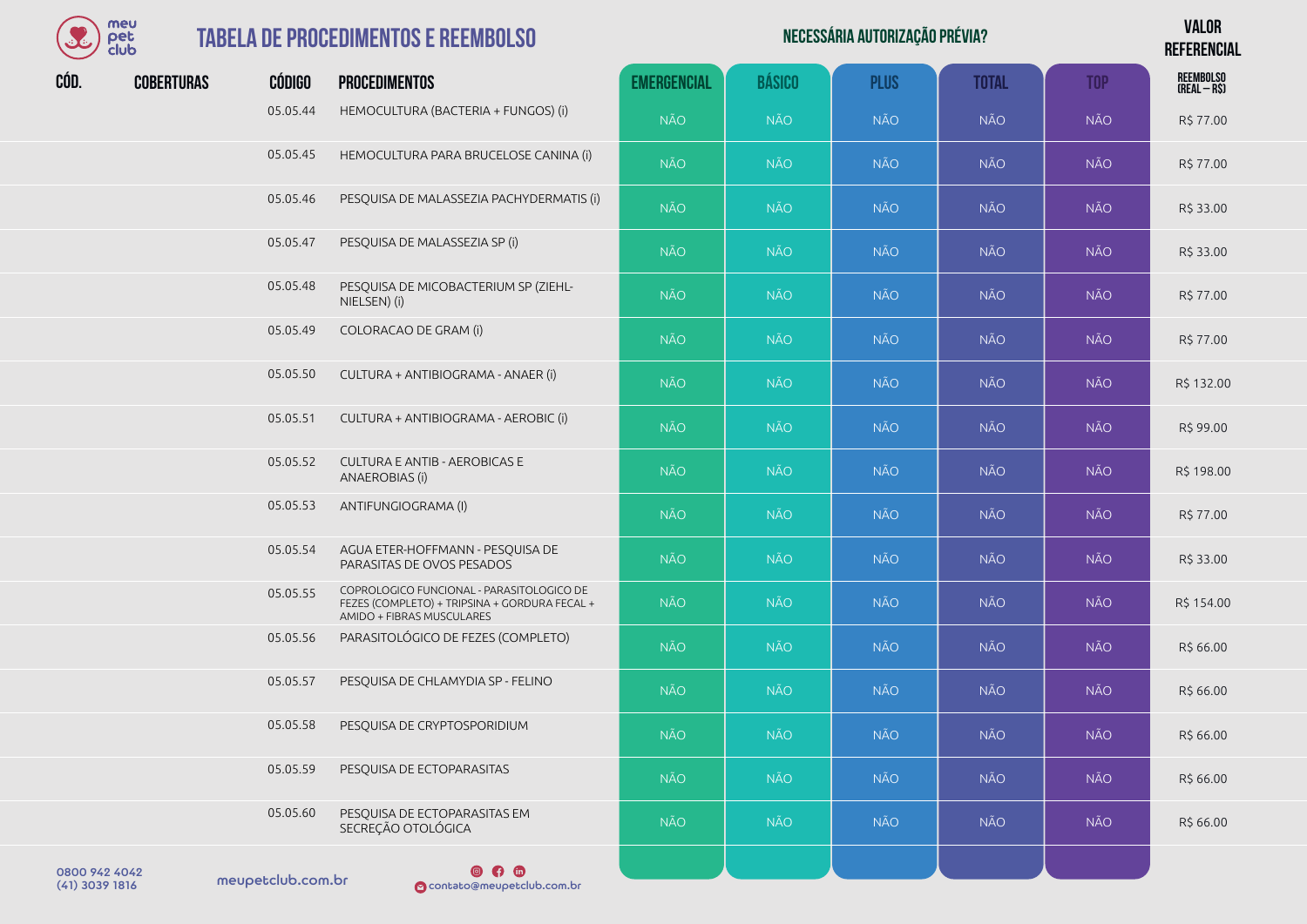

#### **TABELA DE PROCEDIMENTOS E RI**

|      | meu<br>pet<br>club |               | <b>TABELA DE PROCEDIMENTOS E REEMBOLSO</b>                                                                           |                    |               | NECESSÁRIA AUTORIZAÇÃO PRÉVIA? |              |            | <b>VALOR</b><br><b>REFERENCIAL</b> |
|------|--------------------|---------------|----------------------------------------------------------------------------------------------------------------------|--------------------|---------------|--------------------------------|--------------|------------|------------------------------------|
| CÓD. | <b>COBERTURAS</b>  | <b>CÓDIGO</b> | <b>PROCEDIMENTOS</b>                                                                                                 | <b>EMERGENCIAL</b> | <b>BÁSICO</b> | <b>PLUS</b>                    | <b>TOTAL</b> | <b>TOP</b> | <b>REEMBOLSO</b><br>(REAL-R\$)     |
|      |                    | 05.05.61      | PESQUISA DE MICROFILÁRIAS                                                                                            | <b>NÃO</b>         | <b>NÃO</b>    | <b>NÃO</b>                     | <b>NÃO</b>   | <b>NÃO</b> | R\$ 66.00                          |
|      |                    | 05.05.62      | PESQUISA DE SANGUE OCULTO NAS FEZES                                                                                  | <b>NÃO</b>         | <b>NÃO</b>    | <b>NÃO</b>                     | <b>NÃO</b>   | <b>NÃO</b> | R\$ 66.00                          |
|      |                    | 05.05.63      | PESQUISA DE TRYPANOSOMA SP                                                                                           | <b>NÃO</b>         | <b>NÃO</b>    | <b>NÃO</b>                     | <b>NÃO</b>   | <b>NÃO</b> | R\$ 66.00                          |
|      |                    | 05.05.64      | PESQUISA DE PARASITAS PELO MÉTODO DE<br><b>WILLIS</b>                                                                | <b>NÃO</b>         | <b>NÃO</b>    | <b>NÃO</b>                     | <b>NÃO</b>   | NÃO        | R\$ 33.00                          |
|      |                    | 05.05.65      | PESQUISA DE PARASITAS PELO MÉTODO DIRETO                                                                             | <b>NÃO</b>         | <b>NÃO</b>    | <b>NÃO</b>                     | <b>NÃO</b>   | NÃO        | R\$ 22.00                          |
|      |                    | 05.05.66      | TRIPSINA + GORDURA FECAL + AMIDO + FIBRAS<br><b>MUSCULARES</b>                                                       | <b>NÃO</b>         | <b>NÃO</b>    | <b>NÃO</b>                     | <b>NÃO</b>   | <b>NÃO</b> | R\$ 121.00                         |
|      |                    | 05.05.67      | <b>CULTURA DE FEZES</b>                                                                                              | <b>NÃO</b>         | <b>NÃO</b>    | <b>NÃO</b>                     | <b>NÃO</b>   | NÃO        | R\$ 77.00                          |
|      |                    | 05.05.68      | AGUA ETER-HOFFMANN - PESQUISA DE<br>PARASITAS DE OVOS PESADOS (i)                                                    | <b>NÃO</b>         | <b>NÃO</b>    | <b>NÃO</b>                     | <b>NÃO</b>   | NÃO        | R\$ 33.00                          |
|      |                    | 05.05.69      | COPROLOGICO FUNCIONAL - PARASITOLOG DE FEZES<br>(COMP) + TRIPSINA + GORDURA FECAL + AMIDO +<br>FIBRAS MUSCULARES (i) | <b>NÃO</b>         | <b>NÃO</b>    | <b>NÃO</b>                     | <b>NÃO</b>   | <b>NÃO</b> | R\$ 154.00                         |
|      |                    | 05.05.70      | PARASITOLOGICO DE FEZES (COMPLETO) (i)                                                                               | <b>NÃO</b>         | <b>NÃO</b>    | <b>NÃO</b>                     | <b>NÃO</b>   | <b>NÃO</b> | R\$ 66.00                          |
|      |                    | 05.05.71      | PESQUISA DE CHLAMYDIA SP - FELINO (i)                                                                                | <b>NÃO</b>         | <b>NÃO</b>    | <b>NÃO</b>                     | <b>NÃO</b>   | NÃO        | R\$ 66.00                          |
|      |                    | 05.05.72      | PESQUISA DE CRYPTOSPORIDIUM (i)                                                                                      | <b>NÃO</b>         | <b>NÃO</b>    | <b>NÃO</b>                     | <b>NÃO</b>   | <b>NÃO</b> | R\$ 66.00                          |
|      |                    | 05.05.73      | PESQUISA DE ECTOPARASITAS (i)                                                                                        | <b>NÃO</b>         | <b>NÃO</b>    | <b>NÃO</b>                     | <b>NÃO</b>   | <b>NÃO</b> | R\$ 66.00                          |
|      |                    | 05.05.74      | PESQUISA DE ECTOPARASITAS EM SECRECAO<br>OTOLOGICA (i)                                                               | <b>NÃO</b>         | <b>NÃO</b>    | <b>NÃO</b>                     | <b>NÃO</b>   | NÃO        | R\$ 66.00                          |
|      |                    | 05.05.75      | PESQUISA DE SANGUE OCULTO NAS FEZES (i)                                                                              | <b>NÃO</b>         | <b>NÃO</b>    | <b>NÃO</b>                     | <b>NÃO</b>   | <b>NÃO</b> | R\$ 66.00                          |
|      |                    | 05.05.76      | PESQUISA DE TRYPANOSOMA SP (i)                                                                                       | <b>NÃO</b>         | <b>NÃO</b>    | <b>NÃO</b>                     | <b>NÃO</b>   | NÃO        | R\$ 66.00                          |
|      |                    | 05.05.77      | PESQUISA DE PARASITAS PELO METODO DE<br>WILLIS (i)                                                                   | <b>NÃO</b>         | <b>NÃO</b>    | <b>NÃO</b>                     | <b>NÃO</b>   | NÃO        | R\$ 33.00                          |
|      |                    |               |                                                                                                                      |                    |               |                                |              |            |                                    |

0800 942 4042<br>(41) 3039 1816 meupetclub.com.br

 $\n **④**\n **①**\n$ (41) 3039 1816 contato@meupetclub.com.br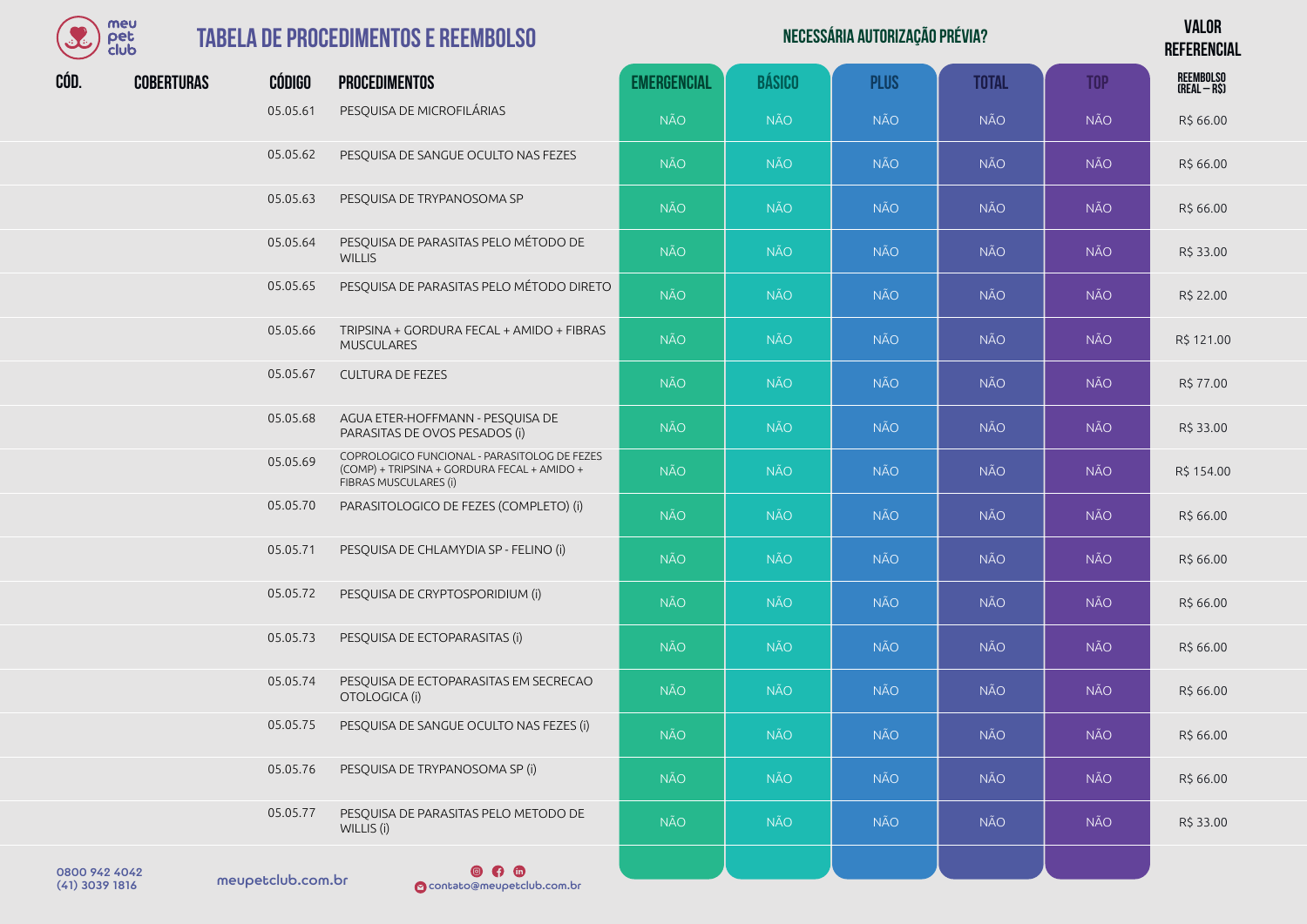

## **TABELA DE PROCED**

|      | meu<br><b>TABELA DE PROCEDIMENTOS E REEMBOLSO</b><br>pet<br>club |               |                                                                                            |                    | NECESSÁRIA AUTORIZAÇÃO PRÉVIA? |             |              |            |                                   |  |  |
|------|------------------------------------------------------------------|---------------|--------------------------------------------------------------------------------------------|--------------------|--------------------------------|-------------|--------------|------------|-----------------------------------|--|--|
| CÓD. | <b>COBERTURAS</b>                                                | <b>CÓDIGO</b> | <b>PROCEDIMENTOS</b>                                                                       | <b>EMERGENCIAL</b> | <b>BÁSICO</b>                  | <b>PLUS</b> | <b>TOTAL</b> | <b>TOP</b> | <b>REEMBOLSO</b><br>$(REAL - RS)$ |  |  |
|      |                                                                  | 05.05.78      | PESQUISA DE PARASITAS PELO METODO<br>DIRETO (i)                                            | <b>NÃO</b>         | <b>NÃO</b>                     | <b>NÃO</b>  | <b>NÃO</b>   | <b>NÃO</b> | R\$ 22.00                         |  |  |
|      |                                                                  | 05.05.79      | TRIPSINA + GORDURA FECAL + AMIDO + FIBRAS<br>MUSCULARES (i)                                | <b>NÃO</b>         | <b>NÃO</b>                     | <b>NÃO</b>  | <b>NÃO</b>   | NÃO        | R\$ 121.00                        |  |  |
|      |                                                                  | 05.05.80      | <b>CULTURA DE FEZES (i)</b>                                                                | <b>NÃO</b>         | <b>NÃO</b>                     | <b>NÃO</b>  | <b>NÃO</b>   | <b>NÃO</b> | R\$ 77.00                         |  |  |
|      |                                                                  | 05.05.81      | ANÁLISE TOXICOLÓGICA PARA ARSÊNICO                                                         | <b>SIM</b>         | <b>SIM</b>                     | <b>SIM</b>  | <b>SIM</b>   | <b>SIM</b> | R\$ 176.00                        |  |  |
|      |                                                                  | 05.05.82      | ANÁLISE TOXICOLÓGICA PARA CÁDMIO                                                           | <b>SIM</b>         | <b>SIM</b>                     | <b>SIM</b>  | <b>SIM</b>   | <b>SIM</b> | R\$ 176.00                        |  |  |
|      |                                                                  | 05.05.83      | ANÁLISE TOXICOLÓGICA PARA CHUMBO                                                           | <b>SIM</b>         | <b>SIM</b>                     | <b>SIM</b>  | <b>SIM</b>   | <b>SIM</b> | R\$ 176.00                        |  |  |
|      |                                                                  | 05.05.84      | ANÁLISE TOXICOLÓGICA PARA COBRE                                                            | <b>SIM</b>         | <b>SIM</b>                     | <b>SIM</b>  | <b>SIM</b>   | <b>SIM</b> | R\$ 176.00                        |  |  |
|      |                                                                  | 05.05.85      | ANÁLISE TOXICOLÓGICA PARA DICUMARÍNICOS                                                    | <b>SIM</b>         | <b>SIM</b>                     | <b>SIM</b>  | <b>SIM</b>   | <b>SIM</b> | R\$ 176.00                        |  |  |
|      |                                                                  | 05.05.86      | ANÁLISE TOXICOLÓGICA PARA ESTRICNINA                                                       | <b>SIM</b>         | <b>SIM</b>                     | <b>SIM</b>  | <b>SIM</b>   | <b>SIM</b> | R\$ 176.00                        |  |  |
|      |                                                                  | 05.05.87      | ANÁLISE TOXICOLÓGICA PARA FLUORACETATO                                                     | <b>SIM</b>         | <b>SIM</b>                     | <b>SIM</b>  | <b>SIM</b>   | <b>SIM</b> | R\$ 176.00                        |  |  |
|      |                                                                  | 05.05.88      | ANÁLISE TOXICOLÓGICA PARA INSETICIDAS<br>(CARBAMATOS, ORGANOFOSFORADOS,<br>ORGANOCLORADOS) | <b>SIM</b>         | <b>SIM</b>                     | <b>SIM</b>  | <b>SIM</b>   | <b>SIM</b> | R\$ 176.00                        |  |  |
|      |                                                                  | 05.05.89      | ANÁLISE TOXICOLOGICA PARA METAIS PESADOS                                                   | <b>SIM</b>         | <b>SIM</b>                     | <b>SIM</b>  | <b>SIM</b>   | <b>SIM</b> | R\$ 176.00                        |  |  |
|      |                                                                  | 05.05.90      | ANÁLISE TOXICOLOGICA PARA PIRETRÓIDES                                                      | <b>SIM</b>         | <b>SIM</b>                     | <b>SIM</b>  | <b>SIM</b>   | <b>SIM</b> | R\$ 176.00                        |  |  |
|      |                                                                  | 05.05.91      | ANÁLISE TOXICOLOGICA PARA ZINCO                                                            | <b>SIM</b>         | <b>SIM</b>                     | <b>SIM</b>  | <b>SIM</b>   | <b>SIM</b> | R\$ 176.00                        |  |  |
|      |                                                                  | 05.05.92      | ANALISE TOXICOLOGICA PARA ARSENICO (i)                                                     | <b>SIM</b>         | <b>SIM</b>                     | <b>SIM</b>  | <b>SIM</b>   | <b>SIM</b> | R\$ 176.00                        |  |  |
|      |                                                                  | 05.05.93      | ANALISE TOXICOLOGICA PARA CADMIO (i)                                                       | <b>SIM</b>         | <b>SIM</b>                     | <b>SIM</b>  | <b>SIM</b>   | <b>SIM</b> | R\$ 176.00                        |  |  |
|      |                                                                  | 05.05.94      | ANALISE TOXICOLOGICA PARA CHUMBO (i)                                                       | <b>SIM</b>         | <b>SIM</b>                     | <b>SIM</b>  | <b>SIM</b>   | <b>SIM</b> | R\$ 176.00                        |  |  |

0800 942 4042<br>(41) 3039 1816 meupetclub.com.br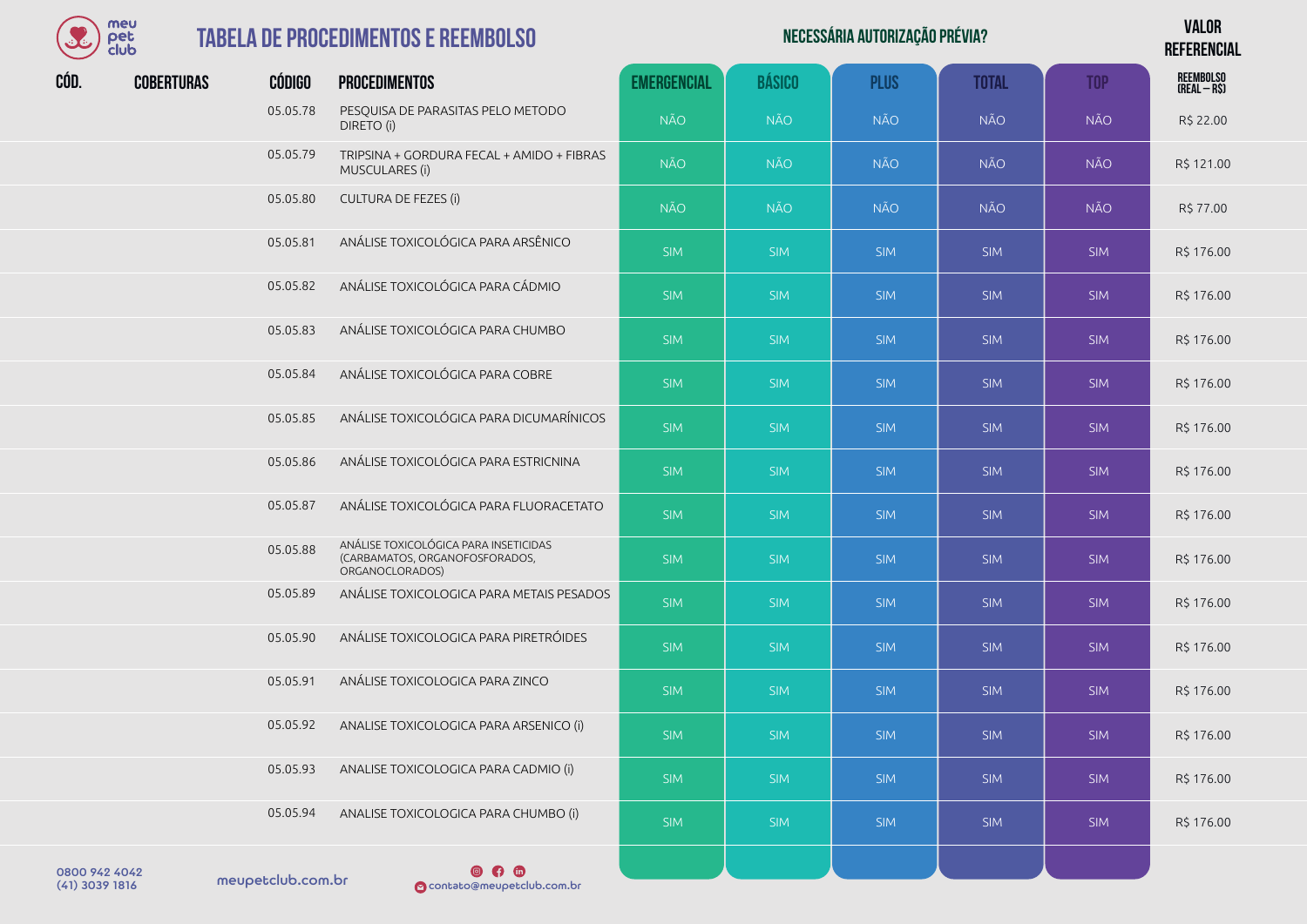

## **TABELA DE PROCEI**

| OC   | meu<br>pet<br>club |               | <b>TABELA DE PROCEDIMENTOS E REEMBOLSO</b>                                   |                    |               | NECESSÁRIA AUTORIZAÇÃO PRÉVIA? |              |            | <b>VALOR</b><br><b>REFERENCIAL</b> |
|------|--------------------|---------------|------------------------------------------------------------------------------|--------------------|---------------|--------------------------------|--------------|------------|------------------------------------|
| CÓD. | <b>COBERTURAS</b>  | <b>CÓDIGO</b> | <b>PROCEDIMENTOS</b>                                                         | <b>EMERGENCIAL</b> | <b>BÁSICO</b> | <b>PLUS</b>                    | <b>TOTAL</b> | <b>TOP</b> | <b>REEMBOLSO</b><br>$(REAL - RS)$  |
|      |                    | 05.05.95      | ANALISE TOXICOLOGICA PARA COBRE (i)                                          | <b>SIM</b>         | <b>SIM</b>    | <b>SIM</b>                     | <b>SIM</b>   | <b>SIM</b> | R\$ 176.00                         |
|      |                    | 05.05.96      | ANALISE TOXICOLOGICA PARA<br>DICUMARINICOS (i)                               | <b>SIM</b>         | <b>SIM</b>    | <b>SIM</b>                     | <b>SIM</b>   | <b>SIM</b> | R\$ 176.00                         |
|      |                    | 05.05.97      | ANALISE TOXICOLOGICA PARA<br>ESTRICNINA (i)                                  | <b>SIM</b>         | <b>SIM</b>    | <b>SIM</b>                     | <b>SIM</b>   | <b>SIM</b> | R\$ 176.00                         |
|      |                    | 05.05.98      | ANALISE TOXICOLOGICA PARA<br>FLUORACETATO (i)                                | <b>SIM</b>         | <b>SIM</b>    | <b>SIM</b>                     | <b>SIM</b>   | <b>SIM</b> | R\$ 176.00                         |
|      |                    | 05.05.99      | ANALISE TOXICOLOGICA PARA INSETICIDAS<br>(CARBAMA, ORGANOFOSFO, ORGANOC) (i) | <b>SIM</b>         | <b>SIM</b>    | <b>SIM</b>                     | <b>SIM</b>   | <b>SIM</b> | R\$ 176.00                         |
|      |                    | 05.06.01      | ANALISE TOXICOLOGICA PARA METAIS<br>PESADOS (i)                              | <b>SIM</b>         | <b>SIM</b>    | <b>SIM</b>                     | <b>SIM</b>   | <b>SIM</b> | R\$ 176.00                         |
|      |                    | 05.06.02      | ANALISE TOXICOLOGICA PARA PIRETROIDES (i)                                    | <b>SIM</b>         | <b>SIM</b>    | <b>SIM</b>                     | <b>SIM</b>   | <b>SIM</b> | R\$ 176.00                         |
|      |                    | 05.06.03      | ANALISE TOXICOLOGICA PARA ZINCO (i)                                          | SIM                | <b>SIM</b>    | <b>SIM</b>                     | <b>SIM</b>   | <b>SIM</b> | R\$ 176.00                         |
|      |                    | 05.06.04      | <b>BIOQUÍMICA URINARIA</b>                                                   | <b>NÃO</b>         | NÃO           | <b>NÃO</b>                     | <b>NÃO</b>   | <b>NÃO</b> | R\$44.00                           |
|      |                    | 05.06.05      | DENSIDADE URINARIA                                                           | <b>NÃO</b>         | <b>NÃO</b>    | <b>NÃO</b>                     | <b>NÃO</b>   | <b>NÃO</b> | R\$ 33.00                          |
|      |                    | 05.06.06      | <b>GLICOSURIA + PROTEINURIA</b>                                              | <b>NÃO</b>         | <b>NÃO</b>    | <b>NÃO</b>                     | <b>NÃO</b>   | <b>NÃO</b> | R\$ 33.00                          |
|      |                    | 05.06.07      | QUALIFICAÇÃO DE CÁLCULOS                                                     | <b>NÃO</b>         | NÃO           | NÃO                            | <b>NÃO</b>   | <b>NÃO</b> | R\$ 77.00                          |
|      |                    | 05.06.08      | SEDIMENTO URINÁRIO                                                           | <b>NÃO</b>         | <b>NÃO</b>    | <b>NÃO</b>                     | <b>NÃO</b>   | <b>NÃO</b> | R\$ 55.00                          |
|      |                    | 05.06.09      | URINA I                                                                      | <b>NÃO</b>         | NÃO           | <b>NÃO</b>                     | <b>NÃO</b>   | <b>NÃO</b> | R\$ 66.00                          |
|      |                    | 05.06.10      | IDENTIFICACAO DE CALCULO URINARIO                                            | <b>NÃO</b>         | <b>NÃO</b>    | <b>NÃO</b>                     | <b>NÃO</b>   | <b>NÃO</b> | R\$ 77.00                          |
|      |                    | 05.06.11      | CLEARENCE DE CREATININA                                                      | <b>NÃO</b>         | <b>NÃO</b>    | <b>NÃO</b>                     | <b>NÃO</b>   | <b>NÃO</b> | R\$44.00                           |
|      |                    | 05.06.12      | CULTURA DE URINA                                                             | <b>NÃO</b>         | <b>NÃO</b>    | <b>NÃO</b>                     | <b>NÃO</b>   | <b>NÃO</b> | R\$ 77.00                          |
|      |                    |               |                                                                              |                    |               |                                |              |            |                                    |

meupetclub.com.br 0800 942 4042

 $\circ$   $\circ$ (41) 3039 1816 contato@meupetclub.com.br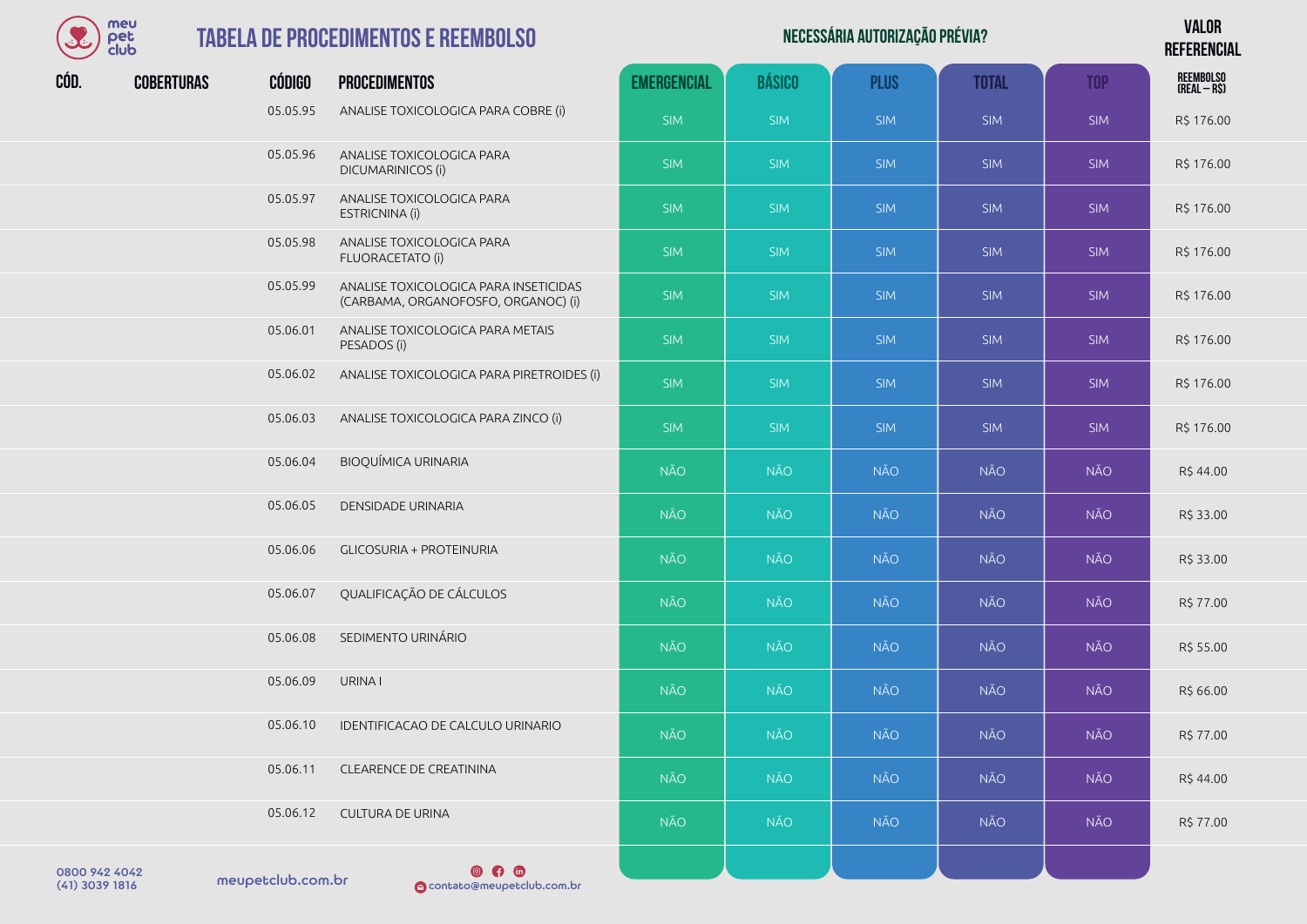| meu      |
|----------|
| I≏F      |
| lub<br>м |

#### **TABELA DE PROCEDIMENTOS**

|      | meu<br>pet<br>club |               | <b>TABELA DE PROCEDIMENTOS E REEMBOLSO</b>                          |                    |               | NECESSÁRIA AUTORIZAÇÃO PRÉVIA? |              |            | <b>VALOR</b><br><b>REFERENCIAL</b> |
|------|--------------------|---------------|---------------------------------------------------------------------|--------------------|---------------|--------------------------------|--------------|------------|------------------------------------|
| CÓD. | <b>COBERTURAS</b>  | <b>CÓDIGO</b> | <b>PROCEDIMENTOS</b>                                                | <b>EMERGENCIAL</b> | <b>BÁSICO</b> | <b>PLUS</b>                    | <b>TOTAL</b> | <b>TOP</b> | <b>REEMBOLSO</b><br>$(REAL - RS)$  |
|      |                    | 05.06.13      | <b>BIOQUIMICA URINARIA (i)</b>                                      | <b>NÃO</b>         | <b>NÃO</b>    | <b>NÃO</b>                     | <b>NÃO</b>   | <b>NÃO</b> | R\$44.00                           |
|      |                    | 05.06.14      | DENSIDADE URINARIA (i)                                              | <b>NÃO</b>         | <b>NÃO</b>    | <b>NÃO</b>                     | <b>NÃO</b>   | <b>NÃO</b> | R\$ 33.00                          |
|      |                    | 05.06.15      | GLICOSURIA + PROTEINURIA (i)                                        | <b>NÃO</b>         | NÃO           | <b>NÃO</b>                     | <b>NÃO</b>   | <b>NÃO</b> | R\$ 33.00                          |
|      |                    | 05.06.16      | QUALIFICACAO DE CALCULOS (i)                                        | <b>NÃO</b>         | <b>NÃO</b>    | <b>NÃO</b>                     | <b>NÃO</b>   | <b>NÃO</b> | R\$ 77.00                          |
|      |                    | 05.06.17      | SEDIMENTO URINARIO (i)                                              | <b>NÃO</b>         | <b>NÃO</b>    | <b>NÃO</b>                     | NÃO          | <b>NÃO</b> | R\$ 55.00                          |
|      |                    | 05.06.18      | URINA I (i)                                                         | <b>NÃO</b>         | <b>NÃO</b>    | <b>NÃO</b>                     | <b>NÃO</b>   | <b>NÃO</b> | R\$ 66.00                          |
|      |                    | 05.06.19      | IDENTIFICACAO DE CALCULO URINARIO (I)                               | <b>NÃO</b>         | <b>NÃO</b>    | <b>NÃO</b>                     | NÃO          | <b>NÃO</b> | R\$ 77.00                          |
|      |                    | 05.06.20      | CLEARENCE DE CREATININA (i)                                         | <b>NÃO</b>         | <b>NÃO</b>    | <b>NÃO</b>                     | NÃO          | <b>NÃO</b> | R\$44.00                           |
|      |                    | 05.06.21      | SOLUÇÃO DE USO PADRÃO (FISIOLÓGICO,<br>RINGER, GLICOFISIO.) 500 ML  | <b>SIM</b>         | <b>SIM</b>    | <b>SIM</b>                     | <b>SIM</b>   | <b>SIM</b> | R\$ 33.00                          |
|      |                    | 05.06.22      | SOLUÇÃO DE USO PADRÃO (FISIOLÓGICO,<br>RINGER, GLICOFISIO.) 1000 ML | <b>SIM</b>         | <b>SIM</b>    | <b>SIM</b>                     | <b>SIM</b>   | <b>SIM</b> | R\$ 33.00                          |
|      |                    | 05.06.23      | SOLUÇÃO DE GLICOSE HIPERTONICA OU DE<br>MANITOL 250 ML              | SIM                | <b>SIM</b>    | <b>SIM</b>                     | <b>SIM</b>   | <b>SIM</b> | R\$ 33.00                          |
|      |                    | 05.06.24      | TRANSFUSÃO SANGUINEA                                                | <b>SIM</b>         | <b>SIM</b>    | <b>SIM</b>                     | <b>SIM</b>   | <b>SIM</b> | R\$ 968.00                         |
|      |                    | 05.06.25      | TRANSFUSÃO DE FATORES SANGUÍNEOS                                    | <b>SIM</b>         | <b>SIM</b>    | <b>SIM</b>                     | <b>SIM</b>   | <b>SIM</b> | R\$440.00                          |
|      |                    | 05.06.26      | SOLUÇÃO COLOIDAL                                                    | SIM -              | SIM           | <b>SIM</b>                     | SIM          | <b>SIM</b> | R\$ 88.00                          |
|      |                    | 05.06.27      | TESTE DE COMPATIBILIDADE                                            | <b>SIM</b>         | <b>SIM</b>    | <b>SIM</b>                     | <b>SIM</b>   | <b>SIM</b> | R\$ 154.00                         |
|      |                    | 05.06.28      | TESTE LACRIMAL DE SCHIRMER                                          | <b>SIM</b>         | <b>SIM</b>    | <b>SIM</b>                     | <b>SIM</b>   | <b>SIM</b> | R\$ 33.00                          |
|      |                    | 05.06.29      | TESTE DE FLUORESCEÍNA                                               | SIM                | <b>SIM</b>    | SIM                            | SIM          | SIM        | R\$ 33.00                          |

0800 942 4042<br>(41) 3039 1816 meupetclub.com.br

 $\n **④**\n **①**\n$ (41) 3039 1816 contato@meupetclub.com.br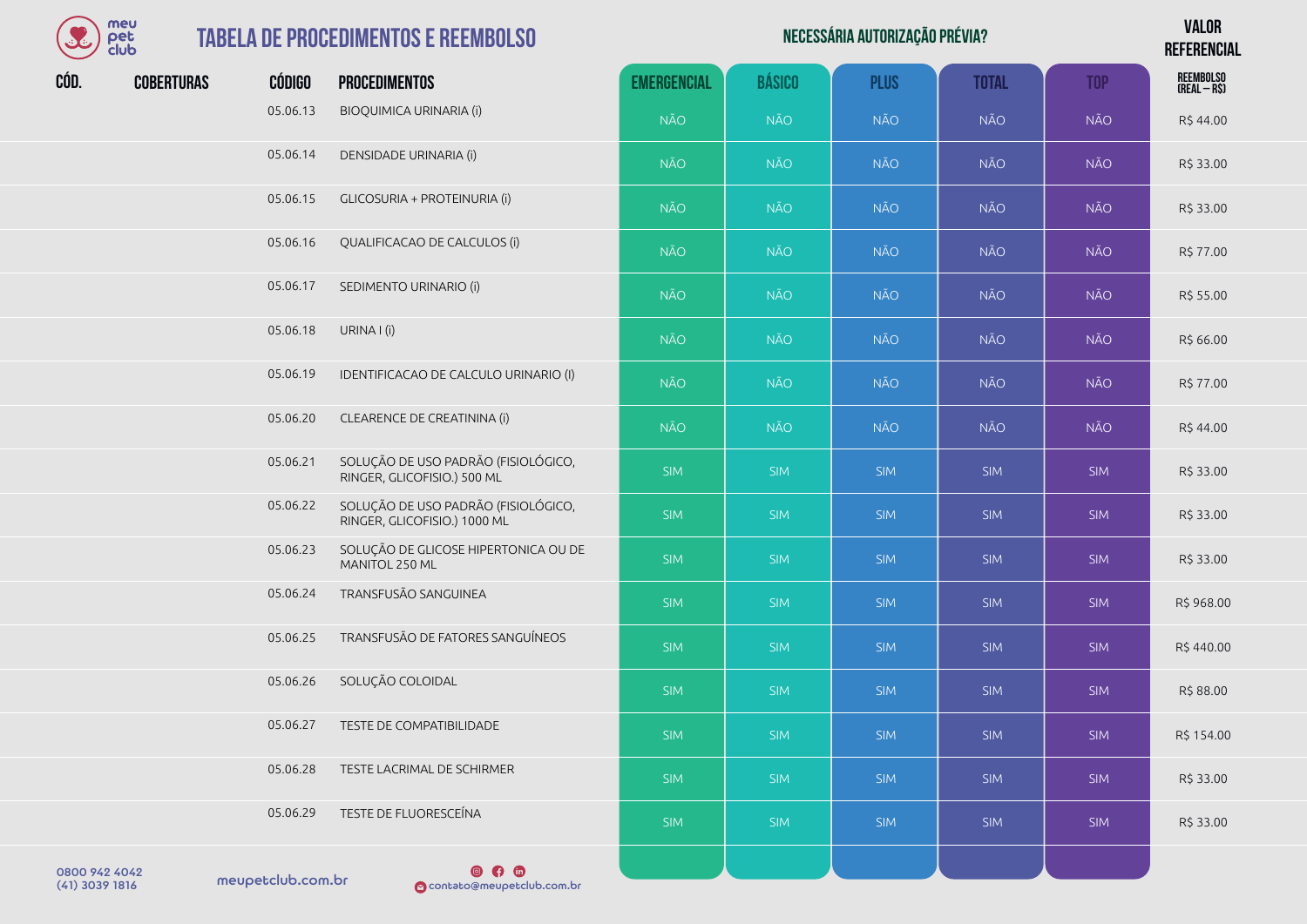| meu<br>pet<br>club        |                       | <b>TABELA DE PROCEDIMENTOS E REEMBOLSO</b>                        |                    |               | <b>VALOR</b><br><b>REFERENCIAL</b> |              |            |                           |
|---------------------------|-----------------------|-------------------------------------------------------------------|--------------------|---------------|------------------------------------|--------------|------------|---------------------------|
| CÓD.<br><b>COBERTURAS</b> | <b>CÓDIGO</b>         | <b>PROCEDIMENTOS</b>                                              | <b>EMERGENCIAL</b> | <b>BÁSICO</b> | <b>PLUS</b>                        | <b>TOTAL</b> | <b>TOP</b> | REEMBOLSO<br>(Real – R\$) |
|                           | 05.06.30              | CONCENTRADO DE HEMACIAS                                           | <b>SIM</b>         | <b>SIM</b>    | <b>SIM</b>                         | <b>SIM</b>   | <b>SIM</b> | R\$ 594.00                |
|                           | 05.06.31              | CONCENTRADO DE PLAQUETAS                                          | <b>SIM</b>         | <b>SIM</b>    | <b>SIM</b>                         | <b>SIM</b>   | <b>SIM</b> | R\$ 253.00                |
|                           | 05.06.32              | TESTE ROSA BENGALA                                                | <b>SIM</b>         | <b>SIM</b>    | <b>SIM</b>                         | <b>SIM</b>   | <b>SIM</b> | R\$ 33.00                 |
|                           | 05.06.33              | SONDA URETRAL CANINO                                              | <b>SIM</b>         | <b>SIM</b>    | <b>SIM</b>                         | <b>SIM</b>   | <b>SIM</b> | R\$ 11.00                 |
|                           | 05.06.34              | SONDA URETRAL FELINO                                              | <b>SIM</b>         | <b>SIM</b>    | <b>SIM</b>                         | <b>SIM</b>   | <b>SIM</b> | R\$ 22.00                 |
|                           | 05.06.35              | PLASMA FRESCO CONGELADO                                           | <b>SIM</b>         | <b>SIM</b>    | <b>SIM</b>                         | <b>SIM</b>   | <b>SIM</b> | R\$ 297.00                |
| 6<br><b>CIRURGIA</b>      | 06.01.01              | EXCISÃO DA PORÇÃO VERTICAL DO CONDUTO<br><b>AUDITIVO</b>          | <b>SIM</b>         | <b>SIM</b>    | <b>SIM</b>                         | <b>SIM</b>   | <b>SIM</b> | R\$ 594.00                |
|                           | 06.01.02              | OTO-HEMATOMA UNILATERAL                                           | <b>SIM</b>         | <b>SIM</b>    | <b>SIM</b>                         | <b>SIM</b>   | <b>SIM</b> | R\$ 154.00                |
|                           | 06.01.03              | ABLAÇÃO PAVILHÃO AURICULAR-UNILATERAL                             | <b>SIM</b>         | <b>SIM</b>    | <b>SIM</b>                         | <b>SIM</b>   | <b>SIM</b> | R\$ 715.00                |
|                           | 06.01.04              | RESSECÇÃO TOTAL CANAL VERTICAL EM T                               | <b>SIM</b>         | <b>SIM</b>    | <b>SIM</b>                         | <b>SIM</b>   | <b>SIM</b> | R\$ 594.00                |
|                           | 06.01.05              | ABLAÇÃO TOTAL DO CANAL AUDITIVO COM<br>OSTEOTOMIA LATERAL DA BULA | <b>SIM</b>         | <b>SIM</b>    | <b>SIM</b>                         | <b>SIM</b>   | <b>SIM</b> | R\$ 891.00                |
|                           | 06.01.06              | ABLACAO DO CONDUTO AUDITIVO                                       | <b>SIM</b>         | <b>SIM</b>    | <b>SIM</b>                         | <b>SIM</b>   | <b>SIM</b> | R\$ 517.00                |
|                           | 06.01.07              | OSTEOTOMIA DA BULA TIMPÂNICA                                      | <b>SIM</b>         | <b>SIM</b>    | <b>SIM</b>                         | <b>SIM</b>   | <b>SIM</b> | R\$440.00                 |
|                           | 06.01.08              | <b>RINOTOMIA</b>                                                  | <b>SIM</b>         | <b>SIM</b>    | <b>SIM</b>                         | <b>SIM</b>   | <b>SIM</b> | R\$440.00                 |
|                           | 06.01.09              | EXCISÃO DE POLIPO OTOLOGICO                                       | <b>SIM</b>         | <b>SIM</b>    | <b>SIM</b>                         | <b>SIM</b>   | <b>SIM</b> | R\$ 209.00                |
|                           | 06.01.10              | ABERTURA OTO-HEMATOMA (DRENO)                                     | <b>SIM</b>         | <b>SIM</b>    | <b>SIM</b>                         | <b>SIM</b>   | <b>SIM</b> | R\$ 198.00                |
|                           | 06.01.11              | LAVAGEM OTOLOGICA (BILATERAL)                                     | <b>SIM</b>         | <b>SIM</b>    | <b>SIM</b>                         | <b>SIM</b>   | <b>SIM</b> | R\$ 154.00                |
| 0800 942 4042             | nou opholulo oppo lor | $\circ$ $\bullet$                                                 |                    |               |                                    |              |            |                           |

 $(41)$  3039 1816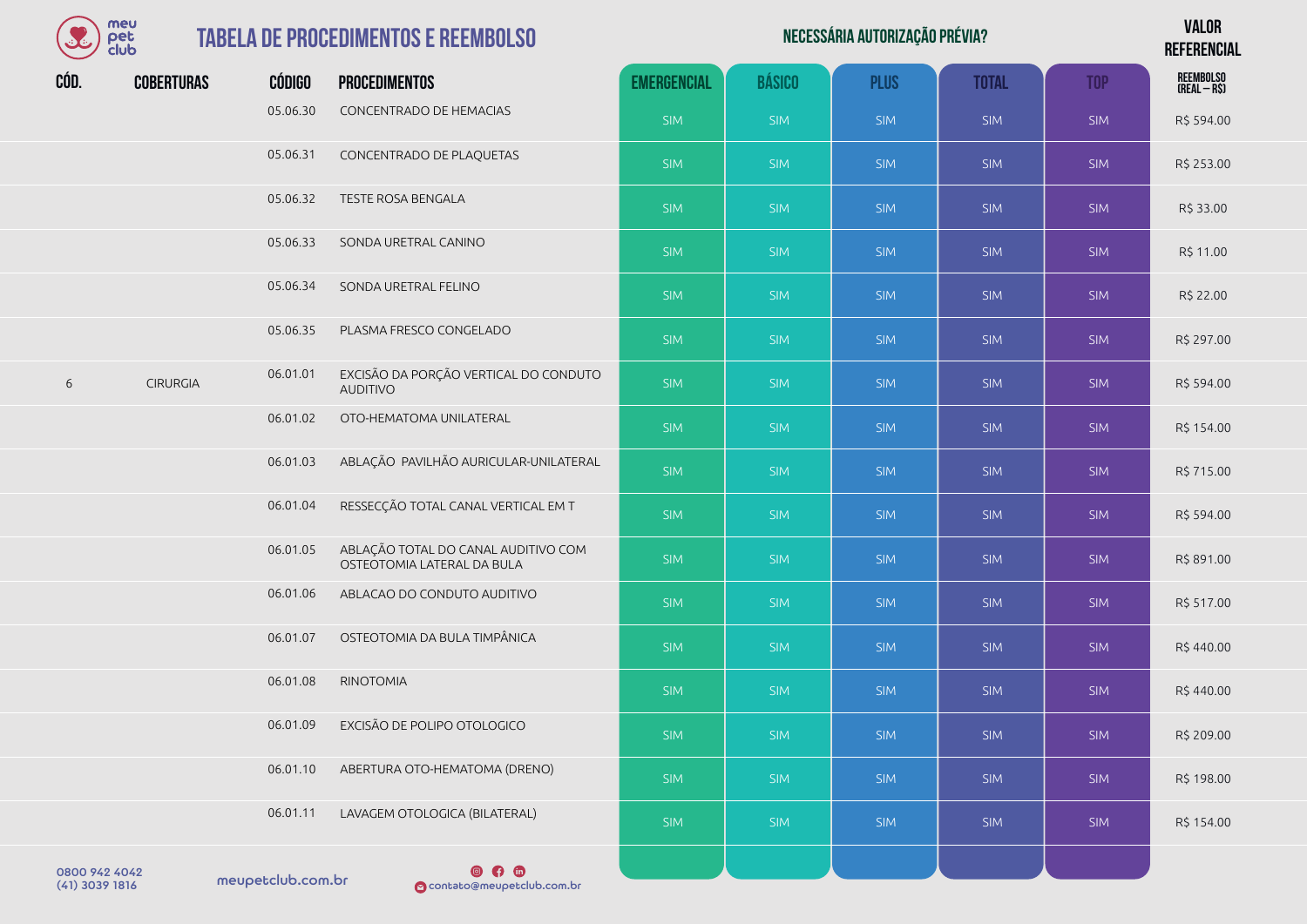

| S             | meu<br>pet<br>club |               | <b>TABELA DE PROCEDIMENTOS E REEMBOLSO</b>                                |                    | <b>VALOR</b><br><b>REFERENCIAL</b> |             |              |            |                                   |
|---------------|--------------------|---------------|---------------------------------------------------------------------------|--------------------|------------------------------------|-------------|--------------|------------|-----------------------------------|
| CÓD.          | <b>COBERTURAS</b>  | <b>CÓDIGO</b> | <b>PROCEDIMENTOS</b>                                                      | <b>EMERGENCIAL</b> | <b>BÁSICO</b>                      | <b>PLUS</b> | <b>TOTAL</b> | <b>TOP</b> | <b>REEMBOLSO</b><br>$(REAL - RS)$ |
|               |                    | 06.01.12      | CIRURGIA DE ABERTURA DO CONDUTO<br><b>AUDITIVO</b>                        | <b>SIM</b>         | <b>SIM</b>                         | <b>SIM</b>  | <b>SIM</b>   | <b>SIM</b> | R\$ 297.00                        |
|               |                    | 06.01.13      | OTO-HEMATOMA BILATERAL                                                    | <b>SIM</b>         | <b>SIM</b>                         | <b>SIM</b>  | <b>SIM</b>   | <b>SIM</b> | R\$ 264.00                        |
|               |                    | 06.01.14      | CATARATA - FACECTOMIA                                                     | <b>SIM</b>         | <b>SIM</b>                         | <b>SIM</b>  | <b>SIM</b>   | <b>SIM</b> | R\$ 3,410.00                      |
|               |                    | 06.01.15      | CERATECTOMIA SUPERFICIAL                                                  | <b>SIM</b>         | <b>SIM</b>                         | <b>SIM</b>  | <b>SIM</b>   | <b>SIM</b> | R\$ 1,045.00                      |
|               |                    | 06.01.16      | CICLODIATERMIA (GLAUCOMA)                                                 | <b>SIM</b>         | <b>SIM</b>                         | <b>SIM</b>  | <b>SIM</b>   | <b>SIM</b> | R\$ 2,376.00                      |
|               |                    | 06.01.17      | LUXAÇÃO DO CRISTALINO                                                     | <b>SIM</b>         | <b>SIM</b>                         | <b>SIM</b>  | <b>SIM</b>   | <b>SIM</b> | R\$ 2,519.00                      |
|               |                    | 06.01.18      | EVERSÃO DA CARTILAGEM DA TERCEIRA<br>PÁLPEBRA BILATERAL                   | <b>SIM</b>         | <b>SIM</b>                         | <b>SIM</b>  | <b>SIM</b>   | <b>SIM</b> | R\$ 1,045.00                      |
|               |                    | 06.01.19      | ENTRÓPIO/ECTRÓPIO UNILATERAL                                              | <b>SIM</b>         | <b>SIM</b>                         | <b>SIM</b>  | <b>SIM</b>   | <b>SIM</b> | R\$748.00                         |
|               |                    | 06.01.20      | ENTRÓPIO/ECTRÓPIO BILATERAL                                               | <b>SIM</b>         | <b>SIM</b>                         | <b>SIM</b>  | <b>SIM</b>   | <b>SIM</b> | R\$ 1,045.00                      |
|               |                    | 06.01.21      | ENUCLEAÇÃO                                                                | <b>SIM</b>         | <b>SIM</b>                         | <b>SIM</b>  | <b>SIM</b>   | <b>SIM</b> | R\$ 1,485.00                      |
|               |                    | 06.01.22      | REDUÇÃO PROTUSÃO GLOBO OCULAR                                             | <b>SIM</b>         | <b>SIM</b>                         | <b>SIM</b>  | <b>SIM</b>   | <b>SIM</b> | R\$ 891.00                        |
|               |                    | 06.01.23      | DERMÓIDE (CERATECTOMIA SUP. +<br>RECOBRIMENTO COM A 3ª PÁLPEBRA)          | <b>SIM</b>         | <b>SIM</b>                         | <b>SIM</b>  | <b>SIM</b>   | <b>SIM</b> | R\$ 1,188.00                      |
|               |                    | 06.01.24      | VIAS LACRIMAIS - FLUSHING                                                 | <b>SIM</b>         | <b>SIM</b>                         | <b>SIM</b>  | <b>SIM</b>   | <b>SIM</b> | R\$ 253.00                        |
|               |                    | 06.01.25      | EXCISÃO DE NEOPLASIA PALPEBRAL<br>COM RECONSTRUÇÃO                        | <b>SIM</b>         | <b>SIM</b>                         | <b>SIM</b>  | <b>SIM</b>   | <b>SIM</b> | R\$ 1,045.00                      |
|               |                    | 06.01.26      | CALÁZIO - CURETAGEM                                                       | <b>SIM</b>         | <b>SIM</b>                         | <b>SIM</b>  | <b>SIM</b>   | <b>SIM</b> | R\$ 517.00                        |
|               |                    | 06.01.27      | CÍLIO ECTÓPICO                                                            | <b>SIM</b>         | <b>SIM</b>                         | <b>SIM</b>  | <b>SIM</b>   | <b>SIM</b> | R\$ 1,045.00                      |
|               |                    | 06.01.28      | PROLAPSO DA GLÂNDULA DA TERCEIRA<br>PÁLPEBRA - REPOSICIONAMENTO BILATERAL | <b>SIM</b>         | <b>SIM</b>                         | <b>SIM</b>  | <b>SIM</b>   | <b>SIM</b> | R\$ 1,045.00                      |
| 0800 942 4042 |                    |               | $\circ$ $\circ$                                                           |                    |                                    |             |              |            |                                   |

0800 942 4042<br>(41) 3039 1816 meupetclub.com.br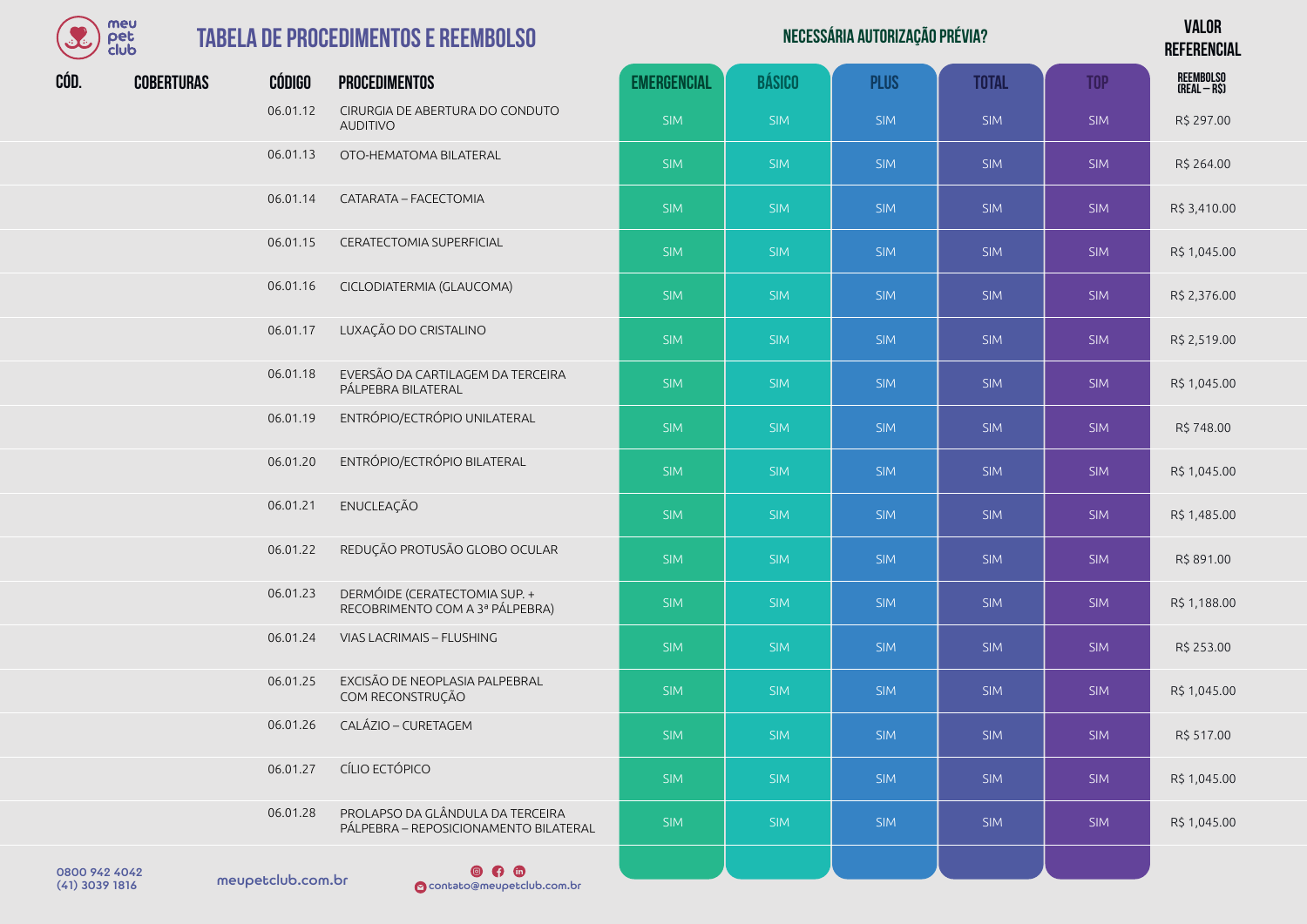| meu  |
|------|
| Υ≏Г  |
| club |

| Necessária autorização prévia? | <b>VALOR</b>    |
|--------------------------------|-----------------|
|                                | <b>REFERENC</b> |
|                                |                 |

**REFERENCIAL**

|      | <b>CIUU</b>       |               |                                                                            |                    |               |             |              |            | <b>NETENENUIAL</b>        |
|------|-------------------|---------------|----------------------------------------------------------------------------|--------------------|---------------|-------------|--------------|------------|---------------------------|
| CÓD. | <b>COBERTURAS</b> | <b>CÓDIGO</b> | <b>PROCEDIMENTOS</b>                                                       | <b>EMERGENCIAL</b> | <b>BÁSICO</b> | <b>PLUS</b> | <b>TOTAL</b> | <b>TOP</b> | REEMBOLSO<br>(Real – R\$) |
|      |                   | 06.01.29      | DISTIQUÍASE (EPILAÇÃO)                                                     | <b>SIM</b>         | <b>SIM</b>    | <b>SIM</b>  | <b>SIM</b>   | <b>SIM</b> | R\$ 220.00                |
|      |                   | 06.01.30      | TRANSPOSIÇÃO CORNEO-ESCLERAL                                               | <b>SIM</b>         | <b>SIM</b>    | <b>SIM</b>  | <b>SIM</b>   | <b>SIM</b> | R\$ 1,936.00              |
|      |                   | 06.01.31      | TARSORRAFIA BILATERAL                                                      | <b>SIM</b>         | <b>SIM</b>    | <b>SIM</b>  | <b>SIM</b>   | <b>SIM</b> | R\$ 1,045.00              |
|      |                   | 06.01.32      | LACERAÇÃO CORNEAL                                                          | <b>SIM</b>         | <b>SIM</b>    | <b>SIM</b>  | <b>SIM</b>   | <b>SIM</b> | R\$ 1,936.00              |
|      |                   | 06.01.33      | LACERAÇÃO MARGEM PALPEBRAL - SUTURA                                        | <b>SIM</b>         | <b>SIM</b>    | <b>SIM</b>  | <b>SIM</b>   | <b>SIM</b> | R\$ 1,188.00              |
|      |                   | 06.01.34      | FLAP DE TERCEIRA PÁLPEBRA                                                  | <b>SIM</b>         | <b>SIM</b>    | <b>SIM</b>  | <b>SIM</b>   | <b>SIM</b> | R\$ 594.00                |
|      |                   | 06.01.35      | EVERSÃO DA CARTILAGEM DA TERCEIRA<br>PÁLPEBRA UNILATERAL                   | <b>SIM</b>         | <b>SIM</b>    | <b>SIM</b>  | <b>SIM</b>   | <b>SIM</b> | R\$ 594.00                |
|      |                   | 06.01.36      | PROLAPSO DA GLÂNDULA DA TERCEIRA<br>PÁLPEBRA - REPOSICIONAMENTO UNILATERAL | <b>SIM</b>         | <b>SIM</b>    | <b>SIM</b>  | <b>SIM</b>   | <b>SIM</b> | R\$ 594.00                |
|      |                   | 06.01.37      | TARSORRAFIA BILATERAL                                                      | <b>SIM</b>         | <b>SIM</b>    | <b>SIM</b>  | <b>SIM</b>   | <b>SIM</b> | R\$ 1,045.00              |
|      |                   | 06.01.38      | RECOBRIMENTO PEDICULADO COM<br>CONJUNTIVA BULBAR                           | <b>SIM</b>         | <b>SIM</b>    | <b>SIM</b>  | <b>SIM</b>   | <b>SIM</b> | R\$ 1,936.00              |
|      |                   | 06.01.39      | RECOBRIMENTO 360 GRAUS COM CONJUNTIVA<br><b>BULBAR</b>                     | <b>SIM</b>         | <b>SIM</b>    | <b>SIM</b>  | <b>SIM</b>   | <b>SIM</b> | R\$ 1,045.00              |
|      |                   | 06.01.40      | BLEFAROPLASTIA PARA ECTROPIO BILATERAL                                     | <b>SIM</b>         | <b>SIM</b>    | <b>SIM</b>  | <b>SIM</b>   | <b>SIM</b> | R\$ 1,045.00              |
|      |                   | 06.01.41      | TARSORRAFIA UNILATERAL                                                     | <b>SIM</b>         | <b>SIM</b>    | <b>SIM</b>  | <b>SIM</b>   | <b>SIM</b> | R\$ 594.00                |
|      |                   | 06.01.42      | EXCISAO DA GLANDULA DA TERCEIRA<br>PALPEBRA (NEOPLASIA)                    | <b>SIM</b>         | <b>SIM</b>    | SIM         | <b>SIM</b>   | <b>SIM</b> | R\$440.00                 |
|      |                   | 06.01.43      | EXCISAO DE NEOPLASIA INTRAOCULAR                                           | <b>SIM</b>         | <b>SIM</b>    | <b>SIM</b>  | <b>SIM</b>   | <b>SIM</b> | R\$ 1,727.00              |
|      |                   | 06.01.44      | BLEFAROPLASTIA PARA COLOBOMA                                               | <b>SIM</b>         | <b>SIM</b>    | <b>SIM</b>  | <b>SIM</b>   | <b>SIM</b> | R\$ 1,936.00              |
|      |                   | 06.01.45      | BLEFAROPLASTIA PARA ECTROPIO UNILATERAL                                    | <b>SIM</b>         | <b>SIM</b>    | SIM         | <b>SIM</b>   | <b>SIM</b> | R\$ 594.00                |
|      |                   |               |                                                                            |                    |               |             |              |            |                           |

0800 942 4042<br>(41) 3039 1816 meupetclub.com.br

 $\circ$  0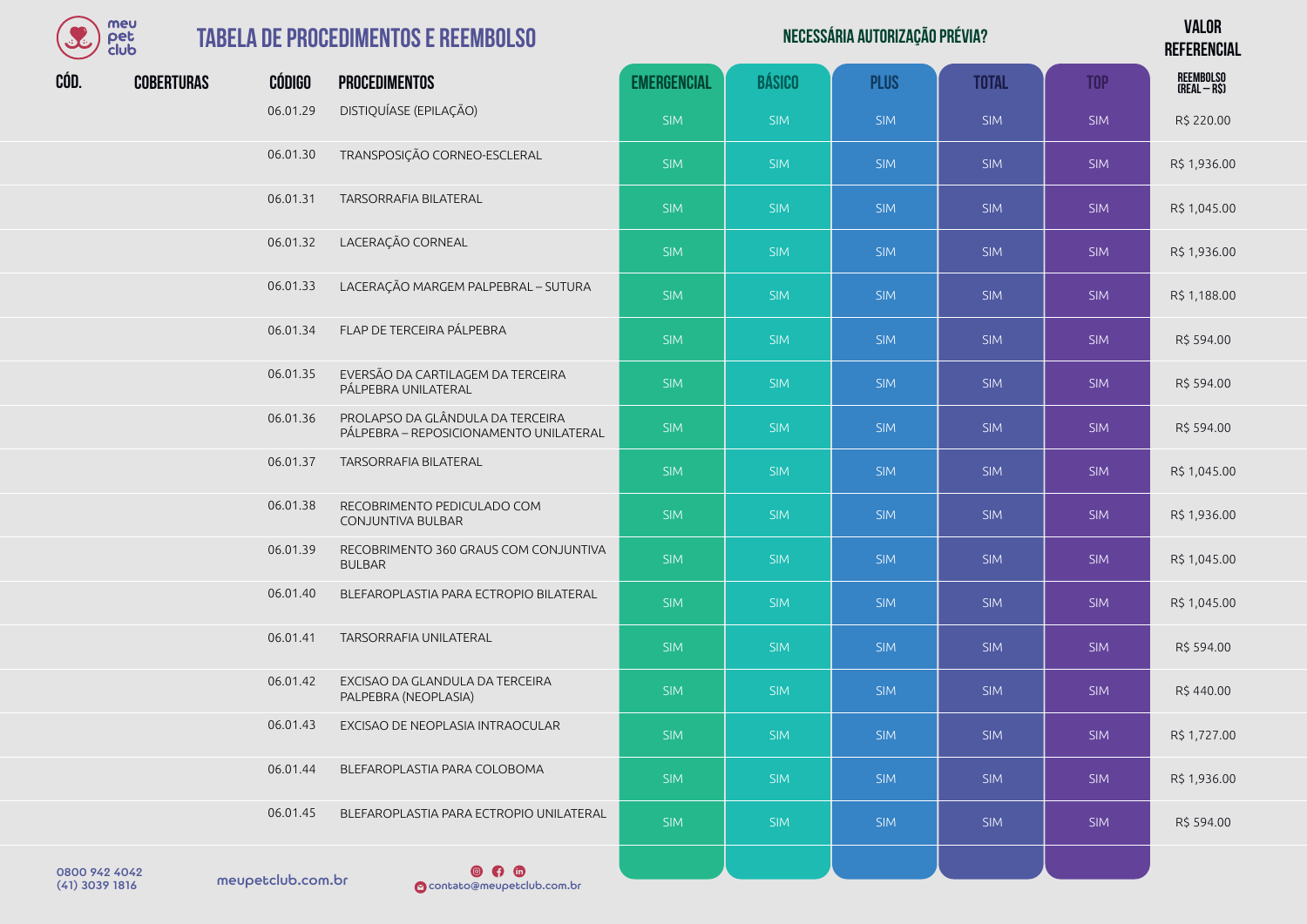

| Necessária autorização prévia? | <b>VALOR</b>    |
|--------------------------------|-----------------|
|                                | <b>DEFEBENA</b> |

**REFERENCIAL**

| CÓD. | <b>COBERTURAS</b> | <b>CÓDIGO</b> | <b>PROCEDIMENTOS</b>                     | <b>EMERGENCIAL</b> | <b>BÁSICO</b> | <b>PLUS</b> | <b>TOTAL</b> | <b>TOP</b> | REEMBOLSO<br>(REAL – R\$) |
|------|-------------------|---------------|------------------------------------------|--------------------|---------------|-------------|--------------|------------|---------------------------|
|      |                   | 06.01.46      | BLEFAROPLASTIA PARA ENTROPIO UNILATERAL  | <b>SIM</b>         | <b>SIM</b>    | <b>SIM</b>  | <b>SIM</b>   | <b>SIM</b> | R\$ 594.00                |
|      |                   | 06.01.47      | BLEFAROPLASTIA NEOPALPEBRAL              | <b>SIM</b>         | <b>SIM</b>    | <b>SIM</b>  | <b>SIM</b>   | <b>SIM</b> | R\$ 594.00                |
|      |                   | 06.01.48      | BLEFAROPLASTIA PARA TRIQUIASE UNILATERAL | <b>SIM</b>         | <b>SIM</b>    | <b>SIM</b>  | <b>SIM</b>   | <b>SIM</b> | R\$ 594.00                |
|      |                   | 06.01.49      | RECOBRIMENTO CONJUNTIVAL PEDICULADO      | <b>SIM</b>         | <b>SIM</b>    | <b>SIM</b>  | <b>SIM</b>   | <b>SIM</b> | R\$ 1,936.00              |
|      |                   | 06.01.50      | BLEFAROPLASTIA PARA ENTROPIO BILATERAL   | <b>SIM</b>         | <b>SIM</b>    | <b>SIM</b>  | <b>SIM</b>   | <b>SIM</b> | R\$ 1,045.00              |
|      |                   | 06.01.51      | RESSECCAO CONJUNTIVAL (NEOPLASIA)        | <b>SIM</b>         | <b>SIM</b>    | <b>SIM</b>  | <b>SIM</b>   | <b>SIM</b> | R\$ 649.00                |
|      |                   | 06.01.52      | EXCISÃO DE NEOPLASIA PALPEBRAL           | <b>SIM</b>         | <b>SIM</b>    | <b>SIM</b>  | <b>SIM</b>   | <b>SIM</b> | R\$ 594.00                |
|      |                   | 06.01.53      | REDUÇÃO DE EXOFTALMIA + TARSORRAFIA      | <b>SIM</b>         | <b>SIM</b>    | <b>SIM</b>  | <b>SIM</b>   | <b>SIM</b> | R\$ 737.00                |
|      |                   | 06.01.54      | BLEFAROPLASTIA PARA TRIQUIASE BILATERAL  | <b>SIM</b>         | <b>SIM</b>    | <b>SIM</b>  | <b>SIM</b>   | <b>SIM</b> | R\$ 1,045.00              |
|      |                   | 06.01.55      | <b>ENTERECTOMIA</b>                      | <b>SIM</b>         | <b>SIM</b>    | <b>SIM</b>  | <b>SIM</b>   | <b>SIM</b> | R\$ 1,408.00              |
|      |                   | 06.01.56      | <b>ENTEROTOMIA</b>                       | <b>SIM</b>         | <b>SIM</b>    | <b>SIM</b>  | <b>SIM</b>   | <b>SIM</b> | R\$ 1,188.00              |
|      |                   | 06.01.57      | <b>ESOFAGOMIOTOMIA</b>                   | <b>SIM</b>         | <b>SIM</b>    | <b>SIM</b>  | <b>SIM</b>   | <b>SIM</b> | R\$ 1,782.00              |
|      |                   | 06.01.58      | ESOFAGOTOMIA CERVICAL                    | <b>SIM</b>         | <b>SIM</b>    | <b>SIM</b>  | <b>SIM</b>   | <b>SIM</b> | R\$ 2,222.00              |
|      |                   | 06.01.59      | ESOFAGOTOMIA TORÁCICA                    | <b>SIM</b>         | <b>SIM</b>    | <b>SIM</b>  | <b>SIM</b>   | <b>SIM</b> | R\$ 2,970.00              |
|      |                   | 06.01.60      | <b>FARINGOSTOMIA</b>                     | <b>SIM</b>         | <b>SIM</b>    | <b>SIM</b>  | <b>SIM</b>   | <b>SIM</b> | R\$ 2,970.00              |
|      |                   | 06.01.61      | <b>GASTRECTOMIA PARCIAL</b>              | <b>SIM</b>         | <b>SIM</b>    | <b>SIM</b>  | SIM          | <b>SIM</b> | R\$ 1,936.00              |
|      |                   | 06.01.62      | <b>GASTROTOMIA</b>                       | <b>SIM</b>         | <b>SIM</b>    | <b>SIM</b>  | <b>SIM</b>   | <b>SIM</b> | R\$ 891.00                |
|      |                   |               |                                          |                    |               |             |              |            |                           |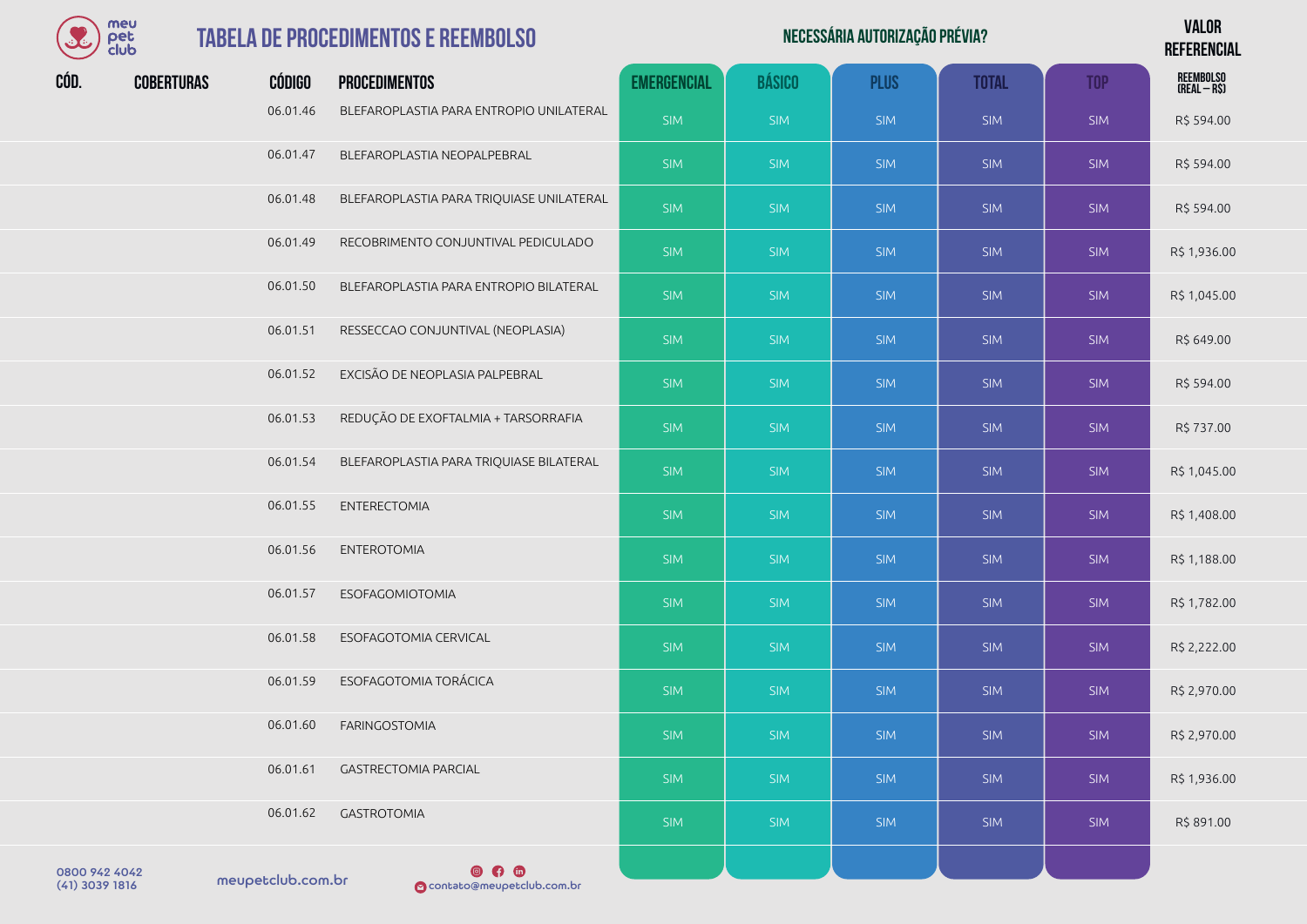

## $TABELA$ <sup>D</sup>

| E    | meu<br>pet<br>club |               | <b>TABELA DE PROCEDIMENTOS E REEMBOLSO</b>                               |                    |               | NECESSÁRIA AUTORIZAÇÃO PRÉVIA? |              |            | <b>VALOR</b><br><b>REFERENCIAL</b> |
|------|--------------------|---------------|--------------------------------------------------------------------------|--------------------|---------------|--------------------------------|--------------|------------|------------------------------------|
| CÓD. | <b>COBERTURAS</b>  | <b>CÓDIGO</b> | <b>PROCEDIMENTOS</b>                                                     | <b>EMERGENCIAL</b> | <b>BÁSICO</b> | <b>PLUS</b>                    | <b>TOTAL</b> | <b>TOP</b> | REEMBOLSO<br>(Real – R\$)          |
|      |                    | 06.01.63      | GLÂNDULAS SALIVARES (DESOBSTRUÇÃO)                                       | <b>SIM</b>         | <b>SIM</b>    | <b>SIM</b>                     | <b>SIM</b>   | <b>SIM</b> | R\$ 374.00                         |
|      |                    | 06.01.64      | GLÂNDULAS SALIVARES (ABLAÇÃO UNILATERAL)                                 | <b>SIM</b>         | <b>SIM</b>    | <b>SIM</b>                     | <b>SIM</b>   | <b>SIM</b> | R\$ 1,111.00                       |
|      |                    | 06.01.65      | GLÂNDULAS SALIVARES (ABLAÇÃO BILATERAL)                                  | <b>SIM</b>         | <b>SIM</b>    | <b>SIM</b>                     | <b>SIM</b>   | <b>SIM</b> | R\$ 1,485.00                       |
|      |                    | 06.01.66      | PILOROPLASTIA - PILOROMIOTOMIA                                           | <b>SIM</b>         | <b>SIM</b>    | <b>SIM</b>                     | <b>SIM</b>   | <b>SIM</b> | R\$ 1,111.00                       |
|      |                    | 06.01.67      | PROLAPSO DE RETO - REDUÇÃO                                               | <b>SIM</b>         | <b>SIM</b>    | <b>SIM</b>                     | <b>SIM</b>   | <b>SIM</b> | R\$473.00                          |
|      |                    | 06.01.68      | PROLAPSO DE RETO - AMPUTAÇÃO                                             | <b>SIM</b>         | <b>SIM</b>    | <b>SIM</b>                     | SIM          | <b>SIM</b> | R\$ 814.00                         |
|      |                    | 06.01.69      | TORÇÃO/DILATAÇÃO GÁSTRICA - REDUÇÃO<br>E GASTROPEXIA                     | <b>SIM</b>         | <b>SIM</b>    | <b>SIM</b>                     | <b>SIM</b>   | <b>SIM</b> | R\$ 1,045.00                       |
|      |                    | 06.01.70      | TORÇÃO/DILATAÇÃO GÁSTRICA - REDUÇÃO,<br>GASTECT. PARCIAL E ESPLENECTOMIA | <b>SIM</b>         | <b>SIM</b>    | <b>SIM</b>                     | <b>SIM</b>   | <b>SIM</b> | R\$ 1,331.00                       |
|      |                    | 06.01.71      | DILATAÇÃO GÁSTRICA - TRATAMENTO<br>CONSERVADOR                           | <b>SIM</b>         | <b>SIM</b>    | <b>SIM</b>                     | <b>SIM</b>   | <b>SIM</b> | R\$ 220.00                         |
|      |                    | 06.01.72      | ESPLENECTOMIA                                                            | <b>SIM</b>         | <b>SIM</b>    | <b>SIM</b>                     | <b>SIM</b>   | <b>SIM</b> | R\$ 891.00                         |
|      |                    | 06.01.73      | COLECISTECTOMIA                                                          | <b>SIM</b>         | <b>SIM</b>    | <b>SIM</b>                     | <b>SIM</b>   | <b>SIM</b> | R\$ 891.00                         |
|      |                    | 06.01.74      | AMPUTAÇÃO RETAL COM RETOPEXIA                                            | <b>SIM</b>         | <b>SIM</b>    | <b>SIM</b>                     | <b>SIM</b>   | <b>SIM</b> | R\$ 748.00                         |
|      |                    | 06.01.75      | COLONOPEXIA                                                              | <b>SIM</b>         | <b>SIM</b>    | <b>SIM</b>                     | <b>SIM</b>   | <b>SIM</b> | R\$ 748.00                         |
|      |                    | 06.01.76      | GASTROTOMIA PERCUTÂNEA FELINOS                                           | <b>SIM</b>         | <b>SIM</b>    | <b>SIM</b>                     | <b>SIM</b>   | <b>SIM</b> | R\$ 891.00                         |
|      |                    | 06.01.77      | COLECISTODUODENOSTOMIA                                                   | <b>SIM</b>         | <b>SIM</b>    | <b>SIM</b>                     | <b>SIM</b>   | <b>SIM</b> | R\$ 1,419.00                       |
|      |                    | 06.01.78      | ENDOSCOPIA PARA RETIRADA DE CORPO<br><b>ESTRANHO</b>                     | <b>SIM</b>         | <b>SIM</b>    | <b>SIM</b>                     | <b>SIM</b>   | <b>SIM</b> | R\$ 506.00                         |
|      |                    | 06.01.79      | LOBECTOMIA HEPÁTICA                                                      | <b>SIM</b>         | <b>SIM</b>    | <b>SIM</b>                     | <b>SIM</b>   | <b>SIM</b> | R\$ 1,155.00                       |
|      |                    |               | െക                                                                       |                    |               |                                |              |            |                                    |

meupetclub.com.br 0800 942 4042

**COMP 1916**<br> **O**contato@meupetclub.com.br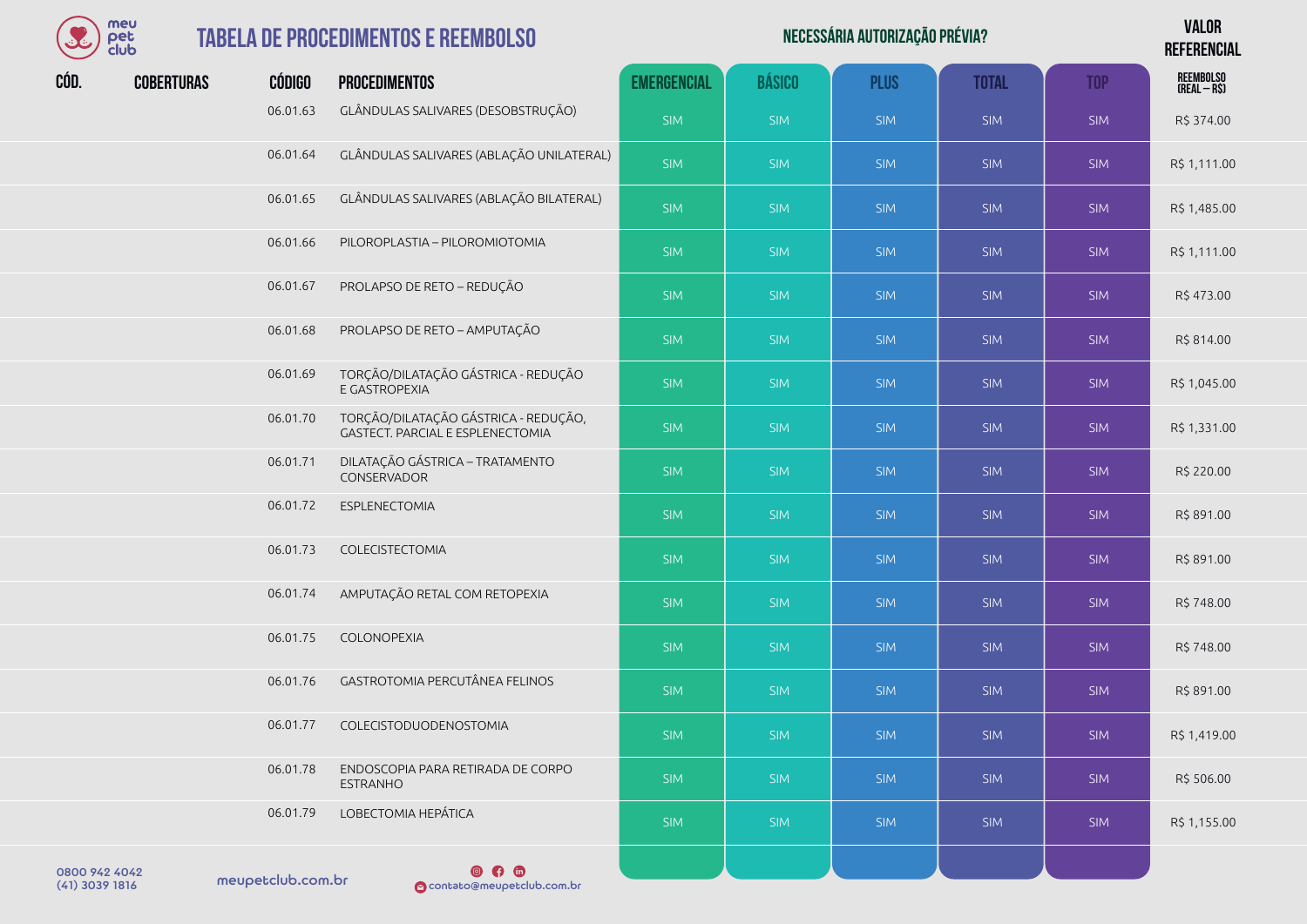| S                               | meu<br>pet<br>club |                   | <b>TABELA DE PROCEDIMENTOS E REEMBOLSO</b>   | NECESSÁRIA AUTORIZAÇÃO PRÉVIA? |               |             |              |            |                           |
|---------------------------------|--------------------|-------------------|----------------------------------------------|--------------------------------|---------------|-------------|--------------|------------|---------------------------|
| CÓD.                            | <b>COBERTURAS</b>  | CÓDIGO            | <b>PROCEDIMENTOS</b>                         | <b>EMERGENCIAL</b>             | <b>BÁSICO</b> | <b>PLUS</b> | <b>TOTAL</b> | <b>TOP</b> | REEMBOLSO<br>(Real – R\$) |
|                                 |                    | 06.01.80          | ESOFAGECTOMIA                                | <b>SIM</b>                     | <b>SIM</b>    | <b>SIM</b>  | <b>SIM</b>   | <b>SIM</b> | R\$ 1,397.00              |
|                                 |                    | 06.01.81          | ESOFAGOPLASTIA                               | <b>SIM</b>                     | <b>SIM</b>    | <b>SIM</b>  | <b>SIM</b>   | <b>SIM</b> | R\$ 605.00                |
|                                 |                    | 06.01.82          | LARINGOTOMIA                                 | <b>SIM</b>                     | <b>SIM</b>    | <b>SIM</b>  | <b>SIM</b>   | <b>SIM</b> | R\$407.00                 |
|                                 |                    | 06.01.83          | CRICOARITENOIDEPEXIA                         | SIM                            | <b>SIM</b>    | <b>SIM</b>  | <b>SIM</b>   | <b>SIM</b> | R\$ 1,562.00              |
|                                 |                    | 06.01.84          | CIRURGIA DE SHUNT                            | <b>SIM</b>                     | <b>SIM</b>    | <b>SIM</b>  | <b>SIM</b>   | <b>SIM</b> | R\$ 814.00                |
|                                 |                    | 06.01.85          | MARSUPIAÇÃO DE RANULAS                       | SIM                            | <b>SIM</b>    | <b>SIM</b>  | <b>SIM</b>   | <b>SIM</b> | R\$ 374.00                |
|                                 |                    | 06.01.86          | FENDA PALATINA                               | SIM                            | <b>SIM</b>    | <b>SIM</b>  | <b>SIM</b>   | <b>SIM</b> | R\$ 891.00                |
|                                 |                    | 06.01.87          | OSTEOSSINTESE DE SINFISE MANDIBULAR          | <b>SIM</b>                     | <b>SIM</b>    | <b>SIM</b>  | <b>SIM</b>   | <b>SIM</b> | R\$440.00                 |
|                                 |                    | 06.01.88          | OSTEOSSINTESE: RAMO OU CORPO<br>MANDIBULAR   | SIM                            | <b>SIM</b>    | <b>SIM</b>  | <b>SIM</b>   | <b>SIM</b> | R\$ 594.00                |
|                                 |                    | 06.01.89          | LATERIZAÇÃO DE ARITENÓIDE                    | <b>SIM</b>                     | <b>SIM</b>    | <b>SIM</b>  | <b>SIM</b>   | <b>SIM</b> | R\$ 1,331.00              |
|                                 |                    | 06.01.90          | ARITENOIDECTOMIA                             | SIM                            | <b>SIM</b>    | <b>SIM</b>  | <b>SIM</b>   | <b>SIM</b> | R\$ 572.00                |
|                                 |                    | 06.01.91          | ARITENOIDEPEXIA                              | <b>SIM</b>                     | <b>SIM</b>    | <b>SIM</b>  | <b>SIM</b>   | <b>SIM</b> | R\$ 572.00                |
|                                 |                    | 06.01.92          | RESSECCAO DE PALATO MOLE                     | SIM                            | <b>SIM</b>    | <b>SIM</b>  | <b>SIM</b>   | <b>SIM</b> | R\$ 1,309.00              |
|                                 |                    | 06.01.94          | TREPANACAO DE SEIOS NASAIS                   | <b>SIM</b>                     | <b>SIM</b>    | <b>SIM</b>  | <b>SIM</b>   | <b>SIM</b> | R\$ 1,232.00              |
|                                 |                    | 06.01.95          | MANDIBULECTOMIA PARCIAL                      | <b>SIM</b>                     | <b>SIM</b>    | <b>SIM</b>  | <b>SIM</b>   | <b>SIM</b> | R\$ 1,155.00              |
|                                 |                    | 06.01.96          | MANDIBULECTOMIA TOTAL                        | <b>SIM</b>                     | <b>SIM</b>    | <b>SIM</b>  | <b>SIM</b>   | <b>SIM</b> | R\$ 1,309.00              |
|                                 |                    | 06.01.97          | MARSUPIALIZACAO DA GLANDULA SALIVAR          | <b>SIM</b>                     | <b>SIM</b>    | <b>SIM</b>  | <b>SIM</b>   | <b>SIM</b> | R\$ 737.00                |
| 0800 942 4042<br>(41) 3039 1816 |                    | meupetclub.com.br | $\circ$ $\circ$<br>contato@meupetclub.com.br |                                |               |             |              |            |                           |

والمستنصر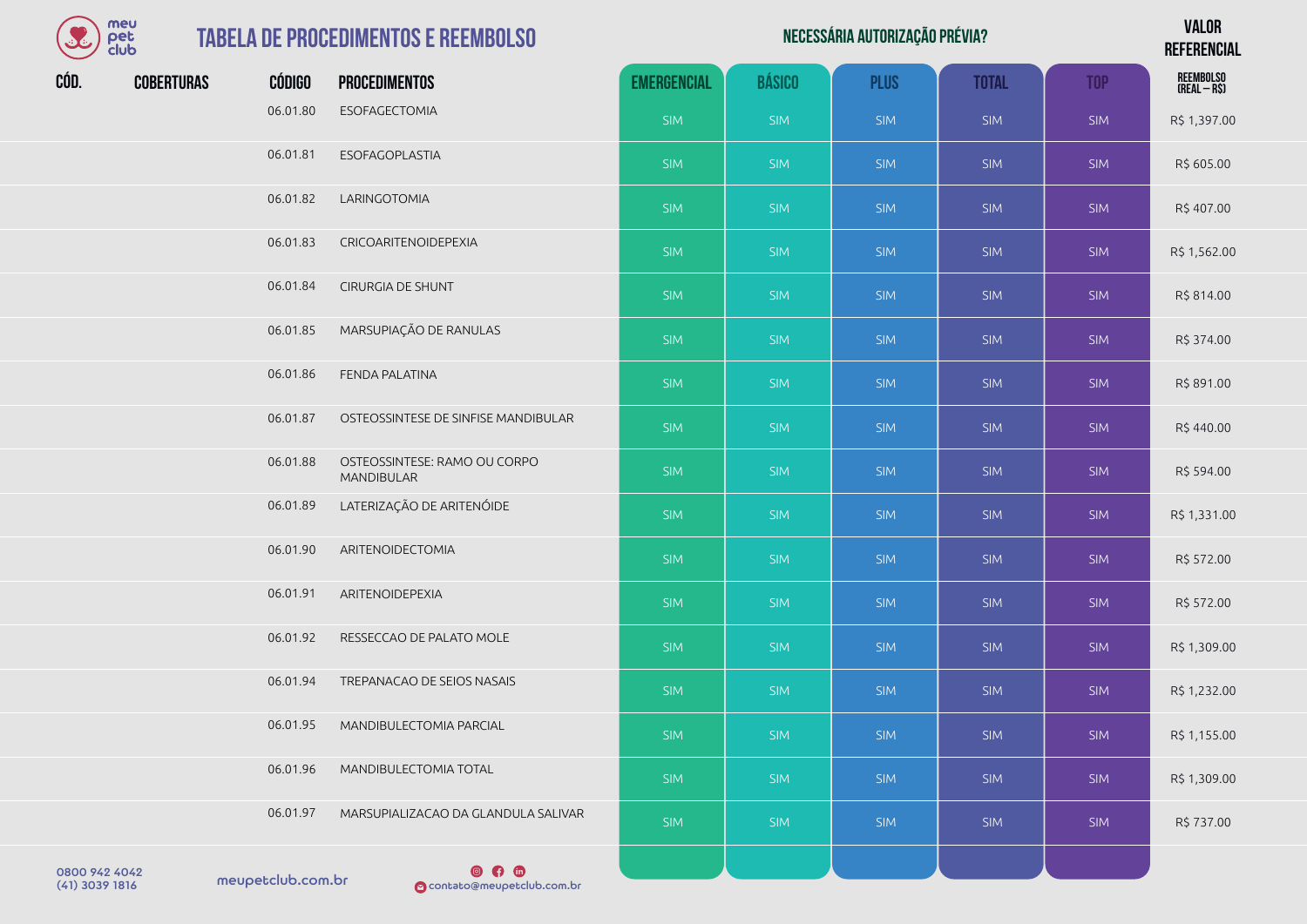| meu  |
|------|
| rer  |
| club |

#### **TABELA DE PROCEDIMENTOS E REEM**

|      | meu<br>pet<br>club |               | <b>TABELA DE PROCEDIMENTOS E REEMBOLSO</b>    |                    | <b>VALOR</b><br><b>REFERENCIAL</b> |             |              |            |                           |
|------|--------------------|---------------|-----------------------------------------------|--------------------|------------------------------------|-------------|--------------|------------|---------------------------|
| CÓD. | <b>COBERTURAS</b>  | <b>CÓDIGO</b> | <b>PROCEDIMENTOS</b>                          | <b>EMERGENCIAL</b> | <b>BÁSICO</b>                      | <b>PLUS</b> | <b>TOTAL</b> | <b>TOP</b> | REEMBOLSO<br>(Real – R\$) |
|      |                    | 06.01.98      | REDUCAO FRATURA MANDIBULAR                    | <b>SIM</b>         | <b>SIM</b>                         | <b>SIM</b>  | SIM          | <b>SIM</b> | R\$ 660.00                |
|      |                    | 06.01.99      | <b>MAXILECTOMIA</b>                           | <b>SIM</b>         | <b>SIM</b>                         | <b>SIM</b>  | SIM          | <b>SIM</b> | R\$ 1,309.00              |
|      |                    | 06.02.01      | AMPUTAÇÃO DE FALANGE DISTAL                   | <b>SIM</b>         | <b>SIM</b>                         | <b>SIM</b>  | <b>SIM</b>   | <b>SIM</b> | R\$ 264.00                |
|      |                    | 06.02.02      | AMPUTAÇÃO DO MEMBRO ANTERIOR                  | <b>SIM</b>         | <b>SIM</b>                         | <b>SIM</b>  | <b>SIM</b>   | <b>SIM</b> | R\$836.00                 |
|      |                    | 06.02.03      | AMPUTAÇÃO DO MEMBRO POSTERIOR                 | <b>SIM</b>         | <b>SIM</b>                         | <b>SIM</b>  | SIM          | <b>SIM</b> | R\$836.00                 |
|      |                    | 06.02.04      | COLOCEFALECTOMIA                              | <b>SIM</b>         | <b>SIM</b>                         | <b>SIM</b>  | <b>SIM</b>   | <b>SIM</b> | R\$ 715.00                |
|      |                    | 06.02.05      | LIGAMENTO CRUZADO - TTA                       | <b>SIM</b>         | <b>SIM</b>                         | <b>SIM</b>  | <b>SIM</b>   | <b>SIM</b> | R\$ 3,707.00              |
|      |                    | 06.02.06      | LIGAMENTO CRUZADO - TPLO                      | <b>SIM</b>         | <b>SIM</b>                         | <b>SIM</b>  | <b>SIM</b>   | <b>SIM</b> | R\$ 3,707.00              |
|      |                    | 06.02.07      | LIGAMENTO CRUZADO - EXTRACAPSULAR             | <b>SIM</b>         | <b>SIM</b>                         | <b>SIM</b>  | <b>SIM</b>   | <b>SIM</b> | R\$ 1,782.00              |
|      |                    | 06.02.08      | LUXAÇÃO DE PATELA GRAU II                     | SIM                | <b>SIM</b>                         | <b>SIM</b>  | SIM          | <b>SIM</b> | R\$ 891.00                |
|      |                    | 06.02.09      | LUXAÇÃO DE PATELA GRAU III E IV               | <b>SIM</b>         | <b>SIM</b>                         | <b>SIM</b>  | <b>SIM</b>   | <b>SIM</b> | R\$ 891.00                |
|      |                    | 06.02.10      | OSTEOCONDRITE DISSECANTE (CABEÇA DO<br>UMERO) | <b>SIM</b>         | <b>SIM</b>                         | <b>SIM</b>  | <b>SIM</b>   | <b>SIM</b> | R\$ 660.00                |
|      |                    | 06.02.11      | OSTEOSSINTESE - FÊMUR                         | <b>SIM</b>         | <b>SIM</b>                         | <b>SIM</b>  | <b>SIM</b>   | <b>SIM</b> | R\$ 1,188.00              |
|      |                    | 06.02.12      | <b>OSTEOSSINTESE - TÍBIA</b>                  | <b>SIM</b>         | <b>SIM</b>                         | <b>SIM</b>  | <b>SIM</b>   | <b>SIM</b> | R\$ 1,188.00              |
|      |                    | 06.02.13      | OSTEOSSINTESE - UMERO                         | <b>SIM</b>         | <b>SIM</b>                         | <b>SIM</b>  | <b>SIM</b>   | <b>SIM</b> | R\$ 1,188.00              |

SIM SIM SIM SIM SIM R\$ 1,188.00

SIM | SIM | SIM | SIM | SIM | R\$ 1,188.00

06.02.12 OSTEOSSINTESE – TÍBIA 06.02.13 OSTEOSSINTESE - UMERO 06.02.14 OSTEOSSINTESE – RADIO 06.02.15 OSTEOSSINTESE – ULNA

0800 942 4042<br>(41) 3039 1816 meupetclub.com.br

 $\circ$   $\circ$   $\circ$ (41) 3039 1816 contato@meupetclub.com.br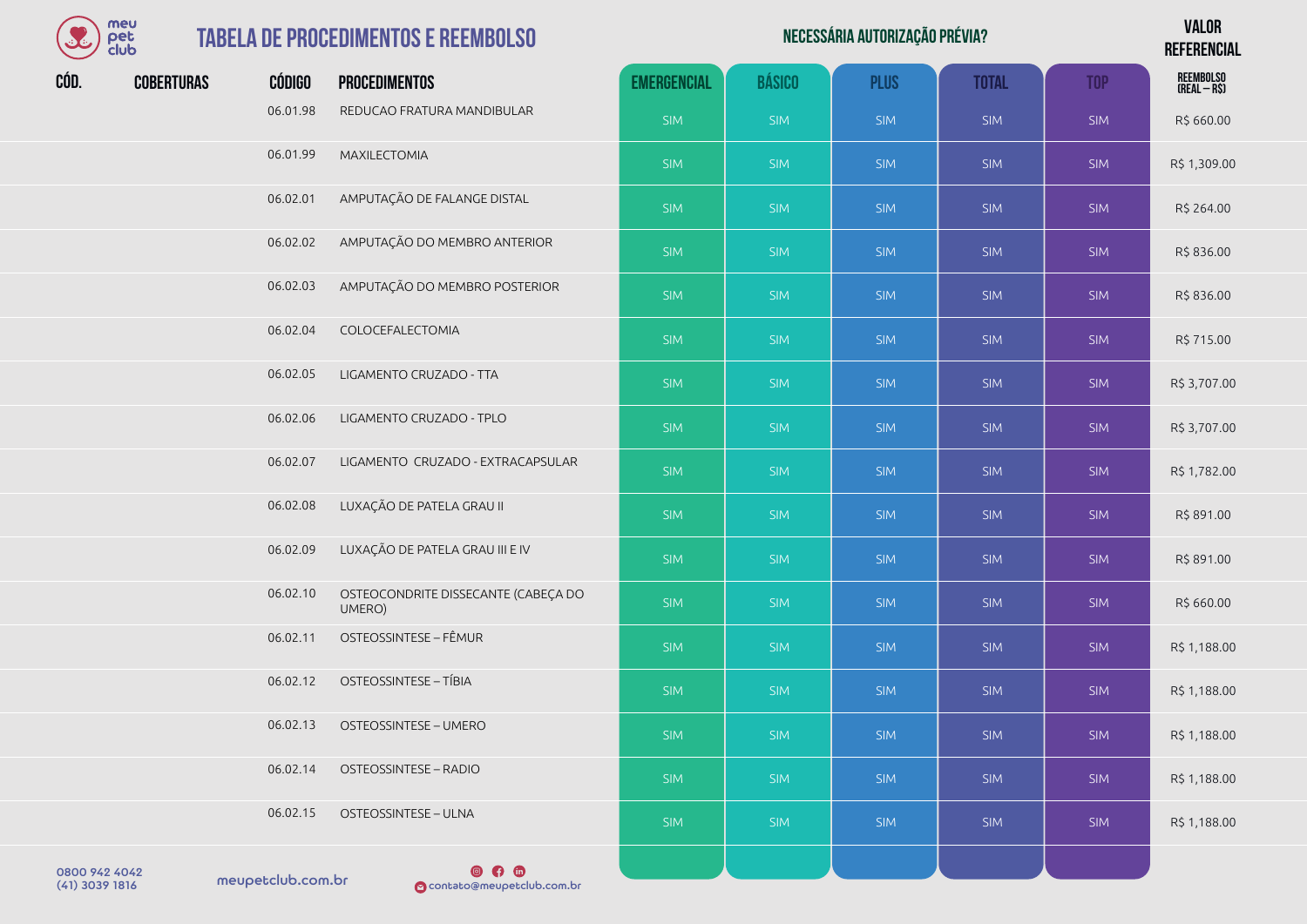| mer  |
|------|
| det  |
| eluk |

06.02.23 OSTEOSINTESE DE FRATURAS ARTICULARES

06.02.25 OSTEOSSINTESE COMPLEXA (MAIS DE UM

06.02.28 OSTEOTOMIA NIVELADO DO PLATÔ DA TÍBIA

06.02.19 ARTRODESE

06.02.24 ARTROTOMIA

06.02.26 OSTEOTEMIA CORRETIVA

06.02.27 OSTEOTOMIA DUPLA PÉLVICA

06.02.29 OSTEOTOMIA PROXIMAL ULNAR

06.02.32 RETIRADA DE PLACA

| B    | meu<br><b>TABELA DE PROCEDIMENTOS E REEMBOLSO</b><br>pet<br>club |               |                          |                    | NECESSÁRIA AUTORIZAÇÃO PRÉVIA? |             |              |            |                                  |  |  |
|------|------------------------------------------------------------------|---------------|--------------------------|--------------------|--------------------------------|-------------|--------------|------------|----------------------------------|--|--|
| CÓD. | <b>COBERTURAS</b>                                                | <b>CÓDIGO</b> | <b>PROCEDIMENTOS</b>     | <b>EMERGENCIAL</b> | <b>BÁSICO</b>                  | <b>PLUS</b> | <b>TOTAL</b> | <b>TOP</b> | <b>REEMBOLSO</b><br>(REAL – R\$) |  |  |
|      |                                                                  | 06.02.16      | OSTEOSSINTESE - CALCÂNEO | <b>SIM</b>         | <b>SIM</b>                     | <b>SIM</b>  | <b>SIM</b>   | <b>SIM</b> | R\$ 1,331.00                     |  |  |
|      |                                                                  | 06.02.17      | OSTEOSSINTESE - PELVE    | <b>SIM</b>         | <b>SIM</b>                     | <b>SIM</b>  | <b>SIM</b>   | <b>SIM</b> | R\$ 2,046.00                     |  |  |

SIM SIM SIM SIM SIM R\$ 814.00

SIM SIM SIM SIM SIM R\$ 1,639.00

SIM SIM SIM SIM SIM R\$ 572.00

SIM SIM SIM SIM SIM R\$ 1,705.00

SIM SIM SIM SIM SIM R\$ 1,705.00

SIM SIM SIM SIM SIM SIM SIM R\$ 1,705.00

SIM SIM SIM SIM SIM R\$ 1,265.00

SIM SIM SIM SIM SIM R\$ 594.00

06.02.18 PROCESSO ANCÔNEO (NÃO UNIÃO) SIM SIM SIM SIM SIM SIM SIM SIM SIM R\$ 1,045.00

06.02.20 OSTEOSSÍNTESE METARCARPO/METATARSO SIM SIM SIM SIM SIM R\$ 1,188.00

06.02.21 DENERVAÇÃO ACETABULAR UNILATERAL NO SIM SIM SIM SIM SIM SIM SIM SIM R\$ 594.00

06.02.22 DENERVAÇÃO ACETABULAR BILATERAL NE SIM SIM SIM SIM SIM SIM SIM SIM R\$ 891.00

06.02.30 IMPLANTAÇÃO DE PROTESE DE QUADRIL SIM SIM SIM SIM SIM R\$ 1,782.00

06.02.31 AVANÇO DA TUBEROSIDADE DA TÍBIA SIM SIM SIM SIM SIM R\$ 1,485.00

LOCAL) SIM SIM SIM SIM SIM R\$ 1,331.00

0800 942 4042<br>(41) 3039 1816 meupetclub.com.br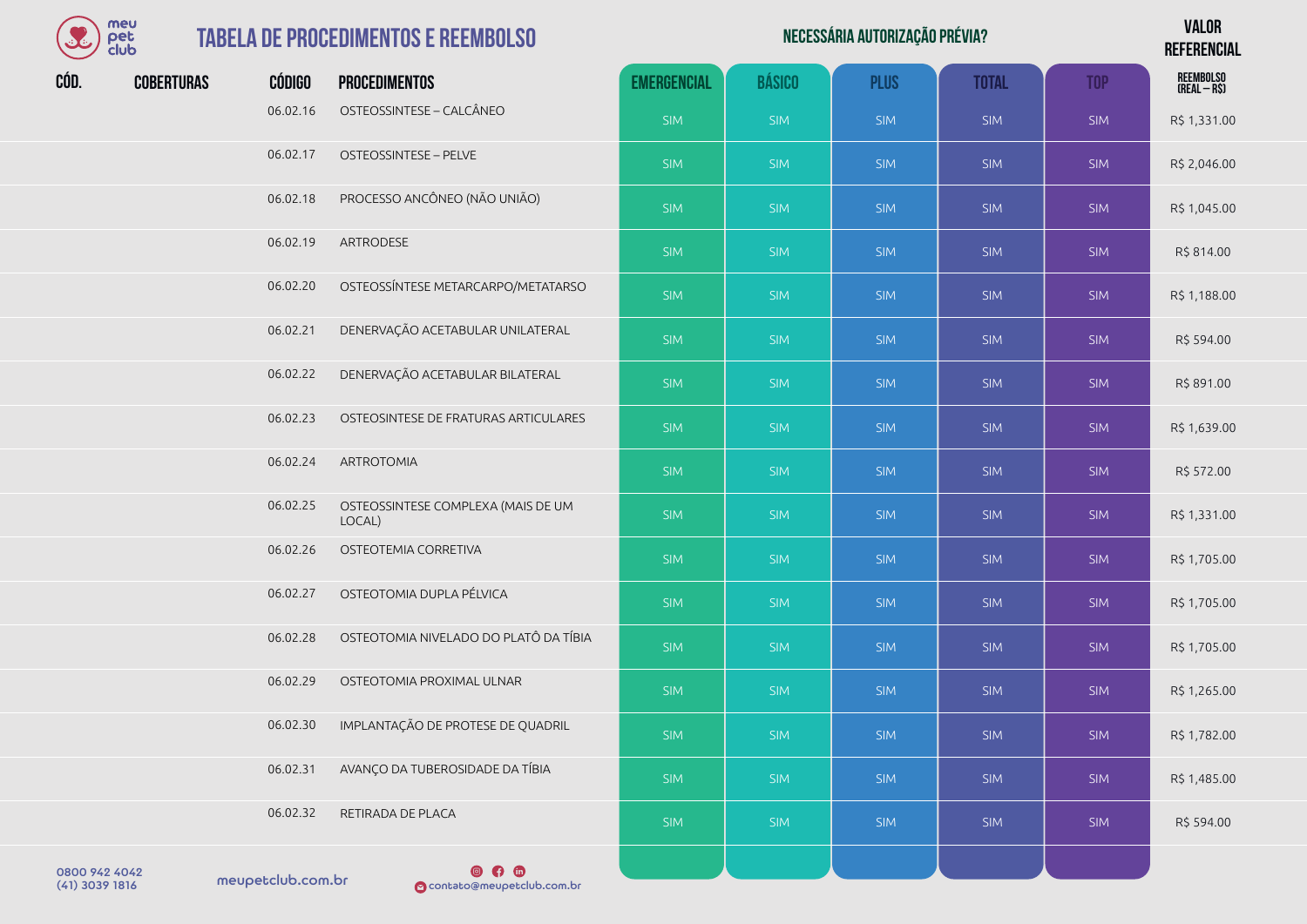| meu  |
|------|
| I≏F  |
| club |

| Necessária autorização prévia? | <b>VALOR</b>    |
|--------------------------------|-----------------|
|                                | <b>DEFEBENA</b> |

**REFERENCIAL**

|      | <b>CIOO</b>       |               |                                                                  |                    |               |             |              |            | <b>ULLEULIAN</b>          |
|------|-------------------|---------------|------------------------------------------------------------------|--------------------|---------------|-------------|--------------|------------|---------------------------|
| CÓD. | <b>COBERTURAS</b> | <b>CÓDIGO</b> | <b>PROCEDIMENTOS</b>                                             | <b>EMERGENCIAL</b> | <b>BÁSICO</b> | <b>PLUS</b> | <b>TOTAL</b> | <b>TOP</b> | REEMBOLSO<br>(Real – R\$) |
|      |                   | 06.02.33      | DISPLASIA DE COTOVELO                                            | <b>SIM</b>         | <b>SIM</b>    | <b>SIM</b>  | <b>SIM</b>   | SIM        | R\$ 2,519.00              |
|      |                   | 06.02.34      | FENESTRAÇÃO DE DISCO INTERVERTEBRAL                              | <b>SIM</b>         | <b>SIM</b>    | <b>SIM</b>  | <b>SIM</b>   | SIM        | R\$ 2,519.00              |
|      |                   | 06.02.35      | HEMILAMINECTOMIA                                                 | SIM                | <b>SIM</b>    | <b>SIM</b>  | <b>SIM</b>   | <b>SIM</b> | R\$ 2,519.00              |
|      |                   | 06.02.36      | HEMILAMINECTOMIA E FENESTRAÇÃO DE DISCO<br><b>INTERVERTEBRAL</b> | <b>SIM</b>         | <b>SIM</b>    | <b>SIM</b>  | <b>SIM</b>   | SIM        | R\$ 3,113.00              |
|      |                   | 06.02.37      | HEMILAMINECTOMIA E IMOBILIZAÇÃO INTERNA<br>(PROC. ESPIN)         | <b>SIM</b>         | <b>SIM</b>    | <b>SIM</b>  | <b>SIM</b>   | <b>SIM</b> | R\$ 3,113.00              |
|      |                   | 06.02.38      | LAMINECTOMIA DORSAL                                              | <b>SIM</b>         | <b>SIM</b>    | <b>SIM</b>  | <b>SIM</b>   | SIM        | R\$ 3,113.00              |
|      |                   | 06.02.39      | SUBLUXACAO E ESTABILIZACAO ATLANTO-AXIAL                         | <b>SIM</b>         | <b>SIM</b>    | <b>SIM</b>  | <b>SIM</b>   | <b>SIM</b> | R\$ 2,519.00              |
|      |                   | 06.02.40      | LAMINECTOMIA CERVICAL                                            | <b>SIM</b>         | <b>SIM</b>    | <b>SIM</b>  | <b>SIM</b>   | SIM        | R\$ 3,124.00              |
|      |                   | 06.02.41      | LAMINECTOMIA TORACOLOMBAR                                        | <b>SIM</b>         | <b>SIM</b>    | <b>SIM</b>  | <b>SIM</b>   | <b>SIM</b> | R\$ 3,124.00              |
|      |                   | 06.02.42      | OSTEOSSINTESE DE COLUNA 11-30 KG                                 | SIM                | <b>SIM</b>    | <b>SIM</b>  | <b>SIM</b>   | <b>SIM</b> | R\$ 2,475.00              |
|      |                   | 06.02.43      | DESCOMPRESSAO VERTEBRA VENTRAL                                   | <b>SIM</b>         | <b>SIM</b>    | <b>SIM</b>  | <b>SIM</b>   | <b>SIM</b> | R\$ 2,222.00              |
|      |                   | 06.02.44      | CAUDECTOMIA                                                      | <b>SIM</b>         | <b>SIM</b>    | <b>SIM</b>  | <b>SIM</b>   | <b>SIM</b> | R\$ 660.00                |
|      |                   | 06.02.45      | AMPUT. TOTAL DO PÊNIS COM ORQUIECTOMIA<br>E URETROSTOMIA         | <b>SIM</b>         | <b>SIM</b>    | <b>SIM</b>  | <b>SIM</b>   | SIM        | R\$ 891.00                |
|      |                   | 06.02.46      | <b>CISTOTOMIA</b>                                                | <b>SIM</b>         | <b>SIM</b>    | <b>SIM</b>  | <b>SIM</b>   | <b>SIM</b> | R\$ 517.00                |
|      |                   | 06.02.47      | FIMOSE OU PARAFIMOSE                                             | <b>SIM</b>         | <b>SIM</b>    | <b>SIM</b>  | <b>SIM</b>   | <b>SIM</b> | R\$ 176.00                |
|      |                   | 06.02.48      | NEFRECTOMIA                                                      | <b>SIM</b>         | <b>SIM</b>    | <b>SIM</b>  | <b>SIM</b>   | <b>SIM</b> | R\$ 594.00                |
|      |                   | 06.02.49      | MASTECTOMIA TOTAL (FELINO)                                       | <b>SIM</b>         | <b>SIM</b>    | <b>SIM</b>  | <b>SIM</b>   | <b>SIM</b> | R\$748.00                 |
|      |                   |               | a a a                                                            |                    |               |             |              |            |                           |

0800 942 4042<br>(41) 3039 1816 meupetclub.com.br

**COMP 1916**<br> **O**contato@meupetclub.com.br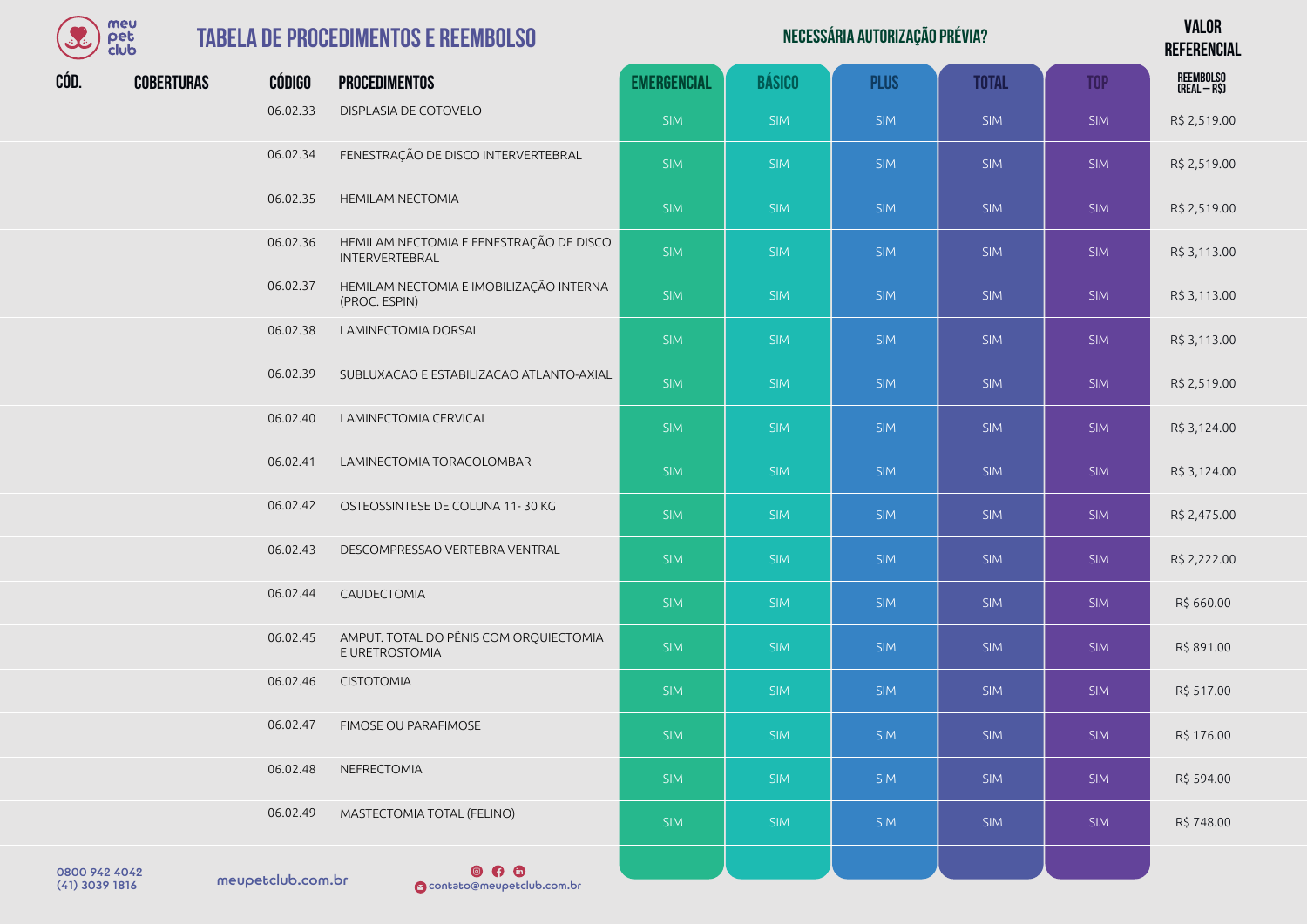

| Necessária autorização prévia? | <b>VALOR</b>    |
|--------------------------------|-----------------|
|                                | <b>DEFEBENA</b> |

**REFERENCIAL** 

| $\sim$ $\sim$ $\sim$ |                   |               |                                                                  |                    |               |             |              |            | <b>ULI LULIVUAL</b>       |
|----------------------|-------------------|---------------|------------------------------------------------------------------|--------------------|---------------|-------------|--------------|------------|---------------------------|
| CÓD.                 | <b>COBERTURAS</b> | <b>CÓDIGO</b> | <b>PROCEDIMENTOS</b>                                             | <b>EMERGENCIAL</b> | <b>BÁSICO</b> | <b>PLUS</b> | <b>TOTAL</b> | <b>TOP</b> | REEMBOLSO<br>(REAL – R\$) |
|                      |                   | 06.02.50      | MASTECTOMIA TOTAL E OVÁRIO-<br>HISTERECTOMIA (FELINO)            | <b>SIM</b>         | <b>SIM</b>    | <b>SIM</b>  | <b>SIM</b>   | <b>SIM</b> | R\$ 814.00                |
|                      |                   | 06.02.51      | MASTECTOMIA TOTAL UNILATERAL (CANINO)                            | <b>SIM</b>         | <b>SIM</b>    | <b>SIM</b>  | <b>SIM</b>   | <b>SIM</b> | R\$748.00                 |
|                      |                   | 06.02.52      | MASTECTOMIA TOTAL UNILATERAL E OVÁRIO-<br>HISTERECTOMIA (CANINO) | <b>SIM</b>         | <b>SIM</b>    | <b>SIM</b>  | <b>SIM</b>   | <b>SIM</b> | R\$ 1,320.00              |
|                      |                   | 06.02.53      | ORQUIECTOMIA - CANINO                                            | <b>SIM</b>         | <b>SIM</b>    | <b>SIM</b>  | <b>SIM</b>   | <b>SIM</b> | R\$ 297.00                |
|                      |                   | 06.02.54      | ORQUIECTOMIA - FELINO                                            | <b>SIM</b>         | <b>SIM</b>    | <b>SIM</b>  | <b>SIM</b>   | <b>SIM</b> | R\$ 297.00                |
|                      |                   | 06.02.55      | OVÁRIO-HISTERECTOMIA - CANINO                                    | <b>SIM</b>         | <b>SIM</b>    | <b>SIM</b>  | <b>SIM</b>   | <b>SIM</b> | R\$ 594.00                |
|                      |                   | 06.02.56      | OVÁRIO-HISTERECTOMIA - FELINO                                    | <b>SIM</b>         | <b>SIM</b>    | <b>SIM</b>  | <b>SIM</b>   | <b>SIM</b> | R\$ 517.00                |
|                      |                   | 06.02.57      | <b>PIOMETRA</b>                                                  | <b>SIM</b>         | <b>SIM</b>    | <b>SIM</b>  | <b>SIM</b>   | SIM        | R\$ 1,265.00              |
|                      |                   | 06.02.58      | PROLAPSO DE ÚTERO - OVÁRIO-HISTERECTOMIA                         | <b>SIM</b>         | <b>SIM</b>    | <b>SIM</b>  | <b>SIM</b>   | <b>SIM</b> | R\$748.00                 |
|                      |                   | 06.02.59      | MARSUPIALIZACAO DA PROSTATA                                      | <b>SIM</b>         | <b>SIM</b>    | <b>SIM</b>  | <b>SIM</b>   | <b>SIM</b> | R\$ 1,309.00              |
|                      |                   | 06.02.60      | <b>CISTORRAFIA</b>                                               | <b>SIM</b>         | <b>SIM</b>    | <b>SIM</b>  | <b>SIM</b>   | <b>SIM</b> | R\$440.00                 |
|                      |                   | 06.02.61      | POLIPO VAGINAL                                                   | <b>SIM</b>         | <b>SIM</b>    | <b>SIM</b>  | <b>SIM</b>   | <b>SIM</b> | R\$ 374.00                |
|                      |                   | 06.02.62      | CRIPTORQUIDISMO ABDOMINAL/ECTOPICO                               | <b>SIM</b>         | <b>SIM</b>    | <b>SIM</b>  | <b>SIM</b>   | <b>SIM</b> | R\$ 594.00                |
|                      |                   | 06.02.63      | CRIPTORQUIDISMO SUBCUTÂNEO                                       | <b>SIM</b>         | <b>SIM</b>    | <b>SIM</b>  | <b>SIM</b>   | <b>SIM</b> | R\$440.00                 |
|                      |                   | 06.02.64      | PROLAPSO DE URETRA                                               | <b>SIM</b>         | <b>SIM</b>    | <b>SIM</b>  | <b>SIM</b>   | <b>SIM</b> | R\$ 385.00                |
|                      |                   | 06.02.65      | HÉRNIA DIAFRAGMATICA                                             | <b>SIM</b>         | <b>SIM</b>    | <b>SIM</b>  | <b>SIM</b>   | <b>SIM</b> | R\$ 2,079.00              |
|                      |                   | 06.02.66      | HÉRNIA INGUINAL                                                  | <b>SIM</b>         | <b>SIM</b>    | <b>SIM</b>  | <b>SIM</b>   | <b>SIM</b> | R\$407.00                 |
|                      |                   |               |                                                                  |                    |               |             |              |            |                           |

0800 942 4042<br>(41) 3039 1816 meupetclub.com.br

 $\circ$   $\circ$ (41) 3039 1816 contato@meupetclub.com.br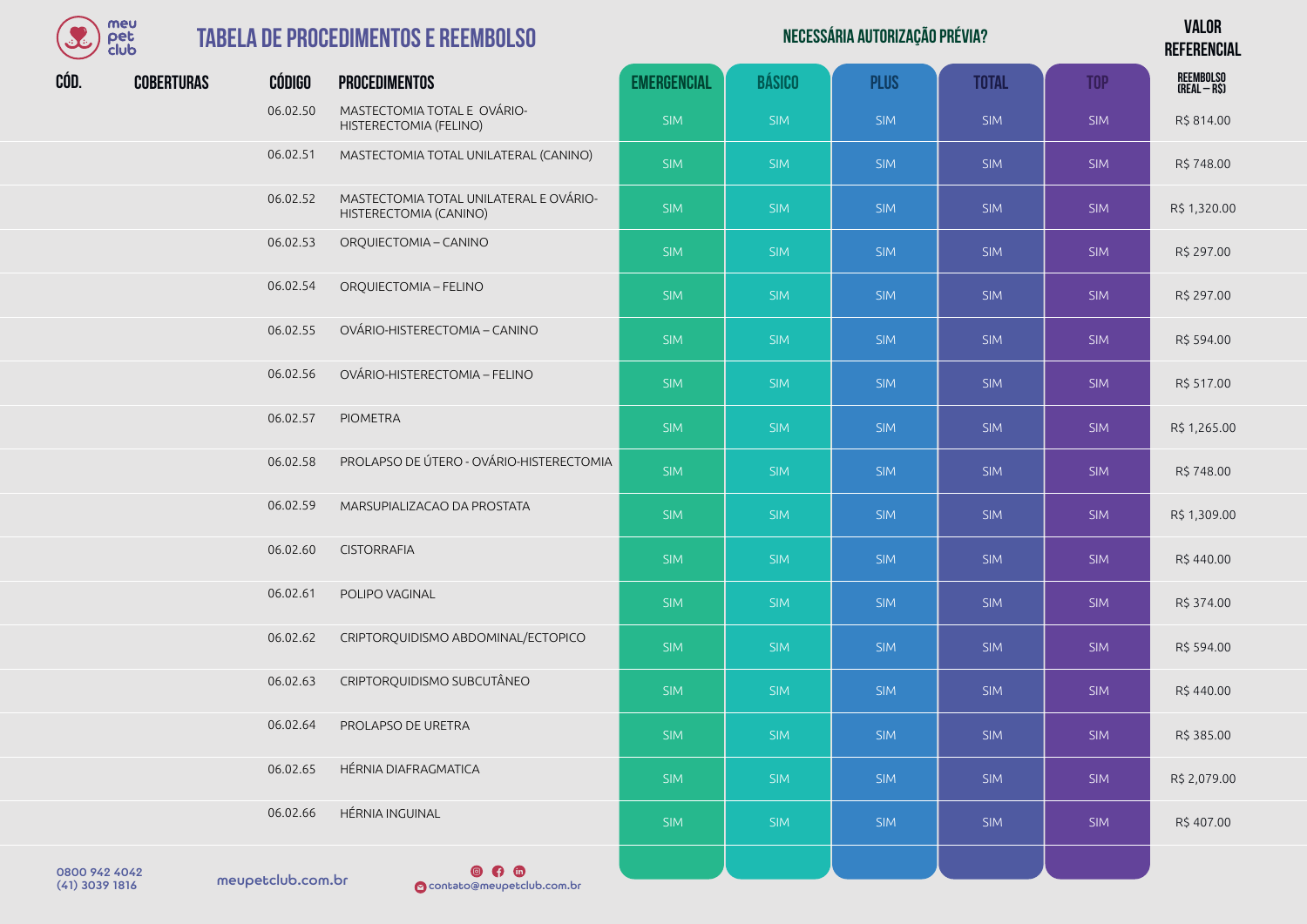| meu  |
|------|
| der  |
| club |

|      |                                                                                  |          |                                        |                    |               |                                |              |            | <b>VALOR</b>              |
|------|----------------------------------------------------------------------------------|----------|----------------------------------------|--------------------|---------------|--------------------------------|--------------|------------|---------------------------|
|      | meu<br>pet<br>club<br>$\mathbf{S}$<br><b>TABELA DE PROCEDIMENTOS E REEMBOLSO</b> |          |                                        |                    |               | NECESSÁRIA AUTORIZAÇÃO PRÉVIA? |              |            | <b>REFERENCIAL</b>        |
| CÓD. | <b>COBERTURAS</b>                                                                | CÓDIGO   | <b>PROCEDIMENTOS</b>                   | <b>EMERGENCIAL</b> | <b>BÁSICO</b> | <b>PLUS</b>                    | <b>TOTAL</b> | <b>TOP</b> | REEMBOLSO<br>(Real – R\$) |
|      |                                                                                  | 06.02.67 | HÉRNIA PERINEAL                        | <b>SIM</b>         | <b>SIM</b>    | <b>SIM</b>                     | <b>SIM</b>   | <b>SIM</b> | R\$ 594.00                |
|      |                                                                                  | 06.02.68 | HÉRNIA UMBILICAL                       | <b>SIM</b>         | <b>SIM</b>    | <b>SIM</b>                     | <b>SIM</b>   | <b>SIM</b> | R\$ 297.00                |
|      |                                                                                  | 06.02.69 | HERNIA UMBILICAL-PERSISTENCIA DE URACO | <b>SIM</b>         | <b>SIM</b>    | <b>SIM</b>                     | <b>SIM</b>   | <b>SIM</b> | R\$ 682.00                |
|      |                                                                                  | 06.02.70 | LOBECTOMIA PULMONAR                    | <b>SIM</b>         | <b>SIM</b>    | <b>SIM</b>                     | <b>SIM</b>   | <b>SIM</b> | R\$ 1,936.00              |
|      |                                                                                  | 06.02.71 | PERSISTÊNCIA DO ARCO AORTICO DIREITO   | <b>SIM</b>         | <b>SIM</b>    | <b>SIM</b>                     | <b>SIM</b>   | <b>SIM</b> | R\$ 2,970.00              |
|      |                                                                                  | 06.02.72 | PERSISTÊNCIA DO DUCTO ARTERIOSO        | <b>SIM</b>         | <b>SIM</b>    | <b>SIM</b>                     | <b>SIM</b>   | <b>SIM</b> | R\$ 2,970.00              |
|      |                                                                                  | 06.02.73 | TRAQUEOSTOMIA                          | <b>SIM</b>         | <b>SIM</b>    | <b>SIM</b>                     | <b>SIM</b>   | <b>SIM</b> | R\$748.00                 |
|      |                                                                                  | 06.02.74 | TORACOCENTESE/PERICARDIOCENTESE        | <b>SIM</b>         | <b>SIM</b>    | <b>SIM</b>                     | <b>SIM</b>   | <b>SIM</b> | R\$ 297.00                |
|      |                                                                                  | 06.02.75 | TORACOPLASTIA                          | <b>SIM</b>         | <b>SIM</b>    | <b>SIM</b>                     | <b>SIM</b>   | <b>SIM</b> | R\$ 1,133.00              |
|      |                                                                                  | 06.02.76 | TORACOTOMIA EXPLORATÓRIA               | <b>SIM</b>         | <b>SIM</b>    | <b>SIM</b>                     | <b>SIM</b>   | <b>SIM</b> | R\$ 1,111.00              |
|      |                                                                                  | 06.02.77 | EVENTRAÇÃO - EVISCERAÇÃO               | <b>SIM</b>         | <b>SIM</b>    | <b>SIM</b>                     | <b>SIM</b>   | <b>SIM</b> | R\$ 1,639.00              |

SIM SIM SIM SIM SIM R\$ 1,694.00

06.02.76 TORACOTOMIA EXPLORATÓRIA 06.02.77 EVENTRAÇÃO – EVISCERAÇÃO 06.02.78 LAPAROTOMIA EXPLORATORIA 06.02.79 EVENTRAÇÃO – EVISCERAÇÃO (n) SIM SIM SIM SIM SIM SIM SIM SIM SIM R\$ 2,453.00 06.02.80 LAPAROTOMIA EXPLORATORIA (n) SIM SIM SIM SIM SIM SIM SIM SIM SIM R\$ 2,541.00 06.02.81 ASA ( I - II ) SIM SIM SIM SIM SIM R\$ 363.00 06.02.82 ASA(III) SIM SIM <mark> SIM SIM SIM R\$ 594.00</mark> 06.02.83 ASA ( IV - V ) SIM SIM SIM SIM SIM R\$ 814.00

0800 942 4042<br>(41) 3039 1816 meupetclub.com.br

 $\circ$   $\circ$   $\circ$ (41) 3039 1816 contato@meupetclub.com.br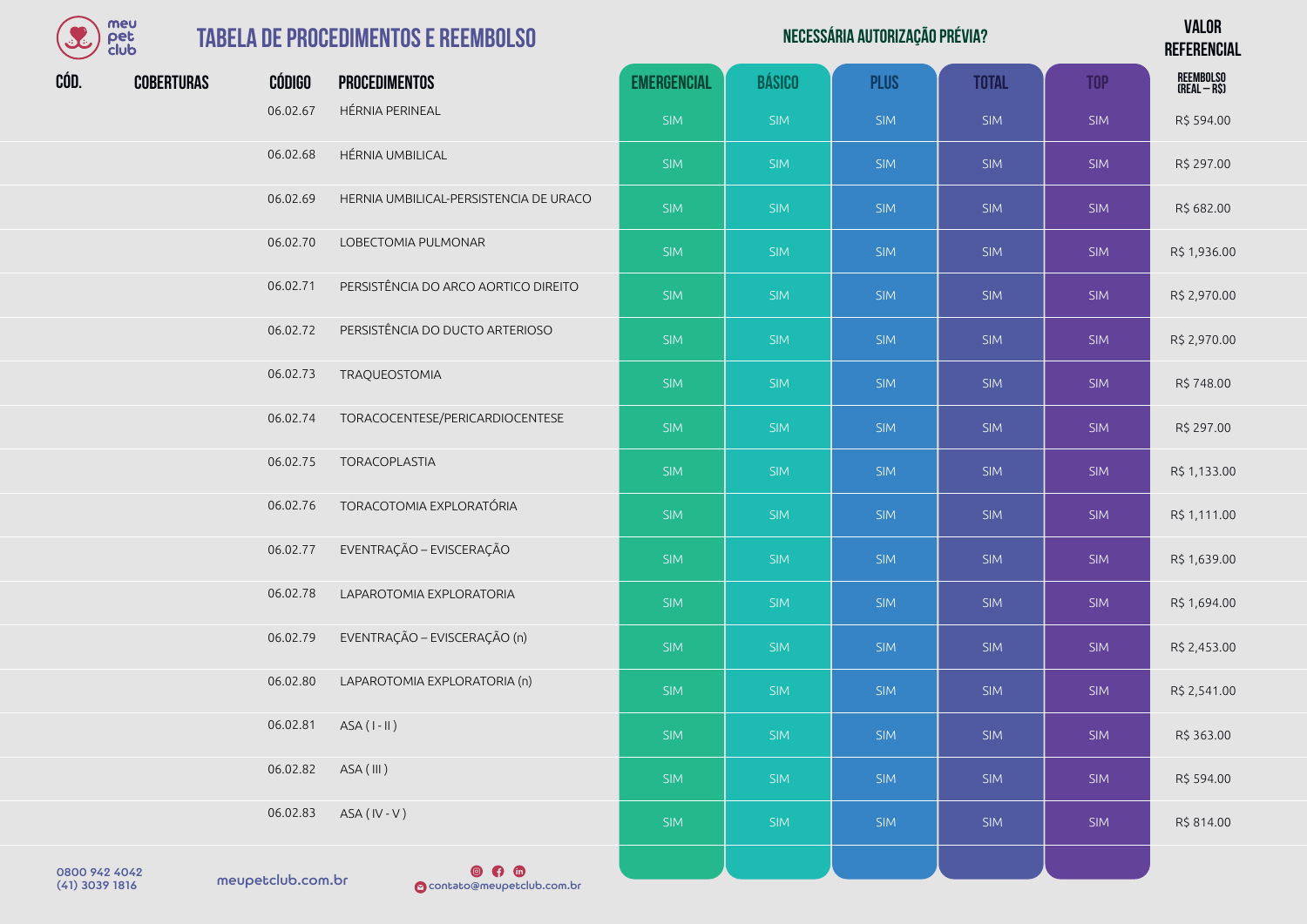|                | meu<br>pet<br>club                                |                   | <b>TABELA DE PROCEDIMENTOS E REEMBOLSO</b>                         | NECESSÁRIA AUTORIZAÇÃO PRÉVIA? |               |             |              |            |                                  |
|----------------|---------------------------------------------------|-------------------|--------------------------------------------------------------------|--------------------------------|---------------|-------------|--------------|------------|----------------------------------|
| CÓD.           | <b>COBERTURAS</b>                                 | <b>CÓDIGO</b>     | <b>PROCEDIMENTOS</b>                                               | <b>EMERGENCIAL</b>             | <b>BÁSICO</b> | <b>PLUS</b> | <b>TOTAL</b> | <b>TOP</b> | <b>REEMBOLSO</b><br>(REAL – R\$) |
|                |                                                   | 06.02.84          | TRANQUILIZAÇÃO                                                     | <b>SIM</b>                     | <b>SIM</b>    | <b>SIM</b>  | <b>SIM</b>   | <b>SIM</b> | R\$ 154.00                       |
|                |                                                   | 06.02.85          | <b>BLOQUEIOS REGIONAIS</b>                                         | <b>SIM</b>                     | <b>SIM</b>    | <b>SIM</b>  | <b>SIM</b>   | <b>SIM</b> | R\$ 264.00                       |
|                |                                                   | 06.02.86          | BOTÃO ANESTÉSICO (BIÓPSIA)                                         | <b>SIM</b>                     | <b>SIM</b>    | <b>SIM</b>  | <b>SIM</b>   | <b>SIM</b> | R\$ 77.00                        |
|                |                                                   | 06.02.87          | ANESTESIA LOCAL                                                    | <b>SIM</b>                     | <b>SIM</b>    | <b>SIM</b>  | <b>SIM</b>   | <b>SIM</b> | R\$ 121.00                       |
| $\overline{7}$ | <b>OUTRAS CIRURGIAS -</b><br>Grau de Complexidade | 07.01.01          | <b>SACOS ANAIS</b>                                                 | <b>SIM</b>                     | <b>SIM</b>    | <b>SIM</b>  | <b>SIM</b>   | <b>SIM</b> | R\$445.50                        |
|                | (Precisa averiguar a<br>preexistência)            | 07.01.02          | SUTURA DE FERIMENTOS CUTÂNEOS                                      | <b>SIM</b>                     | <b>SIM</b>    | <b>SIM</b>  | <b>SIM</b>   | <b>SIM</b> | R\$ 148.50                       |
|                |                                                   | 07.01.03          | TUMORES SUPERFICIAIS - ECTODERME E DERME<br>(GRAU DE COMPLEXIDADE) | <b>SIM</b>                     | <b>SIM</b>    | <b>SIM</b>  | <b>SIM</b>   | <b>SIM</b> | R\$ 148.50                       |
|                |                                                   | 07.01.04          | TUMORES INVASIVOS (GRAU DE<br>COMPLEXIDADE)                        | <b>SIM</b>                     | <b>SIM</b>    | <b>SIM</b>  | <b>SIM</b>   | <b>SIM</b> | R\$ 222.75                       |
|                |                                                   | 07.01.05          | ABLAÇÃO DE GL. AD ANAL                                             | <b>SIM</b>                     | <b>SIM</b>    | <b>SIM</b>  | <b>SIM</b>   | <b>SIM</b> | R\$742.50                        |
|                |                                                   | 07.01.06          | PROCEDIMENTO CIRURGICO PARA COLOCAÇÃO<br>DE DRENO TORACICO         | <b>SIM</b>                     | <b>SIM</b>    | <b>SIM</b>  | <b>SIM</b>   | <b>SIM</b> | R\$ 594.00                       |
|                |                                                   | 07.01.07          | <b>CRIOCIRURGIA</b>                                                | <b>SIM</b>                     | <b>SIM</b>    | <b>SIM</b>  | <b>SIM</b>   | <b>SIM</b> | R\$ 222.75                       |
| $\,8\,$        | INTERNAÇÃO                                        | 08.01.01          | CLÍNICA - COM MEDICAMENTOS e<br><b>PROCEDIMENTOS</b>               | <b>SIM</b>                     | <b>SIM</b>    | <b>SIM</b>  | <b>SIM</b>   | SIM        | R\$440.00                        |
|                |                                                   | 08.01.02          | CENTRO CIRÚRGICO                                                   | <b>SIM</b>                     | <b>SIM</b>    | <b>SIM</b>  | <b>SIM</b>   | <b>SIM</b> | R\$440.00                        |
|                |                                                   | 08.01.03          | CENTRO CIRÚRGICO                                                   | <b>SIM</b>                     | <b>SIM</b>    | <b>SIM</b>  | <b>SIM</b>   | <b>SIM</b> | R\$ 297.00                       |
|                |                                                   | 08.01.04          | CENTRO CIRÚRGICO                                                   | <b>SIM</b>                     | <b>SIM</b>    | <b>SIM</b>  | <b>SIM</b>   | <b>SIM</b> | R\$ 594.00                       |
|                |                                                   | 08.01.05          | PÓS CIRÚRGICO - COM MEDICAMENTOS<br>e PROCEDIMENTOS                | <b>SIM</b>                     | <b>SIM</b>    | <b>SIM</b>  | <b>SIM</b>   | <b>SIM</b> | R\$ 891.00                       |
|                |                                                   | 08.01.06          | SEMI-INTENSIVA - COM MEDICAMENTOS<br>e PROCEDIMENTOS               | <b>SIM</b>                     | <b>SIM</b>    | <b>SIM</b>  | <b>SIM</b>   | <b>SIM</b> | R\$ 539.00                       |
| 0800 942 4042  |                                                   | maugatclub com be | $\circ$ $\circ$                                                    |                                |               |             |              |            |                                  |

meupetclub.com.br 0800 942 4042